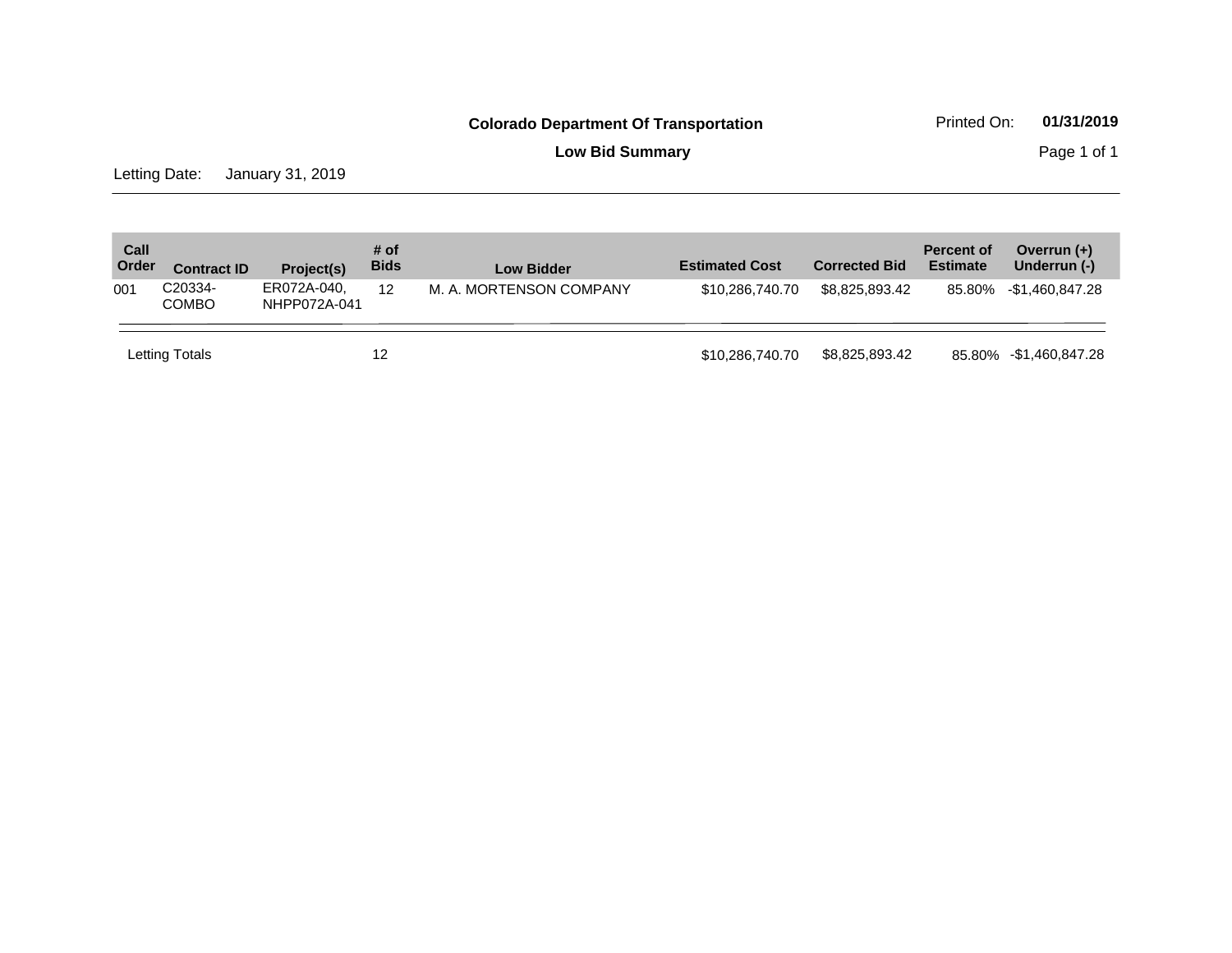|                              |                              |                         | <b>Colorado Department Of Transportation</b> | Printed On:                                                 | 01/31/2019  |
|------------------------------|------------------------------|-------------------------|----------------------------------------------|-------------------------------------------------------------|-------------|
|                              |                              |                         | <b>Vendor Ranking</b>                        |                                                             | Page 1 of 2 |
| Letting No:<br>Letting Date: | 20190131<br>January 31, 2019 | Contract ID:<br>Region: | C20334-COMBO                                 | Project(s): ER072A-040                                      |             |
| Letting Time:                | 10:00 AM                     |                         | Contract Time: 195 WORKING DAYS              | Counties: BOULDER, REGION<br>1. GILPIN.<br><b>JEFFERSON</b> |             |

Contract Description:

The overall project consists of the permanent flood repairs along SH 72 in Coal Creek Canyon. The scope of the overall project includes culvert replacements, armoring of the banks of coal creek, HMA paving of a 4' westbound shoulder, traffic control, striping and signing, and mobilization to complete the final repair of the damage from the 2013 Colorado floods.

| Rank           | <b>Vendor ID</b> | <b>Vendor Name</b>                                         | <b>Total Bid</b> | <b>Percent Of</b><br><b>Low Bid</b> | <b>Percent Of</b><br><b>Estimate</b> |
|----------------|------------------|------------------------------------------------------------|------------------|-------------------------------------|--------------------------------------|
|                | 969A             | M. A. MORTENSON COMPANY                                    | \$8,825,893.42   | 100.00%                             | 85.80%                               |
| $\overline{2}$ | 1086A            | STRUCTURES, INC.                                           | \$8,966,887.10   | 101.60%                             | 87.17%                               |
| 3              | 1437A            | <b>GRAHAM CONTRACTING LTD</b>                              | \$9,293,722.92   | 105.30%                             | 90.35%                               |
| $\overline{4}$ | 169A             | LAWRENCE CONSTRUCTION COMPANY                              | \$9,353,516.11   | 105.98%                             | 90.93%                               |
| 5              | 232A             | AMERICAN CIVIL CONSTRUCTORS, LLC. dba ACC Mountain<br>West | \$9,394,572.00   | 106.44%                             | 91.33%                               |
| 6              | 1174A            | HAMILTON CONSTRUCTION CO.                                  | \$9,435,365.25   | 106.91%                             | 91.72%                               |
| 0              | -EST-            | <b>Engineer's Estimate</b>                                 | \$10,286,740.70  | 116.55%                             | 100.00%                              |
| $\overline{7}$ | 884A             | HAMON INFRASTRUCTURE, INC.                                 | \$10,432,000.00  | 118.20%                             | 101.41%                              |
| 8              | 1282A            | AMERICAN WEST CONSTRUCTION, LLC                            | \$10,552,806.45  | 119.57%                             | 102.59%                              |
| 9              | 870A             | SEMA CONSTRUCTION, INC.                                    | \$11,374,363.04  | 128.87%                             | 110.57%                              |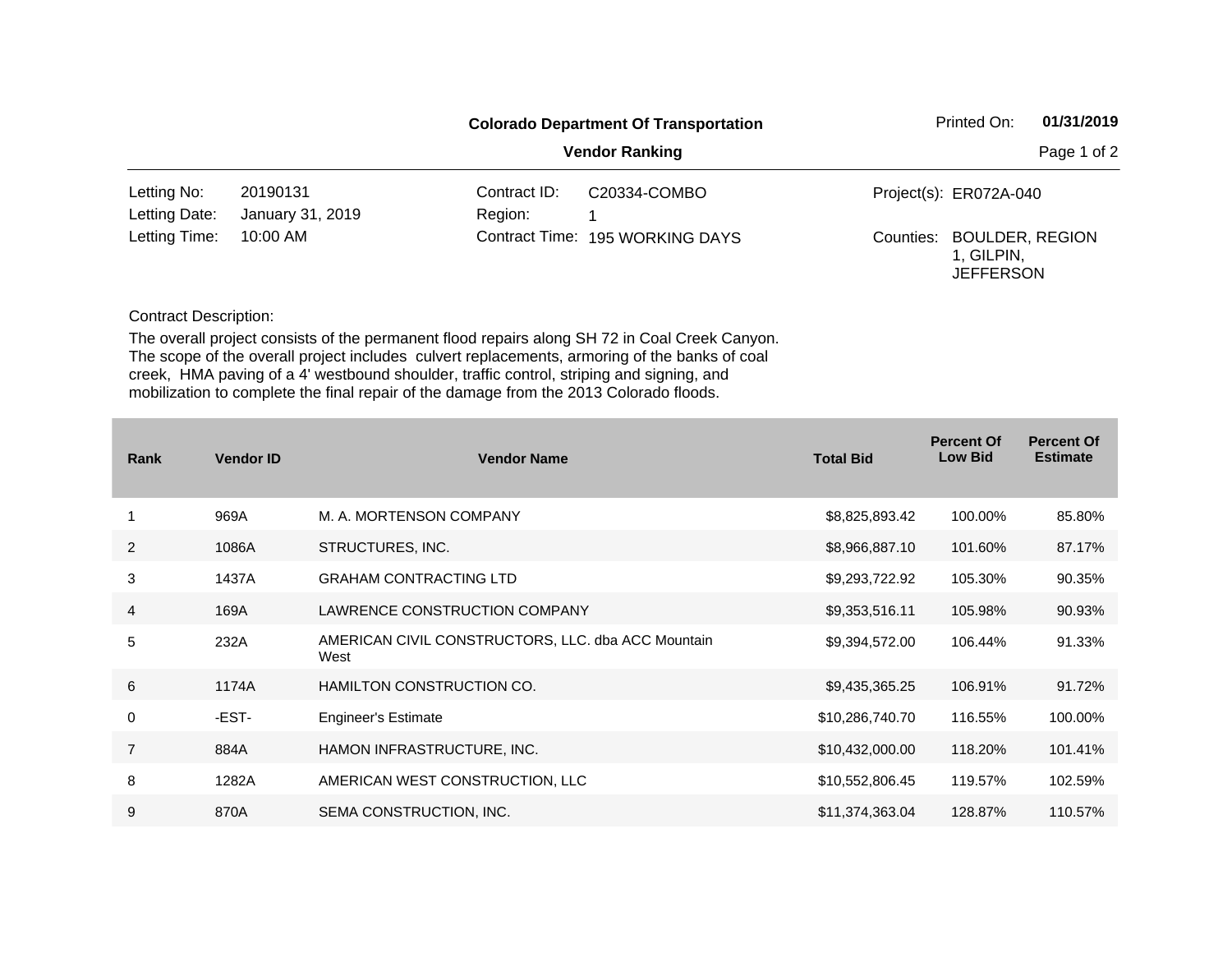| Printed On:<br><b>Colorado Department Of Transportation</b> |                                                                                                                                                                                                                                                                                                                                                                                      |                    |                       |                  |                                                          |                                      |  |
|-------------------------------------------------------------|--------------------------------------------------------------------------------------------------------------------------------------------------------------------------------------------------------------------------------------------------------------------------------------------------------------------------------------------------------------------------------------|--------------------|-----------------------|------------------|----------------------------------------------------------|--------------------------------------|--|
|                                                             |                                                                                                                                                                                                                                                                                                                                                                                      |                    | <b>Vendor Ranking</b> |                  |                                                          | Page 2 of 2                          |  |
| Letting No:                                                 | 20190131                                                                                                                                                                                                                                                                                                                                                                             | Contract ID:       | C20334-COMBO          |                  | Project(s): ER072A-040                                   |                                      |  |
| Letting Date:                                               | January 31, 2019                                                                                                                                                                                                                                                                                                                                                                     | Region:            |                       |                  |                                                          |                                      |  |
| Letting Time:                                               | 10:00 AM                                                                                                                                                                                                                                                                                                                                                                             | Contract Time:     | 195 WORKING DAYS      | Counties:        | <b>BOULDER, REGION</b><br>1, GILPIN,<br><b>JEFFERSON</b> |                                      |  |
| <b>Contract Description:</b>                                |                                                                                                                                                                                                                                                                                                                                                                                      |                    |                       |                  |                                                          |                                      |  |
|                                                             | The overall project consists of the permanent flood repairs along SH 72 in Coal Creek Canyon.<br>The scope of the overall project includes culvert replacements, armoring of the banks of coal<br>creek, HMA paving of a 4' westbound shoulder, traffic control, striping and signing, and<br>mobilization to complete the final repair of the damage from the 2013 Colorado floods. |                    |                       |                  |                                                          |                                      |  |
| Rank                                                        | <b>Vendor ID</b>                                                                                                                                                                                                                                                                                                                                                                     | <b>Vendor Name</b> |                       | <b>Total Bid</b> | <b>Percent Of</b><br><b>Low Bid</b>                      | <b>Percent Of</b><br><b>Estimate</b> |  |
|                                                             |                                                                                                                                                                                                                                                                                                                                                                                      |                    |                       |                  |                                                          |                                      |  |

| <b>Rank</b> | <b>Vendor ID</b> | <b>Vendor Name</b>              | <b>Total Bid</b> | ו טועסווג טו<br><b>Low Bid</b> | וש הוויטו<br><b>Estimate</b> |
|-------------|------------------|---------------------------------|------------------|--------------------------------|------------------------------|
| 10          | 160A             | KIRKLAND CONSTRUCTION, L.L.L.P. | \$11,418,329.76  | 129.37%                        | 111.00%                      |
| 11          | 617A             | ESCO CONSTRUCTION CO.           | \$12,281,455.13  | 139.15%                        | 119.39%                      |
| 12          | 1557A            | Myers and Sons Construction, LP | \$12,416,003.26  | 140.68%                        | 120.70%                      |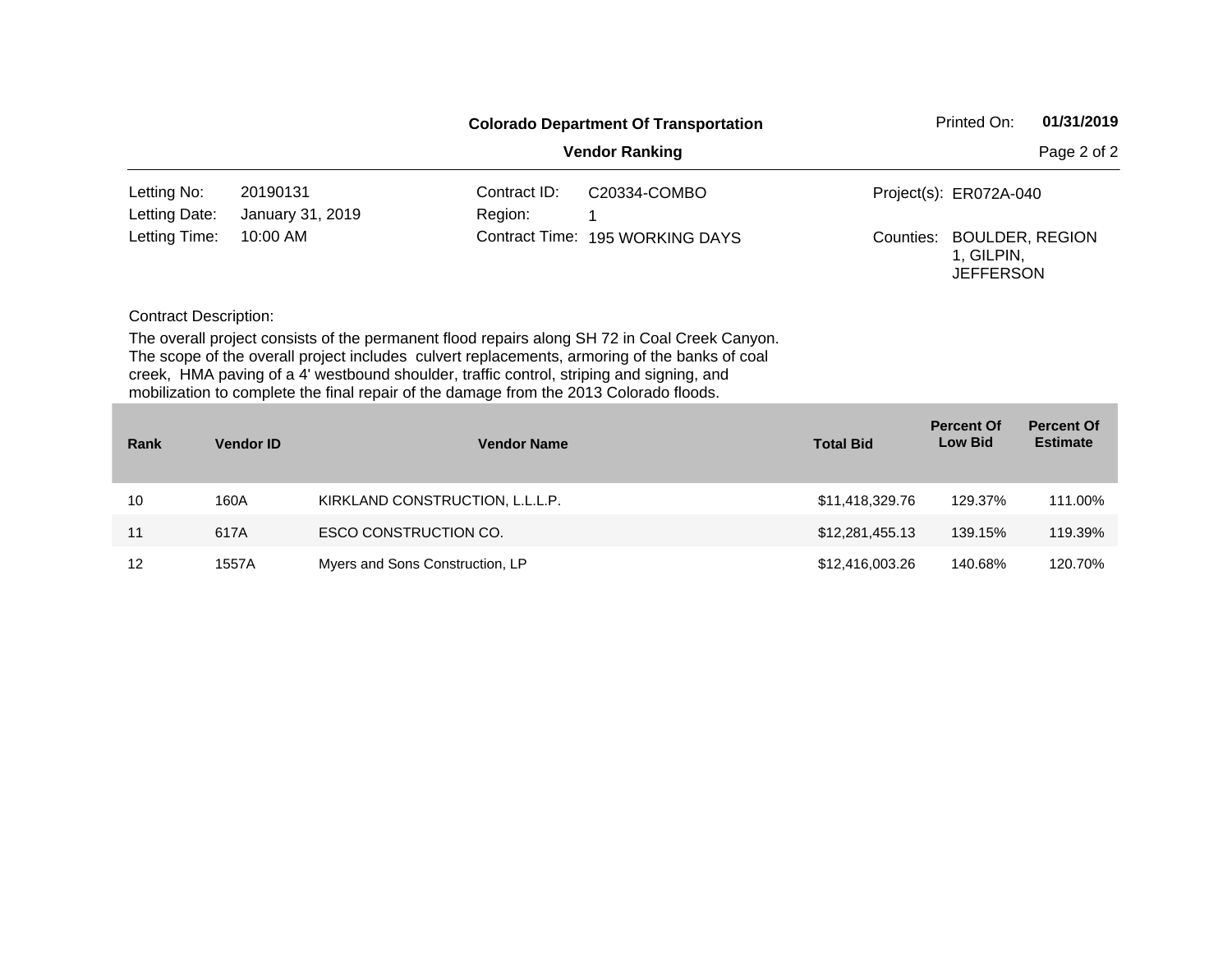| <b>Tabulation of Bids</b><br>Page 1 of 60     |      |                                           |                         |                   |                                           |                     |                                                        |                   |                                                      |                     |  |
|-----------------------------------------------|------|-------------------------------------------|-------------------------|-------------------|-------------------------------------------|---------------------|--------------------------------------------------------|-------------------|------------------------------------------------------|---------------------|--|
| Letting No:<br>Letting Date:<br>Letting Time: |      | 20190131<br>January 31, 2019<br>10:00 AM  | Contract ID:<br>Region: | C20334-COMBO<br>1 |                                           |                     |                                                        |                   | BOULDER,<br>REGION 1,<br>GILPIN,<br><b>JEFFERSON</b> |                     |  |
|                                               |      |                                           |                         |                   | $(0)$ -EST-<br><b>Engineer's Estimate</b> |                     | $(1)$ 969A<br><b>M. A. MORTENSON</b><br><b>COMPANY</b> |                   | (2) 1086A<br><b>STRUCTURES, INC.</b>                 |                     |  |
| <b>Item Code</b>                              |      | <b>Description</b>                        | Quantity                |                   | <b>Unit Price</b>                         | <b>Amount</b>       | <b>Unit Price</b>                                      | <b>Amount</b>     | <b>Unit Price</b>                                    | <b>Amount</b>       |  |
| <b>SECTION:</b>                               | 0001 | <b>BID ITEMS</b>                          |                         |                   |                                           |                     |                                                        | LCC:              |                                                      |                     |  |
| 201-00000                                     |      | <b>Clearing and Grubbing</b>              | 1.000                   | L S               | 7,000.00000                               | 7,000.00            | 20,000.00000                                           | 20,000.00         | 31,650.00000                                         | 31,650.00           |  |
| 202-00010 Removal of Tree                     |      |                                           | 92.000 EACH             |                   | 350.00000                                 | 32,200.00           | 230.00000 21,160.00                                    |                   | 316.50000                                            | 29,118.00           |  |
|                                               |      | 202-00015 Removal of Headwall             |                         | 1.000 EACH        | 2,500.00000                               | 2,500.00            | 1,700.00000                                            | 1,700.00          | 2,426.50000                                          | 2,426.50            |  |
| 202-00019 Removal of Inlet                    |      |                                           |                         | 4.000 EACH        | 1,500.00000                               | 6,000.00            | 1,700.00000                                            | 6,800.00          | 1,081.38000                                          | 4,325.52            |  |
|                                               |      | 202-00020 Removal of Concrete Box Culvert |                         | 4.000 EACH        | 20,000.00000 80,000.00                    |                     | 14,000.00000 56,000.00                                 |                   | 9,811.50000                                          | 39,246.00           |  |
| 202-00035 Removal of Pipe                     |      |                                           | 470.000                 | LF                | 40.00000                                  | 18,800.00           | 16.00000                                               | 7,520.00          | 63.30000                                             | 29,751.00           |  |
|                                               |      | 202-00037 Removal of End Section          |                         | 6.000 EACH        | 550.00000                                 | 3,300.00            | 125.00000                                              | 750.00            | 1,443.00000                                          | 8,658.00            |  |
|                                               |      | 202-00210 Removal of Concrete Pavement    | 118.000                 | SY                | 45.00000                                  | 5,310.00            | 20.00000                                               | 2,360.00          | 36.93000                                             | 4,357.74            |  |
|                                               |      | 202-00220 Removal of Asphalt Mat          | 13,690.000              | SY                |                                           | 14.00000 191,660.00 |                                                        | 7.00000 95,830.00 |                                                      | 23.31000 319,113.90 |  |
|                                               |      | 202-00250 Removal of Pavement Marking     | 11,000.000              | <b>SF</b>         |                                           | 1.00000 11,000.00   |                                                        | 2.00000 22,000.00 |                                                      | 1.64000 18,040.00   |  |
|                                               |      | 202-00810 Removal of Ground Sign          |                         | 8.000 EACH        | 150.00000                                 | 1,200.00            | 57.00000                                               | 456.00            | 84.78000                                             | 678.24              |  |
| 202-01000 Removal of Fence                    |      |                                           | 149.000                 | LF                | 3.00000                                   | 447.00              | 6.00000                                                | 894.00            | 4.22000                                              | 628.78              |  |
|                                               |      | 202-01130 Removal of Guardrail Type 3     | 2,916.000               | LF                |                                           | 4.00000 11,664.00   |                                                        | 6.00000 17,496.00 | 5.52000                                              | 16,096.32           |  |
|                                               |      | 202-01300 Removal of End Anchorage        | 17,000 EACH             |                   | 250,00000                                 | 4,250.00            | 375.00000                                              | 6,375.00          | 293.48000                                            | 4,989.16            |  |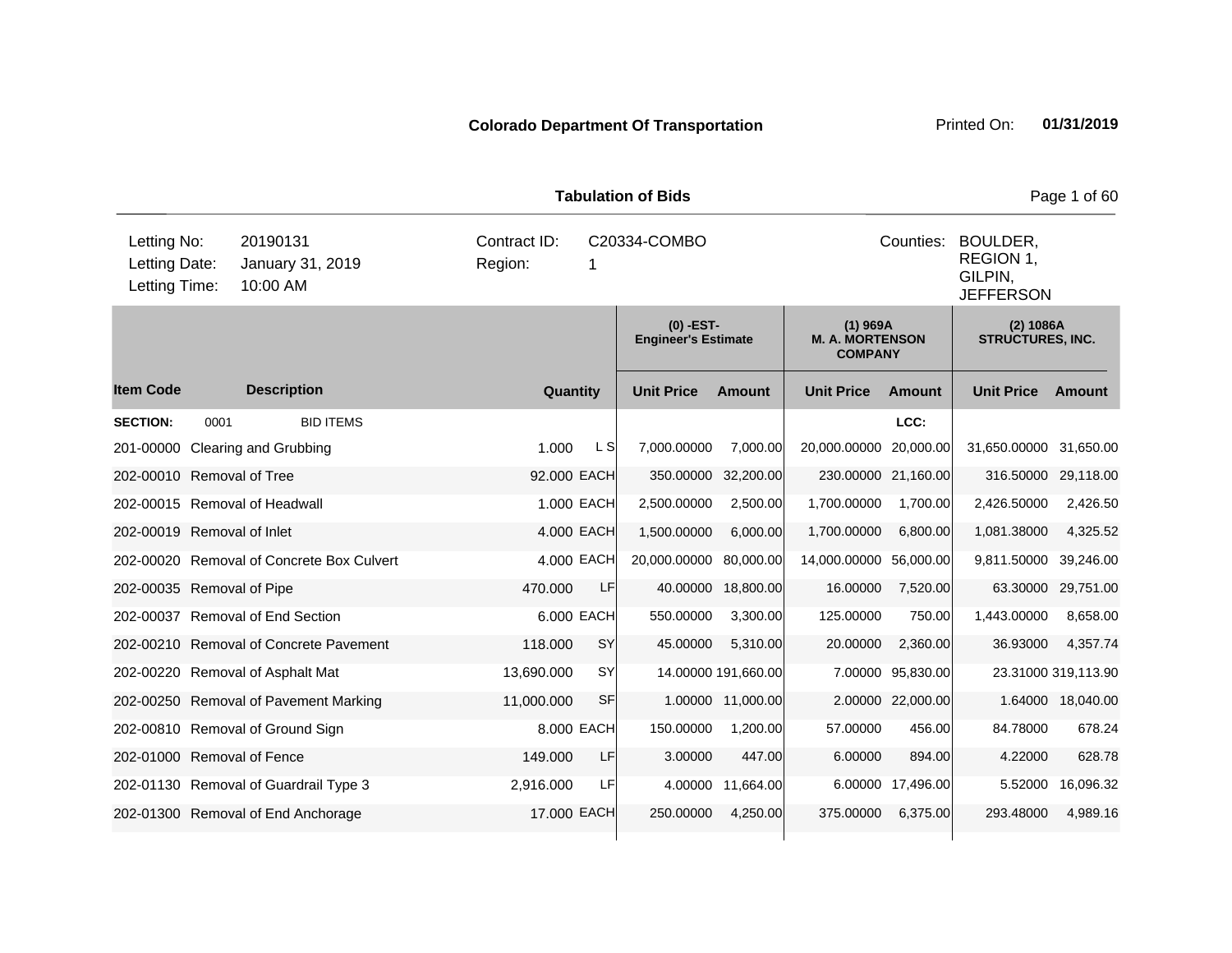| <b>Tabulation of Bids</b><br>Page 2 of 60     |      |                                                       |                         |            |                                           |                     |                                                                   |                     |                                      |                    |  |
|-----------------------------------------------|------|-------------------------------------------------------|-------------------------|------------|-------------------------------------------|---------------------|-------------------------------------------------------------------|---------------------|--------------------------------------|--------------------|--|
| Letting No:<br>Letting Date:<br>Letting Time: |      | 20190131<br>January 31, 2019<br>10:00 AM              | Contract ID:<br>Region: | 1          | C20334-COMBO                              |                     | Counties:<br>BOULDER,<br>REGION 1,<br>GILPIN,<br><b>JEFFERSON</b> |                     |                                      |                    |  |
|                                               |      |                                                       |                         |            | $(0)$ -EST-<br><b>Engineer's Estimate</b> |                     | $(1)$ 969A<br><b>M. A. MORTENSON</b><br><b>COMPANY</b>            |                     | (2) 1086A<br><b>STRUCTURES, INC.</b> |                    |  |
| <b>Item Code</b>                              |      | <b>Description</b>                                    | Quantity                |            | <b>Unit Price</b>                         | <b>Amount</b>       | <b>Unit Price</b>                                                 | <b>Amount</b>       | <b>Unit Price</b>                    | Amount             |  |
| <b>SECTION:</b>                               | 0001 | <b>BID ITEMS</b>                                      |                         |            |                                           |                     |                                                                   | LCC:                |                                      |                    |  |
| 202-04002 Clean Culvert                       |      |                                                       |                         | 2.000 EACH | 2,500.00000                               | 5,000.00            | 1,600.00000                                                       | 3,200.00            | 3,425.32000                          | 6,850.64           |  |
|                                               |      | 203-00010 Unclassified Excavation (Complete In Place) | 5,514.000               | CY         |                                           | 20.00000 110,280.00 |                                                                   | 14.00000 77,196.00  | 7.39000                              | 40,748.46          |  |
| 203-00050 Unsuitable Material                 |      |                                                       | 500.000                 | CY         |                                           | 40.00000 20,000.00  |                                                                   | 35.00000 17,500.00  | 8.44000                              | 4,220.00           |  |
| 203-00400 Rock Excavation                     |      |                                                       | 451.000                 | <b>CY</b>  |                                           | 45.00000 20,295.00  |                                                                   | 48.00000 21,648.00  | 61.09000                             | 27,551.59          |  |
| 203-01500 Blading                             |      |                                                       | 200.000 HOUR            |            |                                           | 180.00000 36,000.00 |                                                                   | 220.00000 44,000.00 | 127.65000 25,530.00                  |                    |  |
| 203-01510 Backhoe                             |      |                                                       | 200.000 HOUR            |            |                                           | 170.00000 34,000.00 |                                                                   | 88.00000 17,600.00  | 109.72000 21,944.00                  |                    |  |
| 203-01550 Dozing                              |      |                                                       | 200.000 HOUR            |            |                                           | 150.00000 30,000.00 |                                                                   | 130.00000 26,000.00 | 184.63000 36,926.00                  |                    |  |
|                                               |      | 203-01565 Hydraulic Excavator                         | 200.000 HOUR            |            |                                           | 135.00000 27,000.00 |                                                                   | 140.00000 28,000.00 | 179.35000 35,870.00                  |                    |  |
| 203-01582 Truck (Dump)                        |      |                                                       | 200.000 HOUR            |            |                                           | 125.00000 25,000.00 |                                                                   | 160.00000 32,000.00 | 109.72000 21,944.00                  |                    |  |
|                                               |      | 203-01594 Combination Loader                          | 200.000 HOUR            |            |                                           | 175.00000 35,000.00 |                                                                   | 190.00000 38,000.00 | 129.24000 25,848.00                  |                    |  |
| 203-01597 Potholing                           |      |                                                       | 160.000 HOUR            |            |                                           | 265.00000 42,400.00 |                                                                   | 255.00000 40,800.00 | 453.65000 72,584.00                  |                    |  |
| 203-02330 Laborer                             |      |                                                       | 80.000 HOUR             |            | 75.00000                                  | 6,000.00            | 45.00000                                                          | 3,600.00            | 39.75000                             | 3,180.00           |  |
|                                               |      | 206-00000 Structure Excavation                        | 5,566.000               | CY         |                                           | 17.00000 94,622.00  |                                                                   | 15.00000 83,490.00  |                                      | 5.38000 29,945.08  |  |
|                                               |      | 206-00100 Structure Backfill (Class 1)                | 2,110.000               | <b>CY</b>  |                                           | 45.00000 94,950.00  |                                                                   | 34.00000 71,740.00  |                                      | 35.87000 75,685.70 |  |
|                                               |      |                                                       |                         |            |                                           |                     |                                                                   |                     |                                      |                    |  |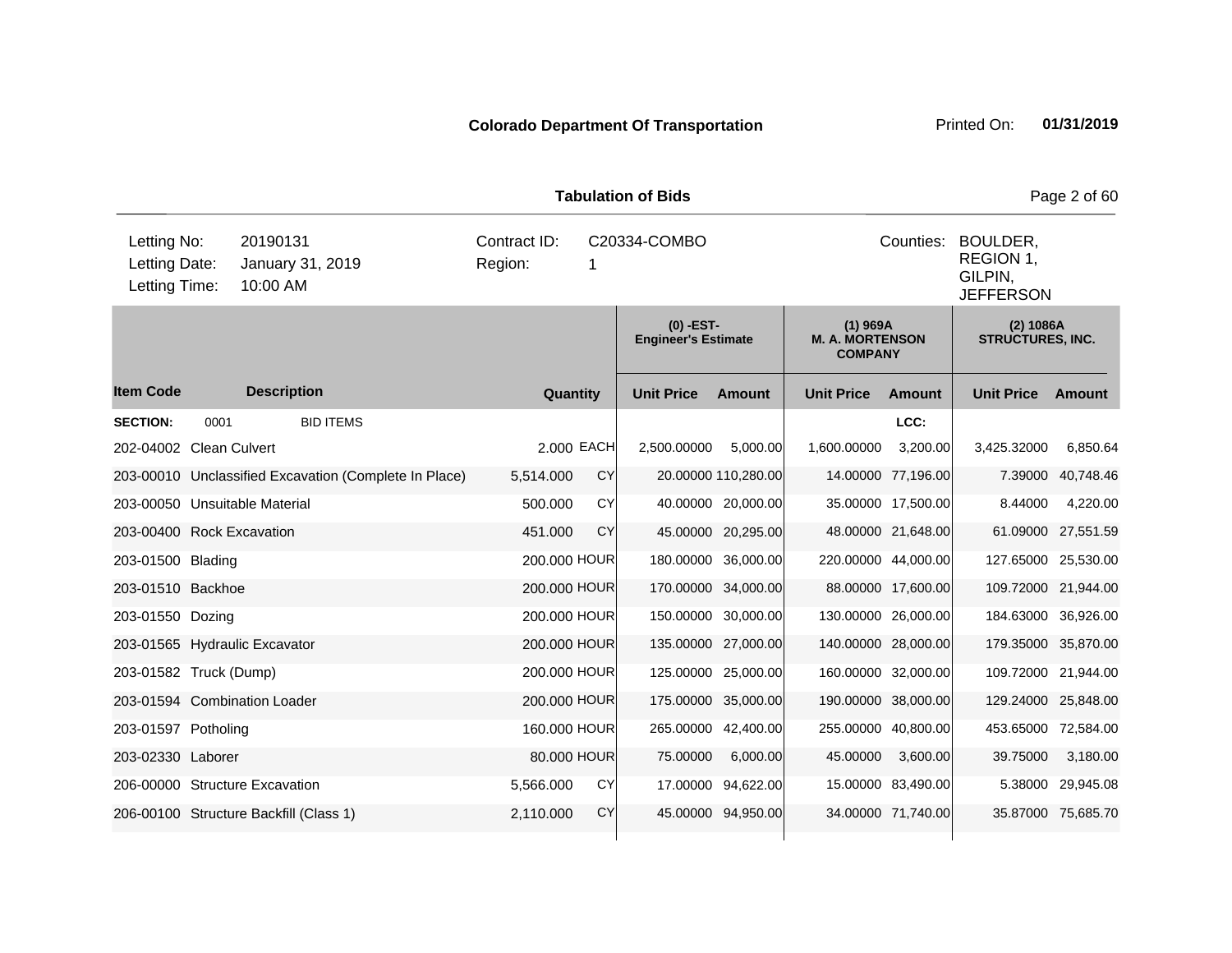| <b>Tabulation of Bids</b>                                                                 |      |                                        |                                                    |                         |                   |                                           |                     |                                                        |                     |                                                                | Page 3 of 60        |  |
|-------------------------------------------------------------------------------------------|------|----------------------------------------|----------------------------------------------------|-------------------------|-------------------|-------------------------------------------|---------------------|--------------------------------------------------------|---------------------|----------------------------------------------------------------|---------------------|--|
| Letting No:<br>20190131<br>Letting Date:<br>January 31, 2019<br>10:00 AM<br>Letting Time: |      |                                        |                                                    | Contract ID:<br>Region: | C20334-COMBO<br>1 |                                           |                     |                                                        |                     | Counties: BOULDER,<br>REGION 1,<br>GILPIN,<br><b>JEFFERSON</b> |                     |  |
|                                                                                           |      |                                        |                                                    |                         |                   | $(0)$ -EST-<br><b>Engineer's Estimate</b> |                     | $(1)$ 969A<br><b>M. A. MORTENSON</b><br><b>COMPANY</b> |                     | (2) 1086A<br><b>STRUCTURES, INC.</b>                           |                     |  |
| <b>Item Code</b>                                                                          |      | <b>Description</b>                     |                                                    | Quantity                |                   | <b>Unit Price</b>                         | <b>Amount</b>       | <b>Unit Price</b>                                      | Amount              | <b>Unit Price</b>                                              | Amount              |  |
| <b>SECTION:</b>                                                                           | 0001 |                                        | <b>BID ITEMS</b>                                   |                         |                   |                                           |                     |                                                        | LCC:                |                                                                |                     |  |
|                                                                                           |      | 206-00200 Structure Backfill (Class 2) |                                                    | 332.000                 | <b>CY</b>         | 20.00000                                  | 6,640.00            |                                                        | 36.00000 11,952.00  |                                                                | 55.50000 18,426.00  |  |
|                                                                                           |      | 206-00510 Filter Material (Class A)    |                                                    | 2,545.000               | CY                |                                           | 90.00000 229,050.00 |                                                        | 68.00000 173,060.00 |                                                                | 74.91000 190,645.95 |  |
| 206-01781 Shoring (Area 1)                                                                |      |                                        |                                                    | 1.000                   | L S               | 56,000.00000 56,000.00                    |                     | 20,000.00000 20,000.00                                 |                     | 58,727.15000 58,727.15                                         |                     |  |
| 206-01782 Shoring (Area 2)                                                                |      |                                        |                                                    | 1.000                   | L S               | 49,000.00000 49,000.00                    |                     | 67,000.00000 67,000.00                                 |                     | 41,727.08000 41,727.08                                         |                     |  |
| 206-01783 Shoring (Area 3)                                                                |      |                                        |                                                    | 1.000                   | L S               | 58,500.00000 58,500.00                    |                     | 48,000.00000 48,000.00                                 |                     | 36,958.96000 36,958.96                                         |                     |  |
| 206-01784 Shoring (Area 4)                                                                |      |                                        |                                                    | 1.000                   | L S               | 45,500.00000 45,500.00                    |                     | 88,000.00000 88,000.00                                 |                     | 38,885.73000 38,885.73                                         |                     |  |
| 206-01785 Shoring (Area 5)                                                                |      |                                        |                                                    | 1.000                   | L S               | 10,000.00000 10,000.00                    |                     | 37,000.00000 37,000.00                                 |                     | 25,201.21000 25,201.21                                         |                     |  |
| 207-00205 Topsoil                                                                         |      |                                        |                                                    | 4,840.000               | <b>CY</b>         |                                           | 30.00000 145,200.00 |                                                        | 20.00000 96,800.00  |                                                                | 3.33000 16,117.20   |  |
|                                                                                           |      | 208-00002 Erosion Log Type 1 (12 Inch) |                                                    | 34,850.000              | LF                |                                           | 5.00000 174,250.00  |                                                        | 4.00000 139,400.00  |                                                                | 6.25000 217,812.50  |  |
|                                                                                           |      | 208-00045 Concrete Washout Structure   |                                                    |                         | 8.000 EACH        | 1,500.00000 12,000.00                     |                     | 1,000.00000                                            | 8,000.00            | 1,473.81000 11,790.48                                          |                     |  |
|                                                                                           |      | 208-00070 Vehicle Tracking Pad         |                                                    |                         | 16.000 EACH       | 2,200.00000 35,200.00                     |                     |                                                        | 830.00000 13,280.00 | 2,747.13000 43,954.08                                          |                     |  |
| 208-00071                                                                                 | Pad) |                                        | Maintenance Aggregate (Vehicle Tracking            | 200.000                 | CY                |                                           | 80.00000 16,000.00  |                                                        | 53.00000 10,600.00  |                                                                | 63.43000 12,686.00  |  |
|                                                                                           |      |                                        | 208-00103 Removal and Disposal of Sediment (Labor) | 120.000 HOUR            |                   |                                           | 100.00000 12,000.00 | 45.00000                                               | 5,400.00            | 35.46000                                                       | 4,255.20            |  |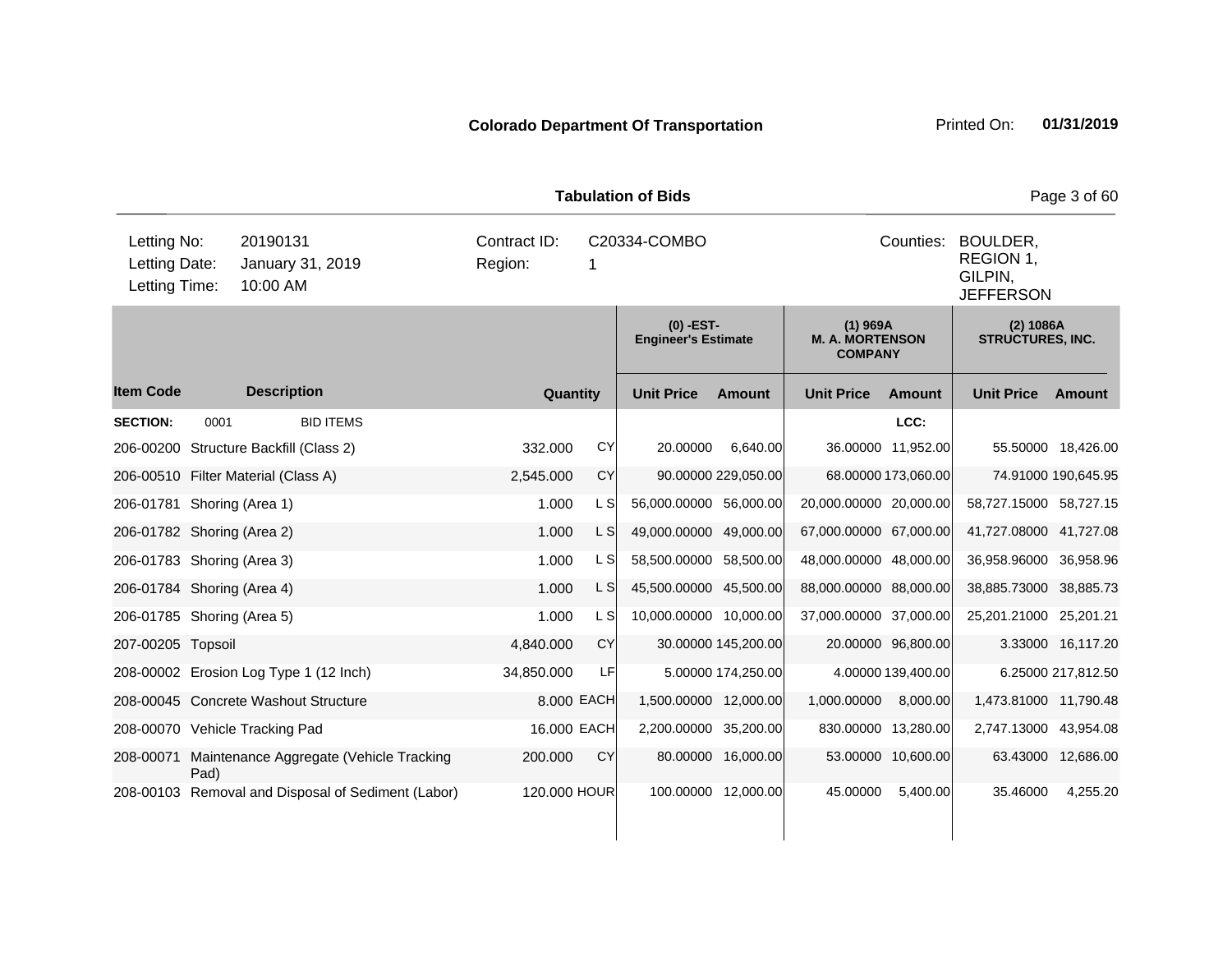| <b>Tabulation of Bids</b>                                                                 |             |                                       |           |                                   |              |                                           |                     |                                                        |                     |                                                      | Page 4 of 60 |
|-------------------------------------------------------------------------------------------|-------------|---------------------------------------|-----------|-----------------------------------|--------------|-------------------------------------------|---------------------|--------------------------------------------------------|---------------------|------------------------------------------------------|--------------|
| Letting No:<br>20190131<br>Letting Date:<br>January 31, 2019<br>10:00 AM<br>Letting Time: |             |                                       | Region:   | Contract ID:<br>C20334-COMBO<br>1 |              |                                           |                     |                                                        | Counties:           | BOULDER,<br>REGION 1,<br>GILPIN,<br><b>JEFFERSON</b> |              |
|                                                                                           |             |                                       |           |                                   |              | $(0)$ -EST-<br><b>Engineer's Estimate</b> |                     | $(1)$ 969A<br><b>M. A. MORTENSON</b><br><b>COMPANY</b> |                     | (2) 1086A<br><b>STRUCTURES, INC.</b>                 |              |
| <b>Item Code</b>                                                                          |             | <b>Description</b>                    |           |                                   | Quantity     | <b>Unit Price</b>                         | Amount              | <b>Unit Price</b>                                      | Amount              | <b>Unit Price</b>                                    | Amount       |
| <b>SECTION:</b>                                                                           | 0001        | <b>BID ITEMS</b>                      |           |                                   |              |                                           |                     |                                                        | LCC:                |                                                      |              |
| 208-00105                                                                                 | (Equipment) | Removal and Disposal of Sediment      |           |                                   | 120.000 HOUR |                                           | 165.00000 19,800.00 | 82.00000                                               | 9,840.00            | 75.70000                                             | 9,084.00     |
|                                                                                           |             | 208-00106 Sweeping (Sediment Removal) |           |                                   | 120.000 HOUR | 155.00000                                 | 18,600.00           |                                                        | 86.00000 10,320.00  | 85.92000                                             | 10,310.40    |
| 208-00107 Removal of Trash                                                                |             |                                       |           |                                   | 80.000 HOUR  | 120.00000                                 | 9,600.00            | 91.00000                                               | 7,280.00            | 51.18000                                             | 4,094.40     |
|                                                                                           |             | 208-00207 Erosion Control Management  | 195.000   |                                   | <b>DAY</b>   | 300.00000                                 | 58,500.00           |                                                        | 105.00000 20,475.00 | 321.90000                                            | 62,770.50    |
| 208-00300 Temporary Berms                                                                 |             |                                       | 1,746.000 |                                   | LF           | 3.00000                                   | 5,238.00            | 2.00000                                                | 3,492.00            | 2.75000                                              | 4,801.50     |
|                                                                                           |             | 210-00010 Reset Mailbox Structure     |           |                                   | 1.000 EACH   | 450.00000                                 | 450.00              | 400.00000                                              | 400.00              | 310.37000                                            | 310.37       |
| 210-00810 Reset Ground Sign                                                               |             |                                       |           |                                   | 24.000 EACH  | 300.00000                                 | 7,200.00            | 400.00000                                              | 9,600.00            | 149.68000                                            | 3,592.32     |
| 212-00006 Seeding (Native)                                                                |             |                                       |           |                                   | 9.000 ACRE   | 750.00000                                 | 6,750.00            | 575.00000                                              | 5,175.00            | 684.87000                                            | 6,163.83     |
| 212-00022 Seeding (Riparian)                                                              |             |                                       |           |                                   | 1.010 ACRE   | 500.00000                                 | 505.00              | 1,100.00000                                            | 1,111.00            | 1,520.70000                                          | 1,535.91     |
|                                                                                           |             | 212-00028 Seeding (Wetlands)          |           |                                   | 0.120 ACRE   | 10,000.00000                              | 1,200.00            | 1,800.00000                                            | 216.00              | 2,036.15000                                          | 244.34       |
| 212-00032 Soil Conditioning                                                               |             |                                       |           |                                   | 9.000 ACRE   | 4,200.00000 37,800.00                     |                     | 2,900.00000 26,100.00                                  |                     | 2,743.00000                                          | 24,687.00    |
|                                                                                           |             | 213-00008 Mulching (Wood Chip)        | 9,800.000 |                                   | <b>CF</b>    |                                           | 3.00000 29,400.00   | 0.35000                                                | 3,430.00            | 1.53000                                              | 14,994.00    |
|                                                                                           |             | 213-00012 Spray-on Mulch Blanket      |           |                                   | 9.000 ACRE   | 3,500.00000 31,500.00                     |                     | 3,300.00000 29,700.00                                  |                     | 4,642.00000 41,778.00                                |              |
| 213-00061 Mulch Tackifier                                                                 |             |                                       | 1,800.000 |                                   | LB           | 3.00000                                   | 5,400.00            | 2.50000                                                | 4,500.00            | 1.95000                                              | 3,510.00     |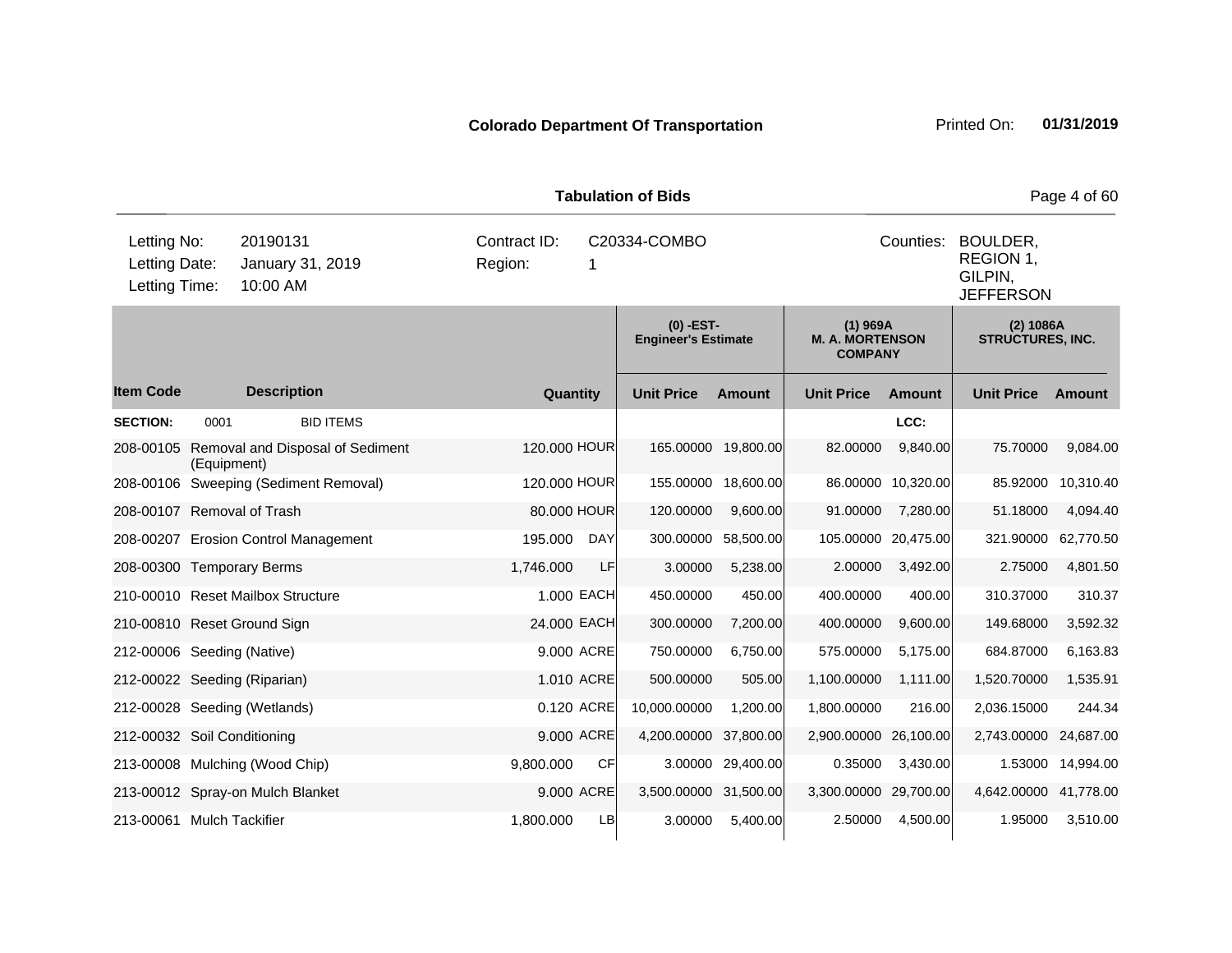| <b>Tabulation of Bids</b>                                                                 |            |                                                                   |         |                |           |                                           |                      |                                                        |                                                      |                                      | Page 5 of 60       |
|-------------------------------------------------------------------------------------------|------------|-------------------------------------------------------------------|---------|----------------|-----------|-------------------------------------------|----------------------|--------------------------------------------------------|------------------------------------------------------|--------------------------------------|--------------------|
| Letting No:<br>20190131<br>Letting Date:<br>January 31, 2019<br>Letting Time:<br>10:00 AM |            |                                                                   | Region: | Contract ID:   | 1         | C20334-COMBO                              |                      | Counties:                                              | BOULDER,<br>REGION 1,<br>GILPIN,<br><b>JEFFERSON</b> |                                      |                    |
|                                                                                           |            |                                                                   |         |                |           | $(0)$ -EST-<br><b>Engineer's Estimate</b> |                      | $(1)$ 969A<br><b>M. A. MORTENSON</b><br><b>COMPANY</b> |                                                      | (2) 1086A<br><b>STRUCTURES, INC.</b> |                    |
| <b>Item Code</b>                                                                          |            | <b>Description</b>                                                |         | Quantity       |           | <b>Unit Price</b>                         | Amount               | <b>Unit Price</b>                                      | Amount                                               | <b>Unit Price</b>                    | Amount             |
| <b>SECTION:</b>                                                                           | 0001       | <b>BID ITEMS</b>                                                  |         |                |           |                                           |                      |                                                        | LCC:                                                 |                                      |                    |
| 213-00700                                                                                 |            | Landscape Boulder                                                 |         | 529.000 EACH   |           |                                           | 250.00000 132,250.00 |                                                        | 285.00000 150,765.00                                 | 321.63000 170,142.27                 |                    |
|                                                                                           |            | 214-00000 Landscape Maintenance                                   |         | 1.000          | L SI      | 75,000.00000 75,000.00                    |                      | 80,000.00000 80,000.00                                 |                                                      | 37,980.00000 37,980.00               |                    |
|                                                                                           |            | 214-00205 Deciduous Tree (5 Gallon Container)                     |         | 140.000 EACH   |           |                                           | 85.00000 11,900.00   | 59.00000                                               | 8,260.00                                             |                                      | 94.95000 13,293.00 |
|                                                                                           |            | 214-00350 Deciduous Shrub (5 Gallon Container)                    |         | 419.000 EACH   |           |                                           | 86.00000 36,034.00   |                                                        | 35.00000 14,665.00                                   |                                      | 42.20000 17,681.80 |
|                                                                                           |            | 214-00450 Evergreen Tree (5 Gallon Container)                     |         | 23.000 EACH    |           | 200.00000                                 | 4,600.00             | 81.00000                                               | 1,863.00                                             | 121.33000                            | 2,790.59           |
| 214-01015 Willow Cuttings                                                                 |            |                                                                   |         | 2,904.000 EACH |           |                                           | 6.00000 17,424.00    |                                                        | 4.00000 11,616.00                                    |                                      | 5.06000 14,694.24  |
|                                                                                           |            | 214-01228 Riprap Planting Pocket                                  |         | 183.000 EACH   |           |                                           | 400.00000 73,200.00  |                                                        | 140.00000 25,620.00                                  | 386.14000 70,663.62                  |                    |
| 216-00201                                                                                 |            | Soil Retention Blanket (Straw-Coconut)<br>(Biodegradable Class 1) |         | 17,000.000     | <b>SY</b> |                                           | 3.00000 51,000.00    |                                                        | 3.00000 51,000.00                                    |                                      | 2.76000 46,920.00  |
| 217-00020                                                                                 |            | <b>Herbicide Treatment</b>                                        |         | 48.000 HOUR    |           | 120.00000                                 | 5,760.00             | 170.00000                                              | 8,160.00                                             | 126.60000                            | 6,076.80           |
| 240-00000 Wildlife Biologist                                                              |            |                                                                   |         | 92.000 HOUR    |           |                                           | 125.00000 11,500.00  |                                                        | 135.00000 12,420.00                                  | 110.78000 10,191.76                  |                    |
| 240-00010 Removal of Nests                                                                |            |                                                                   |         | 80.000 HOUR    |           | 165.00000                                 | 13,200.00            |                                                        | 135.00000 10,800.00                                  | 39.15000                             | 3,132.00           |
| 240-00020 Netting                                                                         |            |                                                                   |         | 114.000        | SY        | 20.00000                                  | 2,280.00             | 3.00000                                                | 342.00                                               | 4.25000                              | 484.50             |
|                                                                                           | Management | 250-00010 Environmental Health and Safety                         |         | 1.000          | L S       | 5,000.00000                               | 5,000.00             | 8,100.00000                                            | 8,100.00                                             | 4,884.00000                          | 4,884.00           |
|                                                                                           |            |                                                                   |         |                |           |                                           |                      |                                                        |                                                      |                                      |                    |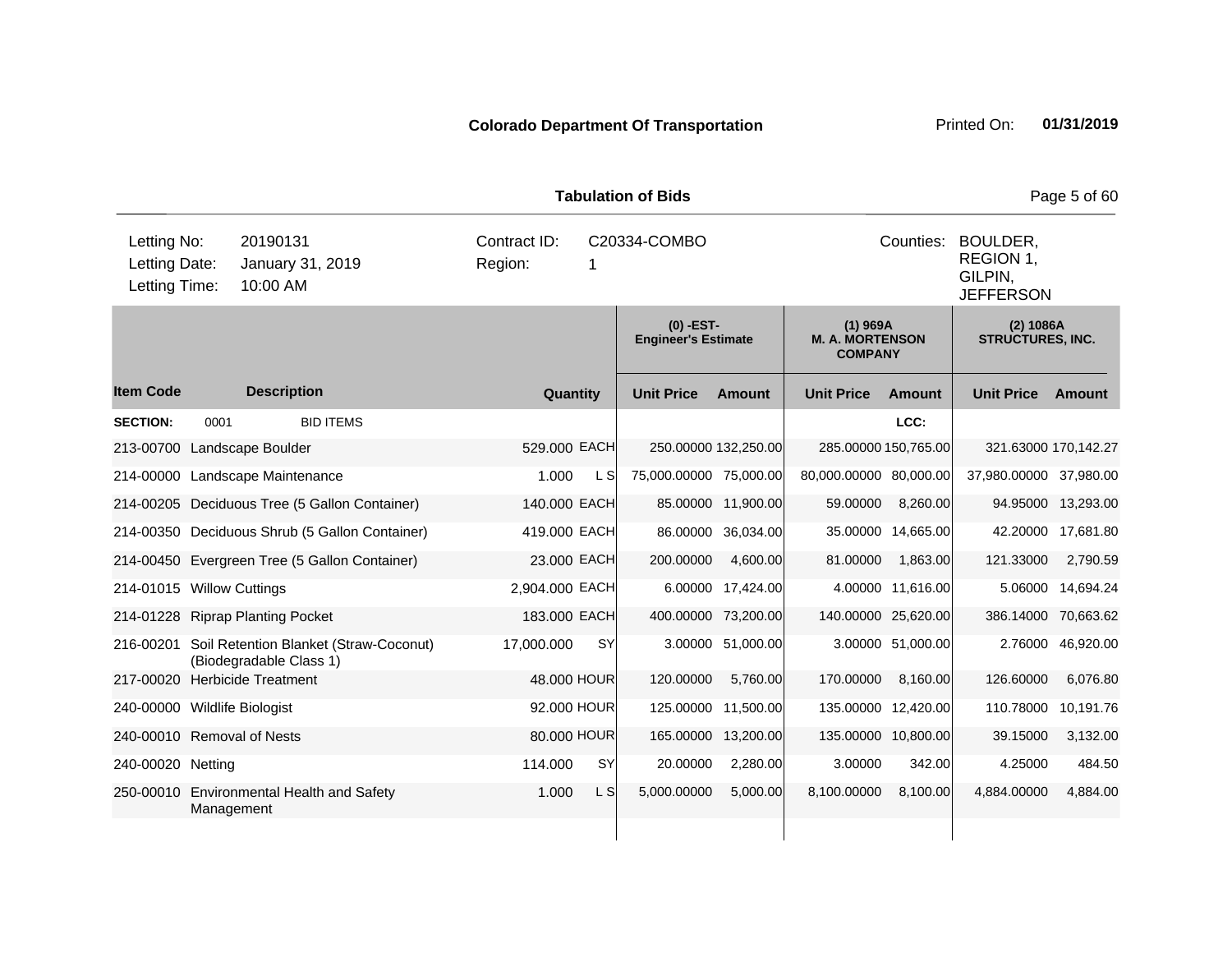| <b>Tabulation of Bids</b>                     |      |                                                |            |                                   |            |                                         |                    |                                                        |                     |                                                                   | Page 6 of 60        |  |
|-----------------------------------------------|------|------------------------------------------------|------------|-----------------------------------|------------|-----------------------------------------|--------------------|--------------------------------------------------------|---------------------|-------------------------------------------------------------------|---------------------|--|
| Letting No:<br>Letting Date:<br>Letting Time: |      | 20190131<br>January 31, 2019<br>10:00 AM       | Region:    | Contract ID:<br>C20334-COMBO<br>1 |            |                                         |                    |                                                        |                     | Counties:<br>BOULDER,<br>REGION 1,<br>GILPIN,<br><b>JEFFERSON</b> |                     |  |
|                                               |      |                                                |            |                                   |            | (0) -EST-<br><b>Engineer's Estimate</b> |                    | $(1)$ 969A<br><b>M. A. MORTENSON</b><br><b>COMPANY</b> |                     | (2) 1086A<br><b>STRUCTURES, INC.</b>                              |                     |  |
| <b>Item Code</b>                              |      | <b>Description</b>                             |            | Quantity                          |            | <b>Unit Price</b>                       | <b>Amount</b>      | <b>Unit Price</b>                                      | <b>Amount</b>       | <b>Unit Price</b>                                                 | Amount              |  |
| <b>SECTION:</b>                               | 0001 | <b>BID ITEMS</b>                               |            |                                   |            |                                         |                    |                                                        | LCC:                |                                                                   |                     |  |
| 250-00050                                     |      | <b>Monitoring Technician</b>                   |            | 43.000 HOUR                       |            | 100.00000                               | 4,300.00           | 120.00000                                              | 5,160.00            | 72.15000                                                          | 3,102.45            |  |
|                                               |      | 250-00110 Health and Safety Officer            |            | 43.000 HOUR                       |            | 100.00000                               | 4,300.00           | 135.00000                                              | 5,805.00            | 77.02000                                                          | 3,311.86            |  |
|                                               |      | 304-06007 Aggregate Base Course (Class 6)      | 59.000     |                                   | CY         | 45.00000                                | 2,655.00           | 57.00000                                               | 3,363.00            | 52.75000                                                          | 3,112.25            |  |
|                                               |      | 403-00720 Hot Mix Asphalt (Patching) (Asphalt) | 10,300.000 |                                   | <b>TON</b> | 150.00000 1,545,000.                    | 00                 | 105.00000 1,081,500.                                   | 00                  | 102.24000 1,053,072.                                              | 00                  |  |
|                                               |      | 411-10251 Emulsified Asphalt (CSS-1)           | 1,950.000  |                                   | GAL        | 3.50000                                 | 6,825.00           |                                                        | 6.00000 11,700.00   | 4.30000                                                           | 8,385.00            |  |
|                                               |      | 420-00112 Geotextile (Drainage) (Class 1)      | 245.000    |                                   | SY         | 80.00000                                | 19,600.00          | 3.00000                                                | 735.00              | 31.65000                                                          | 7,754.25            |  |
| 506-00209 Riprap (9 Inch)                     |      |                                                | 243.000    |                                   | <b>CY</b>  | 125.00000 30,375.00                     |                    |                                                        | 68.00000 16,524.00  | 132.55000                                                         | 32,209.65           |  |
| 506-00212 Riprap (12 Inch)                    |      |                                                | 118,000    |                                   | <b>CY</b>  | 177.00000 20,886.00                     |                    | 68.00000                                               | 8,024.00            |                                                                   | 93.79000 11,067.22  |  |
| 506-00218 Riprap (18 Inch)                    |      |                                                | 1,963.000  |                                   | <b>CY</b>  | 130.00000 255,190.00                    |                    |                                                        | 72.00000 141,336.00 |                                                                   | 84.80000 166,462.40 |  |
|                                               |      | 506-00418 Soil Riprap (18 Inch)                | 5,178.000  |                                   | CY         | 110.00000 569,580.00                    |                    |                                                        | 58.00000 300,324.00 |                                                                   | 97.53000 505,010.34 |  |
|                                               |      | 507-00000 Concrete Slope and Ditch Paving      | 3.300      |                                   | CY         | 1,000.00000                             | 3,300.00           | 770.00000                                              | 2,541.00            | 749.50000                                                         | 2,473.35            |  |
|                                               |      | 515-00120 Waterproofing (Membrane)             | 1,047.000  |                                   | SY         |                                         | 20.00000 20,940.00 |                                                        | 18.00000 18,846.00  |                                                                   | 18.99000 19,882.53  |  |
| 518-00100 Waterstop                           |      |                                                | 36.000     |                                   | LF         | 45.00000                                | 1,620.00           | 7.00000                                                | 252.00              | 13.08000                                                          | 470.88              |  |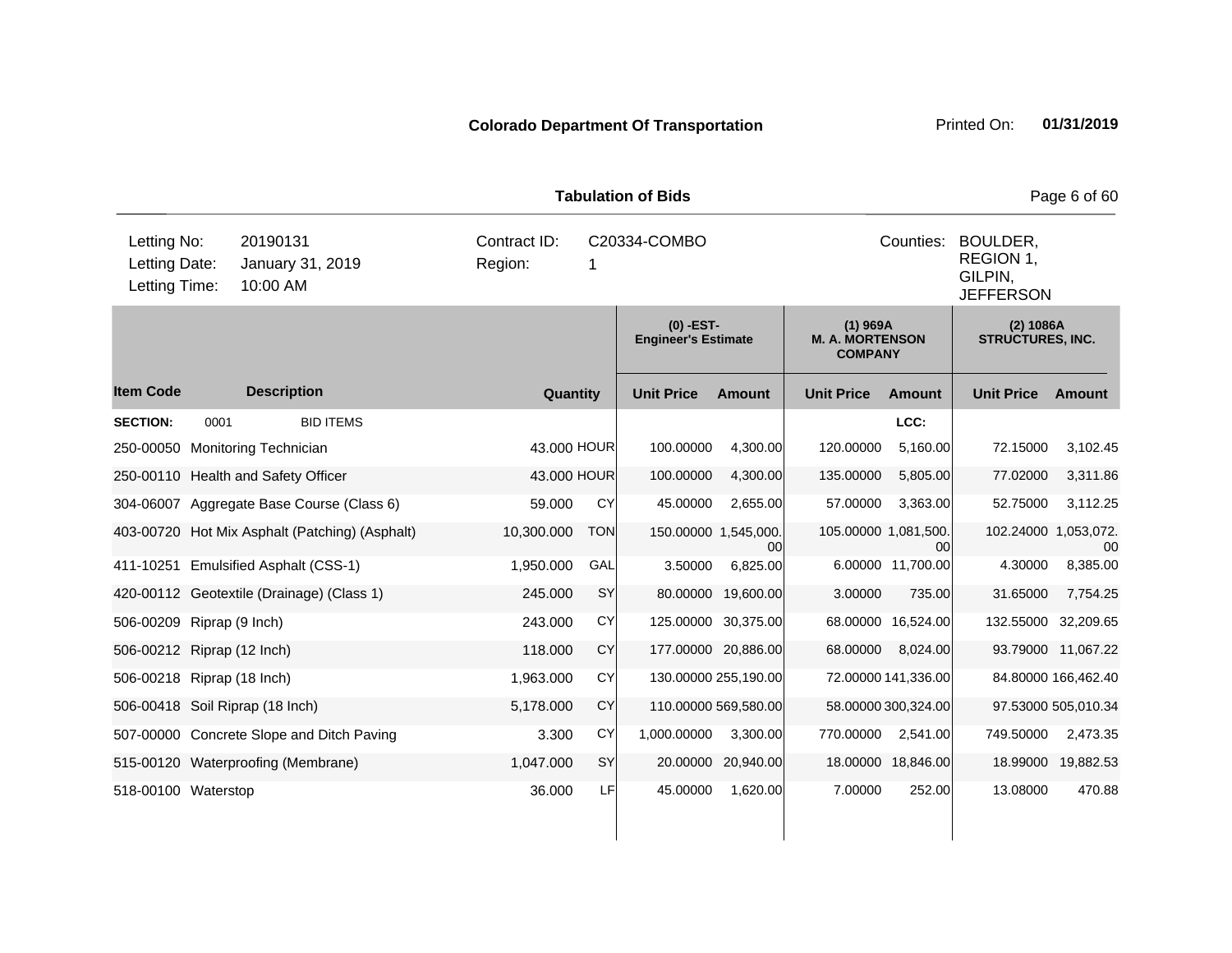| <b>Tabulation of Bids</b>   |                                                                                           |                                                                   |  |                                         |            |                                           |                             |                                                        |                                                                   |                                      | Page 7 of 60       |
|-----------------------------|-------------------------------------------------------------------------------------------|-------------------------------------------------------------------|--|-----------------------------------------|------------|-------------------------------------------|-----------------------------|--------------------------------------------------------|-------------------------------------------------------------------|--------------------------------------|--------------------|
|                             | Letting No:<br>20190131<br>Letting Date:<br>January 31, 2019<br>10:00 AM<br>Letting Time: |                                                                   |  | Contract ID:<br>C20334-COMBO<br>Region: |            |                                           |                             |                                                        | Counties:<br>BOULDER,<br>REGION 1,<br>GILPIN,<br><b>JEFFERSON</b> |                                      |                    |
|                             |                                                                                           |                                                                   |  |                                         |            | $(0)$ -EST-<br><b>Engineer's Estimate</b> |                             | $(1)$ 969A<br><b>M. A. MORTENSON</b><br><b>COMPANY</b> |                                                                   | (2) 1086A<br><b>STRUCTURES, INC.</b> |                    |
| <b>Item Code</b>            |                                                                                           | <b>Description</b>                                                |  | Quantity                                |            | <b>Unit Price</b>                         | <b>Amount</b>               | <b>Unit Price</b>                                      | Amount                                                            | <b>Unit Price</b>                    | Amount             |
| <b>SECTION:</b>             | 0001                                                                                      | <b>BID ITEMS</b>                                                  |  |                                         |            |                                           |                             |                                                        | LCC:                                                              |                                      |                    |
| 601-03030                   |                                                                                           | Concrete Class D (Box Culvert)                                    |  | 1,500.000                               | <b>CY</b>  |                                           | 750.00000 1,125,000.<br>00l | 840.00000 1,260,000.                                   | 00                                                                | 618.68000 928,020.00                 |                    |
|                             |                                                                                           | 601-03050 Concrete Class D (Wall)                                 |  | 152.000                                 | <b>CY</b>  |                                           | 800.00000 121,600.00        |                                                        | 805.00000 122,360.00                                              | 614.01000 93,329.52                  |                    |
| 601-10310 Fly Ash Slurry    |                                                                                           |                                                                   |  | 40.000                                  | <b>CY</b>  |                                           | 300.00000 12,000.00         | 120.00000                                              | 4,800.00                                                          | 173.67000                            | 6,946.80           |
| 602-00000 Reinforcing Steel |                                                                                           |                                                                   |  | 15,128.000                              | LB         |                                           | 2.00000 30,256.00           |                                                        | 1.60000 24,204.80                                                 |                                      | 1.08000 16,338.24  |
|                             |                                                                                           | 602-00020 Reinforcing Steel (Epoxy Coated)                        |  | 350,682.000                             | <b>LB</b>  |                                           | 2.50000 876,705.00          |                                                        | 1.60000 561,091.20                                                |                                      | 1.20000 420,818.40 |
|                             |                                                                                           | 603-01185 18 Inch Reinforced Concrete Pipe<br>(Complete In Place) |  | 239.000                                 | LF         |                                           | 95.00000 22,705.00          |                                                        | 94.00000 22,466.00                                                | 111.00000 26,529.00                  |                    |
|                             |                                                                                           | 603-01365 36 Inch Reinforced Concrete Pipe<br>(Complete In Place) |  | 910.000                                 | LF         |                                           | 135.00000 122,850.00        |                                                        | 255.00000 232,050.00                                              | 133.20000 121,212.00                 |                    |
|                             |                                                                                           | 603-01485 48 Inch Reinforced Concrete Pipe<br>(Complete In Place) |  | 154.000                                 | LF         |                                           | 165.00000 25,410.00         |                                                        | 230.00000 35,420.00                                               | 189.90000 29,244.60                  |                    |
|                             |                                                                                           | 603-05018 18 Inch Reinforced Concrete End Section                 |  |                                         | 1.000 EACH | 900.00000                                 | 900.00                      | 1,800.00000                                            | 1,800.00                                                          | 2,532.00000                          | 2,532.00           |
|                             |                                                                                           | 603-05036 36 Inch Reinforced Concrete End Section                 |  | 19.000 EACH                             |            | 2,100.00000                               | 39,900.00                   | 2,400.00000 45,600.00                                  |                                                                   | 4,747.50000 90,202.50                |                    |
|                             |                                                                                           | 603-05048 48 Inch Reinforced Concrete End Section                 |  |                                         | 3.000 EACH | 2,300.00000                               | 6,900.00                    | 2,600.00000                                            | 7,800.00                                                          | 6,013.50000 18,040.50                |                    |
|                             |                                                                                           | 603-30024 24 Inch Steel End Section                               |  |                                         | 1.000 EACH | 500.00000                                 | 500.00                      | 2,010.00000                                            | 2,010.00                                                          | 1,793.50000                          | 1,793.50           |
|                             |                                                                                           | 604-00305 Inlet Type C (5 Foot)                                   |  |                                         | 1.000 EACH | 3,500.00000                               | 3,500.00                    | 8,500.00000                                            | 8,500.00                                                          | 5,169.50000                          | 5,169.50           |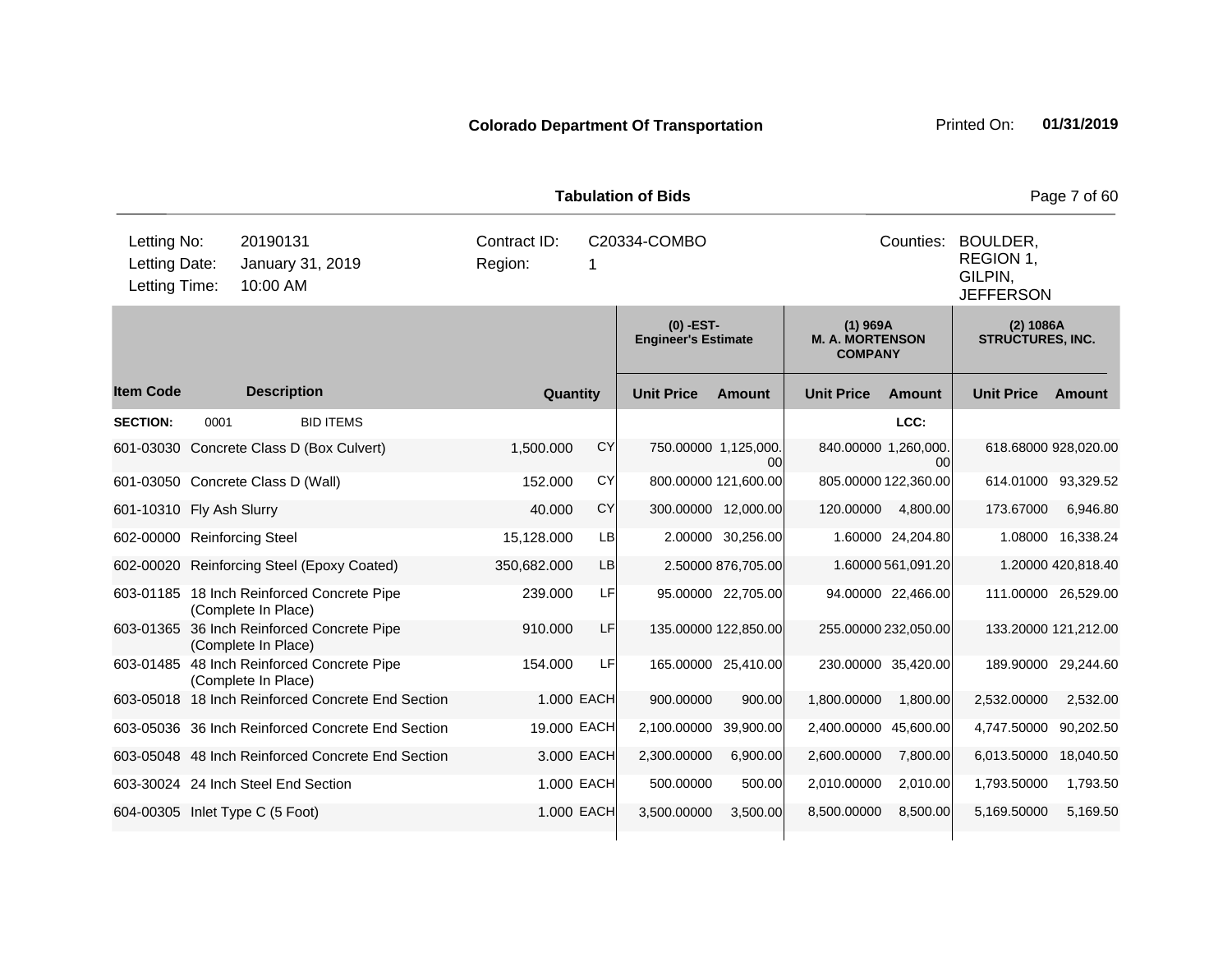| <b>Tabulation of Bids</b>                     |      |                                               |                         |             |                                           |                                                                   |                                                        |                     |                                      | Page 8 of 60        |
|-----------------------------------------------|------|-----------------------------------------------|-------------------------|-------------|-------------------------------------------|-------------------------------------------------------------------|--------------------------------------------------------|---------------------|--------------------------------------|---------------------|
| Letting No:<br>Letting Date:<br>Letting Time: |      | 20190131<br>January 31, 2019<br>10:00 AM      | Contract ID:<br>Region: | 1           | C20334-COMBO                              | Counties:<br>BOULDER,<br>REGION 1,<br>GILPIN,<br><b>JEFFERSON</b> |                                                        |                     |                                      |                     |
|                                               |      |                                               |                         |             | $(0)$ -EST-<br><b>Engineer's Estimate</b> |                                                                   | $(1)$ 969A<br><b>M. A. MORTENSON</b><br><b>COMPANY</b> |                     | (2) 1086A<br><b>STRUCTURES, INC.</b> |                     |
| <b>Item Code</b>                              |      | <b>Description</b>                            |                         | Quantity    | <b>Unit Price</b>                         | <b>Amount</b>                                                     | <b>Unit Price</b>                                      | <b>Amount</b>       | <b>Unit Price</b>                    | Amount              |
| <b>SECTION:</b>                               | 0001 | <b>BID ITEMS</b>                              |                         |             |                                           |                                                                   |                                                        | LCC:                |                                      |                     |
| 604-00505                                     |      | Inlet Type D (5 Foot)                         |                         | 14.000 EACH | 4,500.00000                               | 63,000.00                                                         | 7,800.00000 109,200.00                                 |                     | 5,275.00000 73,850.00                |                     |
|                                               |      | 604-00510 Inlet Type D (10 Foot)              |                         | 2.000 EACH  | 700.00000                                 | 1,400.00                                                          | 5,500.00000 11,000.00                                  |                     | 6,963.00000 13,926.00                |                     |
| 604-00511                                     |      | Inlet Type D (Special) (10 Foot)              |                         | 1.000 EACH  | 5,000.00000                               | 5,000.00                                                          | 8,400.00000                                            | 8,400.00            | 20,045.00000 20,045.00               |                     |
|                                               |      | 604-30005 Manhole Slab Base (5 Foot)          |                         | 2.000 EACH  | 4,000.00000                               | 8,000.00                                                          | 9,800.00000 19,600.00                                  |                     | 7,068.50000 14,137.00                |                     |
|                                               |      | 606-00301 Guardrail Type 3 (6-3 Post Spacing) | 7,337.500               | LF          |                                           | 31.00000 227,462.50                                               |                                                        | 48.00000 352,200.00 |                                      | 43.42000 318,594.25 |
|                                               |      | 606-01320 End Anchorage Type 3B               |                         | 2.000 EACH  | 1,500.00000                               | 3,000.00                                                          | 5,300.00000 10,600.00                                  |                     | 1,872.63000                          | 3,745.26            |
|                                               |      | 606-01340 End Anchorage Type 3D               |                         | 2.000 EACH  | 1,500.00000                               | 3,000.00                                                          | 1,100.00000                                            | 2,200.00            | 1,109.86000                          | 2,219.72            |
| 606-01385 Transition Type 3J                  |      |                                               |                         | 6.000 EACH  | 1,500.00000                               | 9,000.00                                                          | 1,600.00000                                            | 9,600.00            | 1,610.63000                          | 9,663.78            |
|                                               |      | 606-01390 End Anchorage Type 3K               |                         | 6.000 EACH  | 3,000.00000                               | 18,000.00                                                         | 1,600.00000                                            | 9,600.00            | 1,383.11000                          | 8,298.66            |
|                                               |      | 606-02003 End Anchorage (Nonflared)           |                         | 13.000 EACH | 4,500.00000                               | 58,500.00                                                         | 3,400.00000 44,200.00                                  |                     | 3,157.29000                          | 41,044.77           |
|                                               |      | 606-02005 End Anchorage (Flared)              |                         | 13.000 EACH | 4,000.00000 52,000.00                     |                                                                   | 2,900.00000 37,700.00                                  |                     | 2,688.71000                          | 34,953.23           |
|                                               |      | 607-01000 Fence Barbed Wire with Metal Posts  | 85.000                  | LF          | 8.00000                                   | 680.00                                                            | 45.00000                                               | 3,825.00            | 16.88000                             | 1,434.80            |
|                                               |      | 607-01050 Fence Wire With Metal Posts         | 887.000                 | LF          | 2.00000                                   | 1,774.00                                                          |                                                        | 12.00000 10,644.00  | 147.31000 130,663.97                 |                     |
| 607-11525 Fence (Plastic)                     |      |                                               | 300.000                 | LF          | 5.00000                                   | 1,500.00                                                          | 3.00000                                                | 900.00              | 3.83000                              | 1,149.00            |
|                                               |      |                                               |                         |             |                                           |                                                                   |                                                        |                     |                                      |                     |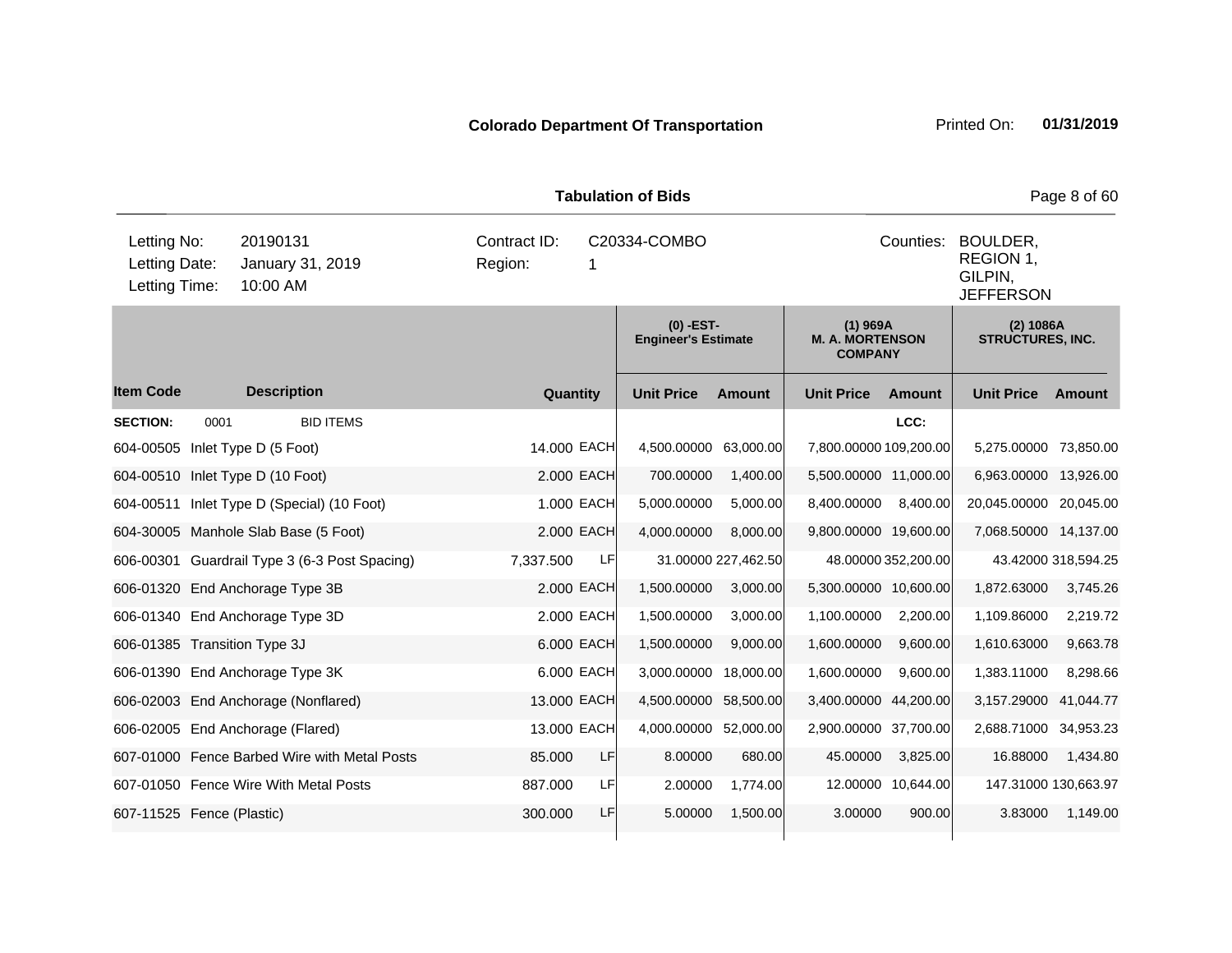| <b>Tabulation of Bids</b>                     |      |                                                                 |                                           |            |                          |               |                                                                   |                    |                                      | Page 9 of 60       |
|-----------------------------------------------|------|-----------------------------------------------------------------|-------------------------------------------|------------|--------------------------|---------------|-------------------------------------------------------------------|--------------------|--------------------------------------|--------------------|
| Letting No:<br>Letting Date:<br>Letting Time: |      | 20190131<br>January 31, 2019<br>10:00 AM                        | Contract ID:<br>Region:                   | 1          | C20334-COMBO             |               | Counties:<br>BOULDER,<br>REGION 1.<br>GILPIN,<br><b>JEFFERSON</b> |                    |                                      |                    |
|                                               |      |                                                                 | $(0)$ -EST-<br><b>Engineer's Estimate</b> |            |                          |               | $(1)$ 969A<br><b>M. A. MORTENSON</b><br><b>COMPANY</b>            |                    | (2) 1086A<br><b>STRUCTURES, INC.</b> |                    |
| <b>Item Code</b>                              |      | <b>Description</b>                                              | Quantity                                  |            | <b>Unit Price</b>        | <b>Amount</b> | <b>Unit Price</b>                                                 | <b>Amount</b>      | <b>Unit Price</b>                    | Amount             |
| <b>SECTION:</b>                               | 0001 | <b>BID ITEMS</b>                                                |                                           |            |                          |               |                                                                   | LCC:               |                                      |                    |
| 609-21021                                     |      | Curb and Gutter Type 2 (Section II-M)                           | 39,000                                    | LF         | 35.00000                 | 1,365.00      | 50.00000                                                          | 1,950.00           | 23.21000                             | 905.19             |
|                                               |      | 609-24010 Gutter Type 2 (10 Foot)                               | 187.000                                   | LF         | 20.00000                 | 3,740.00      | 105.00000                                                         | 19,635.00          | 71.74000                             | 13,415.38          |
|                                               |      | 609-60011 Curb Type 6 (Section M)                               | 635.000                                   | LF         | 12.00000                 | 7,620.00      |                                                                   | 19.00000 12,065.00 |                                      | 19.83000 12,592.05 |
| 612-00001                                     |      | Delineator (Type I)                                             | 15.000 EACH                               |            | 25.00000                 | 375.00        | 275.00000                                                         | 4,125.00           | 61.19000                             | 917.85             |
| 612-00003                                     |      | Delineator (Type III)                                           | 55.000 EACH                               |            | 35.00000                 | 1,925.00      | 31.00000                                                          | 1,705.00           | 66.60000                             | 3,663.00           |
| 612-00021                                     |      | Delineator (Type I) (Barrier)                                   | 33.000 EACH                               |            | 40.00000                 | 1,320.00      | 75.00000                                                          | 2,475.00           | 16.65000                             | 549.45             |
| 614-00011                                     |      | Sign Panel (Class I)                                            | 48.500                                    | <b>SF</b>  | 30.00000                 | 1,455.00      | 21.00000                                                          | 1,018.50           | 72.15000                             | 3,499.28           |
|                                               |      | 614-00035 Sign Panel (Special)                                  | 4.340                                     | <b>SF</b>  | 30.00000                 | 130.20        | 38.00000                                                          | 164.92             | 111.00000                            | 481.74             |
|                                               |      | 614-00200 Steel Sign Post (U-2)                                 | 7.000                                     | LF         | 21.00000                 | 147.00        | 31.00000                                                          | 217.00             | 15.54000                             | 108.78             |
| 614-01583                                     |      | Steel Sign Support (2-1/2 In Round Sch 80)<br>(Post & Slipbase) | 27.000 EACH                               |            | 500.00000                | 13,500.00     | 450.00000 12,150.00                                               |                    | 464.45000                            | 12,540.15          |
|                                               |      | 615-00050 Embankment Protector Type 5                           |                                           | 1.000 EACH | 4,000.00000              | 4,000.00      | 2,700.00000                                                       | 2,700.00           | 3,885.00000                          | 3,885.00           |
|                                               |      | 620-00002 Field Office (Class 2)                                |                                           | 1.000 EACH | 100,000.00000 100,000.00 |               | 18,000.00000 18,000.00                                            |                    | 42,340.95000                         | 42,340.95          |
|                                               |      | 620-00012 Field Laboratory (Class 2)                            |                                           | 1.000 EACH | 35,000.00000 35,000.00   |               | 18,000.00000 18,000.00                                            |                    | 26,435.21000 26,435.21               |                    |
| 620-00020 Sanitary Facility                   |      |                                                                 |                                           | 2.000 EACH | 3,500.00000              | 7,000.00      | 1,000.00000                                                       | 2,000.00           | 1,998.00000                          | 3,996.00           |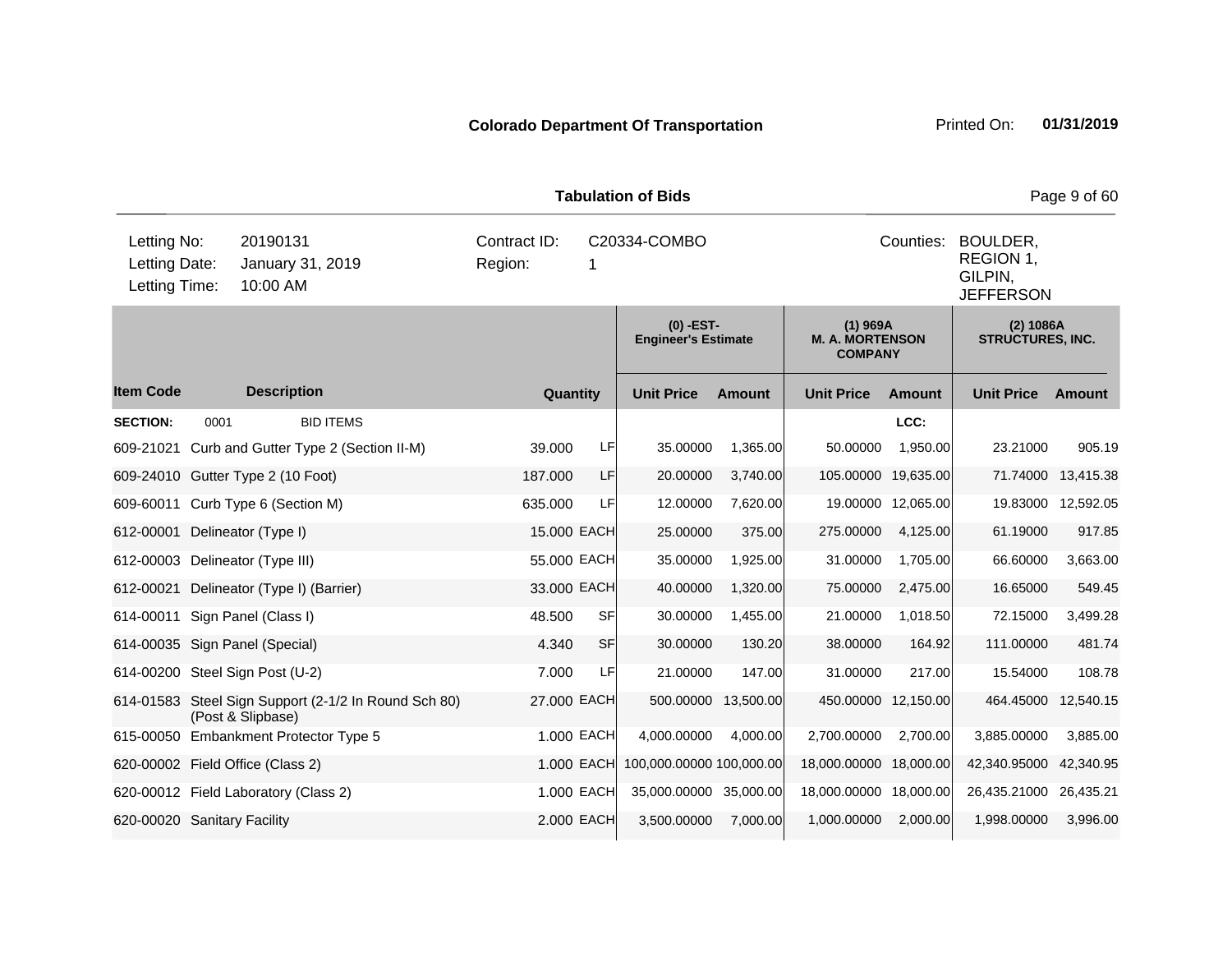| <b>Tabulation of Bids</b><br>Page 10 of 60    |                                          |                                                    |                |             |                                         |                      |                                                                   |                      |                                      |                     |
|-----------------------------------------------|------------------------------------------|----------------------------------------------------|----------------|-------------|-----------------------------------------|----------------------|-------------------------------------------------------------------|----------------------|--------------------------------------|---------------------|
| Letting No:<br>Letting Date:<br>Letting Time: | 20190131<br>January 31, 2019<br>10:00 AM | Contract ID:<br>C20334-COMBO<br>Region:<br>1       |                |             |                                         |                      | Counties:<br>BOULDER,<br>REGION 1,<br>GILPIN,<br><b>JEFFERSON</b> |                      |                                      |                     |
|                                               |                                          |                                                    |                |             | (0) -EST-<br><b>Engineer's Estimate</b> |                      | $(1)$ 969A<br><b>M. A. MORTENSON</b><br><b>COMPANY</b>            |                      | (2) 1086A<br><b>STRUCTURES, INC.</b> |                     |
| <b>Item Code</b>                              |                                          | <b>Description</b>                                 | Quantity       |             | <b>Unit Price</b>                       | Amount               | <b>Unit Price</b>                                                 | <b>Amount</b>        | <b>Unit Price</b>                    | <b>Amount</b>       |
| <b>SECTION:</b>                               | 0001                                     | <b>BID ITEMS</b>                                   |                |             |                                         |                      |                                                                   | LCC:                 |                                      |                     |
| 621-00450                                     |                                          | <b>Detour Pavement</b>                             | 1,370.000      | SY          |                                         | 125.00000 171,250.00 |                                                                   | 45.00000 61,650.00   |                                      | 67.47000 92,433.90  |
| 624-20301                                     |                                          | Detour Drainage Pipe (Class 0)                     | 1.000          | L S         | 16,000.00000 16,000.00                  |                      | 140,000.00000 140,000.00                                          |                      | 128,821.69000 128,821.69             |                     |
|                                               |                                          | 625-00000 Construction Surveying                   | 1.000          | L S         | 90,000.00000 90,000.00                  |                      | 99,000.00000 99,000.00                                            |                      | 77,762.16000 77,762.16               |                     |
|                                               |                                          | 625-00001 Construction Surveying (Hourly)          | 200.000 HOUR   |             |                                         | 200.00000 40,000.00  |                                                                   | 155.00000 31,000.00  | 195.18000 39,036.00                  |                     |
| 626-00000 Mobilization                        |                                          |                                                    | 1.000          | L SI        | 840,000.00000 840,000.00                |                      | 614,000.00000 614,000.00                                          |                      | 846,655.10000 846,655.10             |                     |
|                                               |                                          | 626-01103 Public Information Services (Tier III)   | 1.000          | $\lfloor$ S | 35,000.00000 35,000.00                  |                      | 20,000.00000 20,000.00                                            |                      | 10,545.00000                         | 10,545.00           |
|                                               |                                          | 627-00013 Pavement Marking Paint (High Build)      | 428.000        | GAL         |                                         | 67.00000 28,676.00   |                                                                   | 46.00000 19,688.00   | 44.31000                             | 18,964.68           |
|                                               |                                          | 627-00014 Pavement Marking Paint (Low Temperature) | 105.000        | GAL         | 75.00000                                | 7,875.00             | 45.00000                                                          | 4,725.00             | 43.26000                             | 4,542.30            |
|                                               |                                          | 629-01001 Survey Monument (Type 1)                 | 20.000 EACH    |             | 155.00000                               | 3,100.00             | 240.00000                                                         | 4,800.00             | 131.88000                            | 2,637.60            |
|                                               |                                          | 629-01003 Survey Monument (Type 3)                 |                | 3.000 EACH  | 850.00000                               | 2,550.00             | 360.00000                                                         | 1,080.00             | 263.75000                            | 791.25              |
|                                               |                                          | 629-01005 Survey Monument (Type 5)                 | 40.000 EACH    |             |                                         | 250.00000 10,000.00  | 240.00000                                                         | 9,600.00             | 131.88000                            | 5,275.20            |
|                                               |                                          | 629-01031 Survey Monument (Type 3A)                |                | 3.000 EACH  | 500.00000                               | 1,500.00             | 605.00000                                                         | 1,815.00             | 290.13000                            | 870.39              |
| 630-00000 Flagging                            |                                          |                                                    | 6,700.000 HOUR |             |                                         | 30.00000 201,000.00  |                                                                   | 28.00000 187,600.00  |                                      | 29.54000 197,918.00 |
|                                               |                                          | 630-00003 Uniformed Traffic Control                | 2,400.000 HOUR |             |                                         | 110.00000 264,000.00 |                                                                   | 125.00000 300,000.00 | 105.50000 253,200.00                 |                     |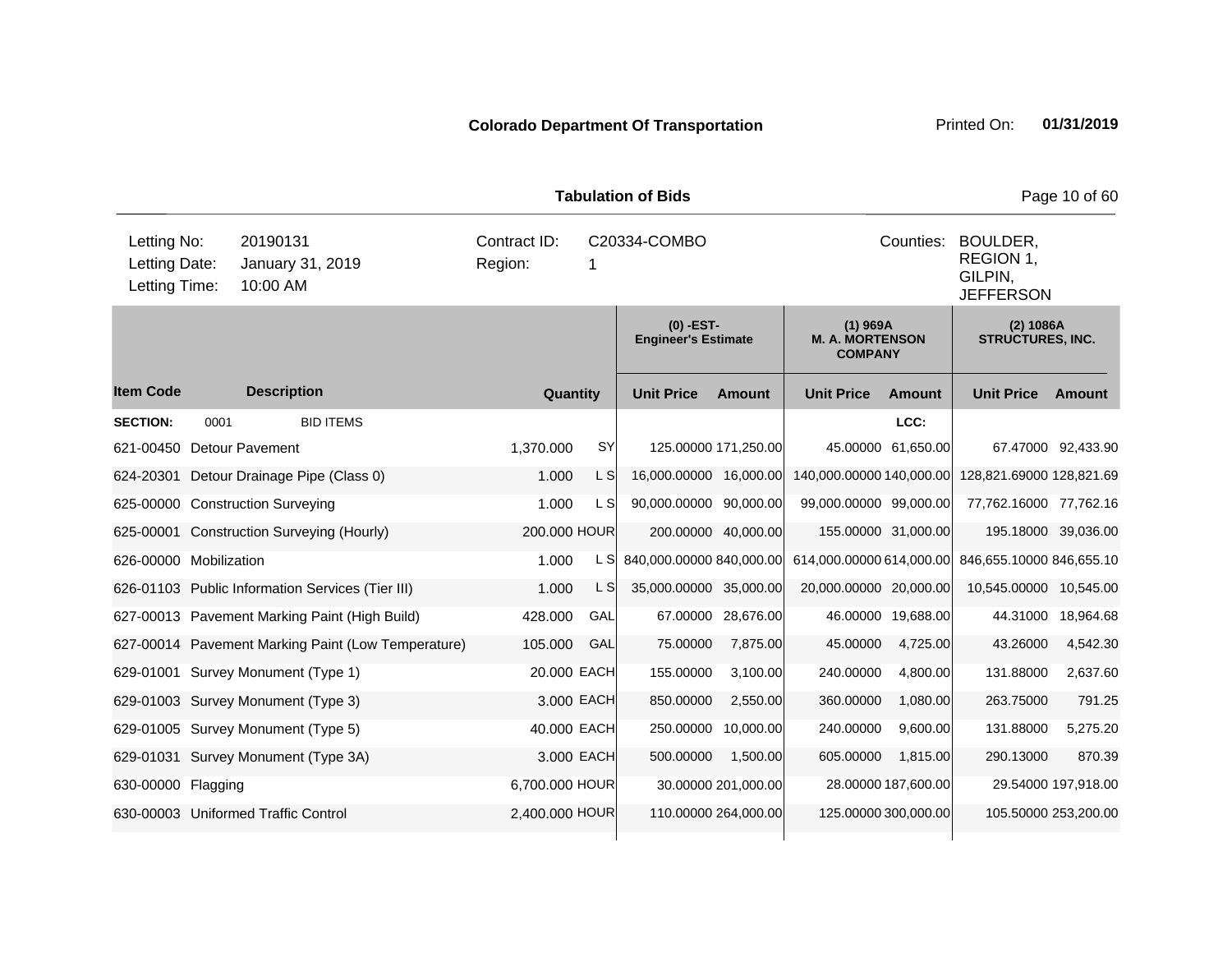| <b>Tabulation of Bids</b>                                                                 |            |                                                    |                         |              |                                         |                                                                   |                                                        |                      |                                      | Page 11 of 60      |
|-------------------------------------------------------------------------------------------|------------|----------------------------------------------------|-------------------------|--------------|-----------------------------------------|-------------------------------------------------------------------|--------------------------------------------------------|----------------------|--------------------------------------|--------------------|
| 20190131<br>Letting No:<br>Letting Date:<br>January 31, 2019<br>10:00 AM<br>Letting Time: |            |                                                    | Contract ID:<br>Region: | C20334-COMBO |                                         | Counties:<br>BOULDER,<br>REGION 1,<br>GILPIN,<br><b>JEFFERSON</b> |                                                        |                      |                                      |                    |
|                                                                                           |            |                                                    |                         |              | (0) -EST-<br><b>Engineer's Estimate</b> |                                                                   | $(1)$ 969A<br><b>M. A. MORTENSON</b><br><b>COMPANY</b> |                      | (2) 1086A<br><b>STRUCTURES, INC.</b> |                    |
| <b>Item Code</b>                                                                          |            | <b>Description</b>                                 | Quantity                |              | <b>Unit Price</b>                       | <b>Amount</b>                                                     | <b>Unit Price</b>                                      | <b>Amount</b>        | <b>Unit Price</b>                    | Amount             |
| <b>SECTION:</b>                                                                           | 0001       | <b>BID ITEMS</b>                                   |                         |              |                                         |                                                                   |                                                        | LCC:                 |                                      |                    |
| 630-00007                                                                                 |            | <b>Traffic Control Inspection</b>                  | 120.000                 | <b>DAY</b>   |                                         | 250.00000 30,000.00                                               | 220.00000 26,400.00                                    |                      | 189.90000 22,788.00                  |                    |
|                                                                                           |            | 630-00012 Traffic Control Management               | 240.000                 | <b>DAY</b>   |                                         | 850.00000 204,000.00                                              | 790.00000 189,600.00                                   |                      | 791.25000 189,900.00                 |                    |
|                                                                                           |            | 630-80002 Flashing Beacon (Solar)                  |                         | 6.000 EACH   | 1,100.00000                             | 6,600.00                                                          | 1,100.00000                                            | 6,600.00             | 1,055.00000                          | 6,330.00           |
|                                                                                           |            | 630-80305 Flagging Station Light                   |                         | 6.000 EACH   | 1,500.00000                             | 9,000.00                                                          | 1,100.00000                                            | 6,600.00             | 1,160.50000                          | 6,963.00           |
|                                                                                           |            | 630-80341 Construction Traffic Sign (Panel Size A) | 50.000 EACH             |              | 65.00000                                | 3,250.00                                                          | 60.70000                                               | 3,035.00             | 58.03000                             | 2,901.50           |
|                                                                                           |            | 630-80342 Construction Traffic Sign (Panel Size B) | 70.000 EACH             |              | 100.00000                               | 7,000.00                                                          | 225.00000                                              | 15,750.00            | 216.28000                            | 15,139.60          |
|                                                                                           |            | 630-80344 Construction Traffic Sign (Special)      | 320.000                 | <b>SF</b>    | 30.00000                                | 9,600.00                                                          | 22.10000                                               | 7,072.00             | 21.10000                             | 6,752.00           |
|                                                                                           |            | 630-80355 Portable Message Sign Panel              |                         | 6.000 EACH   | 6,000.00000                             | 36,000.00                                                         | 11,000.00000 66,000.00                                 |                      | 10,550.00000                         | 63,300.00          |
|                                                                                           | (Flashing) | 630-80363 Drum Channelizing Device (With Light)    | 45.000 EACH             |              | 60.00000                                | 2,700.00                                                          | 77.00000                                               | 3,465.00             | 73.85000                             | 3,323.25           |
|                                                                                           |            | 630-80370 Concrete Barrier (Temporary)             | 2,040.000               | LF           |                                         | 40.00000 81,600.00                                                |                                                        | 35.00000 71,400.00   |                                      | 38.23000 77,989.20 |
| 630-80380 Traffic Cone                                                                    |            |                                                    | 45.000 EACH             |              | 12.00000                                | 540.00                                                            | 14.00000                                               | 630.00               | 13.19000                             | 593.55             |
| 630-85011                                                                                 |            | Impact Attenuator (Temporary)                      | 1,180.000               | <b>DAY</b>   |                                         | 100.00000 118,000.00                                              |                                                        | 33.00000 38,940.00   |                                      | 31.04000 36,627.20 |
| 630-85041 Mobile Attenuator                                                               |            |                                                    | 210.000                 | <b>DAY</b>   |                                         | 350.00000 73,500.00                                               |                                                        | 550.00000 115,500.00 | 527.50000 110,775.00                 |                    |
|                                                                                           |            | 630-86810 Traffic Signal (Temporary)               |                         | 3.000 EACH   | 5,000.00000 15,000.00                   |                                                                   | 44,000.00000 132,000.00                                |                      | 42,200.00000 126,600.00              |                    |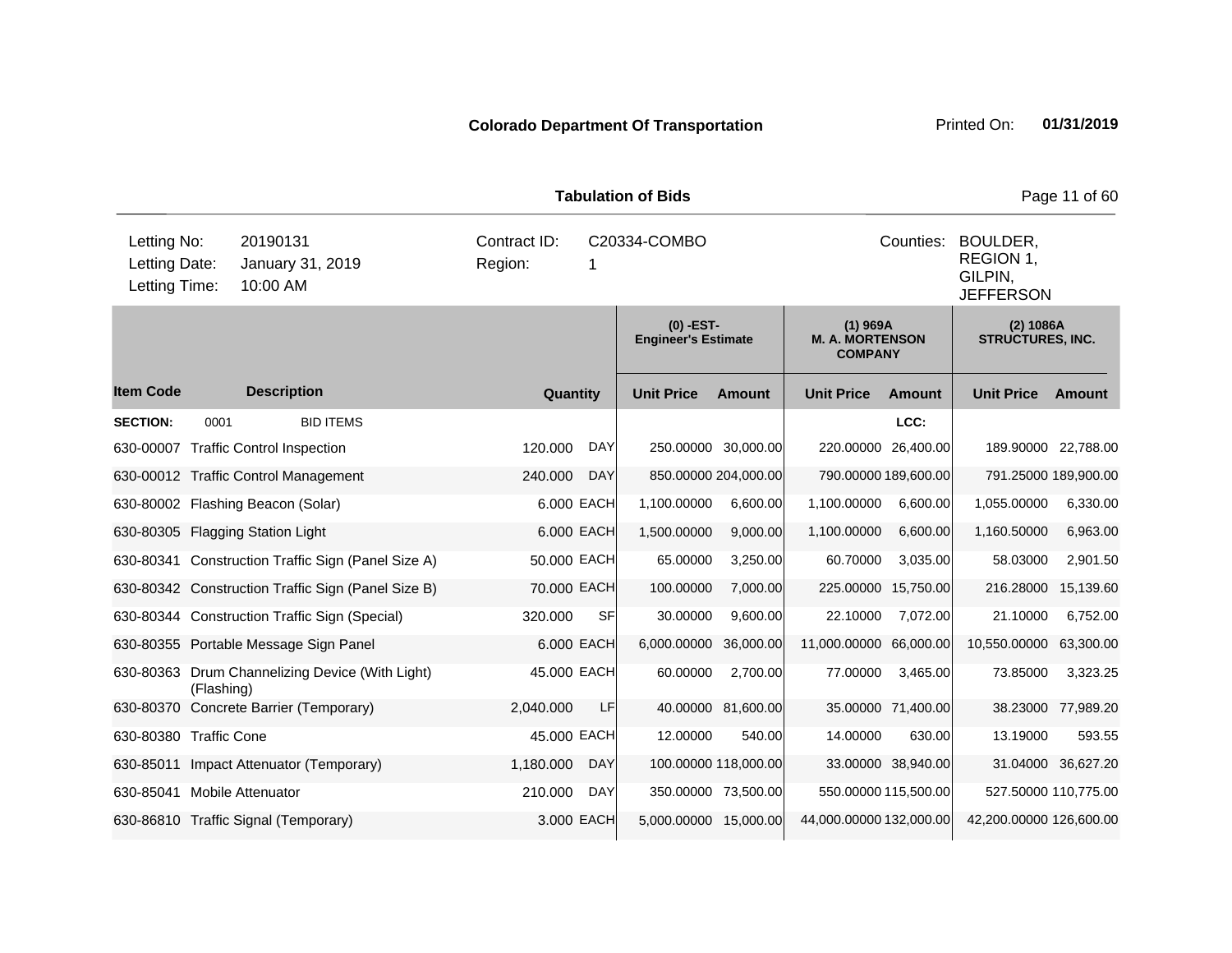|                                               |                                          | <b>Tabulation of Bids</b> | Page 12 of 60                             |                                                        |                                                      |
|-----------------------------------------------|------------------------------------------|---------------------------|-------------------------------------------|--------------------------------------------------------|------------------------------------------------------|
| Letting No:<br>Letting Date:<br>Letting Time: | 20190131<br>January 31, 2019<br>10:00 AM | Contract ID:<br>Region:   | C20334-COMBO                              | Counties:                                              | BOULDER,<br>REGION 1.<br>GILPIN.<br><b>JEFFERSON</b> |
|                                               |                                          |                           | $(0)$ -EST-<br><b>Engineer's Estimate</b> | $(1)$ 969A<br><b>M. A. MORTENSON</b><br><b>COMPANY</b> | (2) 1086A<br><b>STRUCTURES, INC.</b>                 |
| <b>Item Code</b>                              | <b>Description</b>                       | Quantity                  | <b>Unit Price</b><br><b>Amount</b>        | <b>Unit Price</b><br>Amount                            | <b>Unit Price</b><br>Amount                          |
| <b>Section Totals:</b>                        |                                          |                           | \$10,286,740.70                           | \$8,825,893.42                                         | \$8,966,887.10                                       |
| <b>Contract Grand Totals</b>                  |                                          | \$10,286,740.70           | \$8,825,893.42                            | \$8,966,887.10                                         |                                                      |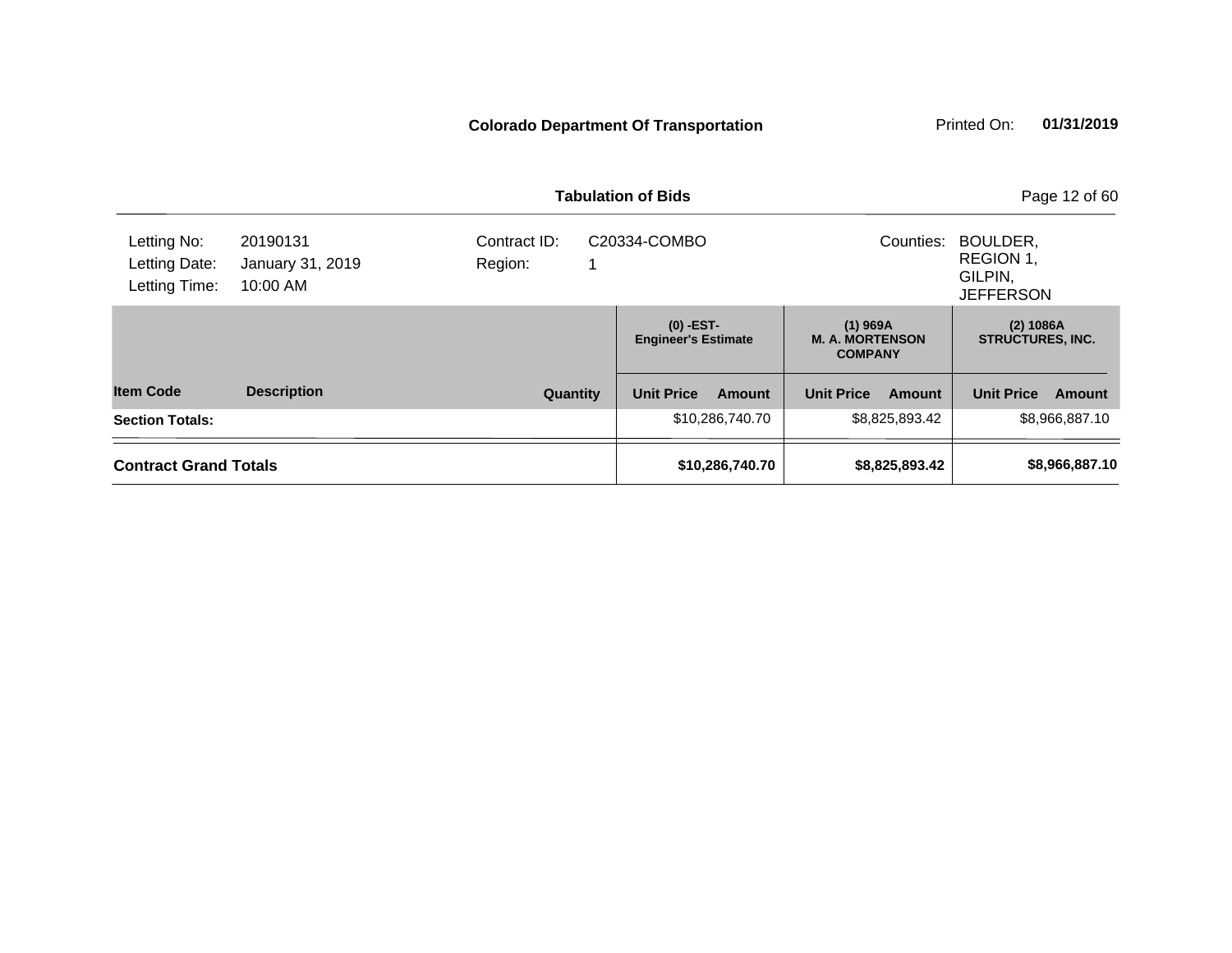| <b>Tabulation of Bids</b>                                                                                            |      |                                           |             |            |                                                      |                     |                                                        |                     |                                                               | Page 13 of 60       |
|----------------------------------------------------------------------------------------------------------------------|------|-------------------------------------------|-------------|------------|------------------------------------------------------|---------------------|--------------------------------------------------------|---------------------|---------------------------------------------------------------|---------------------|
| Letting No:<br>20190131<br>Contract ID:<br>Letting Date:<br>Region:<br>January 31, 2019<br>Letting Time:<br>10:00 AM |      |                                           |             | 1          | C20334-COMBO                                         | Counties:           | BOULDER,<br>REGION 1,<br>GILPIN,<br><b>JEFFERSON</b>   |                     |                                                               |                     |
|                                                                                                                      |      |                                           |             |            | (3) 1437A<br><b>GRAHAM CONTRACTING</b><br><b>LTD</b> |                     | (4) 169A<br><b>LAWRENCE</b><br><b>CONSTRUCTION CO.</b> |                     | (5) 232A<br><b>AMERICAN CIVIL</b><br><b>CONSTRUCTORS, LLC</b> |                     |
| <b>Item Code</b>                                                                                                     |      | <b>Description</b>                        | Quantity    |            | <b>Unit Price</b>                                    | <b>Amount</b>       | <b>Unit Price</b>                                      | <b>Amount</b>       | <b>Unit Price</b>                                             | Amount              |
| <b>SECTION:</b>                                                                                                      | 0001 | <b>BID ITEMS</b>                          |             |            |                                                      |                     |                                                        | LCC:                |                                                               |                     |
| 201-00000                                                                                                            |      | <b>Clearing and Grubbing</b>              | 1.000       | L SI       | 35,000.00000                                         | 35,000.00           | 23,395.18000 23,395.18                                 |                     | 50,000.00000                                                  | 50,000.00           |
| 202-00010 Removal of Tree                                                                                            |      |                                           | 92.000 EACH |            | 214.00000                                            | 19,688.00           | 616.34000 56,703.28                                    |                     | 280.00000 25,760.00                                           |                     |
|                                                                                                                      |      | 202-00015 Removal of Headwall             |             | 1.000 EACH | 3,160.00000                                          | 3,160.00            | 1,832.20000                                            | 1,832.20            | 1,200.00000                                                   | 1,200.00            |
| 202-00019 Removal of Inlet                                                                                           |      |                                           |             | 4.000 EACH | 1,055.00000                                          | 4,220.00            | 740.65000                                              | 2,962.60            | 600.00000                                                     | 2,400.00            |
|                                                                                                                      |      | 202-00020 Removal of Concrete Box Culvert |             | 4.000 EACH | 19,400.00000                                         | 77,600.00           | 8,908.79000 35,635.16                                  |                     | 15,000.00000                                                  | 60,000.00           |
| 202-00035 Removal of Pipe                                                                                            |      |                                           | 470.000     | LF         | 24.00000                                             | 11,280.00           | 19.13000                                               | 8,991.10            | 35.00000                                                      | 16,450.00           |
|                                                                                                                      |      | 202-00037 Removal of End Section          |             | 6.000 EACH | 977.00000                                            | 5,862.00            | 223.90000                                              | 1,343.40            | 450.00000                                                     | 2,700.00            |
|                                                                                                                      |      | 202-00210 Removal of Concrete Pavement    | 118.000     | <b>SY</b>  | 38.00000                                             | 4,484.00            | 24.67000                                               | 2,911.06            | 20.00000                                                      | 2,360.00            |
|                                                                                                                      |      | 202-00220 Removal of Asphalt Mat          | 13,690.000  | <b>SY</b>  |                                                      | 10.00000 136,900.00 |                                                        | 10.34000 141,554.60 |                                                               | 15.00000 205,350.00 |
|                                                                                                                      |      | 202-00250 Removal of Pavement Marking     | 11,000.000  | SF         |                                                      | 2.00000 22,000.00   |                                                        | 1.77000 19,470.00   |                                                               | 1.75000 19,250.00   |
|                                                                                                                      |      | 202-00810 Removal of Ground Sign          |             | 8.000 EACH | 248.00000                                            | 1,984.00            | 131.10000                                              | 1,048.80            | 75.00000                                                      | 600.00              |
| 202-01000 Removal of Fence                                                                                           |      |                                           | 149.000     | LF         | 14.00000                                             | 2,086.00            | 1.09000                                                | 162.41              | 3.00000                                                       | 447.00              |
|                                                                                                                      |      | 202-01130 Removal of Guardrail Type 3     | 2,916.000   | LF         | 13.00000                                             | 37,908.00           |                                                        | 4.59000 13,384.44   |                                                               | 7.00000 20,412.00   |
|                                                                                                                      |      | 202-01300 Removal of End Anchorage        | 17.000 EACH |            | 620.00000                                            | 10,540.00           | 338.69000                                              | 5,757.73            | 380.00000                                                     | 6,460.00            |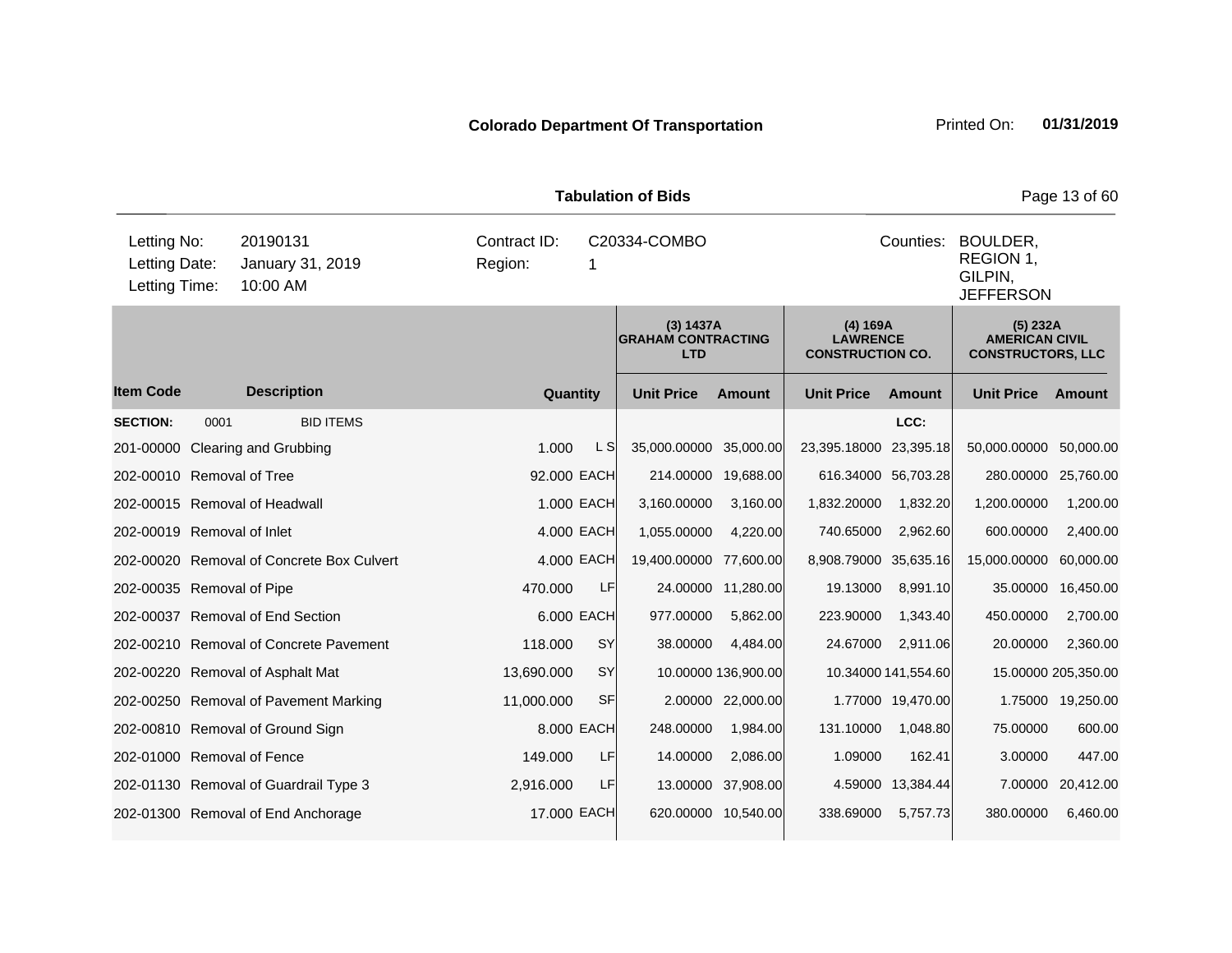|                                               |      |                                                       | Page 14 of 60 |           |                                                                   |                     |                                                        |                     |                                                                        |                     |
|-----------------------------------------------|------|-------------------------------------------------------|---------------|-----------|-------------------------------------------------------------------|---------------------|--------------------------------------------------------|---------------------|------------------------------------------------------------------------|---------------------|
| Letting No:<br>Letting Date:<br>Letting Time: |      | Contract ID:<br>Region:                               | C20334-COMBO  |           | Counties:<br>BOULDER,<br>REGION 1,<br>GILPIN.<br><b>JEFFERSON</b> |                     |                                                        |                     |                                                                        |                     |
|                                               |      |                                                       |               |           | (3) 1437A<br><b>GRAHAM CONTRACTING</b><br><b>LTD</b>              |                     | (4) 169A<br><b>LAWRENCE</b><br><b>CONSTRUCTION CO.</b> |                     | (5) 232A<br><b>AMERICAN CIVIL</b><br><b>CONSTRUCTORS, LLC</b><br>dba A |                     |
| <b>Item Code</b>                              |      | <b>Description</b>                                    | Quantity      |           | <b>Unit Price</b>                                                 | <b>Amount</b>       | <b>Unit Price</b>                                      | <b>Amount</b>       | <b>Unit Price</b>                                                      | Amount              |
| <b>SECTION:</b>                               | 0001 | <b>BID ITEMS</b>                                      |               |           |                                                                   |                     |                                                        | LCC:                |                                                                        |                     |
| 202-04002 Clean Culvert                       |      |                                                       | 2,000 EACH    |           | 1,640.00000                                                       | 3,280.00            | 2,796.99000                                            | 5,593.98            | 2,500.00000                                                            | 5,000.00            |
|                                               |      | 203-00010 Unclassified Excavation (Complete In Place) | 5,514.000     | CY        |                                                                   | 13.00000 71,682.00  |                                                        | 27.62000 152,296.68 |                                                                        | 46.50000 256,401.00 |
|                                               |      | 203-00050 Unsuitable Material                         | 500.000       | CY        |                                                                   | 23.00000 11,500.00  | 11.67000                                               | 5,835.00            |                                                                        | 35.00000 17,500.00  |
| 203-00400 Rock Excavation                     |      |                                                       | 451.000       | CY        |                                                                   | 58.00000 26,158.00  |                                                        | 82.04000 37,000.04  |                                                                        | 45.00000 20,295.00  |
| 203-01500 Blading                             |      |                                                       | 200.000 HOUR  |           |                                                                   | 154.00000 30,800.00 |                                                        | 117.39000 23,478.00 | 140.00000 28,000.00                                                    |                     |
| 203-01510 Backhoe                             |      |                                                       | 200,000 HOUR  |           |                                                                   | 75.00000 15,000.00  |                                                        | 123.95000 24,790.00 | 190.00000 38,000.00                                                    |                     |
| 203-01550 Dozing                              |      |                                                       | 200.000 HOUR  |           |                                                                   | 116.00000 23,200.00 |                                                        | 146.89000 29,378.00 | 190.00000 38,000.00                                                    |                     |
|                                               |      | 203-01565 Hydraulic Excavator                         | 200.000 HOUR  |           |                                                                   | 161.00000 32,200.00 |                                                        | 123.95000 24,790.00 | 190.00000 38,000.00                                                    |                     |
| 203-01582 Truck (Dump)                        |      |                                                       | 200.000 HOUR  |           |                                                                   | 118.00000 23,600.00 |                                                        | 98.82000 19,764.00  |                                                                        | 95.00000 19,000.00  |
|                                               |      | 203-01594 Combination Loader                          | 200.000 HOUR  |           |                                                                   | 75.00000 15,000.00  |                                                        | 101.01000 20,202.00 |                                                                        | 85.00000 17,000.00  |
| 203-01597 Potholing                           |      |                                                       | 160.000 HOUR  |           | 230.00000                                                         | 36,800.00           |                                                        | 256.62000 41,059.20 | 260.00000 41,600.00                                                    |                     |
| 203-02330 Laborer                             |      |                                                       | 80,000 HOUR   |           | 47.00000                                                          | 3,760.00            | 34.56000                                               | 2,764.80            | 45.00000                                                               | 3,600.00            |
|                                               |      | 206-00000 Structure Excavation                        | 5,566.000     | <b>CY</b> |                                                                   | 21.00000 116,886.00 |                                                        | 36.27000 201,878.82 |                                                                        | 25.00000 139,150.00 |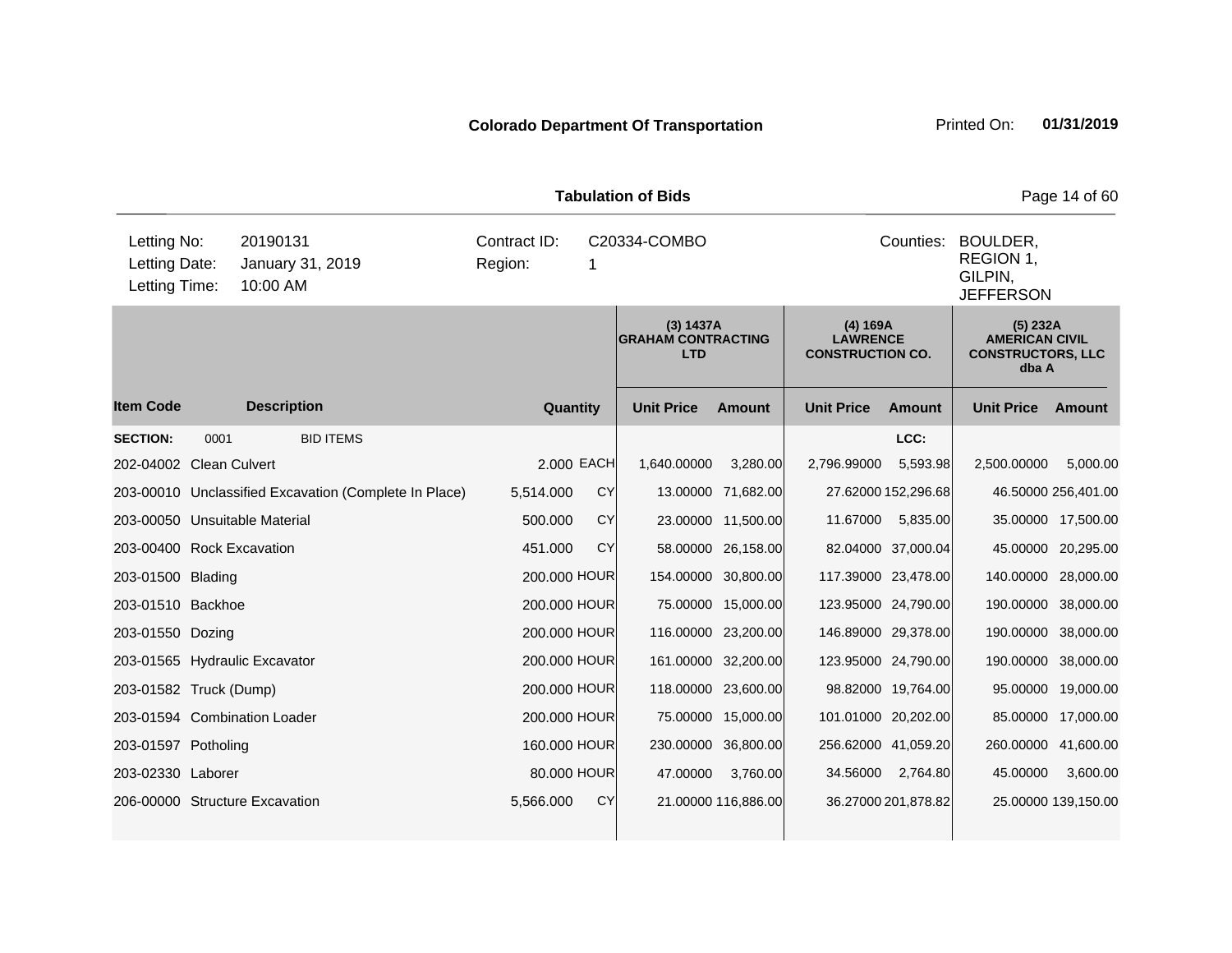| <b>Tabulation of Bids</b>                                                                 |      |                                         |            |                                                      |                |                        |                    |                                                        |                     |                                                                        | Page 15 of 60       |
|-------------------------------------------------------------------------------------------|------|-----------------------------------------|------------|------------------------------------------------------|----------------|------------------------|--------------------|--------------------------------------------------------|---------------------|------------------------------------------------------------------------|---------------------|
| Letting No:<br>20190131<br>Letting Date:<br>January 31, 2019<br>10:00 AM<br>Letting Time: |      |                                         | Region:    | Contract ID:<br>C20334-COMBO<br>1                    |                |                        |                    |                                                        | Counties:           | BOULDER,<br>REGION 1,<br>GILPIN,<br><b>JEFFERSON</b>                   |                     |
|                                                                                           |      |                                         |            | (3) 1437A<br><b>GRAHAM CONTRACTING</b><br><b>LTD</b> |                |                        |                    | (4) 169A<br><b>LAWRENCE</b><br><b>CONSTRUCTION CO.</b> |                     | (5) 232A<br><b>AMERICAN CIVIL</b><br><b>CONSTRUCTORS, LLC</b><br>dba A |                     |
| <b>Item Code</b>                                                                          |      | <b>Description</b>                      |            | Quantity                                             |                | <b>Unit Price</b>      | <b>Amount</b>      | <b>Unit Price</b>                                      | <b>Amount</b>       | <b>Unit Price</b>                                                      | Amount              |
| <b>SECTION:</b>                                                                           | 0001 | <b>BID ITEMS</b>                        |            |                                                      |                |                        |                    |                                                        | LCC:                |                                                                        |                     |
|                                                                                           |      | 206-00100 Structure Backfill (Class 1)  |            | 2,110.000                                            | <b>CY</b>      |                        | 24.00000 50,640.00 |                                                        | 41.44000 87,438.40  |                                                                        | 45.00000 94,950.00  |
|                                                                                           |      | 206-00200 Structure Backfill (Class 2)  |            | 332.000                                              | <b>CY</b>      | 8.00000                | 2,656.00           | 19.30000                                               | 6,407.60            | 20,00000                                                               | 6,640.00            |
|                                                                                           |      | 206-00510 Filter Material (Class A)     |            | 2,545.000                                            | <b>CY</b>      |                        | 24.00000 61,080.00 |                                                        | 59.82000 152,241.90 |                                                                        | 80.00000 203,600.00 |
| 206-01781 Shoring (Area 1)                                                                |      |                                         |            | 1.000                                                | L S            | 65,300.00000 65,300.00 |                    | 39,129.46000 39,129.46                                 |                     | 23,000.00000 23,000.00                                                 |                     |
| 206-01782 Shoring (Area 2)                                                                |      |                                         |            | 1.000                                                | L SI           | 68,000.00000 68,000.00 |                    | 40,716.15000 40,716.15                                 |                     | 23,000.00000 23,000.00                                                 |                     |
| 206-01783 Shoring (Area 3)                                                                |      |                                         |            | 1.000                                                | L SI           | 32,000.00000 32,000.00 |                    | 34,586.85000 34,586.85                                 |                     | 23,000.00000 23,000.00                                                 |                     |
| 206-01784 Shoring (Area 4)                                                                |      |                                         |            | 1.000                                                | L SI           | 39,400.00000 39,400.00 |                    | 45,094.24000 45,094.24                                 |                     | 22,500.00000 22,500.00                                                 |                     |
| 206-01785 Shoring (Area 5)                                                                |      |                                         |            | 1.000                                                | L <sub>S</sub> | 27,700.00000 27,700.00 |                    | 26,268.49000 26,268.49                                 |                     | 18,000.00000 18,000.00                                                 |                     |
| 207-00205 Topsoil                                                                         |      |                                         |            | 4,840.000                                            | <b>CY</b>      |                        | 14.50000 70,180.00 |                                                        | 23.82000 115,288.80 |                                                                        | 37.00000 179,080.00 |
|                                                                                           |      | 208-00002 Erosion Log Type 1 (12 Inch)  | 34,850.000 |                                                      | <b>LF</b>      |                        | 5.00000 174,250.00 |                                                        | 6.05000 210,842.50  |                                                                        | 3.80000 132,430.00  |
|                                                                                           |      | 208-00045 Concrete Washout Structure    |            |                                                      | 8.000 EACH     | 3,099.00000 24,792.00  |                    | 1,018.38000                                            | 8,147.04            | 945.00000                                                              | 7,560.00            |
|                                                                                           |      | 208-00070 Vehicle Tracking Pad          |            |                                                      | 16.000 EACH    | 2,300.00000 36,800.00  |                    | 1,445.70000 23,131.20                                  |                     | 1,900.00000                                                            | 30,400.00           |
| 208-00071                                                                                 | Pad) | Maintenance Aggregate (Vehicle Tracking |            | 200.000                                              | <b>CY</b>      | 34.00000               | 6,800.00           |                                                        | 62.48000 12,496.00  |                                                                        | 60.00000 12,000.00  |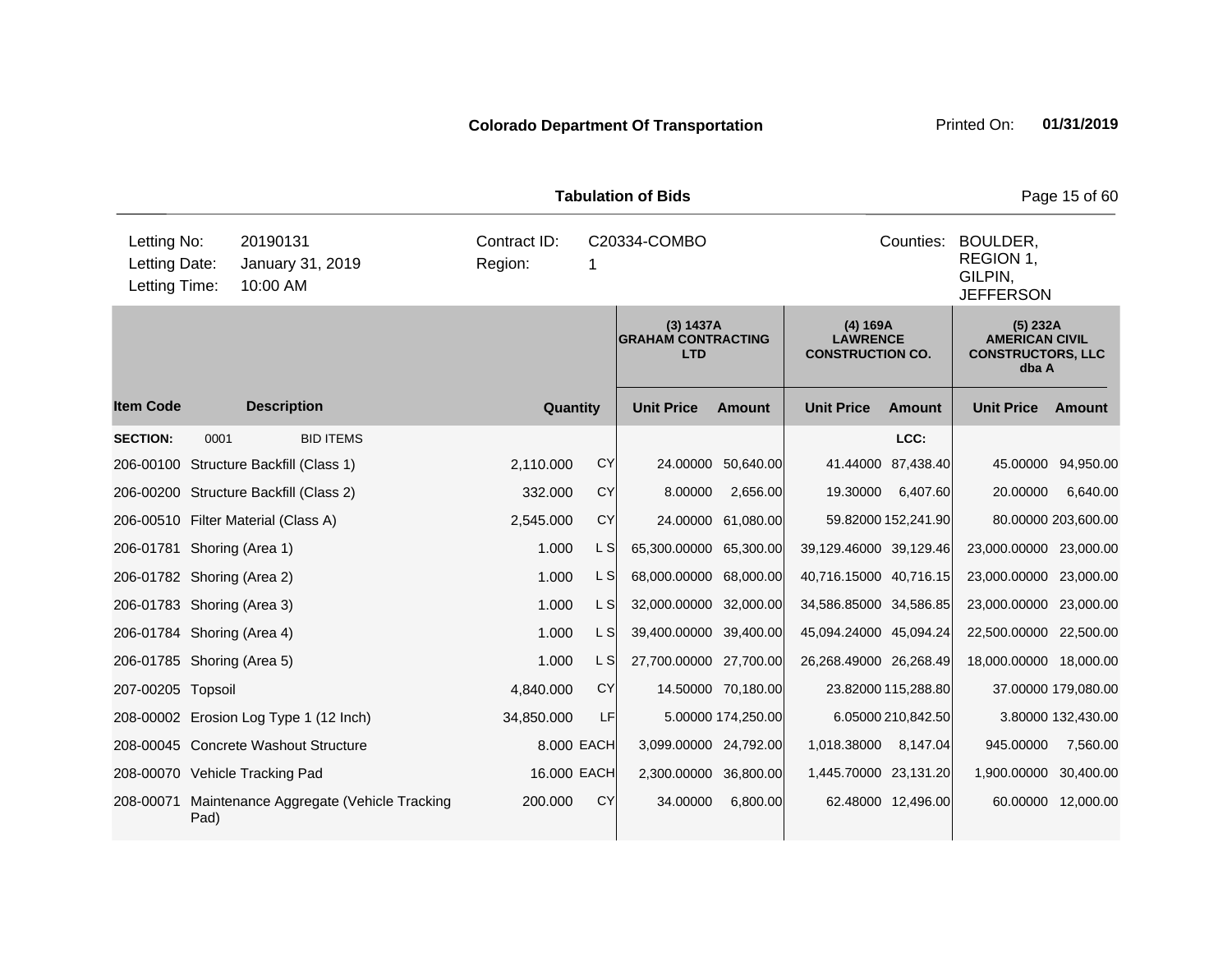|                                                                                           | <b>Tabulation of Bids</b> |                                                      |                         |                                                        |                   |                                                                        |                                                                   |                     |                   |           |
|-------------------------------------------------------------------------------------------|---------------------------|------------------------------------------------------|-------------------------|--------------------------------------------------------|-------------------|------------------------------------------------------------------------|-------------------------------------------------------------------|---------------------|-------------------|-----------|
| Letting No:<br>20190131<br>Letting Date:<br>January 31, 2019<br>Letting Time:<br>10:00 AM |                           |                                                      | Contract ID:<br>Region: | 1                                                      | C20334-COMBO      |                                                                        | Counties:<br>BOULDER,<br>REGION 1,<br>GILPIN.<br><b>JEFFERSON</b> |                     |                   |           |
|                                                                                           |                           | (3) 1437A<br><b>GRAHAM CONTRACTING</b><br><b>LTD</b> |                         | (4) 169A<br><b>LAWRENCE</b><br><b>CONSTRUCTION CO.</b> |                   | (5) 232A<br><b>AMERICAN CIVIL</b><br><b>CONSTRUCTORS, LLC</b><br>dba A |                                                                   |                     |                   |           |
| <b>Item Code</b>                                                                          |                           | <b>Description</b>                                   | Quantity                |                                                        | <b>Unit Price</b> | <b>Amount</b>                                                          | <b>Unit Price</b>                                                 | <b>Amount</b>       | <b>Unit Price</b> | Amount    |
| <b>SECTION:</b>                                                                           | 0001                      | <b>BID ITEMS</b>                                     |                         |                                                        |                   |                                                                        |                                                                   | LCC:                |                   |           |
|                                                                                           |                           | 208-00103 Removal and Disposal of Sediment (Labor)   | 120.000 HOUR            |                                                        |                   | 97.00000 11,640.00                                                     |                                                                   | 84.22000 10,106.40  | 45.00000          | 5,400.00  |
|                                                                                           | (Equipment)               | 208-00105 Removal and Disposal of Sediment           | 120.000 HOUR            |                                                        |                   | 116.00000 13,920.00                                                    |                                                                   | 95.84000 11,500.80  | 95.00000          | 11,400.00 |
|                                                                                           |                           | 208-00106 Sweeping (Sediment Removal)                | 120.000 HOUR            |                                                        |                   | 230.00000 27,600.00                                                    |                                                                   | 97.73000 11,727.60  | 150.00000         | 18,000.00 |
| 208-00107 Removal of Trash                                                                |                           |                                                      | 80.000 HOUR             |                                                        | 97,00000          | 7,760.00                                                               |                                                                   | 182.33000 14,586.40 | 45.00000          | 3,600.00  |
|                                                                                           |                           | 208-00207 Erosion Control Management                 | 195.000                 | <b>DAY</b>                                             | 172.00000         | 33,540.00                                                              |                                                                   | 179.94000 35,088.30 | 175.00000         | 34,125.00 |
| 208-00300 Temporary Berms                                                                 |                           |                                                      | 1,746.000               | LF                                                     |                   | 23.00000 40,158.00                                                     | 3.48000                                                           | 6,076.08            | 1.50000           | 2,619.00  |
|                                                                                           |                           | 210-00010 Reset Mailbox Structure                    | 1.000 EACH              |                                                        | 372.00000         | 372.00                                                                 | 163.88000                                                         | 163.88              | 400.00000         | 400.00    |
|                                                                                           |                           | 210-00810 Reset Ground Sign                          | 24.000 EACH             |                                                        | 496.00000         | 11,904.00                                                              | 191.19000                                                         | 4,588.56            | 435.00000         | 10,440.00 |
| 212-00006 Seeding (Native)                                                                |                           |                                                      | 9.000 ACRE              |                                                        | 848.00000         | 7,632.00                                                               | 674.10000                                                         | 6,066.90            | 1,800.00000       | 16,200.00 |
| 212-00022 Seeding (Riparian)                                                              |                           |                                                      | 1.010 ACRE              |                                                        | 644.00000         | 650.44                                                                 | 1,496.78000                                                       | 1,511.75            | 2,000.00000       | 2,020.00  |
|                                                                                           |                           | 212-00028 Seeding (Wetlands)                         | 0.120 ACRE              |                                                        | 4,400.00000       | 528.00                                                                 | 2,108.60000                                                       | 253.03              | 2,250.00000       | 270.00    |
| 212-00032 Soil Conditioning                                                               |                           |                                                      | 9.000 ACRE              |                                                        | 3,700.00000       | 33,300.00                                                              | 2,840.59000 25,565.31                                             |                     | 3,000.00000       | 27,000.00 |
|                                                                                           |                           | 213-00008 Mulching (Wood Chip)                       | 9,800.000               | <b>CF</b>                                              | 0.40000           | 3,920.00                                                               |                                                                   | 1.58000 15,484.00   | 3.00000           | 29,400.00 |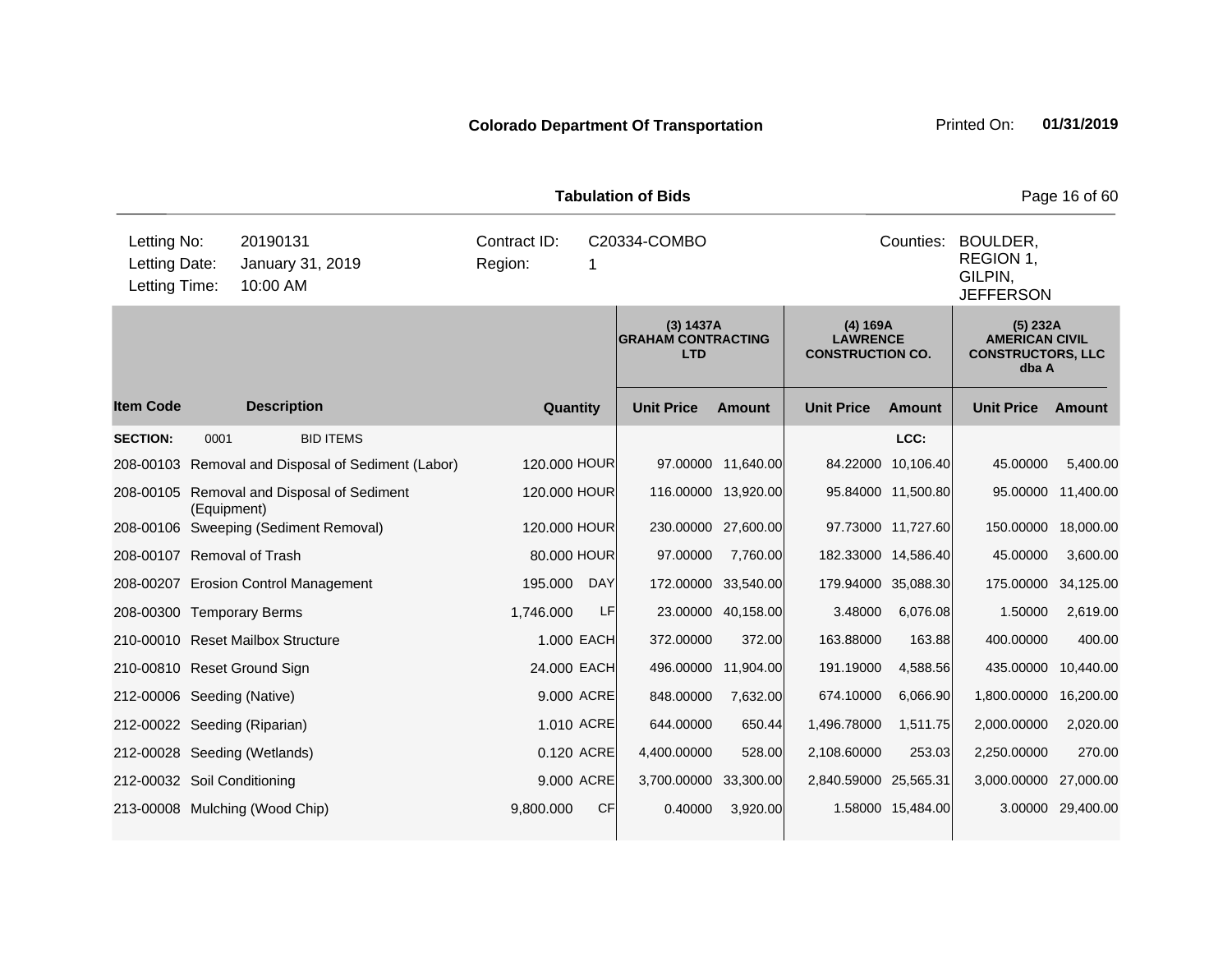| <b>Tabulation of Bids</b>                     |      |                                                                             |                                                      |            |                        |                    |                                                        |                    |                                                                        | Page 17 of 60      |
|-----------------------------------------------|------|-----------------------------------------------------------------------------|------------------------------------------------------|------------|------------------------|--------------------|--------------------------------------------------------|--------------------|------------------------------------------------------------------------|--------------------|
| Letting No:<br>Letting Date:<br>Letting Time: |      | 20190131<br>January 31, 2019<br>10:00 AM                                    | Contract ID:<br>Region:                              |            | C20334-COMBO           |                    |                                                        | Counties:          | BOULDER,<br>REGION 1,<br>GILPIN,<br><b>JEFFERSON</b>                   |                    |
|                                               |      |                                                                             | (3) 1437A<br><b>GRAHAM CONTRACTING</b><br><b>LTD</b> |            |                        |                    | (4) 169A<br><b>LAWRENCE</b><br><b>CONSTRUCTION CO.</b> |                    | (5) 232A<br><b>AMERICAN CIVIL</b><br><b>CONSTRUCTORS, LLC</b><br>dba A |                    |
| <b>Item Code</b>                              |      | <b>Description</b>                                                          | Quantity                                             |            | <b>Unit Price</b>      | <b>Amount</b>      | <b>Unit Price</b>                                      | <b>Amount</b>      | <b>Unit Price</b>                                                      | Amount             |
| <b>SECTION:</b>                               | 0001 | <b>BID ITEMS</b>                                                            |                                                      |            |                        |                    |                                                        | LCC:               |                                                                        |                    |
|                                               |      | 213-00012 Spray-on Mulch Blanket                                            |                                                      | 9,000 ACRE | 3,700.00000 33,300.00  |                    | 4,807.17000 43,264.53                                  |                    | 3,800.00000 34,200.00                                                  |                    |
| 213-00061 Mulch Tackifier                     |      |                                                                             | 1,800.000                                            | LB         | 4.00000                | 7,200.00           | 2.02000                                                | 3,636.00           | 2.50000                                                                | 4,500.00           |
|                                               |      | 213-00700 Landscape Boulder                                                 | 529,000 EACH                                         |            | 1,430.00000 756,470.00 |                    | 455.59000 241,007.11                                   |                    | 680.00000 359,720.00                                                   |                    |
|                                               |      | 214-00000 Landscape Maintenance                                             | 1.000                                                | L SI       | 31,000.00000 31,000.00 |                    | 39,331.38000 39,331.38                                 |                    | 130,000.00000 130,000.00                                               |                    |
|                                               |      | 214-00205 Deciduous Tree (5 Gallon Container)                               | 140.000 EACH                                         |            |                        | 75.00000 10,500.00 |                                                        | 98.33000 13,766.20 | 130.00000 18,200.00                                                    |                    |
|                                               |      | 214-00350 Deciduous Shrub (5 Gallon Container)                              | 419.000 EACH                                         |            |                        | 35.00000 14,665.00 |                                                        | 43.70000 18,310.30 |                                                                        | 34.00000 14,246.00 |
|                                               |      | 214-00450 Evergreen Tree (5 Gallon Container)                               | 23.000 EACH                                          |            | 372.00000              | 8,556.00           | 125.64000                                              | 2,889.72           | 235.00000                                                              | 5,405.00           |
| 214-01015 Willow Cuttings                     |      |                                                                             | 2,904.000 EACH                                       |            |                        | 6.00000 17,424.00  |                                                        | 5.24000 15,216.96  |                                                                        | 6.00000 17,424.00  |
|                                               |      | 214-01228 Riprap Planting Pocket                                            | 183.000 EACH                                         |            |                        | 62.00000 11,346.00 | 214.32000 39,220.56                                    |                    | 26.00000                                                               | 4,758.00           |
|                                               |      | 216-00201 Soil Retention Blanket (Straw-Coconut)<br>(Biodegradable Class 1) | 17,000.000                                           | SY         |                        | 4.00000 68,000.00  |                                                        | 2.86000 48,620.00  |                                                                        | 2.25000 38,250.00  |
|                                               |      | 217-00020 Herbicide Treatment                                               | 48.000 HOUR                                          |            | 149.00000              | 7,152.00           | 131.10000                                              | 6,292.80           | 160.00000                                                              | 7,680.00           |
| 240-00000 Wildlife Biologist                  |      |                                                                             | 92.000 HOUR                                          |            | 130.00000              | 11,960.00          | 114.71000                                              | 10,553.32          | 115.00000                                                              | 10,580.00          |
| 240-00010 Removal of Nests                    |      |                                                                             | 80,000 HOUR                                          |            | 124.00000              | 9,920.00           | 120.46000                                              | 9,636.80           | 85.00000                                                               | 6,800.00           |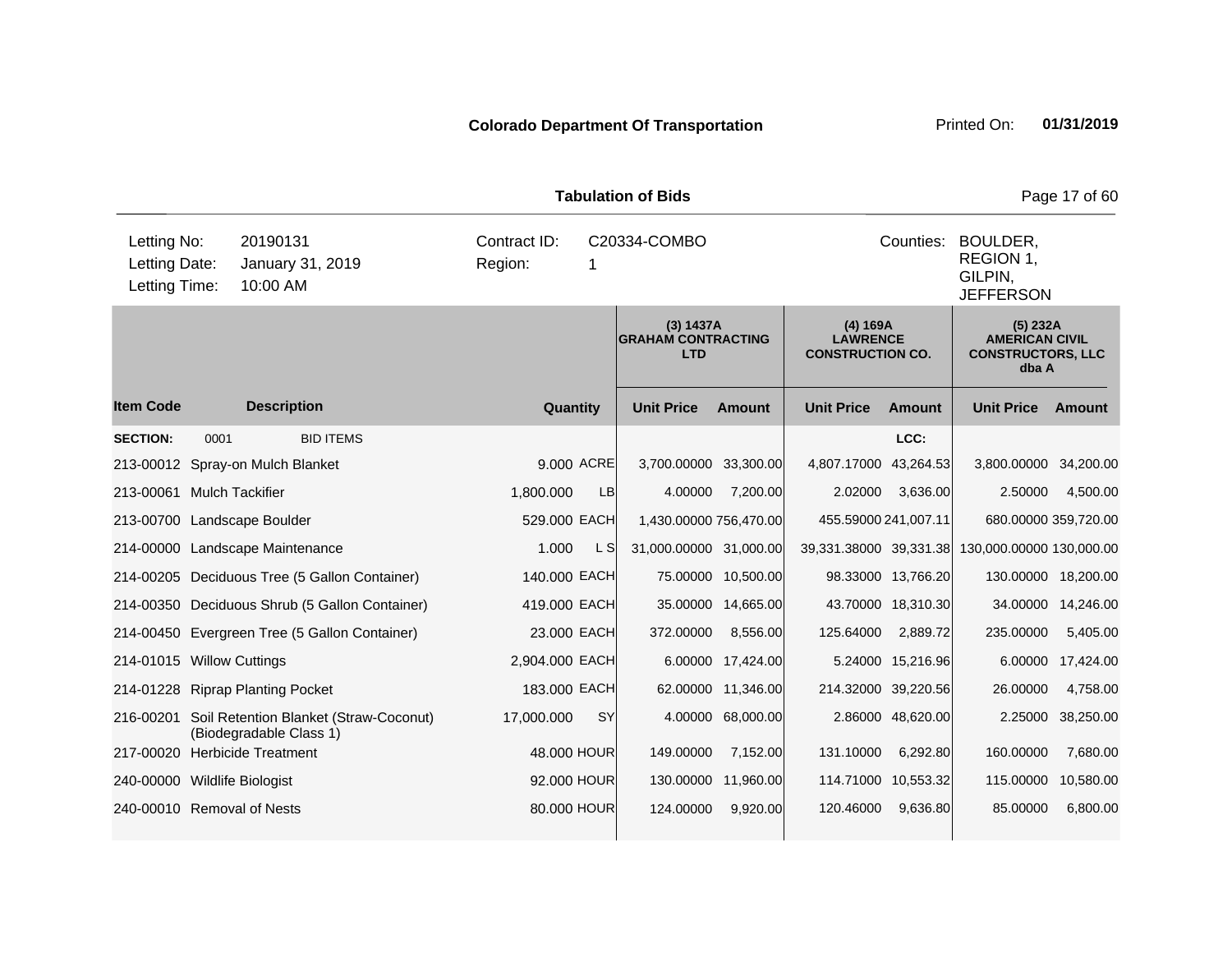| <b>Tabulation of Bids</b>                     |                                           |                                                |                                                      |            |                   |                                 |                                                        |                     |                                                                        | Page 18 of 60        |
|-----------------------------------------------|-------------------------------------------|------------------------------------------------|------------------------------------------------------|------------|-------------------|---------------------------------|--------------------------------------------------------|---------------------|------------------------------------------------------------------------|----------------------|
| Letting No:<br>Letting Date:<br>Letting Time: |                                           | 20190131<br>January 31, 2019<br>10:00 AM       | Contract ID:<br>Region:                              | 1          | C20334-COMBO      |                                 |                                                        | Counties:           | BOULDER,<br>REGION 1,<br>GILPIN,<br><b>JEFFERSON</b>                   |                      |
|                                               |                                           |                                                | (3) 1437A<br><b>GRAHAM CONTRACTING</b><br><b>LTD</b> |            |                   |                                 | (4) 169A<br><b>LAWRENCE</b><br><b>CONSTRUCTION CO.</b> |                     | (5) 232A<br><b>AMERICAN CIVIL</b><br><b>CONSTRUCTORS, LLC</b><br>dba A |                      |
| <b>Item Code</b>                              |                                           | <b>Description</b>                             | Quantity                                             |            | <b>Unit Price</b> | <b>Amount</b>                   | <b>Unit Price</b>                                      | Amount              | <b>Unit Price</b>                                                      | Amount               |
| <b>SECTION:</b>                               | 0001                                      | <b>BID ITEMS</b>                               |                                                      |            |                   |                                 |                                                        | LCC:                |                                                                        |                      |
| 240-00020 Netting                             |                                           |                                                | 114.000                                              | <b>SY</b>  | 27.00000          | 3,078.00                        | 4.67000                                                | 532.38              | 15.00000                                                               | 1,710.00             |
| 250-00010                                     | Management                                | <b>Environmental Health and Safety</b>         | 1.000                                                | L S        | 3,000.00000       | 3,000.00                        | 4,807.17000                                            | 4,807.17            | 3,561.00000                                                            | 3,561.00             |
|                                               |                                           | 250-00050 Monitoring Technician                | 43.000 HOUR                                          |            | 81.00000          | 3,483.00                        | 71.02000                                               | 3,053.86            | 86.00000                                                               | 3,698.00             |
|                                               |                                           | 250-00110 Health and Safety Officer            | 43.000 HOUR                                          |            | 97.00000          | 4,171.00                        | 79.76000                                               | 3,429.68            | 115.00000                                                              | 4,945.00             |
|                                               |                                           | 304-06007 Aggregate Base Course (Class 6)      | 59.000                                               | CY         | 46.00000          | 2,714.00                        | 94.38000                                               | 5,568.42            | 88.00000                                                               | 5,192.00             |
|                                               |                                           | 403-00720 Hot Mix Asphalt (Patching) (Asphalt) | 10,300.000                                           | <b>TON</b> |                   | 103.00000 1,060,900.<br>$00 \,$ | 180.00000 1,854,000.                                   | 00                  | 110.00000 1,133,000.                                                   | 00                   |
|                                               |                                           | 411-10251 Emulsified Asphalt (CSS-1)           | 1,950.000                                            | GAL        | 3.00000           | 5,850.00                        |                                                        | 7.32000 14,274.00   | 4.60000                                                                | 8,970.00             |
|                                               |                                           | 420-00112 Geotextile (Drainage) (Class 1)      | 245.000                                              | SY         | 3.50000           | 857.50                          | 3.35000                                                | 820.75              | 6.00000                                                                | 1,470.00             |
| 506-00209 Riprap (9 Inch)                     |                                           |                                                | 243.000                                              | CY         |                   | 107.00000 26,001.00             |                                                        | 94.72000 23,016.96  |                                                                        | 99.00000 24,057.00   |
| 506-00212 Riprap (12 Inch)                    |                                           |                                                | 118.000                                              | CY         |                   | 105.00000 12,390.00             |                                                        | 98.32000 11,601.76  |                                                                        | 101.00000 11,918.00  |
| 506-00218 Riprap (18 Inch)                    |                                           |                                                | 1,963.000                                            | CY         |                   | 110.00000 215,930.00            |                                                        | 95.72000 187,898.36 |                                                                        | 103.00000 202,189.00 |
|                                               |                                           | 506-00418 Soil Riprap (18 Inch)                | 5,178.000                                            | CY         |                   | 119.00000 616,182.00            |                                                        | 50.90000 263,560.20 |                                                                        | 72.00000 372,816.00  |
|                                               | 507-00000 Concrete Slope and Ditch Paving |                                                | 3.300                                                | CY         | 315.00000         | 1,039.50                        | 546.27000                                              | 1,802.69            | 530.00000                                                              | 1,749.00             |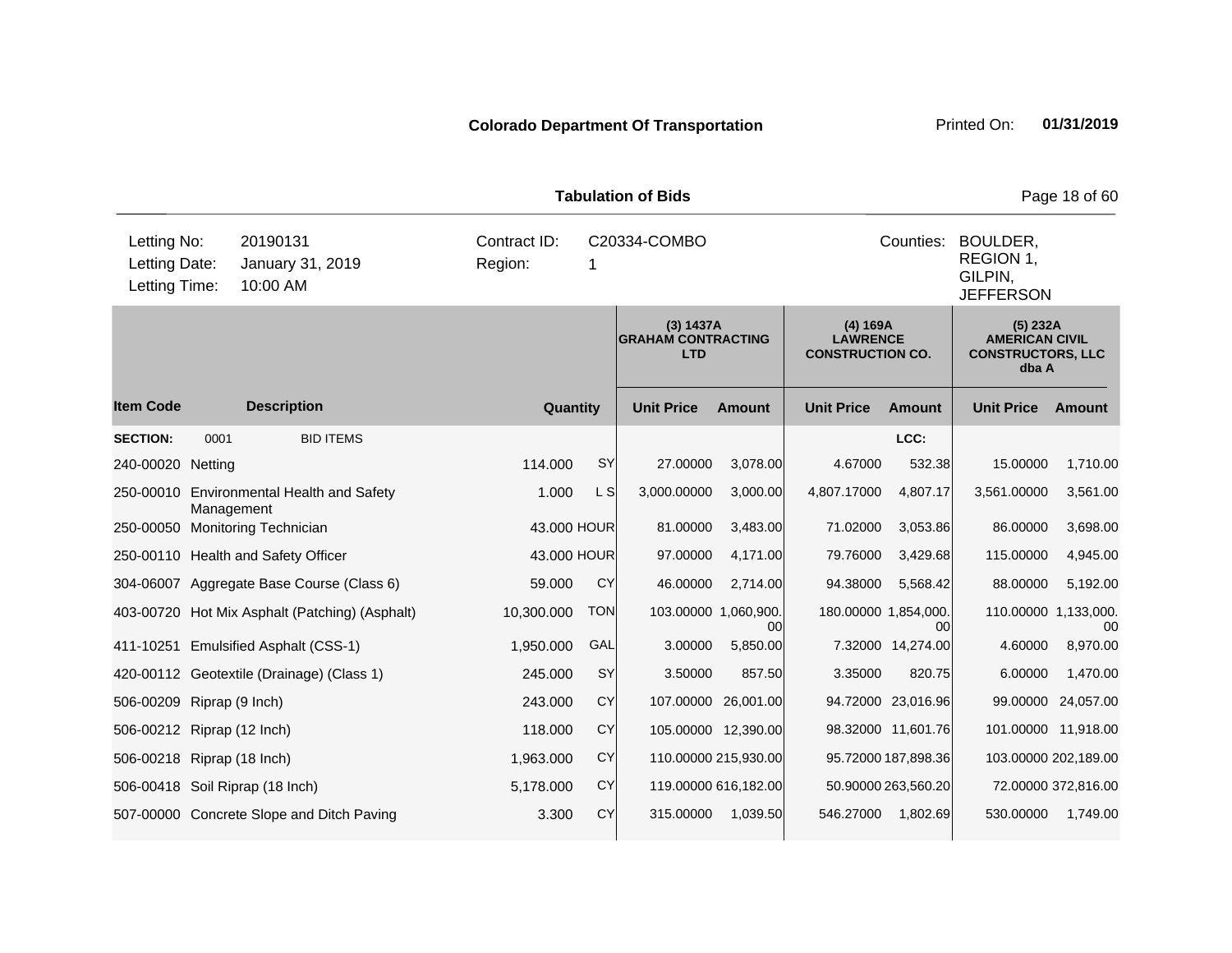| <b>Tabulation of Bids</b>                     |      |                                                                   |                         |            |                       |                                                        |                                                                   |                                                                        |                       | Page 19 of 60      |
|-----------------------------------------------|------|-------------------------------------------------------------------|-------------------------|------------|-----------------------|--------------------------------------------------------|-------------------------------------------------------------------|------------------------------------------------------------------------|-----------------------|--------------------|
| Letting No:<br>Letting Date:<br>Letting Time: |      | 20190131<br>January 31, 2019<br>10:00 AM                          | Contract ID:<br>Region: | 1          | C20334-COMBO          |                                                        | Counties:<br>BOULDER,<br>REGION 1,<br>GILPIN,<br><b>JEFFERSON</b> |                                                                        |                       |                    |
|                                               |      | (3) 1437A<br><b>GRAHAM CONTRACTING</b><br><b>LTD</b>              |                         |            |                       | (4) 169A<br><b>LAWRENCE</b><br><b>CONSTRUCTION CO.</b> |                                                                   | (5) 232A<br><b>AMERICAN CIVIL</b><br><b>CONSTRUCTORS, LLC</b><br>dba A |                       |                    |
| <b>Item Code</b>                              |      | <b>Description</b>                                                | Quantity                |            | <b>Unit Price</b>     | Amount                                                 | <b>Unit Price</b>                                                 | Amount                                                                 | <b>Unit Price</b>     | Amount             |
| <b>SECTION:</b>                               | 0001 | <b>BID ITEMS</b>                                                  |                         |            |                       |                                                        |                                                                   | LCC:                                                                   |                       |                    |
|                                               |      | 515-00120 Waterproofing (Membrane)                                | 1.047.000               | SY         |                       | 20.00000 20,940.00                                     |                                                                   | 19.05000 19,945.35                                                     |                       | 19.00000 19,893.00 |
| 518-00100 Waterstop                           |      |                                                                   | 36.000                  | LF         | 40.00000              | 1,440.00                                               | 4.86000                                                           | 174.96                                                                 | 12.00000              | 432.00             |
|                                               |      | 601-03030 Concrete Class D (Box Culvert)                          | 1,500.000               | <b>CY</b>  |                       | 650.00000 975,000.00                                   | 649.40000 974,100.00                                              |                                                                        | 600.00000 900,000.00  |                    |
|                                               |      | 601-03050 Concrete Class D (Wall)                                 | 152.000                 | <b>CY</b>  |                       | 600.00000 91,200.00                                    | 585.94000 89,062.88                                               |                                                                        | 650.00000 98,800.00   |                    |
| 601-10310 Fly Ash Slurry                      |      |                                                                   | 40.000                  | <b>CY</b>  | 215.00000             | 8,600.00                                               | 270.24000 10,809.60                                               |                                                                        | 275.00000 11,000.00   |                    |
| 602-00000 Reinforcing Steel                   |      |                                                                   | 15,128.000              | <b>LB</b>  |                       | 1.05000 15,884.40                                      |                                                                   | 0.96000 14,522.88                                                      |                       | 1.00000 15,128.00  |
|                                               |      | 602-00020 Reinforcing Steel (Epoxy Coated)                        | 350,682.000             | <b>LB</b>  |                       | 1.00000 350,682.00                                     |                                                                   | 1.11000 389,257.02                                                     |                       | 1.25000 438,352.50 |
|                                               |      | 603-01185 18 Inch Reinforced Concrete Pipe<br>(Complete In Place) | 239.000                 | LF         |                       | 131.00000 31,309.00                                    |                                                                   | 80.87000 19,327.93                                                     |                       | 83.50000 19,956.50 |
|                                               |      | 603-01365 36 Inch Reinforced Concrete Pipe<br>(Complete In Place) | 910.000                 | LF         |                       | 189.00000 171,990.00                                   | 153.31000 139,512.10                                              |                                                                        | 160.00000 145,600.00  |                    |
|                                               |      | 603-01485 48 Inch Reinforced Concrete Pipe<br>(Complete In Place) | 154.000                 | LF         |                       | 268.00000 41,272.00                                    | 210.73000 32,452.42                                               |                                                                        | 240.00000 36,960.00   |                    |
|                                               |      | 603-05018 18 Inch Reinforced Concrete End Section                 |                         | 1.000 EACH | 2,000.00000           | 2,000.00                                               | 838.84000                                                         | 838.84                                                                 | 1,500.00000           | 1,500.00           |
|                                               |      | 603-05036 36 Inch Reinforced Concrete End Section                 | 19.000 EACH             |            | 2,852.00000 54,188.00 |                                                        | 1,578.12000 29,984.28                                             |                                                                        | 2,400.00000 45,600.00 |                    |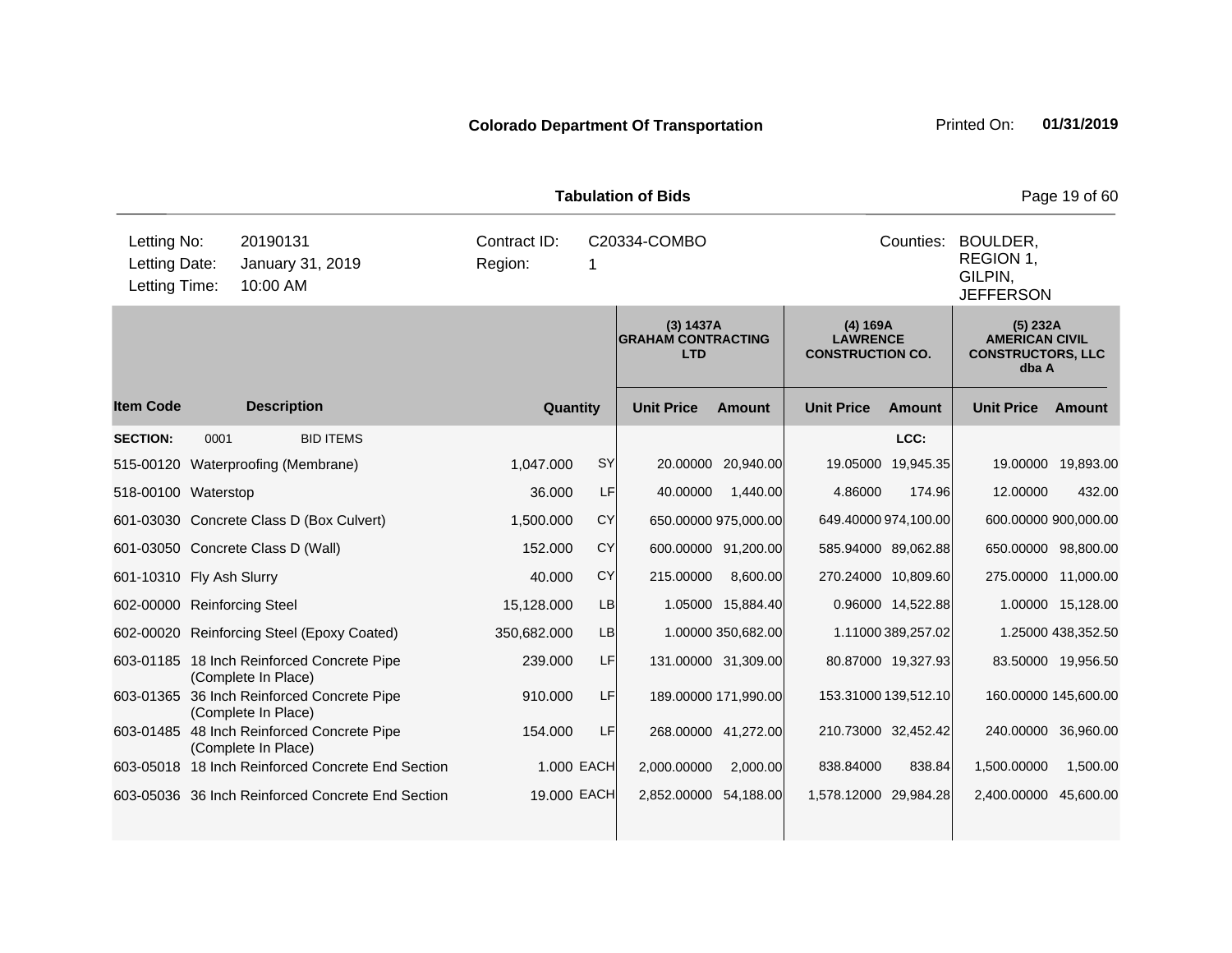|                                               | <b>Tabulation of Bids</b><br>Page 20 of 60 |                                                   |                         |            |                                                      |                     |                                                        |                     |                                                                          |                     |  |
|-----------------------------------------------|--------------------------------------------|---------------------------------------------------|-------------------------|------------|------------------------------------------------------|---------------------|--------------------------------------------------------|---------------------|--------------------------------------------------------------------------|---------------------|--|
| Letting No:<br>Letting Date:<br>Letting Time: |                                            | 20190131<br>January 31, 2019<br>10:00 AM          | Contract ID:<br>Region: |            | C20334-COMBO                                         |                     |                                                        | Counties:           | BOULDER,<br>REGION 1,<br>GILPIN.<br><b>JEFFERSON</b>                     |                     |  |
|                                               |                                            |                                                   |                         |            | (3) 1437A<br><b>GRAHAM CONTRACTING</b><br><b>LTD</b> |                     | (4) 169A<br><b>LAWRENCE</b><br><b>CONSTRUCTION CO.</b> |                     | $(5)$ 232A<br><b>AMERICAN CIVIL</b><br><b>CONSTRUCTORS, LLC</b><br>dba A |                     |  |
| <b>Item Code</b>                              |                                            | <b>Description</b>                                | Quantity                |            | <b>Unit Price</b>                                    | <b>Amount</b>       | <b>Unit Price</b>                                      | <b>Amount</b>       | <b>Unit Price</b>                                                        | Amount              |  |
| <b>SECTION:</b>                               | 0001                                       | <b>BID ITEMS</b>                                  |                         |            |                                                      |                     |                                                        | LCC:                |                                                                          |                     |  |
|                                               |                                            | 603-05048 48 Inch Reinforced Concrete End Section |                         | 3.000 EACH | 3,068.00000                                          | 9,204.00            | 1,926.59000                                            | 5,779.77            | 3,100.00000                                                              | 9,300.00            |  |
|                                               |                                            | 603-30024 24 Inch Steel End Section               |                         | 1.000 EACH | 2,104.00000                                          | 2,104.00            | 429.13000                                              | 429.13              | 980.00000                                                                | 980.00              |  |
|                                               |                                            | 604-00305 Inlet Type C (5 Foot)                   |                         | 1.000 EACH | 5,184.00000                                          | 5,184.00            | 2,902.58000                                            | 2,902.58            | 2,300.00000                                                              | 2,300.00            |  |
|                                               |                                            | 604-00505 Inlet Type D (5 Foot)                   | 14.000 EACH             |            | 3,600.00000                                          | 50,400.00           | 3,720.12000 52,081.68                                  |                     | 4,200.00000                                                              | 58,800.00           |  |
|                                               |                                            | 604-00510 Inlet Type D (10 Foot)                  |                         | 2.000 EACH | 6,465.00000                                          | 12,930.00           | 5,477.19000 10,954.38                                  |                     | 5,500.00000 11,000.00                                                    |                     |  |
|                                               |                                            | 604-00511 Inlet Type D (Special) (10 Foot)        |                         | 1.000 EACH | 7,530.00000                                          | 7,530.00            | 6,099.94000                                            | 6,099.94            | 5,600.00000                                                              | 5,600.00            |  |
|                                               |                                            | 604-30005 Manhole Slab Base (5 Foot)              |                         | 2,000 EACH | 8,900.00000 17,800.00                                |                     | 3,540.79000                                            | 7.081.58            | 3,400.00000                                                              | 6,800.00            |  |
|                                               |                                            | 606-00301 Guardrail Type 3 (6-3 Post Spacing)     | 7,337.500               | LF         |                                                      | 40.00000 293,500.00 |                                                        | 45.34000 332,682.25 |                                                                          | 44.00000 322,850.00 |  |
|                                               |                                            | 606-01320 End Anchorage Type 3B                   |                         | 2.000 EACH | 6,200.00000 12,400.00                                |                     | 3,299.47000                                            | 6,598.94            | 5,300.00000                                                              | 10,600.00           |  |
|                                               |                                            | 606-01340 End Anchorage Type 3D                   |                         | 2.000 EACH | 930.00000                                            | 1,860.00            | 1,250.96000                                            | 2,501.92            | 1,100.20000                                                              | 2,200.40            |  |
| 606-01385 Transition Type 3J                  |                                            |                                                   |                         | 6.000 EACH | 1,860.00000 11,160.00                                |                     | 2,212.39000 13,274.34                                  |                     | 1,600.00000                                                              | 9,600.00            |  |
|                                               |                                            | 606-01390 End Anchorage Type 3K                   |                         | 6.000 EACH | 3,100.00000 18,600.00                                |                     | 2,179.61000 13,077.66                                  |                     | 1,575.00000                                                              | 9,450.00            |  |
|                                               |                                            | 606-02003 End Anchorage (Nonflared)               | 13.000 EACH             |            | 3,400.00000 44,200.00                                |                     | 3,889.44000 50,562.72                                  |                     | 3,400.00000 44,200.00                                                    |                     |  |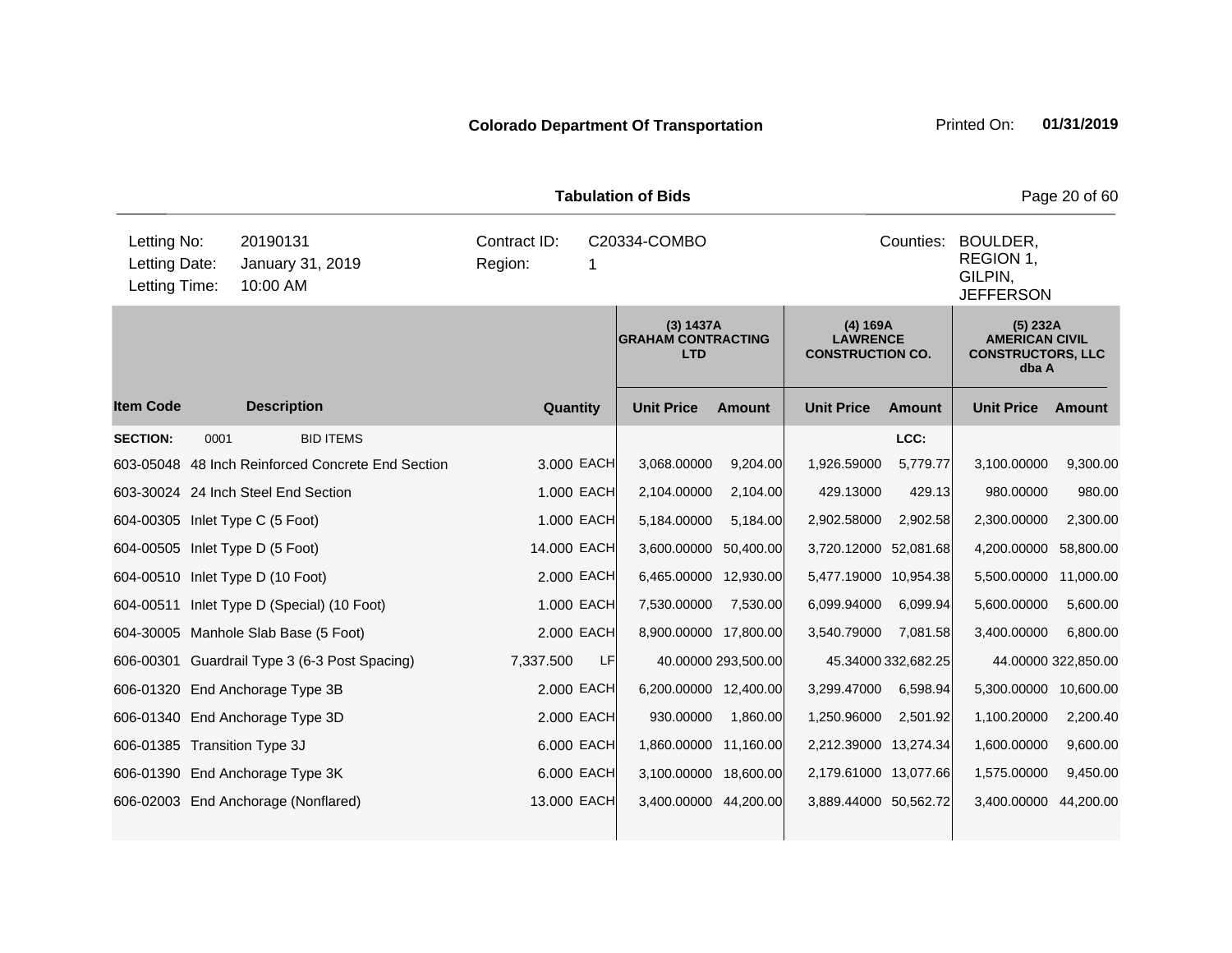| <b>Tabulation of Bids</b><br>Page 21 of 60    |      |                                                 |                         |           |                                                      |                     |                                                        |                                                                   |                                                                        |               |  |
|-----------------------------------------------|------|-------------------------------------------------|-------------------------|-----------|------------------------------------------------------|---------------------|--------------------------------------------------------|-------------------------------------------------------------------|------------------------------------------------------------------------|---------------|--|
| Letting No:<br>Letting Date:<br>Letting Time: |      | 20190131<br>January 31, 2019<br>10:00 AM        | Contract ID:<br>Region: | 1         | C20334-COMBO                                         |                     |                                                        | Counties:<br>BOULDER,<br>REGION 1,<br>GILPIN,<br><b>JEFFERSON</b> |                                                                        |               |  |
|                                               |      |                                                 |                         |           | (3) 1437A<br><b>GRAHAM CONTRACTING</b><br><b>LTD</b> |                     | (4) 169A<br><b>LAWRENCE</b><br><b>CONSTRUCTION CO.</b> |                                                                   | (5) 232A<br><b>AMERICAN CIVIL</b><br><b>CONSTRUCTORS, LLC</b><br>dba A |               |  |
| <b>Item Code</b>                              |      | <b>Description</b>                              | Quantity                |           | <b>Unit Price</b>                                    | <b>Amount</b>       | <b>Unit Price</b>                                      | <b>Amount</b>                                                     | <b>Unit Price</b>                                                      | <b>Amount</b> |  |
| <b>SECTION:</b>                               | 0001 | <b>BID ITEMS</b>                                |                         |           |                                                      |                     |                                                        | LCC:                                                              |                                                                        |               |  |
|                                               |      | 606-02005 End Anchorage (Flared)                | 13.000 EACH             |           | 2,107.00000 27,391.00                                |                     | 3,239.37000 42,111.81                                  |                                                                   | 2,800.00000                                                            | 36,400.00     |  |
|                                               |      | 607-01000 Fence Barbed Wire with Metal Posts    | 85.000                  | LF        | 8.00000                                              | 680.00              | 8.19000                                                | 696.15                                                            | 8.00000                                                                | 680.00        |  |
|                                               |      | 607-01050 Fence Wire With Metal Posts           | 887.000                 | LF        | 7.00000                                              | 6,209.00            | 153.85000 136,464.95                                   |                                                                   | 210.00000 186,270.00                                                   |               |  |
| 607-11525 Fence (Plastic)                     |      |                                                 | 300.000                 | LF        | 3.00000                                              | 900.00              | 4.47000                                                | 1,341.00                                                          | 4.00000                                                                | 1,200.00      |  |
|                                               |      | 609-21021 Curb and Gutter Type 2 (Section II-M) | 39.000                  | LF        | 47.00000                                             | 1,833.00            | 16.70000                                               | 651.30                                                            | 35.00000                                                               | 1,365.00      |  |
|                                               |      | 609-24010 Gutter Type 2 (10 Foot)               | 187.000                 | LF        |                                                      | 187.00000 34,969.00 | 51.60000                                               | 9,649.20                                                          | 100.00000                                                              | 18,700.00     |  |
|                                               |      | 609-60011 Curb Type 6 (Section M)               | 635.000                 | LF        | 12.50000                                             | 7,937.50            |                                                        | 30.97000 19,665.95                                                | 10.00000                                                               | 6,350.00      |  |
| 612-00001                                     |      | Delineator (Type I)                             | 15.000 EACH             |           | 50.00000                                             | 750.00              | 54.63000                                               | 819.45                                                            | 22.00000                                                               | 330.00        |  |
| 612-00003                                     |      | Delineator (Type III)                           | 55.000 EACH             |           | 75.00000                                             | 4,125.00            | 60.09000                                               | 3,304.95                                                          | 30.00000                                                               | 1,650.00      |  |
| 612-00021                                     |      | Delineator (Type I) (Barrier)                   | 33.000 EACH             |           | 93.00000                                             | 3,069.00            | 60.09000                                               | 1,982.97                                                          | 75.00000                                                               | 2,475.00      |  |
| 614-00011                                     |      | Sign Panel (Class I)                            | 48.500                  | <b>SF</b> | 31.00000                                             | 1,503.50            | 26.22000                                               | 1,271.67                                                          | 20.00000                                                               | 970.00        |  |
|                                               |      | 614-00035 Sign Panel (Special)                  | 4.340                   | <b>SF</b> | 62.00000                                             | 269.08              | 38.23000                                               | 165.92                                                            | 40.00000                                                               | 173.60        |  |
|                                               |      | 614-00200 Steel Sign Post (U-2)                 | 7.000                   | LF        | 37.00000                                             | 259.00              | 14.20000                                               | 99.40                                                             | 30.00000                                                               | 210.00        |  |
|                                               |      |                                                 |                         |           |                                                      |                     |                                                        |                                                                   |                                                                        |               |  |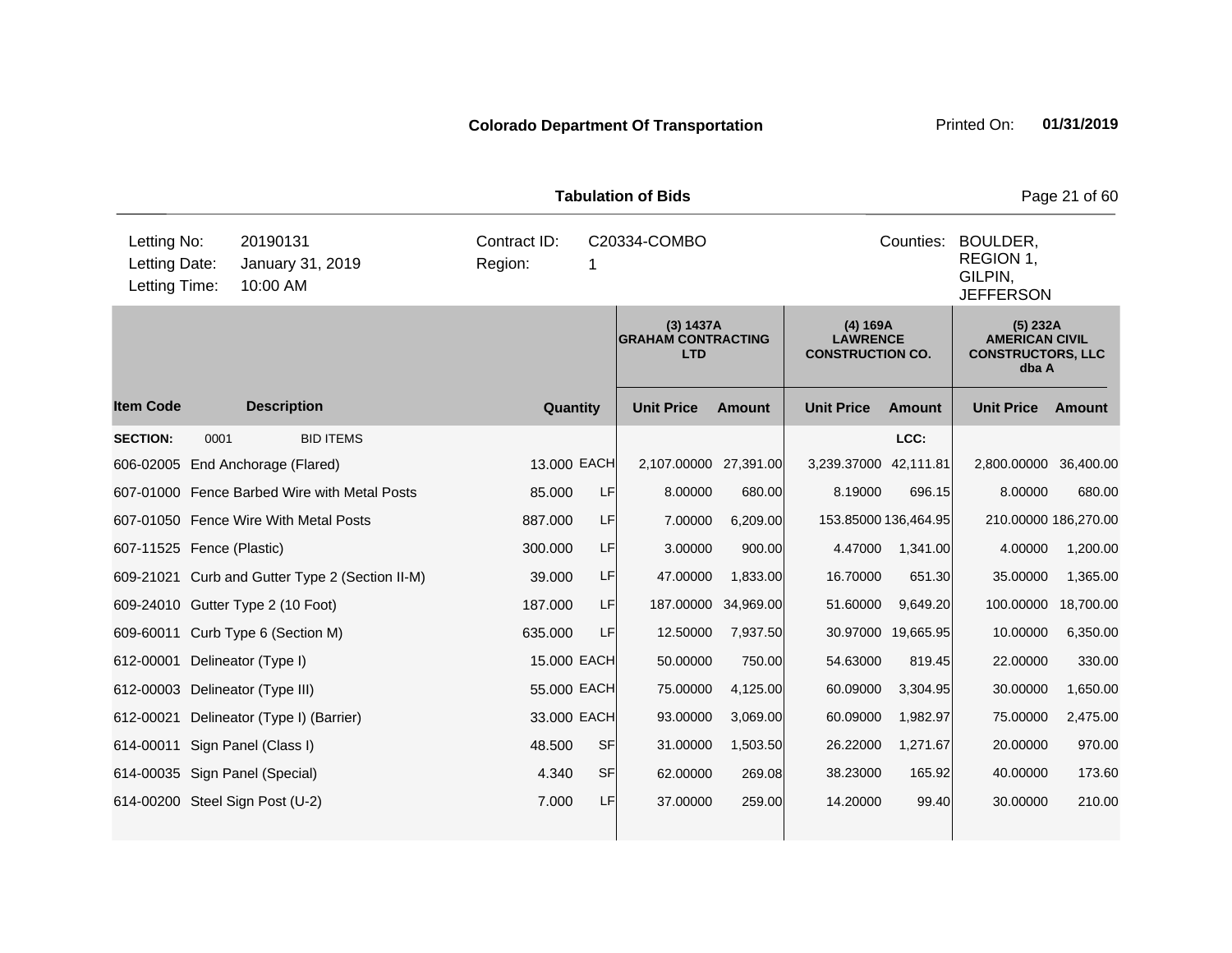|                                               | <b>Tabulation of Bids</b><br>Page 22 of 60 |                                                                           |                         |                |                                                      |                     |                                                        |                     |                                                                        |                    |  |  |  |
|-----------------------------------------------|--------------------------------------------|---------------------------------------------------------------------------|-------------------------|----------------|------------------------------------------------------|---------------------|--------------------------------------------------------|---------------------|------------------------------------------------------------------------|--------------------|--|--|--|
| Letting No:<br>Letting Date:<br>Letting Time: |                                            | 20190131<br>January 31, 2019<br>10:00 AM                                  | Contract ID:<br>Region: | 1              | C20334-COMBO                                         |                     |                                                        | Counties:           | BOULDER,<br>REGION 1,<br>GILPIN,<br><b>JEFFERSON</b>                   |                    |  |  |  |
|                                               |                                            |                                                                           |                         |                | (3) 1437A<br><b>GRAHAM CONTRACTING</b><br><b>LTD</b> |                     | (4) 169A<br><b>LAWRENCE</b><br><b>CONSTRUCTION CO.</b> |                     | (5) 232A<br><b>AMERICAN CIVIL</b><br><b>CONSTRUCTORS, LLC</b><br>dba A |                    |  |  |  |
| <b>Item Code</b>                              |                                            | <b>Description</b>                                                        |                         | Quantity       | <b>Unit Price</b>                                    | <b>Amount</b>       | <b>Unit Price</b>                                      | <b>Amount</b>       | <b>Unit Price</b>                                                      | Amount             |  |  |  |
| <b>SECTION:</b>                               | 0001                                       | <b>BID ITEMS</b>                                                          |                         |                |                                                      |                     |                                                        | LCC:                |                                                                        |                    |  |  |  |
|                                               |                                            | 614-01583 Steel Sign Support (2-1/2 In Round Sch 80)<br>(Post & Slipbase) |                         | 27.000 EACH    |                                                      | 508.00000 13,716.00 |                                                        | 491.65000 13,274.55 | 460.00000 12,420.00                                                    |                    |  |  |  |
|                                               |                                            | 615-00050 Embankment Protector Type 5                                     |                         | 1.000 EACH     | 8,700.00000                                          | 8,700.00            | 1,657.65000                                            | 1,657.65            | 2,700.00000                                                            | 2,700.00           |  |  |  |
|                                               |                                            | 620-00002 Field Office (Class 2)                                          |                         | 1.000 EACH     | 63,950.00000 63,950.00                               |                     | 24,035.85000 24,035.85                                 |                     | 23,500.00000                                                           | 23,500.00          |  |  |  |
|                                               |                                            | 620-00012 Field Laboratory (Class 2)                                      |                         | 1,000 EACH     | 43,800.00000 43,800.00                               |                     | 12,427.71000 12,427.71                                 |                     | 23,500.00000 23,500.00                                                 |                    |  |  |  |
| 620-00020 Sanitary Facility                   |                                            |                                                                           |                         | 2,000 EACH     | 5,700.00000 11,400.00                                |                     | 1,507.70000                                            | 3,015.40            | 1,750.00000                                                            | 3,500.00           |  |  |  |
| 621-00450 Detour Pavement                     |                                            |                                                                           | 1,370.000               | SY             |                                                      | 49.50000 67,815.00  |                                                        | 97.89000 134,109.30 |                                                                        | 44.00000 60,280.00 |  |  |  |
|                                               |                                            | 624-20301 Detour Drainage Pipe (Class 0)                                  | 1.000                   | L S            | 17,600.00000 17,600.00                               |                     | 40,110.19000 40,110.19                                 |                     | 25,000.00000                                                           | 25,000.00          |  |  |  |
|                                               |                                            | 625-00000 Construction Surveying                                          | 1.000                   | L S            | 50,000.00000 50,000.00                               |                     | 113,265.69000 113,265.69                               |                     | 85,000.00000 85,000.00                                                 |                    |  |  |  |
|                                               |                                            | 625-00001 Construction Surveying (Hourly)                                 | 200.000 HOUR            |                |                                                      | 186.00000 37,200.00 | 105.66000 21,132.00                                    |                     | 220.00000 44,000.00                                                    |                    |  |  |  |
| 626-00000 Mobilization                        |                                            |                                                                           | 1.000                   | L S            | 920,000.00000 920,000.00                             |                     | 669,422.00000 669,422.00                               |                     | 923,000.00000 923,000.00                                               |                    |  |  |  |
|                                               |                                            | 626-01103 Public Information Services (Tier III)                          | 1.000                   | L <sub>S</sub> | 18,600.00000 18,600.00                               |                     | 22,106.43000 22,106.43                                 |                     | 32,000.00000 32,000.00                                                 |                    |  |  |  |
|                                               |                                            | 627-00013 Pavement Marking Paint (High Build)                             | 428.000                 | GAL            |                                                      | 52.00000 22,256.00  |                                                        | 45.88000 19,636.64  |                                                                        | 48.00000 20,544.00 |  |  |  |
|                                               |                                            | 627-00014 Pavement Marking Paint (Low Temperature)                        | 105.000                 | GAL            | 51.00000                                             | 5,355.00            | 44.79000                                               | 4,702.95            | 45.00000                                                               | 4,725.00           |  |  |  |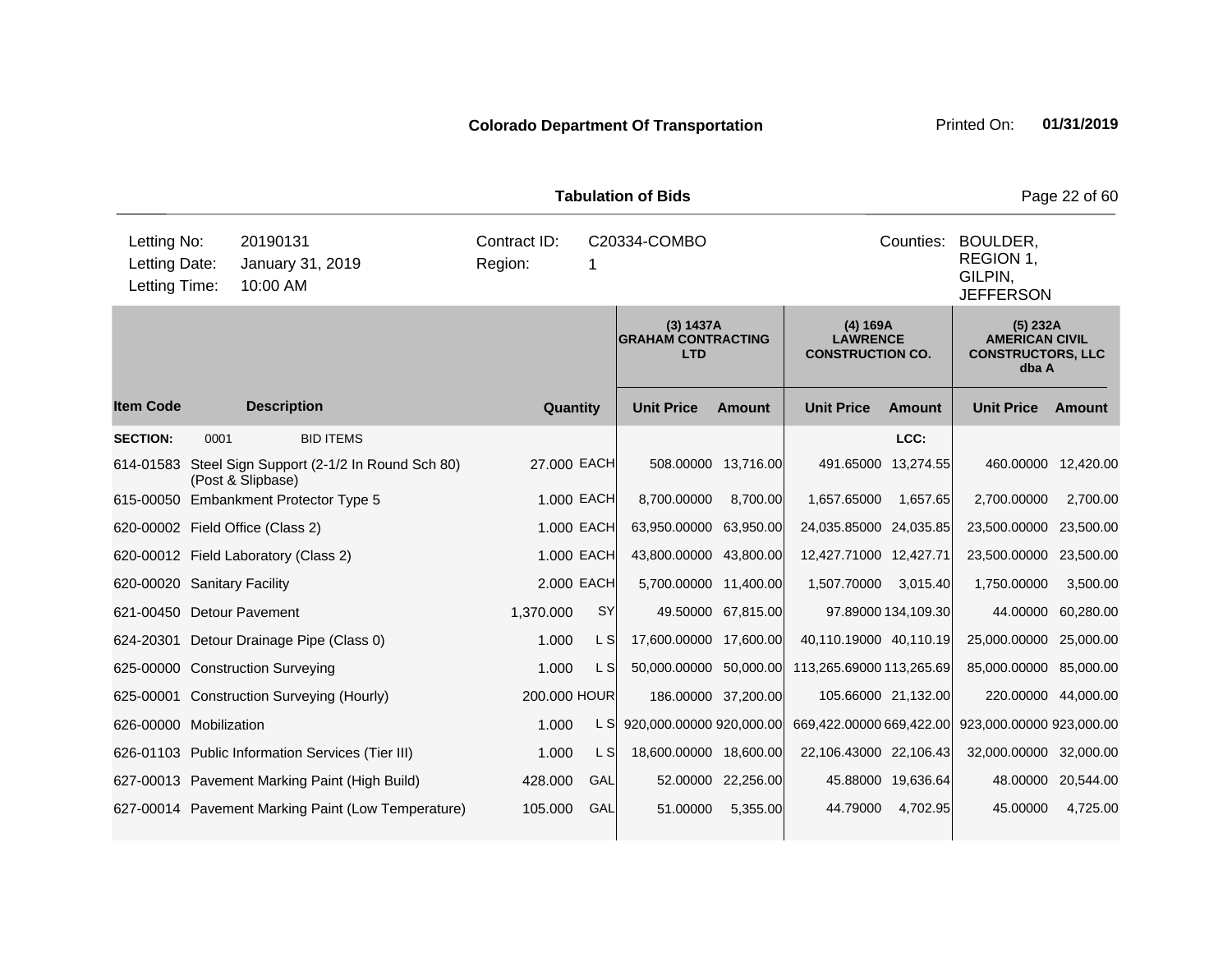|                                               |      |                                                    |                         |            | <b>Tabulation of Bids</b>                            |                     |                                                        |                     |                                                                        | Page 23 of 60       |
|-----------------------------------------------|------|----------------------------------------------------|-------------------------|------------|------------------------------------------------------|---------------------|--------------------------------------------------------|---------------------|------------------------------------------------------------------------|---------------------|
| Letting No:<br>Letting Date:<br>Letting Time: |      | 20190131<br>January 31, 2019<br>10:00 AM           | Contract ID:<br>Region: | 1          | C20334-COMBO                                         |                     |                                                        | Counties:           | BOULDER,<br>REGION 1,<br>GILPIN,<br><b>JEFFERSON</b>                   |                     |
|                                               |      |                                                    |                         |            | (3) 1437A<br><b>GRAHAM CONTRACTING</b><br><b>LTD</b> |                     | (4) 169A<br><b>LAWRENCE</b><br><b>CONSTRUCTION CO.</b> |                     | (5) 232A<br><b>AMERICAN CIVIL</b><br><b>CONSTRUCTORS, LLC</b><br>dba A |                     |
| <b>Item Code</b>                              |      | <b>Description</b>                                 | Quantity                |            | <b>Unit Price</b>                                    | <b>Amount</b>       | <b>Unit Price</b>                                      | <b>Amount</b>       | <b>Unit Price</b>                                                      | <b>Amount</b>       |
| <b>SECTION:</b>                               | 0001 | <b>BID ITEMS</b>                                   |                         |            |                                                      |                     |                                                        | LCC:                |                                                                        |                     |
|                                               |      | 629-01001 Survey Monument (Type 1)                 | 20.000 EACH             |            | 204.00000                                            | 4,080.00            | 117.37000                                              | 2,347.40            | 260.00000                                                              | 5,200.00            |
|                                               |      | 629-01003 Survey Monument (Type 3)                 |                         | 3.000 EACH | 688.00000                                            | 2,064.00            | 240.69000                                              | 722.07              | 260.00000                                                              | 780.00              |
|                                               |      | 629-01005 Survey Monument (Type 5)                 | 40.000 EACH             |            | 165.00000                                            | 6,600.00            | 94.58000                                               | 3,783.20            | 325.00000                                                              | 13,000.00           |
|                                               |      | 629-01031 Survey Monument (Type 3A)                |                         | 3.000 EACH | 1,120.00000                                          | 3,360.00            | 240.69000                                              | 722.07              | 1,100.00000                                                            | 3,300.00            |
| 630-00000 Flagging                            |      |                                                    | 6,700.000 HOUR          |            |                                                      | 28.00000 187,600.00 |                                                        | 30.59000 204,953.00 |                                                                        | 27.00000 180,900.00 |
|                                               |      | 630-00003 Uniformed Traffic Control                | 2,400.000 HOUR          |            |                                                      | 65.00000 156,000.00 | 109.25000 262,200.00                                   |                     | 125.00000 300,000.00                                                   |                     |
|                                               |      | 630-00007 Traffic Control Inspection               | 120,000                 | <b>DAY</b> |                                                      | 248.00000 29,760.00 | 196.65000 23,598.00                                    |                     | 220.00000 26,400.00                                                    |                     |
|                                               |      | 630-00012 Traffic Control Management               | 240.000                 | <b>DAY</b> | 1,054.00000 252,960.00                               |                     | 880.58000 211,339.20                                   |                     | 810.00000 194,400.00                                                   |                     |
|                                               |      | 630-80002 Flashing Beacon (Solar)                  |                         | 6.000 EACH | 1,860.00000 11,160.00                                |                     | 819.40000                                              | 4,916.40            | 1,200.00000                                                            | 7,200.00            |
|                                               |      | 630-80305 Flagging Station Light                   |                         | 6.000 EACH | 2,500.00000 15,000.00                                |                     | 3,277.62000 19,665.72                                  |                     | 2,100.00000                                                            | 12,600.00           |
|                                               |      | 630-80341 Construction Traffic Sign (Panel Size A) | 50.000 EACH             |            | 106.00000                                            | 5,300.00            | 87.40000                                               | 4,370.00            | 62.00000                                                               | 3,100.00            |
|                                               |      | 630-80342 Construction Traffic Sign (Panel Size B) | 70.000 EACH             |            |                                                      | 149.00000 10,430.00 | 109.25000                                              | 7,647.50            | 232.00000                                                              | 16,240.00           |
|                                               |      | 630-80344 Construction Traffic Sign (Special)      | 320.000                 | <b>SF</b>  | 19.00000                                             | 6,080.00            | 13.11000                                               | 4,195.20            | 22.00000                                                               | 7,040.00            |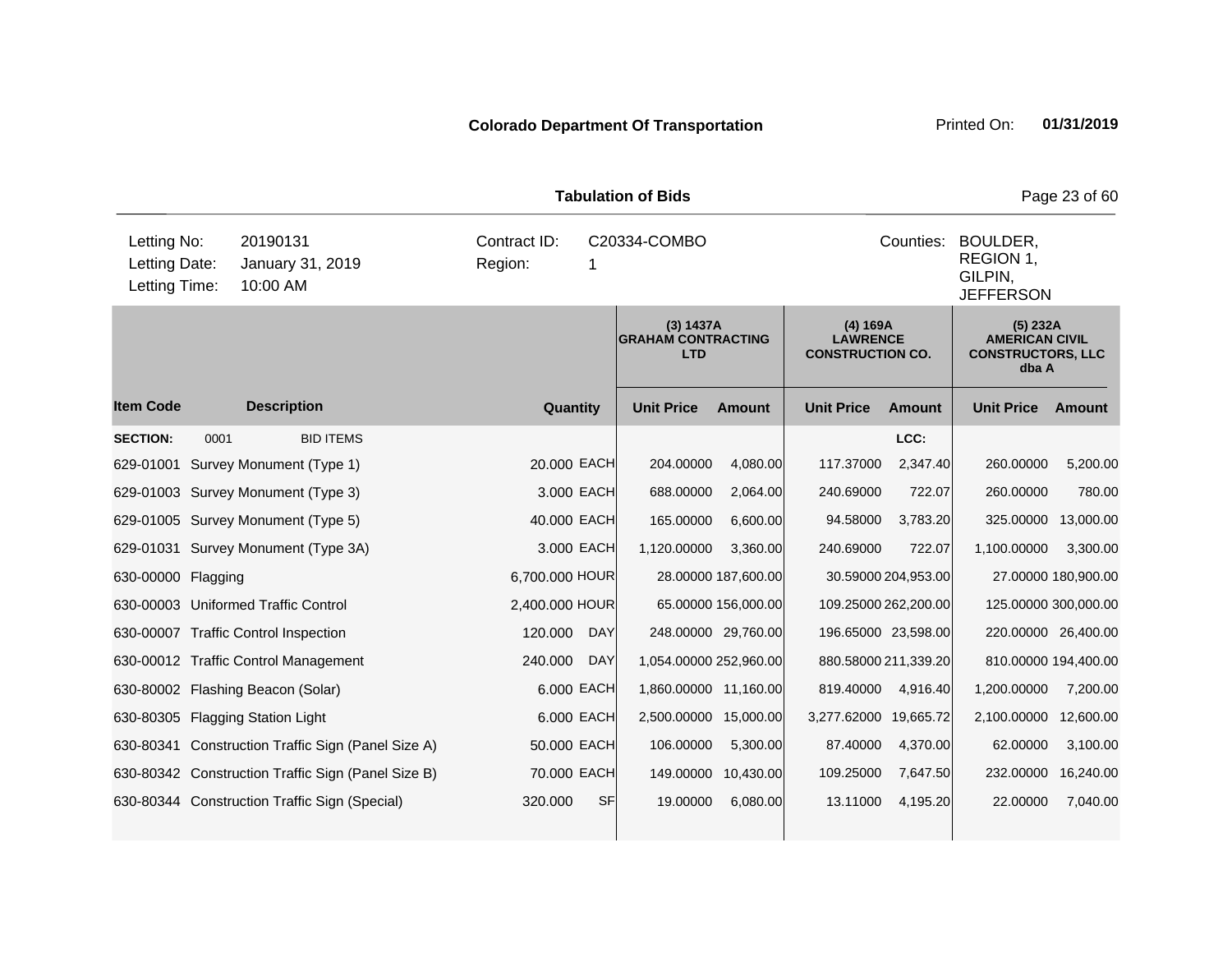|                                               |            |                                          |                         |                        | <b>Tabulation of Bids</b>                            |                        |                                                        |                         |                                                                          | Page 24 of 60        |
|-----------------------------------------------|------------|------------------------------------------|-------------------------|------------------------|------------------------------------------------------|------------------------|--------------------------------------------------------|-------------------------|--------------------------------------------------------------------------|----------------------|
| Letting No:<br>Letting Date:<br>Letting Time: |            | 20190131<br>January 31, 2019<br>10:00 AM | Contract ID:<br>Region: |                        | C20334-COMBO                                         |                        |                                                        | Counties:               | BOULDER,<br>REGION 1,<br>GILPIN.<br><b>JEFFERSON</b>                     |                      |
|                                               |            |                                          |                         |                        | (3) 1437A<br><b>GRAHAM CONTRACTING</b><br><b>LTD</b> |                        | (4) 169A<br><b>LAWRENCE</b><br><b>CONSTRUCTION CO.</b> |                         | $(5)$ 232A<br><b>AMERICAN CIVIL</b><br><b>CONSTRUCTORS, LLC</b><br>dba A |                      |
| <b>Item Code</b>                              |            | <b>Description</b>                       | Quantity                |                        | <b>Unit Price</b>                                    | <b>Amount</b>          | <b>Unit Price</b>                                      | <b>Amount</b>           | <b>Unit Price</b>                                                        | Amount               |
| <b>SECTION:</b>                               | 0001       | <b>BID ITEMS</b>                         |                         |                        |                                                      |                        |                                                        | LCC:                    |                                                                          |                      |
|                                               |            | 630-80355 Portable Message Sign Panel    | 6.000 EACH              |                        | 10,000.00000 60,000.00                               |                        | 7,647.77000                                            | 45,886.62               | 11,000.00000                                                             | 66,000.00            |
| 630-80363                                     | (Flashing) | Drum Channelizing Device (With Light)    | 45.000 EACH             |                        | 136.00000                                            | 6,120.00               | 120.18000                                              | 5,408.10                | 78.00000                                                                 | 3,510.00             |
|                                               |            | 630-80370 Concrete Barrier (Temporary)   | 2,040.000               | LF                     |                                                      | 38.00000 77,520.00     |                                                        | 19.73000 40,249.20      | 38.00000                                                                 | 77,520.00            |
| 630-80380 Traffic Cone                        |            |                                          | 45.000 EACH             |                        | 15.00000                                             | 675.00                 | 15.29000                                               | 688.05                  | 14.00000                                                                 | 630.00               |
|                                               |            | 630-85011 Impact Attenuator (Temporary)  | 1,180.000               | <b>DAY</b>             |                                                      | 62.00000 73,160.00     |                                                        | 71.02000 83,803.60      |                                                                          | 35.00000 41,300.00   |
| 630-85041 Mobile Attenuator                   |            |                                          | 210.000                 | <b>DAY</b>             |                                                      | 500.00000 105,000.00   |                                                        | 518.96000 108.981.60    |                                                                          | 560.00000 117,600.00 |
| 630-86810 Traffic Signal (Temporary)          |            | 3.000 EACH                               |                         | 27,000.00000 81,000.00 |                                                      | 27,433.64000 82,300.92 |                                                        | 45,000.00000 135,000.00 |                                                                          |                      |
| <b>Section Totals:</b>                        |            |                                          |                         |                        |                                                      | \$9,293,722.92         |                                                        | \$9,353,516.11          |                                                                          | \$9,394,572.00       |
| <b>Contract Grand Totals</b>                  |            |                                          |                         |                        |                                                      | \$9,293,722.92         |                                                        | \$9,353,516.11          |                                                                          | \$9,394,572.00       |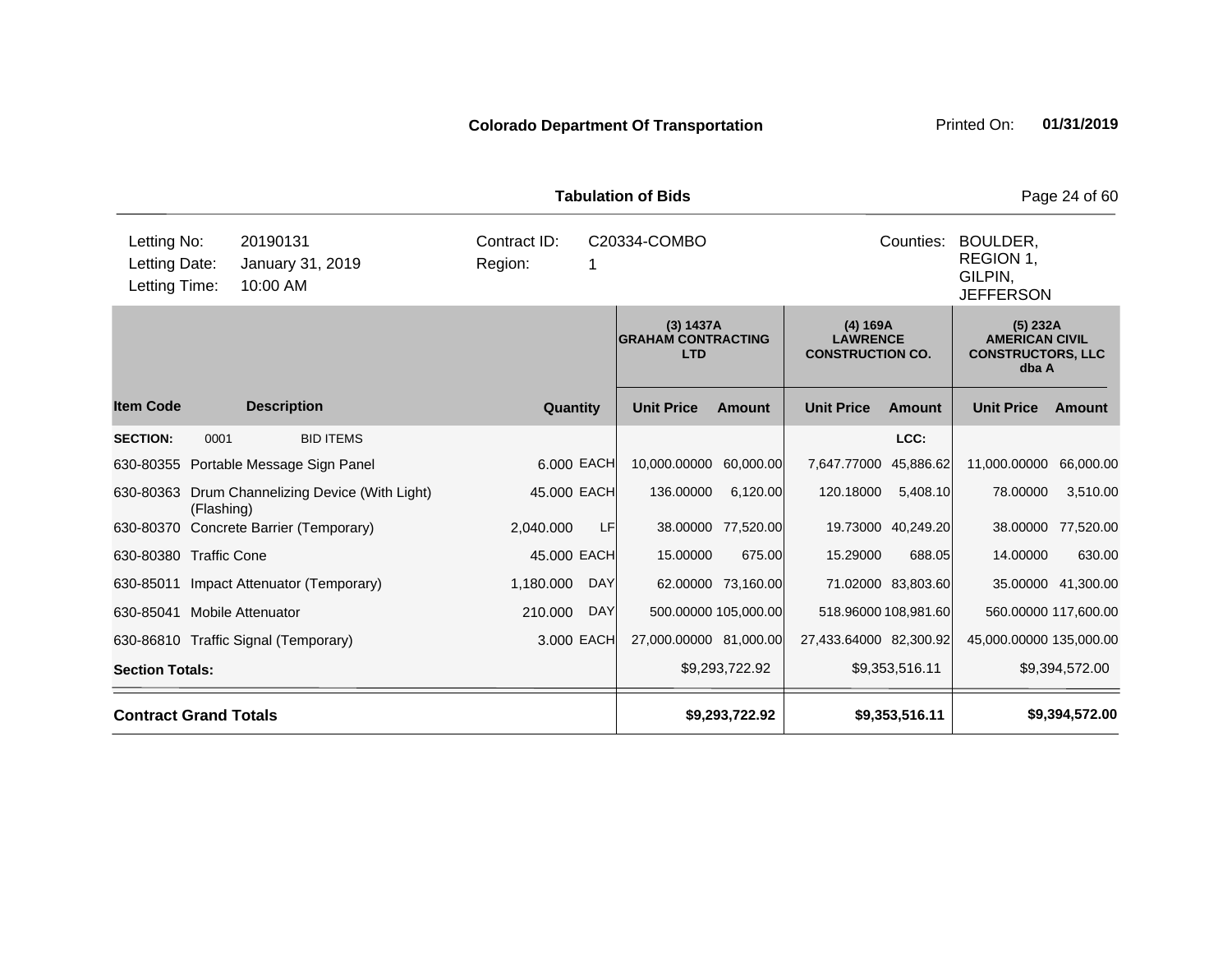|                                               |                                                                                                       |                                           |                         |           | <b>Tabulation of Bids</b>                               |                     |                                                         |                     |                                                               | Page 25 of 60       |  |
|-----------------------------------------------|-------------------------------------------------------------------------------------------------------|-------------------------------------------|-------------------------|-----------|---------------------------------------------------------|---------------------|---------------------------------------------------------|---------------------|---------------------------------------------------------------|---------------------|--|
| Letting No:<br>Letting Date:<br>Letting Time: |                                                                                                       | 20190131<br>January 31, 2019<br>10:00 AM  | Contract ID:<br>Region: |           | C20334-COMBO                                            |                     |                                                         | Counties:           | BOULDER,<br>REGION 1,<br>GILPIN,<br><b>JEFFERSON</b>          |                     |  |
|                                               |                                                                                                       |                                           |                         |           | (6) 1174A<br><b>HAMILTON</b><br><b>CONSTRUCTION CO.</b> |                     | (7) 884A<br><b>HAMON</b><br><b>INFRASTRUCTURE, INC.</b> |                     | (8) 1282A<br><b>AMERICAN WEST</b><br><b>CONSTRUCTION, LLC</b> |                     |  |
| <b>Item Code</b>                              |                                                                                                       | <b>Description</b>                        | Quantity                |           | <b>Unit Price</b>                                       | <b>Amount</b>       | <b>Unit Price</b>                                       | <b>Amount</b>       | <b>Unit Price</b>                                             | Amount              |  |
| <b>SECTION:</b>                               | 0001                                                                                                  | <b>BID ITEMS</b>                          |                         |           |                                                         |                     |                                                         | LCC:                |                                                               |                     |  |
| 201-00000                                     |                                                                                                       | Clearing and Grubbing                     | 1.000                   | L S       | 254,500.00000 254,500.00                                |                     | 60,000.00000                                            | 60,000.00           | 69,000.00000                                                  | 69,000.00           |  |
| 202-00010 Removal of Tree                     |                                                                                                       |                                           | 92.000 EACH             |           |                                                         | 300.00000 27,600.00 | 950.00000 87,400.00                                     |                     | 280.00000 25,760.00                                           |                     |  |
|                                               |                                                                                                       | 202-00015 Removal of Headwall             | 1.000 EACH              |           | 1,500.00000                                             | 1,500.00            | 1,700.00000                                             | 1,700.00            | 260.00000                                                     | 260.00              |  |
| 202-00019 Removal of Inlet                    |                                                                                                       |                                           | 4.000 EACH              |           | 1,100.00000                                             | 4,400.00            | 1,100.00000                                             | 4,400.00            | 260.00000                                                     | 1,040.00            |  |
|                                               |                                                                                                       | 202-00020 Removal of Concrete Box Culvert | 4.000 EACH              |           | 12,250.00000                                            | 49,000.00           | 30,000.00000 120,000.00                                 |                     | 31,000.00000 124,000.00                                       |                     |  |
| 202-00035 Removal of Pipe                     |                                                                                                       |                                           | 470.000                 | LF        | 20.00000                                                | 9,400.00            |                                                         | 30.00000 14,100.00  |                                                               | 40.00000 18,800.00  |  |
|                                               |                                                                                                       | 202-00037 Removal of End Section          | 6.000 EACH              |           | 300.00000                                               | 1,800.00            | 400.00000                                               | 2,400.00            | 280.00000                                                     | 1,680.00            |  |
|                                               |                                                                                                       | 202-00210 Removal of Concrete Pavement    | 118.000                 | SY        | 15.00000                                                | 1,770.00            | 36.00000                                                | 4,248.00            | 51.50000                                                      | 6,077.00            |  |
|                                               |                                                                                                       | 202-00220 Removal of Asphalt Mat          | 13,690.000              | <b>SY</b> | 6.75000                                                 | 92,407.50           |                                                         | 17.62000 241,217.80 |                                                               | 13.50000 184,815.00 |  |
|                                               |                                                                                                       | 202-00250 Removal of Pavement Marking     | 11,000.000              | <b>SF</b> | 1.75000                                                 | 19,250.00           |                                                         | 1.55000 17,050.00   |                                                               | 1.65000 18,150.00   |  |
|                                               |                                                                                                       | 202-00810 Removal of Ground Sign          | 8.000 EACH              |           | 50.00000                                                | 400.00              | 60.00000                                                | 480.00              | 64.75000                                                      | 518.00              |  |
| 202-01000 Removal of Fence                    |                                                                                                       |                                           | 149.000                 | LF        | 3.00000                                                 | 447.00              | 5.45000                                                 | 812.05              | 10.00000                                                      | 1,490.00            |  |
|                                               | 202-01130 Removal of Guardrail Type 3<br>2,916.000<br>LF<br>5.75000<br>16,767.00<br>4.20000 12,247.20 |                                           |                         |           |                                                         |                     |                                                         | 6.25000             | 18,225.00                                                     |                     |  |
|                                               | 17,000 EACH<br>310.00000<br>5,270.00<br>202-01300 Removal of End Anchorage<br>350,00000<br>5,950.00   |                                           |                         |           |                                                         |                     |                                                         |                     | 370.00000                                                     | 6,290.00            |  |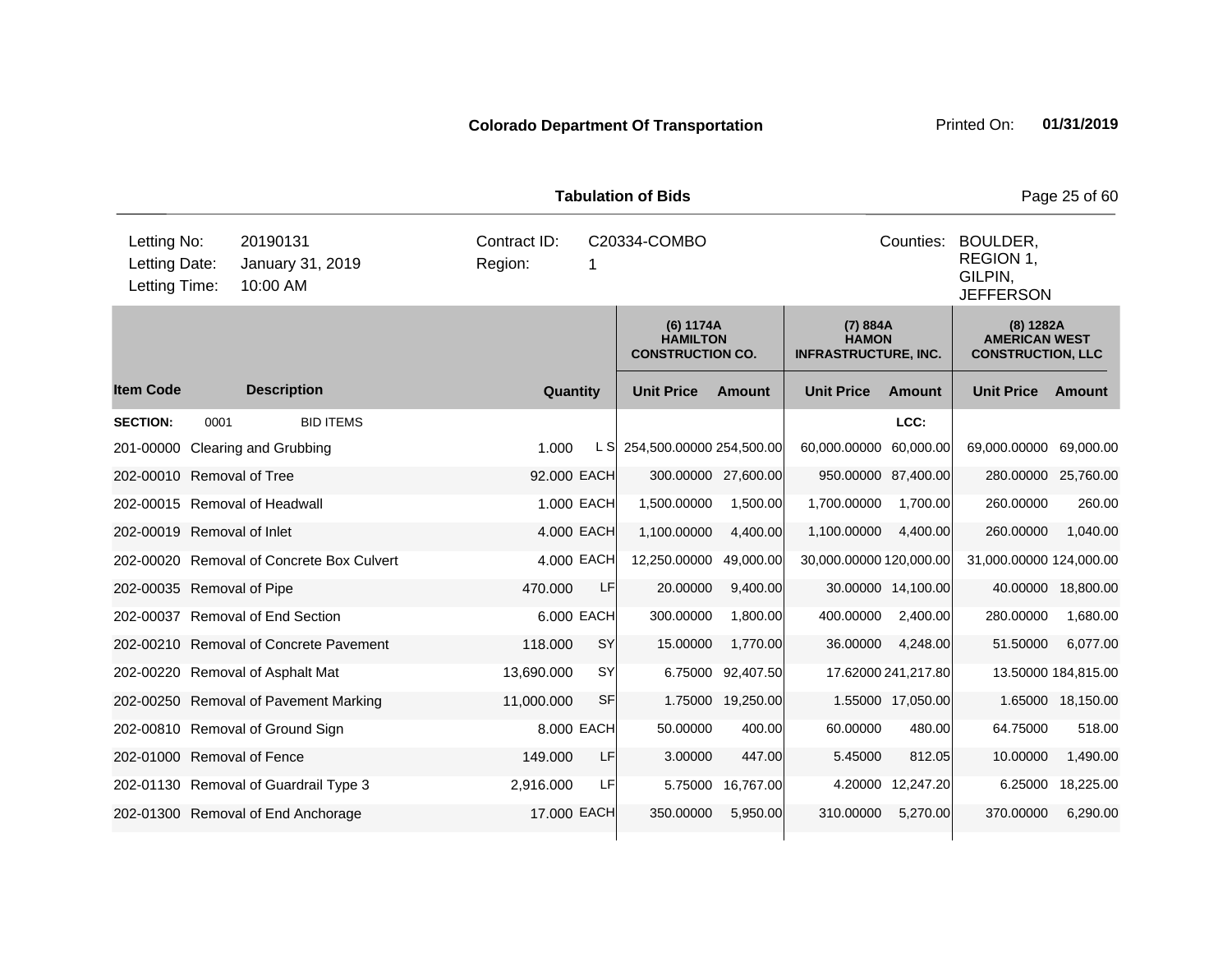|                                               | <b>Tabulation of Bids</b><br>Page 26 of 60 |                                                       |                         |            |                                                         |                     |                                                         |                     |                                                               |                     |  |  |
|-----------------------------------------------|--------------------------------------------|-------------------------------------------------------|-------------------------|------------|---------------------------------------------------------|---------------------|---------------------------------------------------------|---------------------|---------------------------------------------------------------|---------------------|--|--|
| Letting No:<br>Letting Date:<br>Letting Time: |                                            | 20190131<br>January 31, 2019<br>10:00 AM              | Contract ID:<br>Region: | 1          | C20334-COMBO                                            |                     |                                                         | Counties:           | BOULDER,<br>REGION 1,<br>GILPIN,<br><b>JEFFERSON</b>          |                     |  |  |
|                                               |                                            |                                                       |                         |            | (6) 1174A<br><b>HAMILTON</b><br><b>CONSTRUCTION CO.</b> |                     | (7) 884A<br><b>HAMON</b><br><b>INFRASTRUCTURE, INC.</b> |                     | (8) 1282A<br><b>AMERICAN WEST</b><br><b>CONSTRUCTION, LLC</b> |                     |  |  |
| <b>Item Code</b>                              |                                            | <b>Description</b>                                    | Quantity                |            | <b>Unit Price</b>                                       | Amount              | <b>Unit Price</b>                                       | <b>Amount</b>       | <b>Unit Price</b>                                             | Amount              |  |  |
| <b>SECTION:</b>                               | 0001                                       | <b>BID ITEMS</b>                                      |                         |            |                                                         |                     |                                                         | LCC:                |                                                               |                     |  |  |
| 202-04002 Clean Culvert                       |                                            |                                                       |                         | 2.000 EACH | 1,500.00000                                             | 3,000.00            | 5,000.00000 10,000.00                                   |                     | 1,600.00000                                                   | 3,200.00            |  |  |
|                                               |                                            | 203-00010 Unclassified Excavation (Complete In Place) | 5,514.000               | CY         |                                                         | 13.50000 74,439.00  |                                                         | 34.00000 187,476.00 |                                                               | 40.00000 220,560.00 |  |  |
| 203-00050 Unsuitable Material                 |                                            |                                                       | 500.000                 | <b>CY</b>  | 17.75000                                                | 8,875.00            |                                                         | 55.00000 27,500.00  |                                                               | 95.00000 47,500.00  |  |  |
| 203-00400 Rock Excavation                     |                                            |                                                       | 451.000                 | CY         | 44.00000                                                | 19,844.00           |                                                         | 50.00000 22,550.00  |                                                               | 93.00000 41,943.00  |  |  |
| 203-01500 Blading                             |                                            |                                                       | 200.000 HOUR            |            |                                                         | 132.00000 26,400.00 | 130.00000 26,000.00                                     |                     | 125.00000 25,000.00                                           |                     |  |  |
| 203-01510 Backhoe                             |                                            |                                                       | 200.000 HOUR            |            |                                                         | 120.00000 24,000.00 | 140.00000 28,000.00                                     |                     |                                                               | 90.00000 18,000.00  |  |  |
| 203-01550 Dozing                              |                                            |                                                       | 200.000 HOUR            |            |                                                         | 145.00000 29,000.00 | 135.00000 27,000.00                                     |                     | 195.00000 39,000.00                                           |                     |  |  |
|                                               |                                            | 203-01565 Hydraulic Excavator                         | 200.000 HOUR            |            |                                                         | 145.00000 29,000.00 | 155.00000 31,000.00                                     |                     | 130.00000 26,000.00                                           |                     |  |  |
| 203-01582 Truck (Dump)                        |                                            |                                                       | 200.000 HOUR            |            |                                                         | 100.00000 20,000.00 | 130.00000 26,000.00                                     |                     | 110.00000 22,000.00                                           |                     |  |  |
|                                               |                                            | 203-01594 Combination Loader                          | 200.000 HOUR            |            |                                                         | 125.00000 25,000.00 | 110.00000 22,000.00                                     |                     |                                                               | 90.00000 18,000.00  |  |  |
| 203-01597 Potholing                           |                                            |                                                       | 160.000 HOUR            |            |                                                         | 225.00000 36,000.00 | 225.00000 36,000.00                                     |                     | 190.00000 30,400.00                                           |                     |  |  |
| 203-02330 Laborer                             |                                            |                                                       | 80.000 HOUR             |            | 75.00000                                                | 6,000.00            | 45.00000                                                | 3,600.00            | 35.00000                                                      | 2,800.00            |  |  |
|                                               |                                            | 206-00000 Structure Excavation                        | 5,566.000               | CY         |                                                         | 7.00000 38,962.00   |                                                         | 30.00000 166,980.00 |                                                               | 58.00000 322,828.00 |  |  |
|                                               |                                            | 206-00100 Structure Backfill (Class 1)                | 2,110.000               | <b>CY</b>  |                                                         | 34.00000 71,740.00  |                                                         | 55.00000 116.050.00 |                                                               | 51.00000 107,610.00 |  |  |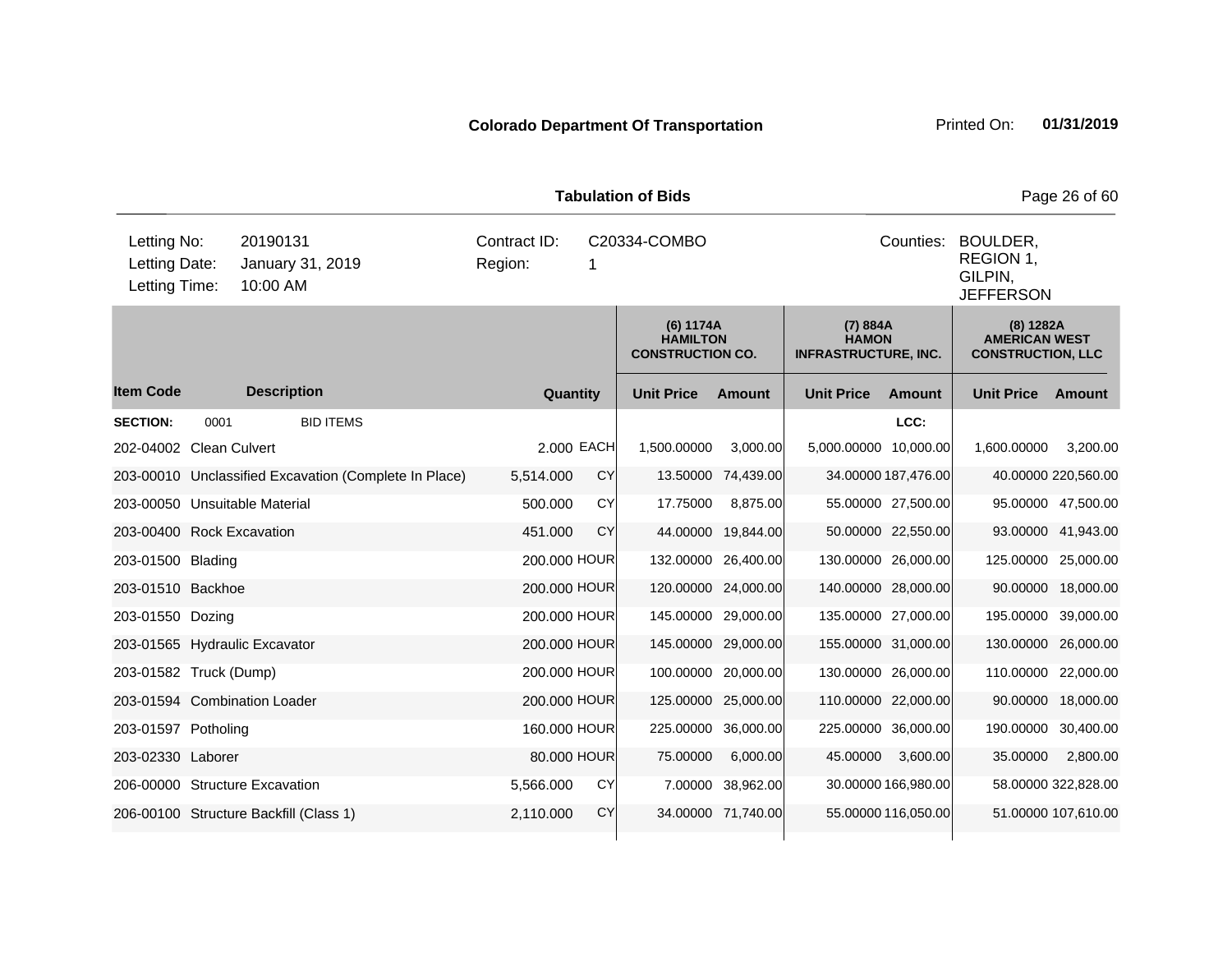|                                               |      |                      |                                                    |                         |            |              | <b>Tabulation of Bids</b>                               |                     |                                                         |                     |                                                               | Page 27 of 60       |  |
|-----------------------------------------------|------|----------------------|----------------------------------------------------|-------------------------|------------|--------------|---------------------------------------------------------|---------------------|---------------------------------------------------------|---------------------|---------------------------------------------------------------|---------------------|--|
| Letting No:<br>Letting Date:<br>Letting Time: |      | 20190131<br>10:00 AM | January 31, 2019                                   | Contract ID:<br>Region: |            | 1            | C20334-COMBO                                            |                     |                                                         | Counties:           | BOULDER,<br>REGION 1,<br>GILPIN,<br><b>JEFFERSON</b>          |                     |  |
|                                               |      |                      |                                                    |                         |            |              | (6) 1174A<br><b>HAMILTON</b><br><b>CONSTRUCTION CO.</b> |                     | (7) 884A<br><b>HAMON</b><br><b>INFRASTRUCTURE, INC.</b> |                     | (8) 1282A<br><b>AMERICAN WEST</b><br><b>CONSTRUCTION, LLC</b> |                     |  |
| <b>Item Code</b>                              |      | <b>Description</b>   |                                                    |                         | Quantity   |              | <b>Unit Price</b>                                       | <b>Amount</b>       | <b>Unit Price</b>                                       | Amount              | <b>Unit Price</b>                                             | Amount              |  |
| <b>SECTION:</b>                               | 0001 |                      | <b>BID ITEMS</b>                                   |                         |            |              |                                                         |                     |                                                         | LCC:                |                                                               |                     |  |
| 206-00200 Structure Backfill (Class 2)        |      |                      |                                                    |                         | 332.000    | <b>CY</b>    |                                                         | 34.00000 11,288.00  | 250.00000 83,000.00                                     |                     |                                                               | 40.00000 13,280.00  |  |
| 206-00510 Filter Material (Class A)           |      |                      |                                                    |                         | 2,545.000  | CY           |                                                         | 64.00000 162,880.00 |                                                         | 85.00000 216,325.00 |                                                               | 89.00000 226,505.00 |  |
| 206-01781 Shoring (Area 1)                    |      |                      |                                                    |                         | 1.000      | L S          | 30,000.00000 30,000.00                                  |                     | 50,000.00000 50,000.00                                  |                     | 72,000.00000 72,000.00                                        |                     |  |
| 206-01782 Shoring (Area 2)                    |      |                      |                                                    |                         | 1.000      | L S          | 30,000.00000 30,000.00                                  |                     | 50,000.00000 50,000.00                                  |                     | 112,000.00000 112,000.00                                      |                     |  |
| 206-01783 Shoring (Area 3)                    |      |                      |                                                    |                         | 1.000      | L SI         | 30,000.00000 30,000.00                                  |                     | 28,000.00000 28,000.00                                  |                     | 44,000.00000 44,000.00                                        |                     |  |
| 206-01784 Shoring (Area 4)                    |      |                      |                                                    |                         | 1.000      | L S          | 30,000.00000 30,000.00                                  |                     | 33,000.00000 33,000.00                                  |                     | 100,000.00000 100,000.00                                      |                     |  |
| 206-01785 Shoring (Area 5)                    |      |                      |                                                    |                         | 1.000      | L S          | 12,500.00000 12,500.00                                  |                     | 20,000.00000 20,000.00                                  |                     | 42,000.00000 42,000.00                                        |                     |  |
| 207-00205 Topsoil                             |      |                      |                                                    |                         | 4,840.000  | <b>CY</b>    |                                                         | 27.00000 130,680.00 |                                                         | 25.00000 121,000.00 |                                                               | 25.00000 121,000.00 |  |
|                                               |      |                      | 208-00002 Erosion Log Type 1 (12 Inch)             |                         | 34,850.000 | LF           |                                                         | 4.70000 163,795.00  |                                                         | 6.00000 209,100.00  |                                                               | 4.60000 160,310.00  |  |
| 208-00045 Concrete Washout Structure          |      |                      |                                                    |                         |            | 8.000 EACH   | 2,500.00000 20,000.00                                   |                     | 2,500.00000 20,000.00                                   |                     | 1,500.00000 12,000.00                                         |                     |  |
| 208-00070 Vehicle Tracking Pad                |      |                      |                                                    |                         |            | 16.000 EACH  | 3,000.00000 48,000.00                                   |                     | 2,200.00000 35,200.00                                   |                     | 2,400.00000 38,400.00                                         |                     |  |
| 208-00071                                     | Pad) |                      | Maintenance Aggregate (Vehicle Tracking            |                         | 200.000    | <b>CY</b>    |                                                         | 100.00000 20,000.00 |                                                         | 50.00000 10,000.00  |                                                               | 83.00000 16,600.00  |  |
|                                               |      |                      | 208-00103 Removal and Disposal of Sediment (Labor) |                         |            | 120.000 HOUR | 75.00000                                                | 9,000.00            | 45.00000                                                | 5,400.00            | 41.00000                                                      | 4,920.00            |  |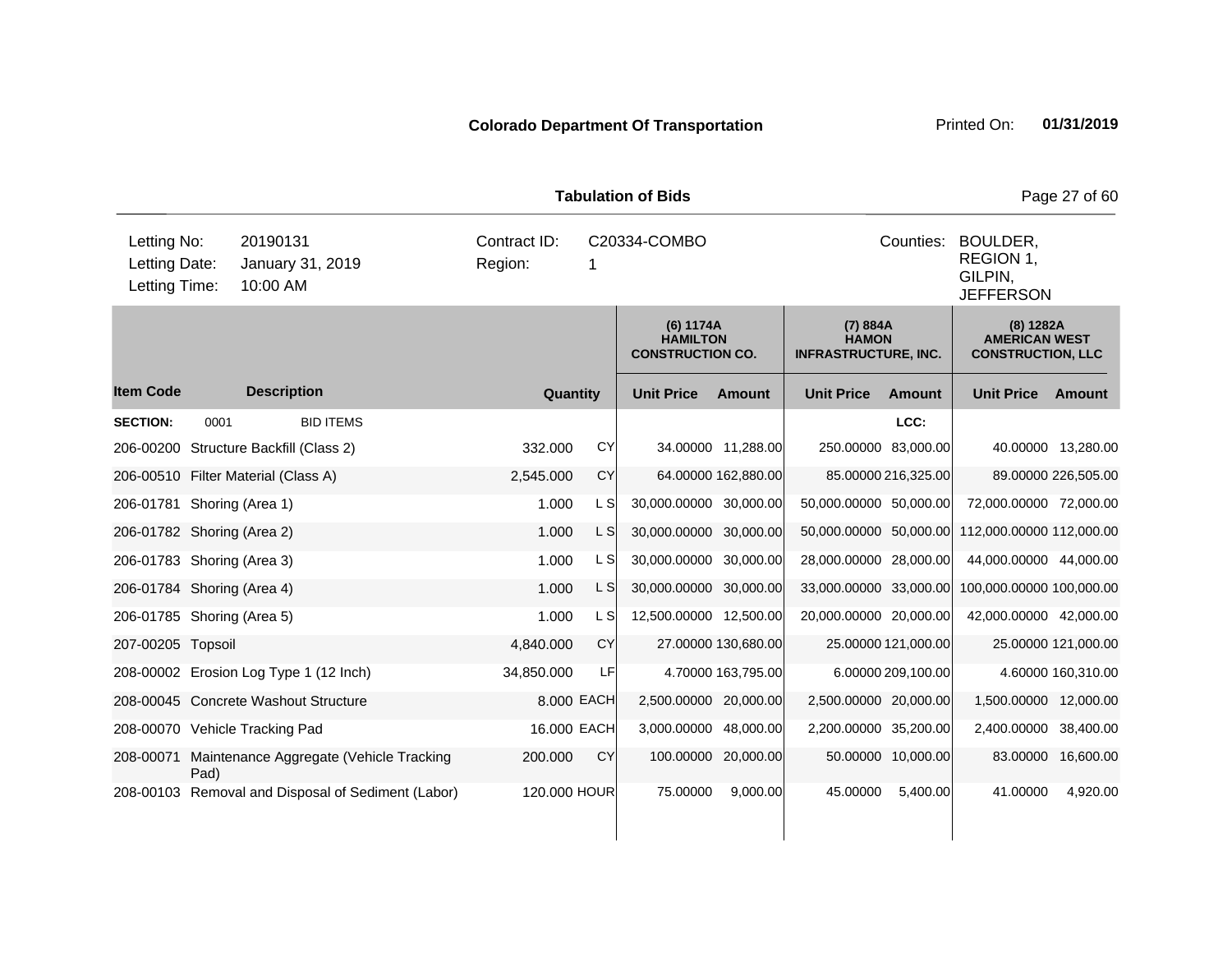|                                               | <b>Tabulation of Bids</b><br>Page 28 of 60 |                                          |                         |              |           |                                                         |                     |                                                         |                                                                   |                                                               |                   |  |
|-----------------------------------------------|--------------------------------------------|------------------------------------------|-------------------------|--------------|-----------|---------------------------------------------------------|---------------------|---------------------------------------------------------|-------------------------------------------------------------------|---------------------------------------------------------------|-------------------|--|
| Letting No:<br>Letting Date:<br>Letting Time: |                                            | 20190131<br>January 31, 2019<br>10:00 AM | Contract ID:<br>Region: | 1            |           | C20334-COMBO                                            |                     |                                                         | Counties:<br>BOULDER,<br>REGION 1,<br>GILPIN,<br><b>JEFFERSON</b> |                                                               |                   |  |
|                                               |                                            |                                          |                         |              |           | (6) 1174A<br><b>HAMILTON</b><br><b>CONSTRUCTION CO.</b> |                     | (7) 884A<br><b>HAMON</b><br><b>INFRASTRUCTURE, INC.</b> |                                                                   | (8) 1282A<br><b>AMERICAN WEST</b><br><b>CONSTRUCTION, LLC</b> |                   |  |
| <b>Item Code</b>                              |                                            | <b>Description</b>                       |                         | Quantity     |           | <b>Unit Price</b>                                       | Amount              | <b>Unit Price</b>                                       | <b>Amount</b>                                                     | <b>Unit Price</b>                                             | Amount            |  |
| <b>SECTION:</b>                               | 0001                                       | <b>BID ITEMS</b>                         |                         |              |           |                                                         |                     |                                                         | LCC:                                                              |                                                               |                   |  |
| 208-00105                                     | (Equipment)                                | Removal and Disposal of Sediment         |                         | 120.000 HOUR |           |                                                         | 175.00000 21,000.00 | 140.00000 16,800.00                                     |                                                                   | 110.00000 13,200.00                                           |                   |  |
|                                               |                                            | 208-00106 Sweeping (Sediment Removal)    |                         | 120.000 HOUR |           |                                                         | 150.00000 18,000.00 | 140.00000 16,800.00                                     |                                                                   | 125.00000 15,000.00                                           |                   |  |
| 208-00107 Removal of Trash                    |                                            |                                          |                         | 80.000 HOUR  |           | 125.00000 10,000.00                                     |                     | 90.00000                                                | 7,200.00                                                          | 41.25000                                                      | 3,300.00          |  |
|                                               |                                            | 208-00207 Erosion Control Management     | 195.000                 | DAY          |           | 50.00000                                                | 9,750.00            | 225.00000 43,875.00                                     |                                                                   | 160.00000 31,200.00                                           |                   |  |
| 208-00300 Temporary Berms                     |                                            |                                          | 1,746.000               |              | LF        | 2.00000                                                 | 3,492.00            | 5.00000                                                 | 8,730.00                                                          |                                                               | 8.00000 13,968.00 |  |
|                                               |                                            | 210-00010 Reset Mailbox Structure        |                         | 1.000 EACH   |           | 325.00000                                               | 325.00              | 150.00000                                               | 150.00                                                            | 160.00000                                                     | 160.00            |  |
| 210-00810 Reset Ground Sign                   |                                            |                                          |                         | 24.000 EACH  |           | 175.00000                                               | 4,200.00            | 175.00000                                               | 4,200.00                                                          | 190.00000                                                     | 4,560.00          |  |
| 212-00006 Seeding (Native)                    |                                            |                                          |                         | 9.000 ACRE   |           | 665.00000                                               | 5,985.00            | 1,060.00000                                             | 9,540.00                                                          | 680.00000                                                     | 6,120.00          |  |
| 212-00022 Seeding (Riparian)                  |                                            |                                          |                         | 1.010 ACRE   |           | 1,010.00000                                             | 1,020.10            | 775.00000                                               | 782.75                                                            | 1,500.00000                                                   | 1,515.00          |  |
|                                               |                                            | 212-00028 Seeding (Wetlands)             |                         | 0.120 ACRE   |           | 1,405.00000                                             | 168.60              | 3,600.00000                                             | 432.00                                                            | 2,110.00000                                                   | 253.20            |  |
| 212-00032 Soil Conditioning                   |                                            |                                          |                         | 9.000 ACRE   |           | 2,780.00000 25,020.00                                   |                     | 4,011.00000 36,099.00                                   |                                                                   | 2,800.00000                                                   | 25,200.00         |  |
|                                               |                                            | 213-00008 Mulching (Wood Chip)           | 9,800.000               |              | <b>CF</b> |                                                         | 3.00000 29,400.00   |                                                         | 3.12000 30,576.00                                                 | 1.60000                                                       | 15,680.00         |  |
|                                               |                                            | 213-00012 Spray-on Mulch Blanket         |                         | 9.000 ACRE   |           | 3,135.00000 28,215.00                                   |                     | 3,700.00000 33,300.00                                   |                                                                   | 4,800.00000 43,200.00                                         |                   |  |
| 213-00061 Mulch Tackifier                     |                                            |                                          | 1,800.000               |              | LB        | 2.00000                                                 | 3,600.00            | 2.65000                                                 | 4,770.00                                                          | 2.00000                                                       | 3,600.00          |  |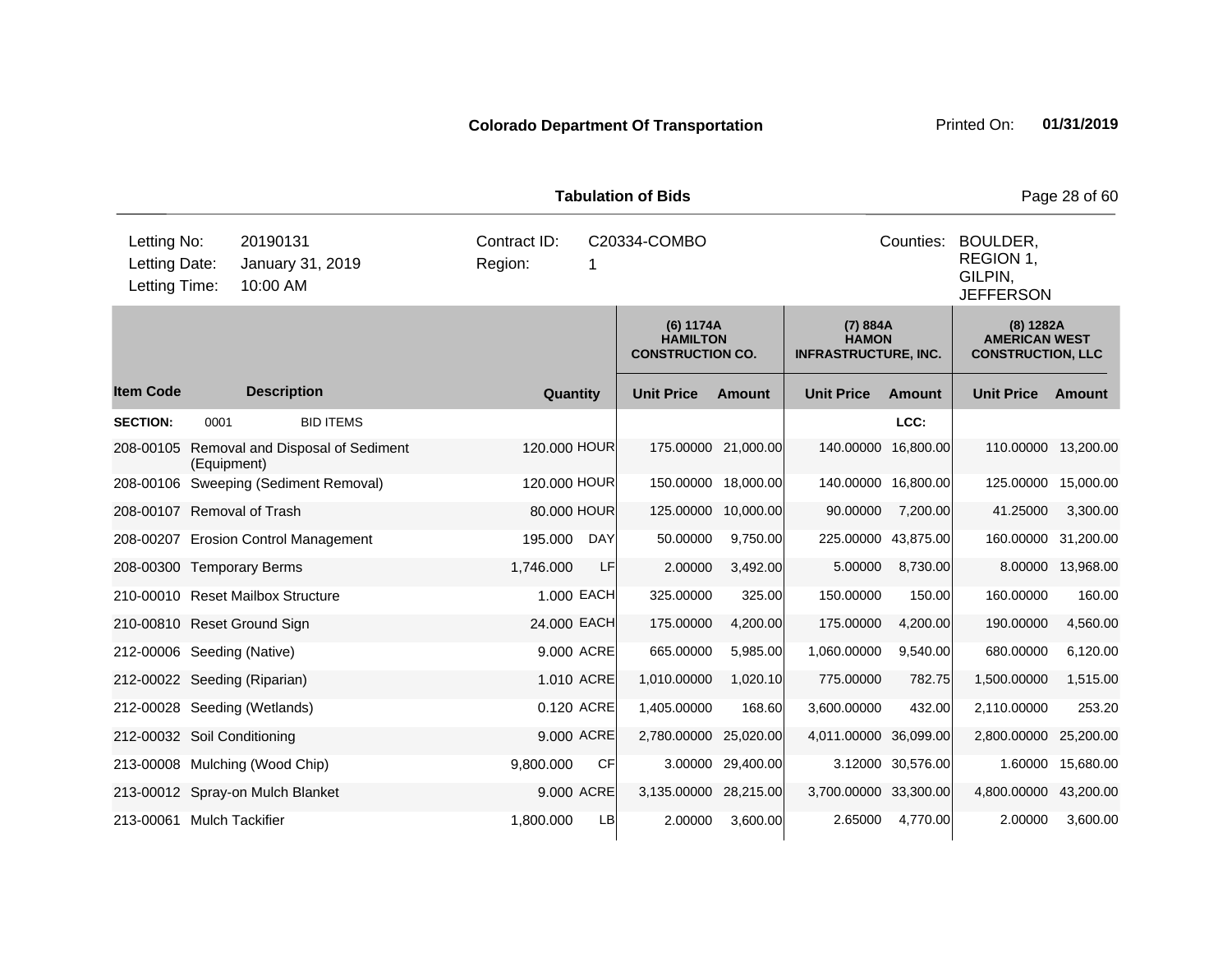|                                               |            |                                                                             |                         |             | <b>Tabulation of Bids</b>                               |                      |                                                         |                      |                                                                 | Page 29 of 60      |  |
|-----------------------------------------------|------------|-----------------------------------------------------------------------------|-------------------------|-------------|---------------------------------------------------------|----------------------|---------------------------------------------------------|----------------------|-----------------------------------------------------------------|--------------------|--|
| Letting No:<br>Letting Date:<br>Letting Time: |            | 20190131<br>January 31, 2019<br>10:00 AM                                    | Contract ID:<br>Region: | -1          | C20334-COMBO                                            |                      |                                                         | Counties:            | BOULDER,<br>REGION 1,<br>GILPIN,<br><b>JEFFERSON</b>            |                    |  |
|                                               |            |                                                                             |                         |             | (6) 1174A<br><b>HAMILTON</b><br><b>CONSTRUCTION CO.</b> |                      | (7) 884A<br><b>HAMON</b><br><b>INFRASTRUCTURE, INC.</b> |                      | $(8)$ 1282A<br><b>AMERICAN WEST</b><br><b>CONSTRUCTION, LLC</b> |                    |  |
| <b>Item Code</b>                              |            | <b>Description</b>                                                          |                         | Quantity    | <b>Unit Price</b>                                       | Amount               | <b>Unit Price</b>                                       | Amount               | <b>Unit Price</b>                                               | Amount             |  |
| <b>SECTION:</b>                               | 0001       | <b>BID ITEMS</b>                                                            |                         |             |                                                         |                      |                                                         | LCC:                 |                                                                 |                    |  |
|                                               |            | 213-00700 Landscape Boulder                                                 | 529,000 EACH            |             |                                                         | 385.00000 203,665.00 |                                                         | 500.00000 264,500.00 | 350.00000 185,150.00                                            |                    |  |
|                                               |            | 214-00000 Landscape Maintenance                                             | 1.000                   | <b>LS</b>   | 69,000.00000 69,000.00                                  |                      | 44,400.00000 44,400.00                                  |                      | 39,000.00000 39,000.00                                          |                    |  |
|                                               |            | 214-00205 Deciduous Tree (5 Gallon Container)                               | 140.000 EACH            |             | 50.75000                                                | 7,105.00             |                                                         | 100.00000 14,000.00  |                                                                 | 98.00000 13,720.00 |  |
|                                               |            | 214-00350 Deciduous Shrub (5 Gallon Container)                              | 419.000 EACH            |             |                                                         | 30.00000 12,570.00   |                                                         | 52.00000 21,788.00   |                                                                 | 44.00000 18,436.00 |  |
|                                               |            | 214-00450 Evergreen Tree (5 Gallon Container)                               |                         | 23.000 EACH | 69.50000                                                | 1,598.50             | 100.00000                                               | 2,300.00             | 130.00000                                                       | 2,990.00           |  |
| 214-01015 Willow Cuttings                     |            |                                                                             | 2,904.000 EACH          |             |                                                         | 3.55000 10,309.20    |                                                         | 8.00000 23,232.00    |                                                                 | 5.25000 15,246.00  |  |
|                                               |            | 214-01228 Riprap Planting Pocket                                            | 183.000 EACH            |             |                                                         | 127.00000 23,241.00  |                                                         | 170.00000 31,110.00  | 110.00000 20,130.00                                             |                    |  |
|                                               |            | 216-00201 Soil Retention Blanket (Straw-Coconut)<br>(Biodegradable Class 1) | 17,000.000              | <b>SY</b>   |                                                         | 3.00000 51,000.00    |                                                         | 1.80000 30,600.00    |                                                                 | 2.85000 48,450.00  |  |
| 217-00020                                     |            | <b>Herbicide Treatment</b>                                                  |                         | 48.000 HOUR | 162.00000                                               | 7,776.00             | 70.00000                                                | 3,360.00             | 260.00000 12,480.00                                             |                    |  |
| 240-00000 Wildlife Biologist                  |            |                                                                             |                         | 92.000 HOUR | 105.00000                                               | 9,660.00             | 104.09000                                               | 9,576.28             | 110.00000 10,120.00                                             |                    |  |
| 240-00010 Removal of Nests                    |            |                                                                             |                         | 80.000 HOUR | 78.50000                                                | 6,280.00             | 78.30000                                                | 6,264.00             | 100.00000                                                       | 8,000.00           |  |
| 240-00020 Netting                             |            |                                                                             | 114.000                 | SY          | 20.00000                                                | 2,280.00             | 13.40000                                                | 1,527.60             | 11.00000                                                        | 1,254.00           |  |
|                                               | Management | 250-00010 Environmental Health and Safety                                   | 1.000                   | L S         | 3,000.00000                                             | 3,000.00             | 2,989.00000                                             | 2,989.00             | 5,300.00000                                                     | 5,300.00           |  |
|                                               |            |                                                                             |                         |             |                                                         |                      |                                                         |                      |                                                                 |                    |  |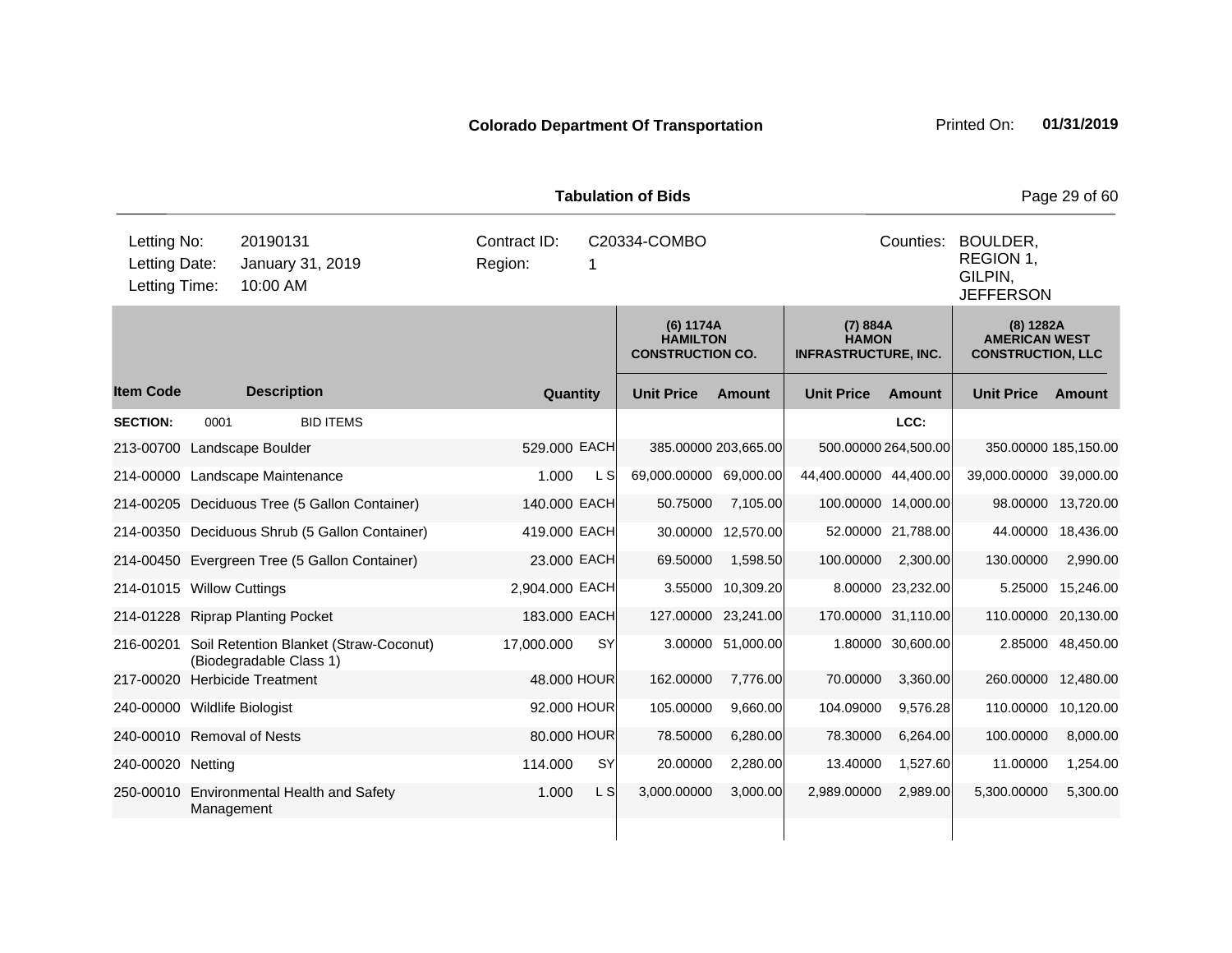|                                               | <b>Tabulation of Bids</b><br>Page 30 of 60 |                                           |                                                |                         |             |                                                         |                      |                                                         |                      |                                                               |                      |  |
|-----------------------------------------------|--------------------------------------------|-------------------------------------------|------------------------------------------------|-------------------------|-------------|---------------------------------------------------------|----------------------|---------------------------------------------------------|----------------------|---------------------------------------------------------------|----------------------|--|
| Letting No:<br>Letting Date:<br>Letting Time: |                                            | 20190131<br>January 31, 2019<br>10:00 AM  |                                                | Contract ID:<br>Region: | 1           | C20334-COMBO                                            |                      |                                                         | Counties:            | BOULDER,<br>REGION 1,<br>GILPIN,<br><b>JEFFERSON</b>          |                      |  |
|                                               |                                            |                                           |                                                |                         |             | (6) 1174A<br><b>HAMILTON</b><br><b>CONSTRUCTION CO.</b> |                      | (7) 884A<br><b>HAMON</b><br><b>INFRASTRUCTURE, INC.</b> |                      | (8) 1282A<br><b>AMERICAN WEST</b><br><b>CONSTRUCTION, LLC</b> |                      |  |
| <b>Item Code</b>                              |                                            | <b>Description</b>                        |                                                |                         | Quantity    | <b>Unit Price</b>                                       | <b>Amount</b>        | <b>Unit Price</b>                                       | <b>Amount</b>        | <b>Unit Price</b>                                             | Amount               |  |
| <b>SECTION:</b>                               | 0001                                       |                                           | <b>BID ITEMS</b>                               |                         |             |                                                         |                      |                                                         | LCC:                 |                                                               |                      |  |
|                                               |                                            | 250-00050 Monitoring Technician           |                                                |                         | 43.000 HOUR | 80.00000                                                | 3,440.00             | 80.00000                                                | 3,440.00             | 210.00000                                                     | 9,030.00             |  |
|                                               |                                            | 250-00110 Health and Safety Officer       |                                                |                         | 43.000 HOUR | 107.50000                                               | 4,622.50             | 105.95000                                               | 4,555.85             | 210.00000                                                     | 9,030.00             |  |
|                                               |                                            | 304-06007 Aggregate Base Course (Class 6) |                                                | 59.000                  | CY          | 49.00000                                                | 2,891.00             | 100.00000                                               | 5.900.00             | 150.00000                                                     | 8,850.00             |  |
|                                               |                                            |                                           | 403-00720 Hot Mix Asphalt (Patching) (Asphalt) | 10,300.000              | <b>TON</b>  |                                                         | 93.00000 957,900.00  | 142.00000 1,462,600.                                    | 00                   | 120.00000 1,236,000.                                          | 00                   |  |
|                                               |                                            | 411-10251 Emulsified Asphalt (CSS-1)      |                                                | 1,950.000               | GAL         | 4.50000                                                 | 8,775.00             |                                                         | 6.70000 13,065.00    | 2.40000                                                       | 4,680.00             |  |
|                                               |                                            | 420-00112 Geotextile (Drainage) (Class 1) |                                                | 245.000                 | SY          | 5.40000                                                 | 1,323.00             | 9.00000                                                 | 2,205.00             | 4.25000                                                       | 1,041.25             |  |
| 506-00209 Riprap (9 Inch)                     |                                            |                                           |                                                | 243.000                 | CY          |                                                         | 79.00000 19,197.00   |                                                         | 110.00000 26,730.00  | 98.00000                                                      | 23,814.00            |  |
| 506-00212 Riprap (12 Inch)                    |                                            |                                           |                                                | 118.000                 | CY          | 79.00000                                                | 9,322.00             |                                                         | 120.00000 14,160.00  |                                                               | 98.00000 11,564.00   |  |
| 506-00218 Riprap (18 Inch)                    |                                            |                                           |                                                | 1,963.000               | <b>CY</b>   |                                                         | 88.00000 172,744.00  |                                                         | 130.00000 255,190.00 |                                                               | 110.00000 215,930.00 |  |
|                                               |                                            | 506-00418 Soil Riprap (18 Inch)           |                                                | 5,178.000               | CY          |                                                         | 107.00000 554,046.00 |                                                         | 120.00000 621,360.00 |                                                               | 90.00000 466,020.00  |  |
|                                               |                                            | 507-00000 Concrete Slope and Ditch Paving |                                                | 3.300                   | CY          | 1,250.00000                                             | 4,125.00             | 750.00000                                               | 2,475.00             | 1,300.00000                                                   | 4,290.00             |  |
|                                               |                                            | 515-00120 Waterproofing (Membrane)        |                                                | 1,047.000               | SY          |                                                         | 25.00000 26,175.00   |                                                         | 16.56000 17,338.32   | 32.00000                                                      | 33,504.00            |  |
| 518-00100 Waterstop                           |                                            |                                           |                                                | 36.000                  | LF          | 20.00000                                                | 720.00               | 11.00000                                                | 396.00               | 54.00000                                                      | 1,944.00             |  |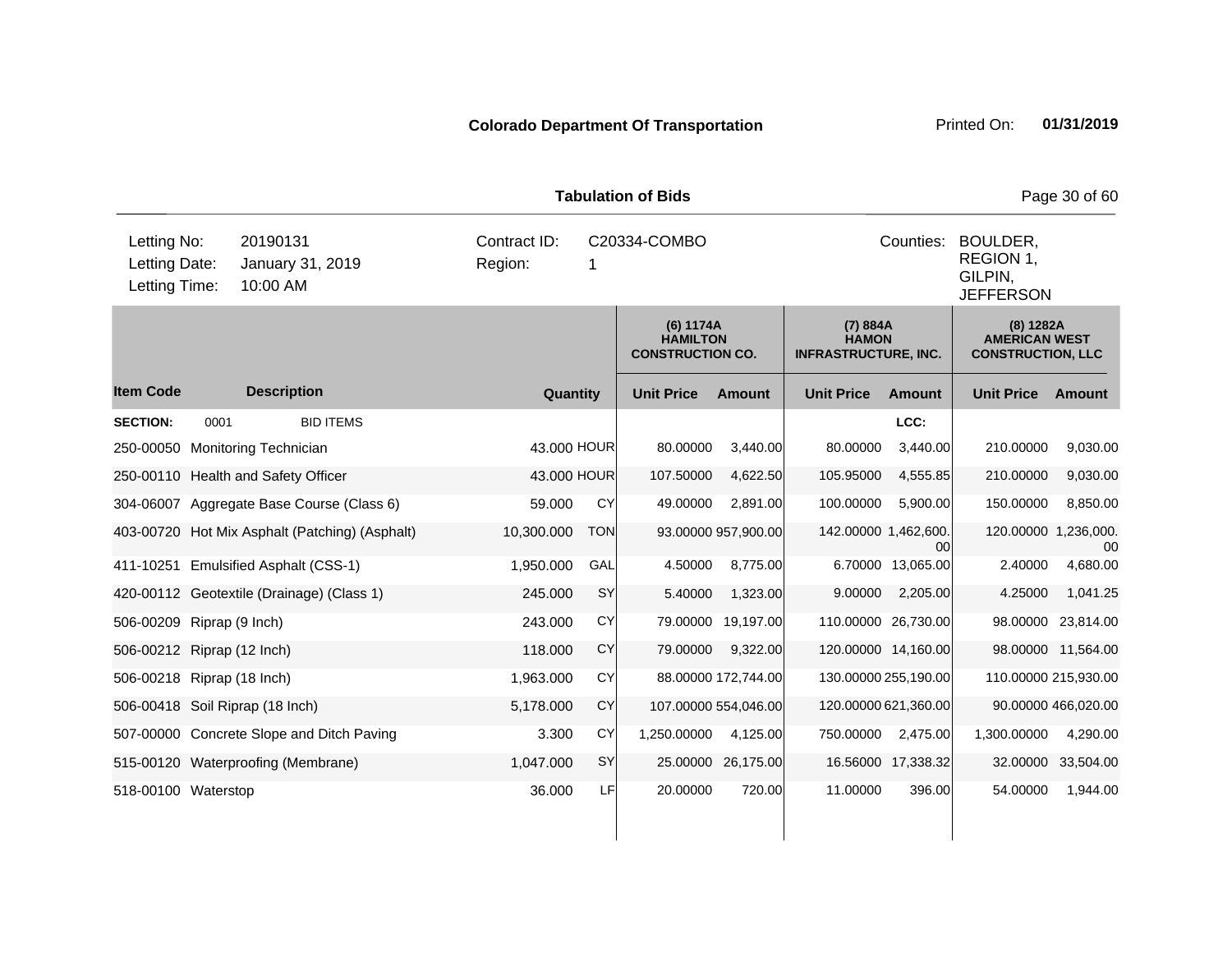|                                               | <b>Tabulation of Bids</b><br>Page 31 of 60 |                                                                   |  |                         |            |                                                         |                                       |                                                         |                      |                                                               |                    |  |
|-----------------------------------------------|--------------------------------------------|-------------------------------------------------------------------|--|-------------------------|------------|---------------------------------------------------------|---------------------------------------|---------------------------------------------------------|----------------------|---------------------------------------------------------------|--------------------|--|
| Letting No:<br>Letting Date:<br>Letting Time: |                                            | 20190131<br>January 31, 2019<br>10:00 AM                          |  | Contract ID:<br>Region: |            | C20334-COMBO                                            |                                       |                                                         | Counties:            | BOULDER,<br>REGION 1,<br>GILPIN,<br><b>JEFFERSON</b>          |                    |  |
|                                               |                                            |                                                                   |  |                         |            | (6) 1174A<br><b>HAMILTON</b><br><b>CONSTRUCTION CO.</b> |                                       | (7) 884A<br><b>HAMON</b><br><b>INFRASTRUCTURE, INC.</b> |                      | (8) 1282A<br><b>AMERICAN WEST</b><br><b>CONSTRUCTION, LLC</b> |                    |  |
| <b>Item Code</b>                              |                                            | <b>Description</b>                                                |  | Quantity                |            | <b>Unit Price</b>                                       | Amount                                | <b>Unit Price</b>                                       | Amount               | <b>Unit Price</b>                                             | Amount             |  |
| <b>SECTION:</b>                               | 0001                                       | <b>BID ITEMS</b>                                                  |  |                         |            |                                                         |                                       |                                                         | LCC:                 |                                                               |                    |  |
|                                               |                                            | 601-03030 Concrete Class D (Box Culvert)                          |  | 1,500.000               | <b>CY</b>  |                                                         | 825.00000 1,237,500.<br><sub>00</sub> |                                                         | 550.00000 825,000.00 | 670.00000 1,005,000.                                          | $00 \,$            |  |
|                                               |                                            | 601-03050 Concrete Class D (Wall)                                 |  | 152.000                 | <b>CY</b>  |                                                         | 950.00000 144,400.00                  |                                                         | 600.00000 91,200.00  | 675.00000 102,600.00                                          |                    |  |
| 601-10310 Fly Ash Slurry                      |                                            |                                                                   |  | 40.000                  | <b>CY</b>  | 200.00000                                               | 8,000.00                              | 170.00000                                               | 6,800.00             | 230.00000                                                     | 9,200.00           |  |
| 602-00000 Reinforcing Steel                   |                                            |                                                                   |  | 15,128.000              | LB         |                                                         | 1.25000 18,910.00                     |                                                         | 1.00000 15,128.00    |                                                               | 1.05000 15,884.40  |  |
|                                               |                                            | 602-00020 Reinforcing Steel (Epoxy Coated)                        |  | 350,682.000             | <b>LB</b>  |                                                         | 1.35000 473,420.70                    |                                                         | 1.10000 385,750.20   |                                                               | 1.25000 438,352.50 |  |
|                                               |                                            | 603-01185 18 Inch Reinforced Concrete Pipe<br>(Complete In Place) |  | 239.000                 | LF         |                                                         | 125.00000 29,875.00                   |                                                         | 135.00000 32,265.00  | 120.00000 28,680.00                                           |                    |  |
|                                               |                                            | 603-01365 36 Inch Reinforced Concrete Pipe<br>(Complete In Place) |  | 910.000                 | LF         |                                                         | 200.00000 182,000.00                  |                                                         | 375.00000 341,250.00 | 370.00000 336,700.00                                          |                    |  |
|                                               |                                            | 603-01485 48 Inch Reinforced Concrete Pipe<br>(Complete In Place) |  | 154.000                 | LF         |                                                         | 255.00000 39,270.00                   |                                                         | 450.00000 69,300.00  | 270.00000 41,580.00                                           |                    |  |
|                                               |                                            | 603-05018 18 Inch Reinforced Concrete End Section                 |  |                         | 1.000 EACH | 1,680.00000                                             | 1,680.00                              | 1,200.00000                                             | 1,200.00             | 1,500.00000                                                   | 1,500.00           |  |
|                                               |                                            | 603-05036 36 Inch Reinforced Concrete End Section                 |  | 19.000 EACH             |            | 2,380.00000                                             | 45,220.00                             | 2,000.00000                                             | 38,000.00            | 2,100.00000                                                   | 39,900.00          |  |
|                                               |                                            | 603-05048 48 Inch Reinforced Concrete End Section                 |  |                         | 3,000 EACH | 2,650.00000                                             | 7,950.00                              | 2,200.00000                                             | 6,600.00             | 2,700.00000                                                   | 8,100.00           |  |
|                                               |                                            | 603-30024 24 Inch Steel End Section                               |  |                         | 1.000 EACH | 900.00000                                               | 900.00                                | 400.00000                                               | 400.00               | 1,000.00000                                                   | 1,000.00           |  |
|                                               |                                            | 604-00305 Inlet Type C (5 Foot)                                   |  |                         | 1.000 EACH | 2,900.00000                                             | 2,900.00                              | 3,300.00000                                             | 3,300.00             | 4,100.00000                                                   | 4,100.00           |  |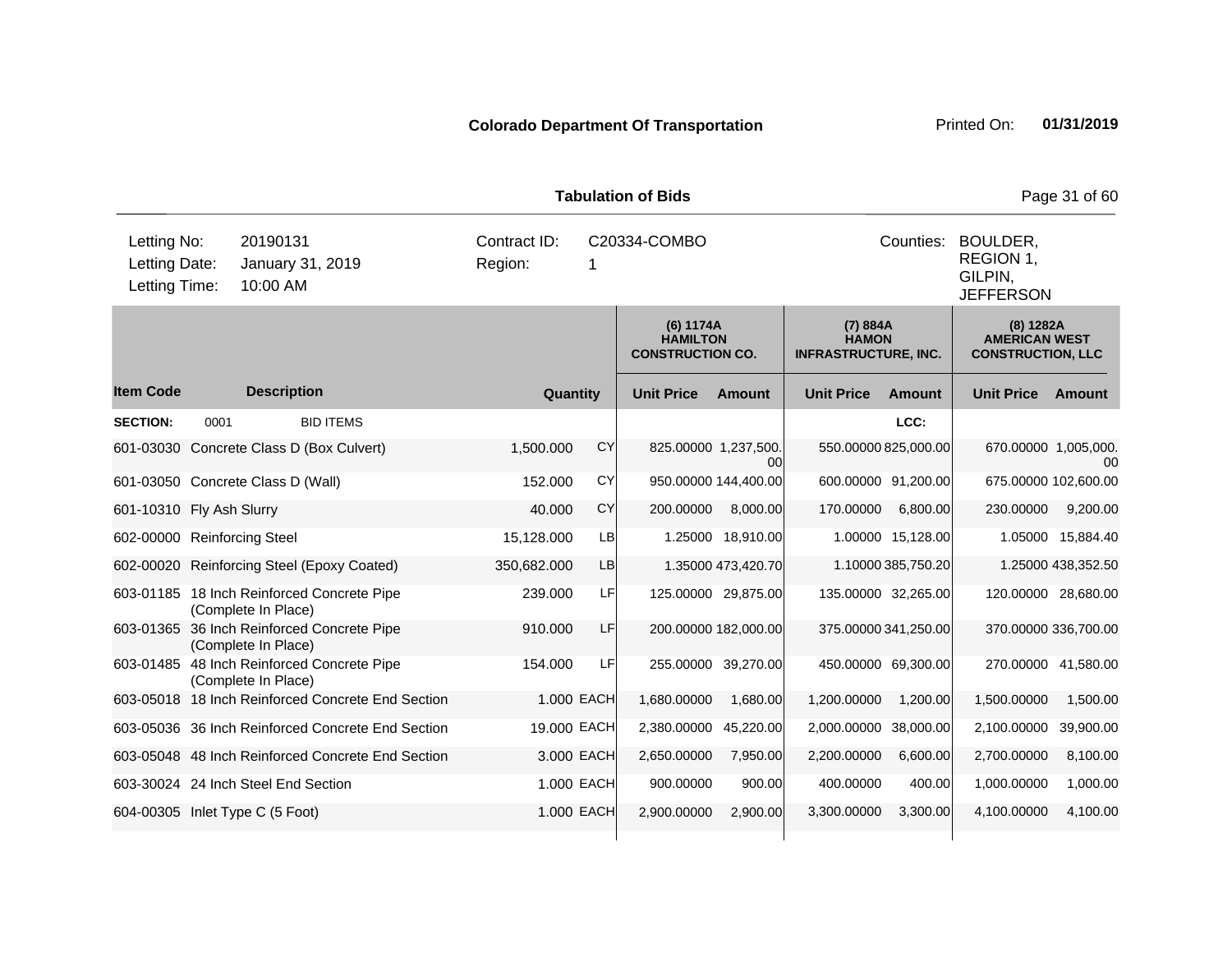| <b>Tabulation of Bids</b>                     |      |                                               |                                              |             |                       |                                                         |                       |                                                         | Page 32 of 60                                        |                                                               |  |
|-----------------------------------------------|------|-----------------------------------------------|----------------------------------------------|-------------|-----------------------|---------------------------------------------------------|-----------------------|---------------------------------------------------------|------------------------------------------------------|---------------------------------------------------------------|--|
| Letting No:<br>Letting Date:<br>Letting Time: |      | 20190131<br>January 31, 2019<br>10:00 AM      | Contract ID:<br>C20334-COMBO<br>Region:<br>1 |             |                       |                                                         |                       | Counties:                                               | BOULDER,<br>REGION 1,<br>GILPIN,<br><b>JEFFERSON</b> |                                                               |  |
|                                               |      |                                               |                                              |             |                       | (6) 1174A<br><b>HAMILTON</b><br><b>CONSTRUCTION CO.</b> |                       | (7) 884A<br><b>HAMON</b><br><b>INFRASTRUCTURE, INC.</b> |                                                      | (8) 1282A<br><b>AMERICAN WEST</b><br><b>CONSTRUCTION, LLC</b> |  |
| <b>Item Code</b>                              |      | <b>Description</b>                            | Quantity                                     |             | <b>Unit Price</b>     | <b>Amount</b>                                           | <b>Unit Price</b>     | <b>Amount</b>                                           | <b>Unit Price</b>                                    | <b>Amount</b>                                                 |  |
| <b>SECTION:</b>                               | 0001 | <b>BID ITEMS</b>                              |                                              |             |                       |                                                         |                       | LCC:                                                    |                                                      |                                                               |  |
|                                               |      | 604-00505 Inlet Type D (5 Foot)               |                                              | 14.000 EACH | 3,775.00000 52,850.00 |                                                         | 4,600.00000 64,400.00 |                                                         | 5,700.00000                                          | 79,800.00                                                     |  |
|                                               |      | 604-00510 Inlet Type D (10 Foot)              |                                              | 2.000 EACH  | 5,300.00000 10,600.00 |                                                         | 5,500.00000 11,000.00 |                                                         | 7,900.00000                                          | 15,800.00                                                     |  |
|                                               |      | 604-00511 Inlet Type D (Special) (10 Foot)    |                                              | 1.000 EACH  | 6,700.00000           | 6,700.00                                                | 4,700.00000           | 4,700.00                                                | 8,700.00000                                          | 8,700.00                                                      |  |
|                                               |      | 604-30005 Manhole Slab Base (5 Foot)          |                                              | 2.000 EACH  | 3,970.00000           | 7,940.00                                                | 5,500.00000 11,000.00 |                                                         | 4,200.00000                                          | 8,400.00                                                      |  |
|                                               |      | 606-00301 Guardrail Type 3 (6-3 Post Spacing) | 7,337.500                                    | LF          |                       | 43.50000 319,181.25                                     |                       | 41.50000 304,506.25                                     |                                                      | 47.00000 344,862.50                                           |  |
|                                               |      | 606-01320 End Anchorage Type 3B               |                                              | 2.000 EACH  | 4,775.00000           | 9,550.00                                                | 3,020.00000           | 6,040.00                                                | 5,200.00000                                          | 10,400.00                                                     |  |
|                                               |      | 606-01340 End Anchorage Type 3D               |                                              | 2.000 EACH  | 1,250.00000           | 2,500.00                                                | 1,145.00000           | 2,290.00                                                | 1,100.00000                                          | 2,200.00                                                      |  |
| 606-01385 Transition Type 3J                  |      |                                               |                                              | 6.000 EACH  | 1,500.00000           | 9,000.00                                                | 2,025.00000 12,150.00 |                                                         | 1,600.00000                                          | 9,600.00                                                      |  |
|                                               |      | 606-01390 End Anchorage Type 3K               |                                              | 6.000 EACH  | 1,450.00000           | 8,700.00                                                | 1,995.00000 11,970.00 |                                                         | 1,600.00000                                          | 9,600.00                                                      |  |
|                                               |      | 606-02003 End Anchorage (Nonflared)           | 13.000 EACH                                  |             | 3,100.00000 40,300.00 |                                                         | 3,560.00000 46,280.00 |                                                         | 3,300.00000                                          | 42,900.00                                                     |  |
|                                               |      | 606-02005 End Anchorage (Flared)              | 13.000 EACH                                  |             | 2,600.00000 33,800.00 |                                                         | 2,965.00000 38,545.00 |                                                         | 2,800.00000                                          | 36,400.00                                                     |  |
|                                               |      | 607-01000 Fence Barbed Wire with Metal Posts  | 85.000                                       | LF          | 10.00000              | 850.00                                                  | 26.35000              | 2,239.75                                                | 28.50000                                             | 2,422.50                                                      |  |
|                                               |      | 607-01050 Fence Wire With Metal Posts         | 887.000                                      | LF          |                       | 160.00000 141,920.00                                    |                       | 206.00000 182,722.00                                    | 150.00000 133,050.00                                 |                                                               |  |
| 607-11525 Fence (Plastic)                     |      |                                               | 300.000                                      | LF          | 5.00000               | 1,500.00                                                | 3.55000               | 1,065.00                                                | 6.25000                                              | 1,875.00                                                      |  |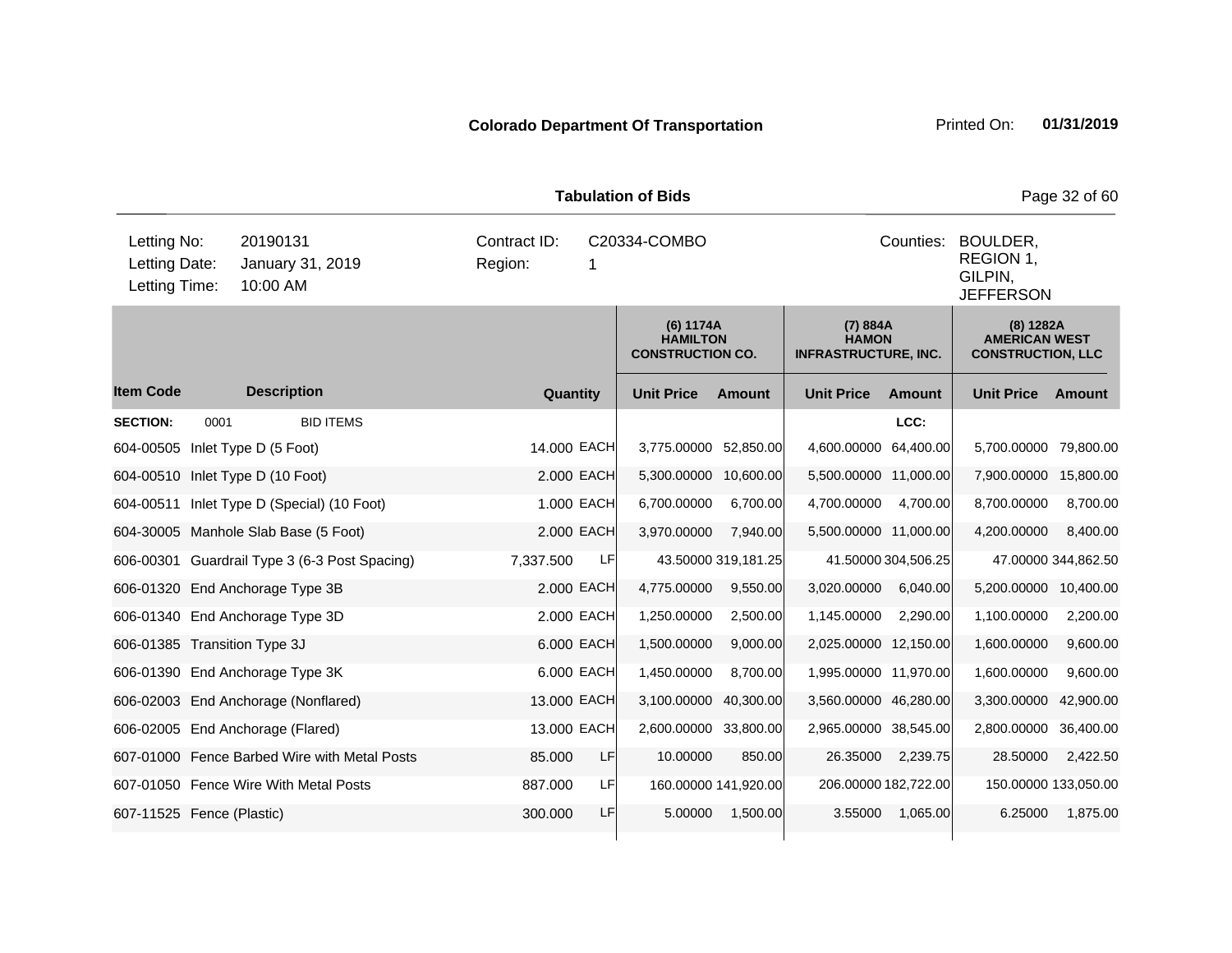| <b>Tabulation of Bids</b><br>Page 33 of 60    |      |                                                                           |  |                                                         |            |                                                         |                     |                                                               |                     |                                                      |           |
|-----------------------------------------------|------|---------------------------------------------------------------------------|--|---------------------------------------------------------|------------|---------------------------------------------------------|---------------------|---------------------------------------------------------------|---------------------|------------------------------------------------------|-----------|
| Letting No:<br>Letting Date:<br>Letting Time: |      | 20190131<br>January 31, 2019<br>10:00 AM                                  |  | Contract ID:<br>Region:                                 |            | C20334-COMBO                                            |                     |                                                               | Counties:           | BOULDER,<br>REGION 1,<br>GILPIN,<br><b>JEFFERSON</b> |           |
|                                               |      |                                                                           |  | (6) 1174A<br><b>HAMILTON</b><br><b>CONSTRUCTION CO.</b> |            | (7) 884A<br><b>HAMON</b><br><b>INFRASTRUCTURE, INC.</b> |                     | (8) 1282A<br><b>AMERICAN WEST</b><br><b>CONSTRUCTION, LLC</b> |                     |                                                      |           |
| <b>Item Code</b>                              |      | <b>Description</b>                                                        |  | Quantity                                                |            | <b>Unit Price</b>                                       | <b>Amount</b>       | <b>Unit Price</b>                                             | <b>Amount</b>       | <b>Unit Price</b>                                    | Amount    |
| <b>SECTION:</b>                               | 0001 | <b>BID ITEMS</b>                                                          |  |                                                         |            |                                                         |                     |                                                               | LCC:                |                                                      |           |
| 609-21021                                     |      | Curb and Gutter Type 2 (Section II-M)                                     |  | 39.000                                                  | LF         | 100.00000                                               | 3,900.00            | 60.00000                                                      | 2,340.00            | 50.00000                                             | 1,950.00  |
|                                               |      | 609-24010 Gutter Type 2 (10 Foot)                                         |  | 187.000                                                 | LF         |                                                         | 95.00000 17,765.00  |                                                               | 170.00000 31,790.00 | 100.00000                                            | 18,700.00 |
|                                               |      | 609-60011 Curb Type 6 (Section M)                                         |  | 635.000                                                 | LF         |                                                         | 20.00000 12,700.00  |                                                               | 23.50000 14,922.50  | 12.00000                                             | 7,620.00  |
| 612-00001                                     |      | Delineator (Type I)                                                       |  | 15.000 EACH                                             |            | 50.00000                                                | 750.00              | 50.00000                                                      | 750.00              | 58.00000                                             | 870.00    |
|                                               |      | 612-00003 Delineator (Type III)                                           |  | 55.000 EACH                                             |            | 55.00000                                                | 3,025.00            | 55.00000                                                      | 3,025.00            | 58.00000                                             | 3,190.00  |
| 612-00021                                     |      | Delineator (Type I) (Barrier)                                             |  | 33.000 EACH                                             |            | 55.00000                                                | 1,815.00            | 55.00000                                                      | 1,815.00            | 58.00000                                             | 1,914.00  |
|                                               |      | 614-00011 Sign Panel (Class I)                                            |  | 48.500                                                  | <b>SF</b>  | 24.00000                                                | 1,164.00            | 24.00000                                                      | 1,164.00            | 25.50000                                             | 1,236.75  |
|                                               |      | 614-00035 Sign Panel (Special)                                            |  | 4.340                                                   | <b>SF</b>  | 35.00000                                                | 151.90              | 35.00000                                                      | 151.90              | 40.00000                                             | 173.60    |
|                                               |      | 614-00200 Steel Sign Post (U-2)                                           |  | 7.000                                                   | LF         | 13.00000                                                | 91.00               | 13.00000                                                      | 91.00               | 13.75000                                             | 96.25     |
|                                               |      | 614-01583 Steel Sign Support (2-1/2 In Round Sch 80)<br>(Post & Slipbase) |  | 27.000 EACH                                             |            |                                                         | 450.00000 12,150.00 |                                                               | 450.00000 12,150.00 | 480.00000                                            | 12,960.00 |
|                                               |      | 615-00050 Embankment Protector Type 5                                     |  |                                                         | 1.000 EACH | 1,000.00000                                             | 1,000.00            | 3,000.00000                                                   | 3,000.00            | 1,300.00000                                          | 1,300.00  |
|                                               |      | 620-00002 Field Office (Class 2)                                          |  |                                                         | 1.000 EACH | 27,750.00000 27,750.00                                  |                     | 55,000.00000 55,000.00                                        |                     | 36,000.00000                                         | 36,000.00 |
|                                               |      | 620-00012 Field Laboratory (Class 2)                                      |  |                                                         | 1.000 EACH | 17,500.00000 17,500.00                                  |                     | 28,000.00000 28,000.00                                        |                     | 36,000.00000                                         | 36,000.00 |
| 620-00020 Sanitary Facility                   |      |                                                                           |  |                                                         | 2.000 EACH | 3,000.00000                                             | 6,000.00            | 1,500.00000                                                   | 3,000.00            | 3,600.00000                                          | 7,200.00  |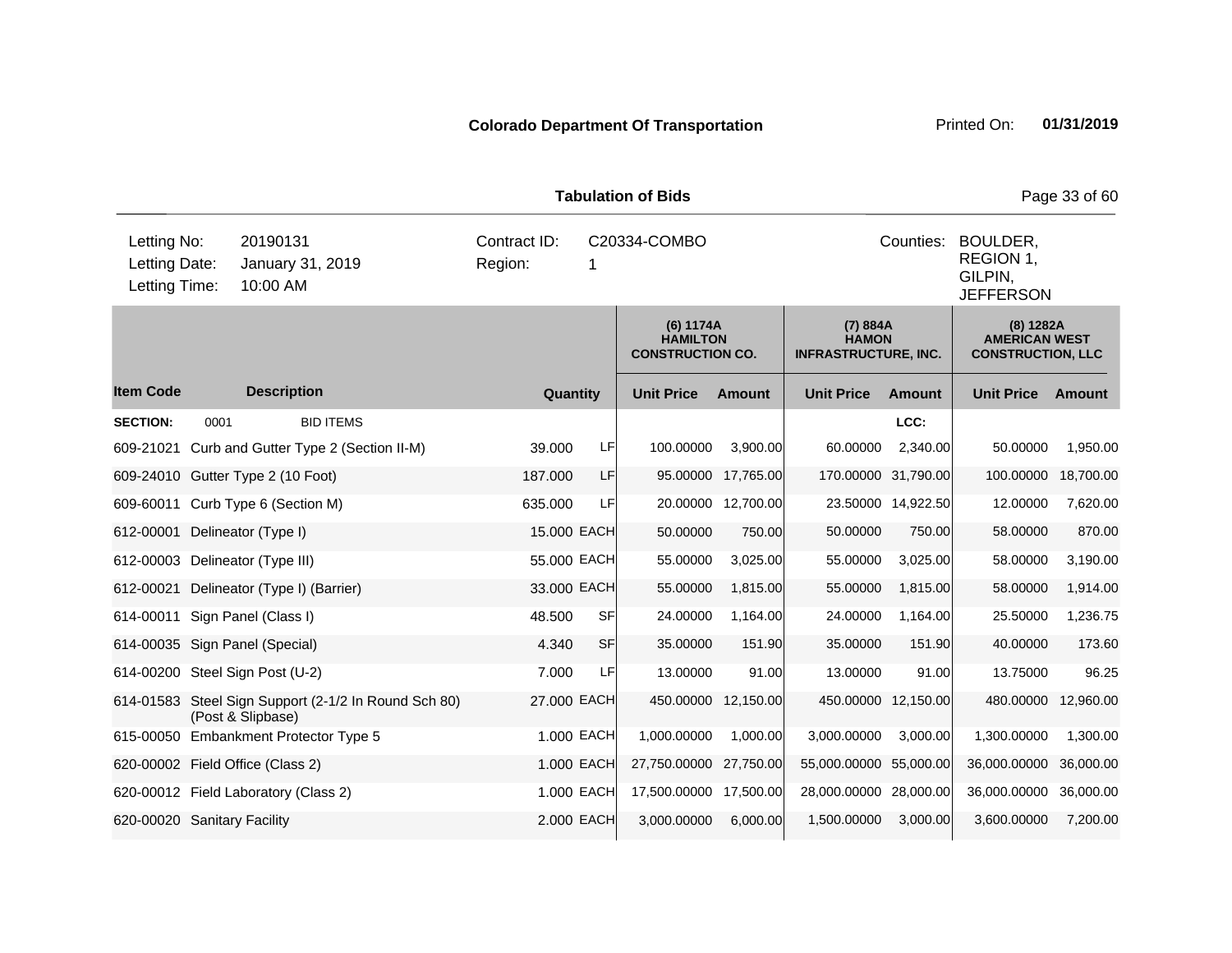| <b>Tabulation of Bids</b><br>Page 34 of 60    |      |                                                    |                         |              |                                                         |                                                                   |                                                         |                     |                                                                 |                     |  |
|-----------------------------------------------|------|----------------------------------------------------|-------------------------|--------------|---------------------------------------------------------|-------------------------------------------------------------------|---------------------------------------------------------|---------------------|-----------------------------------------------------------------|---------------------|--|
| Letting No:<br>Letting Date:<br>Letting Time: |      | 20190131<br>January 31, 2019<br>10:00 AM           | Contract ID:<br>Region: | C20334-COMBO |                                                         | Counties:<br>BOULDER,<br>REGION 1,<br>GILPIN,<br><b>JEFFERSON</b> |                                                         |                     |                                                                 |                     |  |
|                                               |      |                                                    |                         |              | (6) 1174A<br><b>HAMILTON</b><br><b>CONSTRUCTION CO.</b> |                                                                   | (7) 884A<br><b>HAMON</b><br><b>INFRASTRUCTURE, INC.</b> |                     | $(8)$ 1282A<br><b>AMERICAN WEST</b><br><b>CONSTRUCTION, LLC</b> |                     |  |
| <b>Item Code</b>                              |      | <b>Description</b>                                 | Quantity                |              | <b>Unit Price</b>                                       | <b>Amount</b>                                                     | <b>Unit Price</b>                                       | <b>Amount</b>       | <b>Unit Price</b>                                               | Amount              |  |
| <b>SECTION:</b>                               | 0001 | <b>BID ITEMS</b>                                   |                         |              |                                                         |                                                                   |                                                         | LCC:                |                                                                 |                     |  |
| 621-00450                                     |      | <b>Detour Pavement</b>                             | 1.370.000               | SY           |                                                         | 250.00000 342,500.00                                              |                                                         | 65.00000 89,050.00  |                                                                 | 58.00000 79,460.00  |  |
| 624-20301                                     |      | Detour Drainage Pipe (Class 0)                     | 1.000                   | L S          | 5,000.00000                                             | 5,000.00                                                          | 125,000.00000 125,000.00                                |                     | 422,000.00000 422,000.00                                        |                     |  |
|                                               |      | 625-00000 Construction Surveying                   | 1.000                   | L SI         | 104,800.00000 104,800.00                                |                                                                   | 140,000.00000 140,000.00                                |                     | 37,000.00000 37,000.00                                          |                     |  |
|                                               |      | 625-00001 Construction Surveying (Hourly)          | 200.000 HOUR            |              |                                                         | 150.00000 30,000.00                                               |                                                         | 100.00000 20,000.00 | 110.00000 22,000.00                                             |                     |  |
| 626-00000 Mobilization                        |      |                                                    | 1.000                   | L S          | 940,000.00000 940,000.00                                |                                                                   | 927,000.00000 927,000.00                                |                     | 780,000.00000 780,000.00                                        |                     |  |
|                                               |      | 626-01103 Public Information Services (Tier III)   | 1.000                   | L S          | 20,500.00000 20,500.00                                  |                                                                   | 20,370.55000 20,370.55                                  |                     | 21,000.00000 21,000.00                                          |                     |  |
|                                               |      | 627-00013 Pavement Marking Paint (High Build)      | 428.000                 | GAL          |                                                         | 42.00000 17,976.00                                                |                                                         | 42.00000 17,976.00  |                                                                 | 44.50000 19,046.00  |  |
|                                               |      | 627-00014 Pavement Marking Paint (Low Temperature) | 105.000                 | GAL          | 41.00000                                                | 4,305.00                                                          | 41.00000                                                | 4,305.00            | 43.50000                                                        | 4,567.50            |  |
|                                               |      | 629-01001 Survey Monument (Type 1)                 | 20.000 EACH             |              | 300.00000                                               | 6,000.00                                                          | 200.00000                                               | 4,000.00            | 450.00000                                                       | 9,000.00            |  |
|                                               |      | 629-01003 Survey Monument (Type 3)                 | 3.000 EACH              |              | 300.00000                                               | 900.00                                                            | 250.00000                                               | 750.00              | 800.00000                                                       | 2,400.00            |  |
|                                               |      | 629-01005 Survey Monument (Type 5)                 | 40.000 EACH             |              | 225.00000                                               | 9,000.00                                                          | 200.00000                                               | 8,000.00            | 450.00000 18,000.00                                             |                     |  |
|                                               |      | 629-01031 Survey Monument (Type 3A)                |                         | 3.000 EACH   | 600.00000                                               | 1,800.00                                                          | 375.00000                                               | 1,125.00            | 800.00000                                                       | 2,400.00            |  |
| 630-00000 Flagging                            |      |                                                    | 6,700.000 HOUR          |              |                                                         | 28.00000 187,600.00                                               |                                                         | 28.00000 187,600.00 |                                                                 | 30.00000 201,000.00 |  |
|                                               |      | 630-00003 Uniformed Traffic Control                | 100.00000 240,000.00    |              | 100.00000 240,000.00                                    | 110.00000 264,000.00                                              |                                                         |                     |                                                                 |                     |  |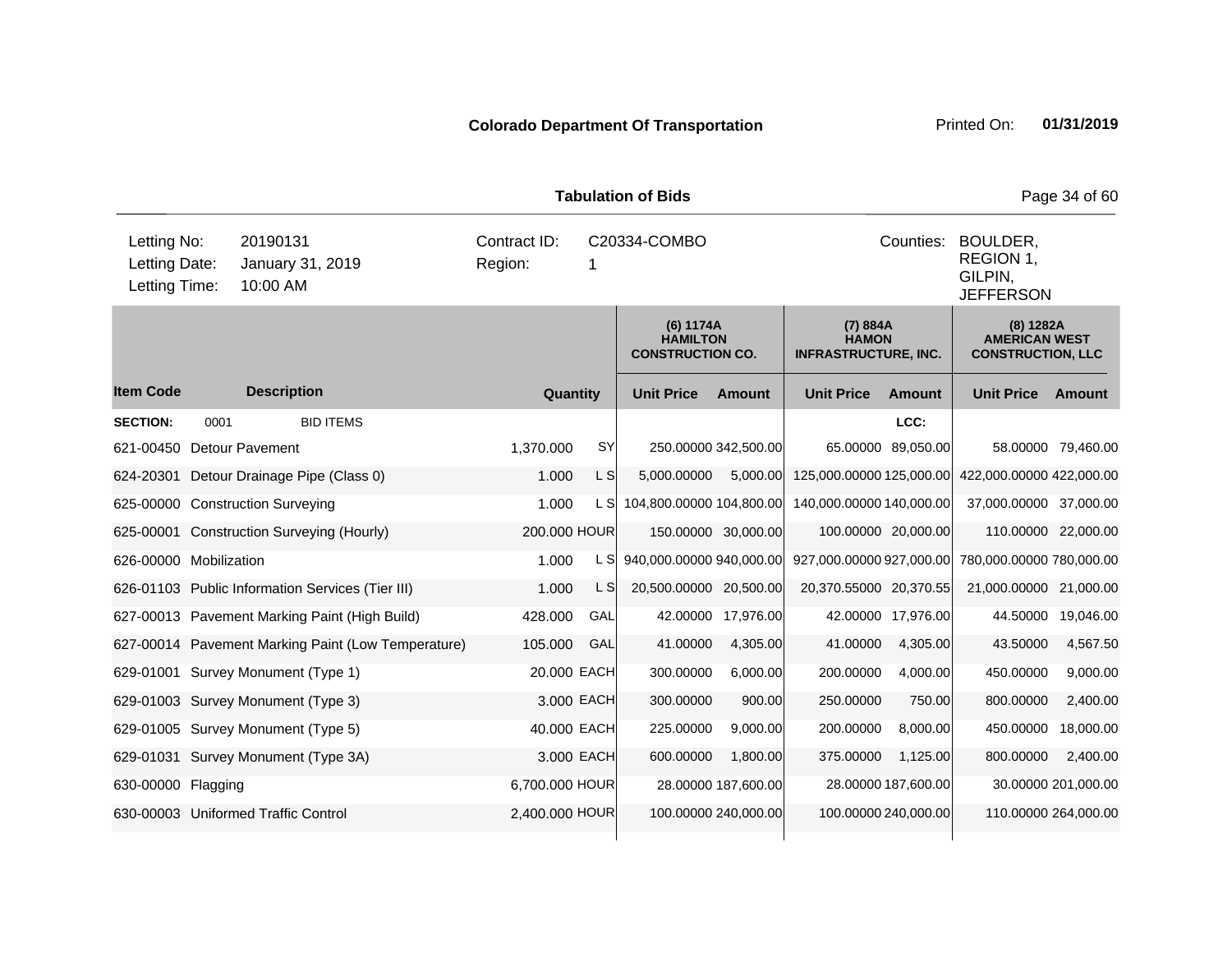| <b>Tabulation of Bids</b>                     |            |                                                    |                         |              |                                                         |                                                                   |                                                         |                     |                                                               | Page 35 of 60      |
|-----------------------------------------------|------------|----------------------------------------------------|-------------------------|--------------|---------------------------------------------------------|-------------------------------------------------------------------|---------------------------------------------------------|---------------------|---------------------------------------------------------------|--------------------|
| Letting No:<br>Letting Date:<br>Letting Time: |            | 20190131<br>January 31, 2019<br>10:00 AM           | Contract ID:<br>Region: | C20334-COMBO |                                                         | Counties:<br>BOULDER,<br>REGION 1,<br>GILPIN,<br><b>JEFFERSON</b> |                                                         |                     |                                                               |                    |
|                                               |            |                                                    |                         |              | (6) 1174A<br><b>HAMILTON</b><br><b>CONSTRUCTION CO.</b> |                                                                   | (7) 884A<br><b>HAMON</b><br><b>INFRASTRUCTURE, INC.</b> |                     | (8) 1282A<br><b>AMERICAN WEST</b><br><b>CONSTRUCTION, LLC</b> |                    |
| <b>Item Code</b>                              |            | <b>Description</b>                                 | Quantity                |              | <b>Unit Price</b>                                       | <b>Amount</b>                                                     | <b>Unit Price</b>                                       | Amount              | <b>Unit Price</b>                                             | Amount             |
| <b>SECTION:</b>                               | 0001       | <b>BID ITEMS</b>                                   |                         |              |                                                         |                                                                   |                                                         | LCC:                |                                                               |                    |
|                                               |            | 630-00007 Traffic Control Inspection               | 120.000                 | <b>DAY</b>   |                                                         | 180.00000 21,600.00                                               |                                                         | 180.00000 21,600.00 | 190.00000 22,800.00                                           |                    |
|                                               |            | 630-00012 Traffic Control Management               | 240.000                 | <b>DAY</b>   |                                                         | 750.00000 180,000.00                                              | 1,100.00000 264,000.00                                  |                     | 980.00000 235,200.00                                          |                    |
|                                               |            | 630-80002 Flashing Beacon (Solar)                  |                         | 6.000 EACH   | 750.00000                                               | 4,500.00                                                          | 750.00000                                               | 4.500.00            | 800.00000                                                     | 4,800.00           |
|                                               |            | 630-80305 Flagging Station Light                   |                         | 6.000 EACH   | 3,000.00000                                             | 18,000.00                                                         | 3,000.00000                                             | 18,000.00           | 2,700.00000                                                   | 16,200.00          |
|                                               |            | 630-80341 Construction Traffic Sign (Panel Size A) | 50.000 EACH             |              | 80.00000                                                | 4,000.00                                                          | 80.00000                                                | 4,000.00            | 85.00000                                                      | 4,250.00           |
|                                               |            | 630-80342 Construction Traffic Sign (Panel Size B) | 70.000 EACH             |              | 100.00000                                               | 7,000.00                                                          | 100.00000                                               | 7,000.00            | 110.00000                                                     | 7,700.00           |
|                                               |            | 630-80344 Construction Traffic Sign (Special)      | 320.000                 | <b>SF</b>    | 12.00000                                                | 3,840.00                                                          | 12.00000                                                | 3,840.00            | 13.00000                                                      | 4,160.00           |
|                                               |            | 630-80355 Portable Message Sign Panel              |                         | 6.000 EACH   | 7,000.00000                                             | 42,000.00                                                         | 7,000.00000                                             | 42,000.00           | 7,400.00000                                                   | 44,400.00          |
|                                               | (Flashing) | 630-80363 Drum Channelizing Device (With Light)    | 45.000 EACH             |              | 110.00000                                               | 4,950.00                                                          | 110.00000                                               | 4,950.00            | 110.00000                                                     | 4,950.00           |
|                                               |            | 630-80370 Concrete Barrier (Temporary)             | 2,040.000               | <b>LF</b>    |                                                         | 50.00000 102,000.00                                               |                                                         | 35.00000 71,400.00  | 100.00000 204,000.00                                          |                    |
| 630-80380 Traffic Cone                        |            |                                                    | 45.000 EACH             |              | 14.00000                                                | 630.00                                                            | 14.00000                                                | 630.00              | 15.00000                                                      | 675.00             |
| 630-85011                                     |            | Impact Attenuator (Temporary)                      | 1,180.000               | <b>DAY</b>   | 75.00000                                                | 88,500.00                                                         |                                                         | 65.00000 76,700.00  |                                                               | 20.50000 24,190.00 |
| 630-85041 Mobile Attenuator                   |            |                                                    | 210.000                 | DAY          |                                                         | 475.00000 99,750.00                                               |                                                         | 475.00000 99,750.00 | 690.00000 144,900.00                                          |                    |
|                                               |            | 630-86810 Traffic Signal (Temporary)               |                         | 3.000 EACH   | 25,500.00000 76,500.00                                  |                                                                   | 25,110.00000 75,330.00                                  |                     | 46,000.00000 138,000.00                                       |                    |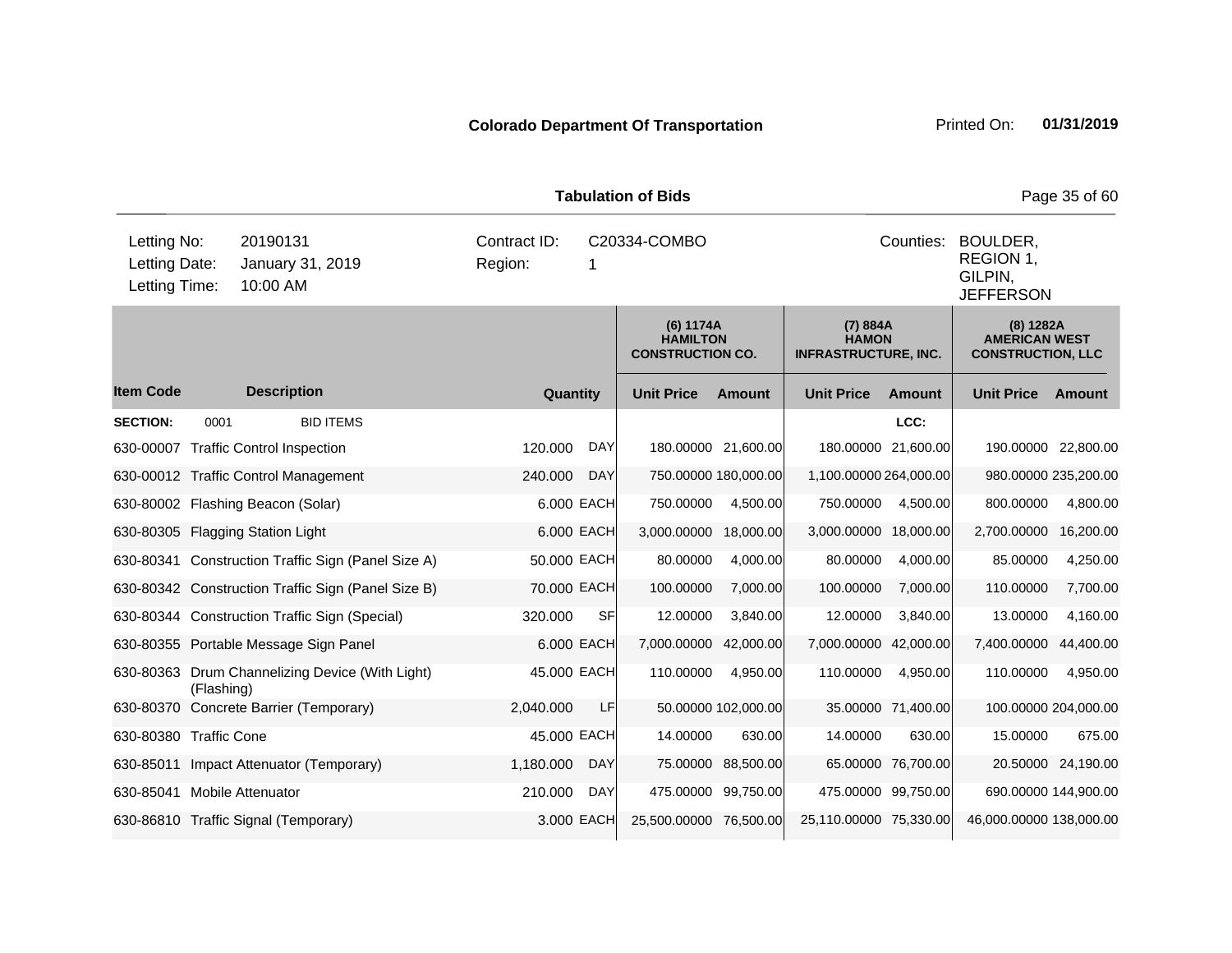|                                               |                                          |                         | <b>Tabulation of Bids</b>                               | Page 36 of 60                                           |                                                               |
|-----------------------------------------------|------------------------------------------|-------------------------|---------------------------------------------------------|---------------------------------------------------------|---------------------------------------------------------------|
| Letting No:<br>Letting Date:<br>Letting Time: | 20190131<br>January 31, 2019<br>10:00 AM | Contract ID:<br>Region: | C20334-COMBO                                            | Counties:                                               | BOULDER,<br>REGION 1,<br>GILPIN,<br><b>JEFFERSON</b>          |
|                                               |                                          |                         | (6) 1174A<br><b>HAMILTON</b><br><b>CONSTRUCTION CO.</b> | (7) 884A<br><b>HAMON</b><br><b>INFRASTRUCTURE, INC.</b> | (8) 1282A<br><b>AMERICAN WEST</b><br><b>CONSTRUCTION, LLC</b> |
| <b>Item Code</b>                              | <b>Description</b>                       | <b>Quantity</b>         | <b>Unit Price</b><br>Amount                             | <b>Unit Price</b><br>Amount                             | <b>Unit Price</b><br><b>Amount</b>                            |
| <b>Section Totals:</b>                        |                                          |                         | \$9,435,365.25                                          | \$10,432,000.00                                         | \$10,552,806.45                                               |
| <b>Contract Grand Totals</b>                  |                                          |                         | \$9,435,365.25                                          | \$10,432,000.00                                         | \$10,552,806.45                                               |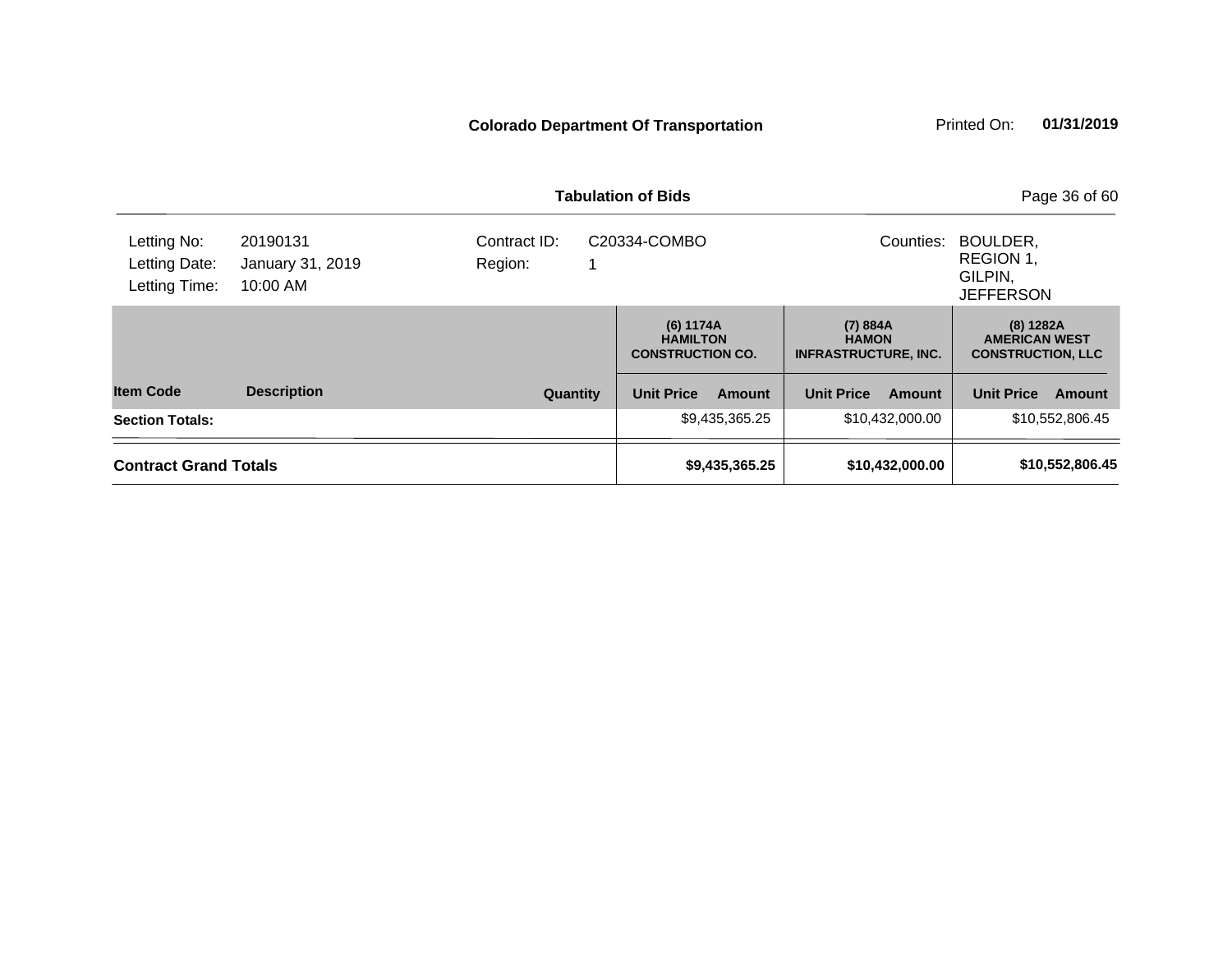| <b>Tabulation of Bids</b>                     |      |                                           |                         |                   |                                               |                     |                                                           |                     |                                                                   | Page 37 of 60       |  |
|-----------------------------------------------|------|-------------------------------------------|-------------------------|-------------------|-----------------------------------------------|---------------------|-----------------------------------------------------------|---------------------|-------------------------------------------------------------------|---------------------|--|
| Letting No:<br>Letting Date:<br>Letting Time: |      | 20190131<br>January 31, 2019<br>10:00 AM  | Contract ID:<br>Region: | C20334-COMBO<br>1 |                                               |                     |                                                           |                     | Counties:<br>BOULDER,<br>REGION 1,<br>GILPIN,<br><b>JEFFERSON</b> |                     |  |
|                                               |      |                                           |                         |                   | (9) 870A<br><b>SEMA CONSTRUCTION,</b><br>INC. |                     | (10) 160A<br><b>KIRKLAND</b><br><b>CONSTRUCTION, LLLP</b> |                     | (11) 617A<br><b>ESCO CONSTRUCTION</b><br>CO.                      |                     |  |
| <b>Item Code</b>                              |      | <b>Description</b>                        | Quantity                |                   | <b>Unit Price</b>                             | <b>Amount</b>       | <b>Unit Price</b>                                         | <b>Amount</b>       | <b>Unit Price</b>                                                 | Amount              |  |
| <b>SECTION:</b>                               | 0001 | <b>BID ITEMS</b>                          |                         |                   |                                               |                     |                                                           | LCC:                |                                                                   |                     |  |
| 201-00000                                     |      | <b>Clearing and Grubbing</b>              | 1.000                   | L SI              | 250,000.00000 250,000.00                      |                     | 150,000.00000 150,000.00                                  |                     | 25,070.00000                                                      | 25,070.00           |  |
| 202-00010 Removal of Tree                     |      |                                           | 92.000 EACH             |                   | 750.00000 69,000.00                           |                     | 600.00000 55,200.00                                       |                     | 897.00000 82,524.00                                               |                     |  |
|                                               |      | 202-00015 Removal of Headwall             |                         | 1.000 EACH        | 7,500.00000                                   | 7,500.00            | 3,000.00000                                               | 3,000.00            | 2,380.00000                                                       | 2,380.00            |  |
| 202-00019 Removal of Inlet                    |      |                                           |                         | 4.000 EACH        | 1,300.00000                                   | 5,200.00            | 2,500.00000 10,000.00                                     |                     | 741.00000                                                         | 2,964.00            |  |
|                                               |      | 202-00020 Removal of Concrete Box Culvert |                         | 4.000 EACH        | 40,000.00000 160,000.00                       |                     | 35,000.00000 140,000.00                                   |                     | 13,980.00000                                                      | 55,920.00           |  |
| 202-00035 Removal of Pipe                     |      |                                           | 470.000                 | LF                |                                               | 70.00000 32,900.00  |                                                           | 70.00000 32,900.00  | 118.00000                                                         | 55,460.00           |  |
|                                               |      | 202-00037 Removal of End Section          |                         | 6.000 EACH        | 450.00000                                     | 2,700.00            | 1,100.00000                                               | 6,600.00            | 1,080.00000                                                       | 6,480.00            |  |
|                                               |      | 202-00210 Removal of Concrete Pavement    | 118,000                 | SY                | 25.00000                                      | 2,950.00            | 17.00000                                                  | 2,006.00            | 55.30000                                                          | 6,525.40            |  |
|                                               |      | 202-00220 Removal of Asphalt Mat          | 13,690.000              | <b>SY</b>         |                                               | 11.00000 150,590.00 |                                                           | 12.00000 164,280.00 |                                                                   | 19.60000 268,324.00 |  |
|                                               |      | 202-00250 Removal of Pavement Marking     | 11,000.000              | <b>SF</b>         |                                               | 1.70000 18,700.00   |                                                           | 3.10000 34,100.00   |                                                                   | 1.97000 21,670.00   |  |
|                                               |      | 202-00810 Removal of Ground Sign          |                         | 8.000 EACH        | 63.00000                                      | 504.00              | 66.00000                                                  | 528.00              | 72.90000                                                          | 583.20              |  |
| 202-01000 Removal of Fence                    |      |                                           | 149.000                 | LF                | 5.50000                                       | 819.50              | 8.00000                                                   | 1,192.00            | 6.50000                                                           | 968.50              |  |
|                                               |      | 202-01130 Removal of Guardrail Type 3     | 2,916.000               | LF                |                                               | 6.00000 17,496.00   |                                                           | 6.25000 18,225.00   | 7.00000                                                           | 20,412.00           |  |
|                                               |      | 202-01300 Removal of End Anchorage        | 17.000 EACH             |                   | 350.00000                                     | 5,950.00            | 367.00000                                                 | 6,239.00            | 409.00000                                                         | 6,953.00            |  |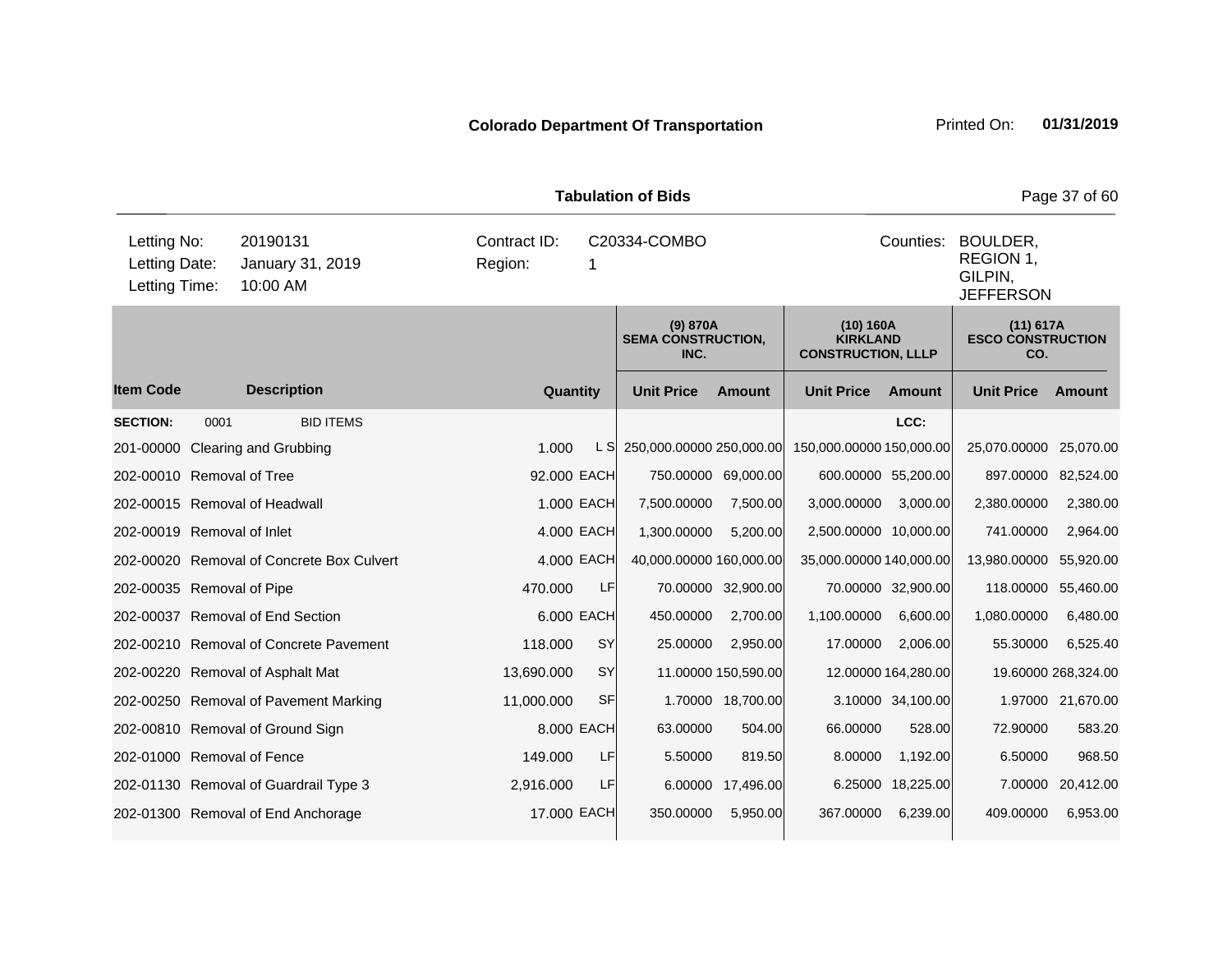|                                               | <b>Tabulation of Bids</b><br>Page 38 of 60 |                                                       |                         |              |                                               |                     |                                                           |                                                      |                                              |                     |  |  |
|-----------------------------------------------|--------------------------------------------|-------------------------------------------------------|-------------------------|--------------|-----------------------------------------------|---------------------|-----------------------------------------------------------|------------------------------------------------------|----------------------------------------------|---------------------|--|--|
| Letting No:<br>Letting Date:<br>Letting Time: |                                            | 20190131<br>January 31, 2019<br>10:00 AM              | Contract ID:<br>Region: | C20334-COMBO |                                               |                     | Counties:                                                 | BOULDER,<br>REGION 1,<br>GILPIN.<br><b>JEFFERSON</b> |                                              |                     |  |  |
|                                               |                                            |                                                       |                         |              | (9) 870A<br><b>SEMA CONSTRUCTION,</b><br>INC. |                     | (10) 160A<br><b>KIRKLAND</b><br><b>CONSTRUCTION, LLLP</b> |                                                      | (11) 617A<br><b>ESCO CONSTRUCTION</b><br>CO. |                     |  |  |
| <b>Item Code</b>                              |                                            | <b>Description</b>                                    | Quantity                |              | <b>Unit Price</b>                             | <b>Amount</b>       | <b>Unit Price</b>                                         | <b>Amount</b>                                        | <b>Unit Price</b>                            | Amount              |  |  |
| <b>SECTION:</b>                               | 0001                                       | <b>BID ITEMS</b>                                      |                         |              |                                               |                     |                                                           | LCC:                                                 |                                              |                     |  |  |
| 202-04002 Clean Culvert                       |                                            |                                                       | 2.000 EACH              |              | 3,000.00000                                   | 6,000.00            | 3,500.00000                                               | 7,000.00                                             | 1,370.00000                                  | 2,740.00            |  |  |
|                                               |                                            | 203-00010 Unclassified Excavation (Complete In Place) | 5,514.000               | <b>CY</b>    |                                               | 25.00000 137,850.00 |                                                           | 55.00000 303,270.00                                  |                                              | 47.30000 260,812.20 |  |  |
| 203-00050 Unsuitable Material                 |                                            |                                                       | 500.000                 | <b>CY</b>    |                                               | 30.00000 15,000.00  |                                                           | 70.00000 35,000.00                                   |                                              | 84.90000 42,450.00  |  |  |
| 203-00400 Rock Excavation                     |                                            |                                                       | 451.000                 | <b>CY</b>    |                                               | 90.00000 40,590.00  | 125.00000 56,375.00                                       |                                                      | 304.50000 137,329.50                         |                     |  |  |
| 203-01500 Blading                             |                                            |                                                       | 200.000 HOUR            |              |                                               | 180.00000 36,000.00 |                                                           | 180.00000 36,000.00                                  | 282.50000 56,500.00                          |                     |  |  |
| 203-01510 Backhoe                             |                                            |                                                       | 200,000 HOUR            |              |                                               | 180.00000 36,000.00 |                                                           | 94.00000 18,800.00                                   | 187.50000 37,500.00                          |                     |  |  |
| 203-01550 Dozing                              |                                            |                                                       | 200.000 HOUR            |              |                                               | 180.00000 36,000.00 |                                                           | 167.00000 33,400.00                                  | 218.50000 43,700.00                          |                     |  |  |
|                                               |                                            | 203-01565 Hydraulic Excavator                         | 200.000 HOUR            |              |                                               | 190.00000 38,000.00 | 137.00000 27,400.00                                       |                                                      | 259.00000 51,800.00                          |                     |  |  |
| 203-01582 Truck (Dump)                        |                                            |                                                       | 200,000 HOUR            |              |                                               | 110.00000 22,000.00 |                                                           | 116.00000 23,200.00                                  | 111.00000 22,200.00                          |                     |  |  |
|                                               |                                            | 203-01594 Combination Loader                          | 200.000 HOUR            |              |                                               | 110.00000 22,000.00 |                                                           | 139.00000 27,800.00                                  | 223.50000 44,700.00                          |                     |  |  |
| 203-01597 Potholing                           |                                            |                                                       | 160.000 HOUR            |              |                                               | 210.00000 33,600.00 | 252.00000 40,320.00                                       |                                                      | 293.00000 46,880.00                          |                     |  |  |
| 203-02330 Laborer                             |                                            |                                                       | 80.000 HOUR             |              | 45.00000                                      | 3,600.00            | 40.00000                                                  | 3,200.00                                             | 124.00000                                    | 9,920.00            |  |  |
|                                               |                                            | 206-00000 Structure Excavation                        | 5,566.000               | <b>CY</b>    |                                               | 35.00000 194,810.00 |                                                           | 50.00000 278,300.00                                  |                                              | 36.50000 203,159.00 |  |  |
|                                               |                                            | 206-00100 Structure Backfill (Class 1)                | 2,110.000               | <b>CY</b>    |                                               | 50.00000 105,500.00 |                                                           | 95.00000 200,450.00                                  |                                              | 66.20000 139,682.00 |  |  |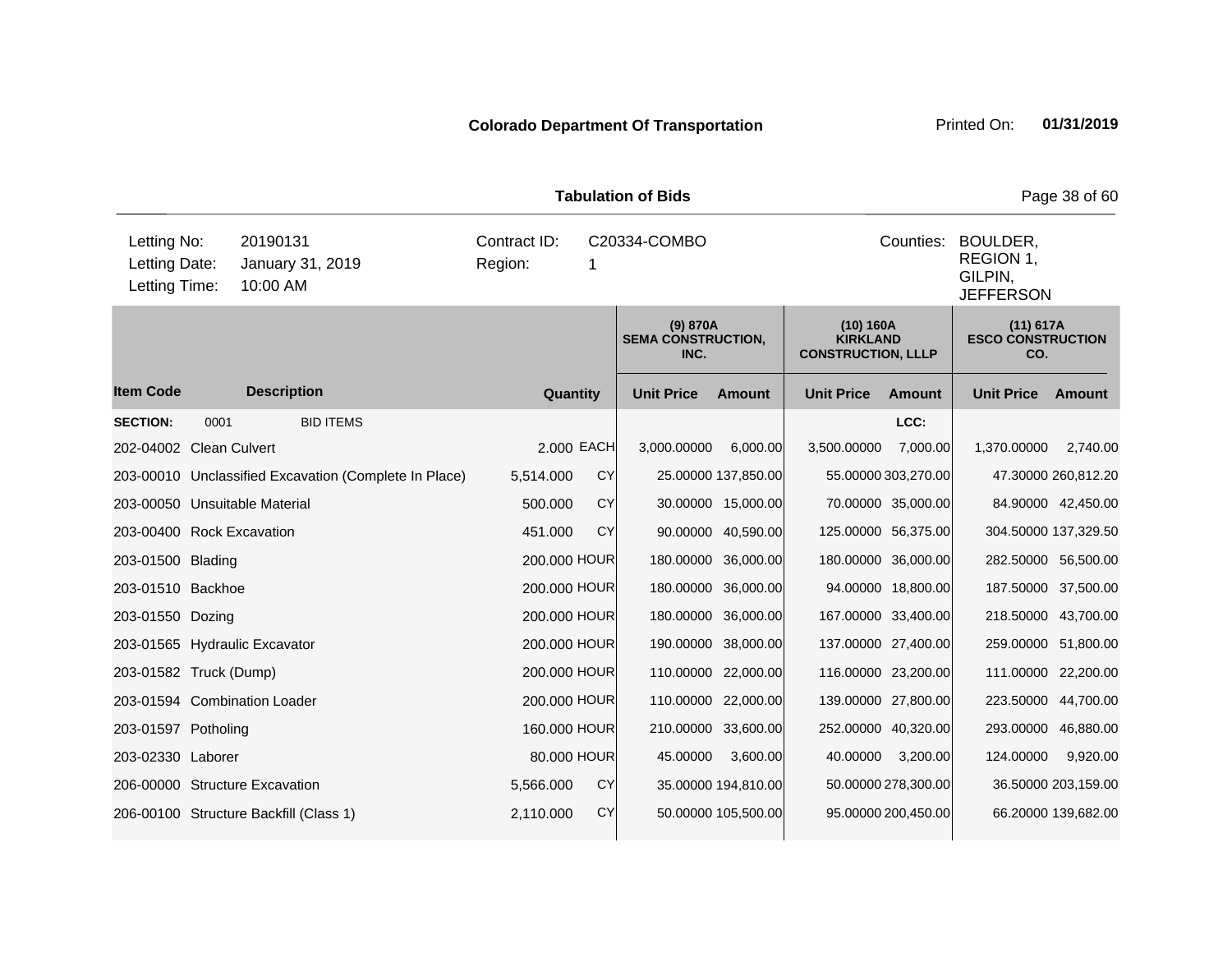| <b>Tabulation of Bids</b>                     |      |                                                    |                         |                    |                                               |                     |                                                           |                     |                                                                   |                     |  |  |
|-----------------------------------------------|------|----------------------------------------------------|-------------------------|--------------------|-----------------------------------------------|---------------------|-----------------------------------------------------------|---------------------|-------------------------------------------------------------------|---------------------|--|--|
| Letting No:<br>Letting Date:<br>Letting Time: |      | 20190131<br>January 31, 2019<br>10:00 AM           | Contract ID:<br>Region: | C20334-COMBO<br>-1 |                                               |                     |                                                           |                     | Counties:<br>BOULDER,<br>REGION 1,<br>GILPIN,<br><b>JEFFERSON</b> |                     |  |  |
|                                               |      |                                                    |                         |                    | (9) 870A<br><b>SEMA CONSTRUCTION,</b><br>INC. |                     | (10) 160A<br><b>KIRKLAND</b><br><b>CONSTRUCTION, LLLP</b> |                     | (11) 617A<br><b>ESCO CONSTRUCTION</b><br>CO.                      |                     |  |  |
| <b>Item Code</b>                              |      | <b>Description</b>                                 |                         | Quantity           | <b>Unit Price</b>                             | <b>Amount</b>       | <b>Unit Price</b>                                         | <b>Amount</b>       | <b>Unit Price</b>                                                 | Amount              |  |  |
| <b>SECTION:</b>                               | 0001 | <b>BID ITEMS</b>                                   |                         |                    |                                               |                     |                                                           | LCC:                |                                                                   |                     |  |  |
|                                               |      | 206-00200 Structure Backfill (Class 2)             | 332.000                 | CY                 | 25.00000                                      | 8,300.00            |                                                           | 90.00000 29,880.00  |                                                                   | 52.20000 17,330.40  |  |  |
|                                               |      | 206-00510 Filter Material (Class A)                | 2,545.000               | <b>CY</b>          |                                               | 70.00000 178,150.00 |                                                           | 62.00000 157,790.00 | 105.00000 267,225.00                                              |                     |  |  |
| 206-01781 Shoring (Area 1)                    |      |                                                    | 1.000                   | L S                | 50,000.00000 50,000.00                        |                     | 49,000.00000 49,000.00                                    |                     | 124,010.00000 124,010.00                                          |                     |  |  |
| 206-01782 Shoring (Area 2)                    |      |                                                    | 1.000                   | L S                | 75,000.00000 75,000.00                        |                     | 39,000.00000 39,000.00                                    |                     | 97,740.00000 97,740.00                                            |                     |  |  |
| 206-01783 Shoring (Area 3)                    |      |                                                    | 1.000                   | L S                | 75,000.00000 75,000.00                        |                     | 33,000.00000 33,000.00                                    |                     | 83,020.00000 83,020.00                                            |                     |  |  |
| 206-01784 Shoring (Area 4)                    |      |                                                    | 1.000                   | L SI               | 75,000.00000 75,000.00                        |                     | 43,000.00000 43,000.00                                    |                     | 108,250.00000 108,250.00                                          |                     |  |  |
| 206-01785 Shoring (Area 5)                    |      |                                                    | 1.000                   | L S                | 75,000.00000 75,000.00                        |                     | 28,000.00000 28,000.00                                    |                     | 65,930.00000 65,930.00                                            |                     |  |  |
| 207-00205 Topsoil                             |      |                                                    | 4,840.000               | <b>CY</b>          |                                               | 39.00000 188,760.00 |                                                           | 65.00000 314,600.00 |                                                                   | 37.00000 179,080.00 |  |  |
|                                               |      | 208-00002 Erosion Log Type 1 (12 Inch)             | 34,850.000              | LF                 |                                               | 4.50000 156,825.00  |                                                           | 4.60000 160,310.00  |                                                                   | 5.10000 177,735.00  |  |  |
|                                               |      | 208-00045 Concrete Washout Structure               |                         | 8.000 EACH         | 600.00000                                     | 4,800.00            | 2,100.00000 16,800.00                                     |                     | 1,460.00000 11,680.00                                             |                     |  |  |
|                                               |      | 208-00070 Vehicle Tracking Pad                     |                         | 16.000 EACH        | 2,600.00000 41,600.00                         |                     | 2,100.00000 33,600.00                                     |                     | 2,300.00000 36,800.00                                             |                     |  |  |
| 208-00071                                     | Pad) | Maintenance Aggregate (Vehicle Tracking            | 200.000                 | CY                 |                                               | 120.00000 24,000.00 | 45.00000                                                  | 9,000.00            |                                                                   | 94.70000 18,940.00  |  |  |
|                                               |      | 208-00103 Removal and Disposal of Sediment (Labor) |                         | 120.000 HOUR       | 45.00000                                      | 5,400.00            | 80.00000                                                  | 9,600.00            | 61.50000                                                          | 7,380.00            |  |  |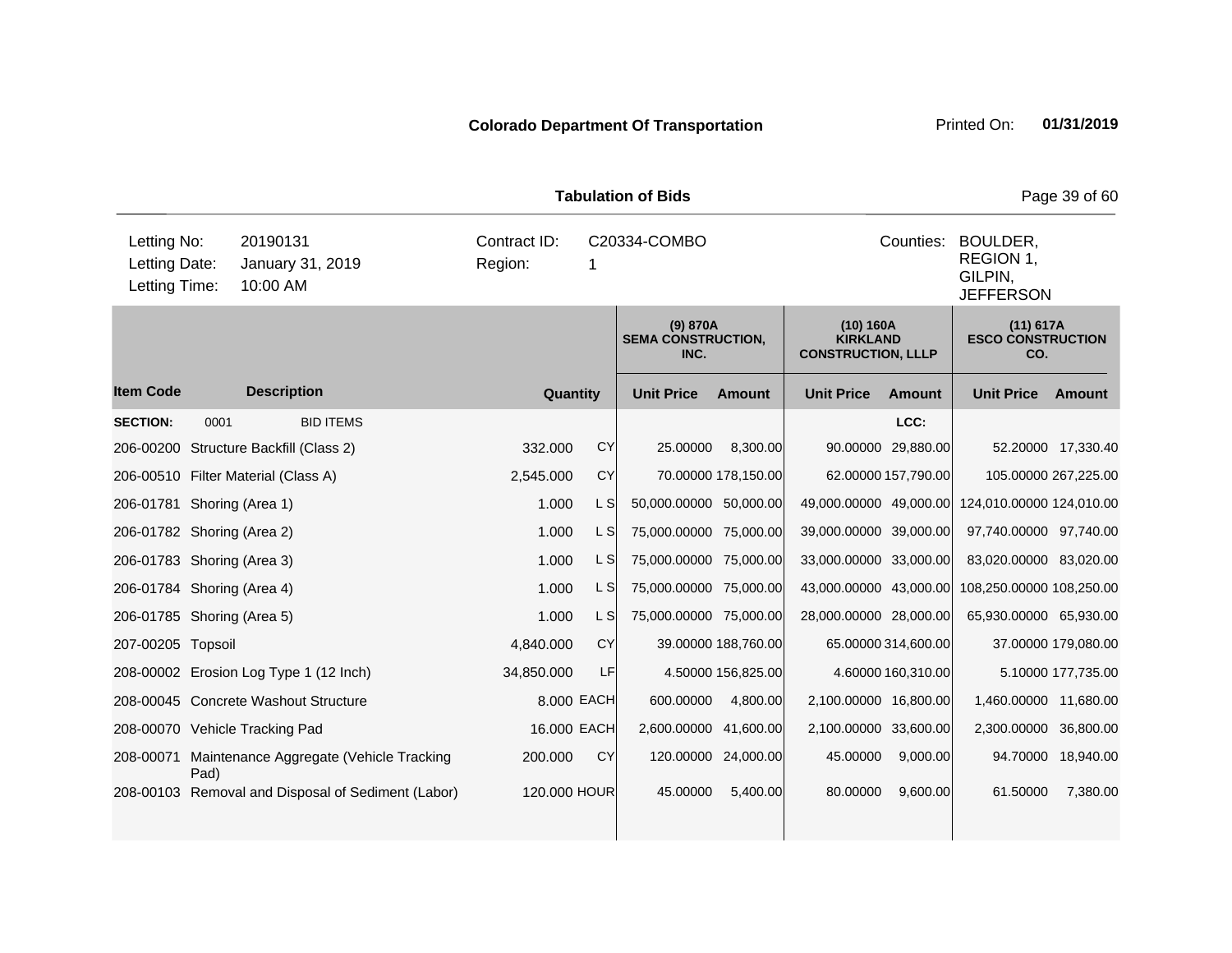|                                               | <b>Tabulation of Bids</b> |                                          |                         |            |                                               |                     |                                                           |                                                      |                                                |                     |  |
|-----------------------------------------------|---------------------------|------------------------------------------|-------------------------|------------|-----------------------------------------------|---------------------|-----------------------------------------------------------|------------------------------------------------------|------------------------------------------------|---------------------|--|
| Letting No:<br>Letting Date:<br>Letting Time: |                           | 20190131<br>January 31, 2019<br>10:00 AM | Contract ID:<br>Region: | 1          | C20334-COMBO                                  |                     | Counties:                                                 | BOULDER,<br>REGION 1,<br>GILPIN,<br><b>JEFFERSON</b> |                                                |                     |  |
|                                               |                           |                                          |                         |            | (9) 870A<br><b>SEMA CONSTRUCTION,</b><br>INC. |                     | (10) 160A<br><b>KIRKLAND</b><br><b>CONSTRUCTION, LLLP</b> |                                                      | $(11)$ 617A<br><b>ESCO CONSTRUCTION</b><br>CO. |                     |  |
| <b>Item Code</b>                              |                           | <b>Description</b>                       | Quantity                |            | <b>Unit Price</b>                             | <b>Amount</b>       | <b>Unit Price</b>                                         | <b>Amount</b>                                        | <b>Unit Price</b>                              | Amount              |  |
| <b>SECTION:</b>                               | 0001                      | <b>BID ITEMS</b>                         |                         |            |                                               |                     |                                                           | LCC:                                                 |                                                |                     |  |
| 208-00105                                     | (Equipment)               | Removal and Disposal of Sediment         | 120.000 HOUR            |            |                                               | 100.00000 12,000.00 |                                                           | 223.00000 26,760.00                                  | 138.50000                                      | 16,620.00           |  |
|                                               |                           | 208-00106 Sweeping (Sediment Removal)    | 120.000 HOUR            |            | 160.00000                                     | 19,200.00           |                                                           | 128.00000 15,360.00                                  | 167.50000                                      | 20,100.00           |  |
| 208-00107 Removal of Trash                    |                           |                                          | 80,000 HOUR             |            | 100.00000                                     | 8,000.00            |                                                           | 179.00000 14,320.00                                  | 124.00000                                      | 9,920.00            |  |
|                                               |                           | 208-00207 Erosion Control Management     | 195.000                 | <b>DAY</b> | 90.00000                                      | 17,550.00           |                                                           | 272.00000 53,040.00                                  | 172.00000                                      | 33,540.00           |  |
| 208-00300 Temporary Berms                     |                           |                                          | 1,746.000               | LF         | 6.00000                                       | 10,476.00           | 5.00000                                                   | 8,730.00                                             |                                                | 75.00000 130,950.00 |  |
|                                               |                           | 210-00010 Reset Mailbox Structure        | 1.000 EACH              |            | 160.00000                                     | 160.00              | 163.00000                                                 | 163.00                                               | 1,010.00000                                    | 1,010.00            |  |
| 210-00810 Reset Ground Sign                   |                           |                                          | 24.000 EACH             |            | 180.00000                                     | 4,320.00            | 191.00000                                                 | 4,584.00                                             | 212.50000                                      | 5,100.00            |  |
| 212-00006 Seeding (Native)                    |                           |                                          |                         | 9.000 ACRE | 640.00000                                     | 5,760.00            | 671.00000                                                 | 6,039.00                                             | 749.00000                                      | 6,741.00            |  |
| 212-00022 Seeding (Riparian)                  |                           |                                          |                         | 1.010 ACRE | 1,400.00000                                   | 1,414.00            | 1,500.00000                                               | 1,515.00                                             | 1,660.00000                                    | 1,676.60            |  |
|                                               |                           | 212-00028 Seeding (Wetlands)             |                         | 0.120 ACRE | 2,000.00000                                   | 240.00              | 2,100.00000                                               | 252.00                                               | 2,340.00000                                    | 280.80              |  |
| 212-00032 Soil Conditioning                   |                           |                                          |                         | 9.000 ACRE | 2,700.00000                                   | 24,300.00           | 2,827.00000 25,443.00                                     |                                                      | 3,160.00000                                    | 28,440.00           |  |
|                                               |                           | 213-00008 Mulching (Wood Chip)           | 9,800.000               | <b>CF</b>  | 1.50000                                       | 14,700.00           |                                                           | 1.60000 15,680.00                                    | 1.76000                                        | 17,248.00           |  |
|                                               |                           | 213-00012 Spray-on Mulch Blanket         |                         | 9.000 ACRE | 4,500.00000 40,500.00                         |                     | 4,790.00000 43,110.00                                     |                                                      | 5,340.00000                                    | 48,060.00           |  |
| 213-00061 Mulch Tackifier                     |                           |                                          | 1,800.000               | <b>LB</b>  | 1.90000                                       | 3,420.00            | 2.00000                                                   | 3,600.00                                             | 2.25000                                        | 4,050.00            |  |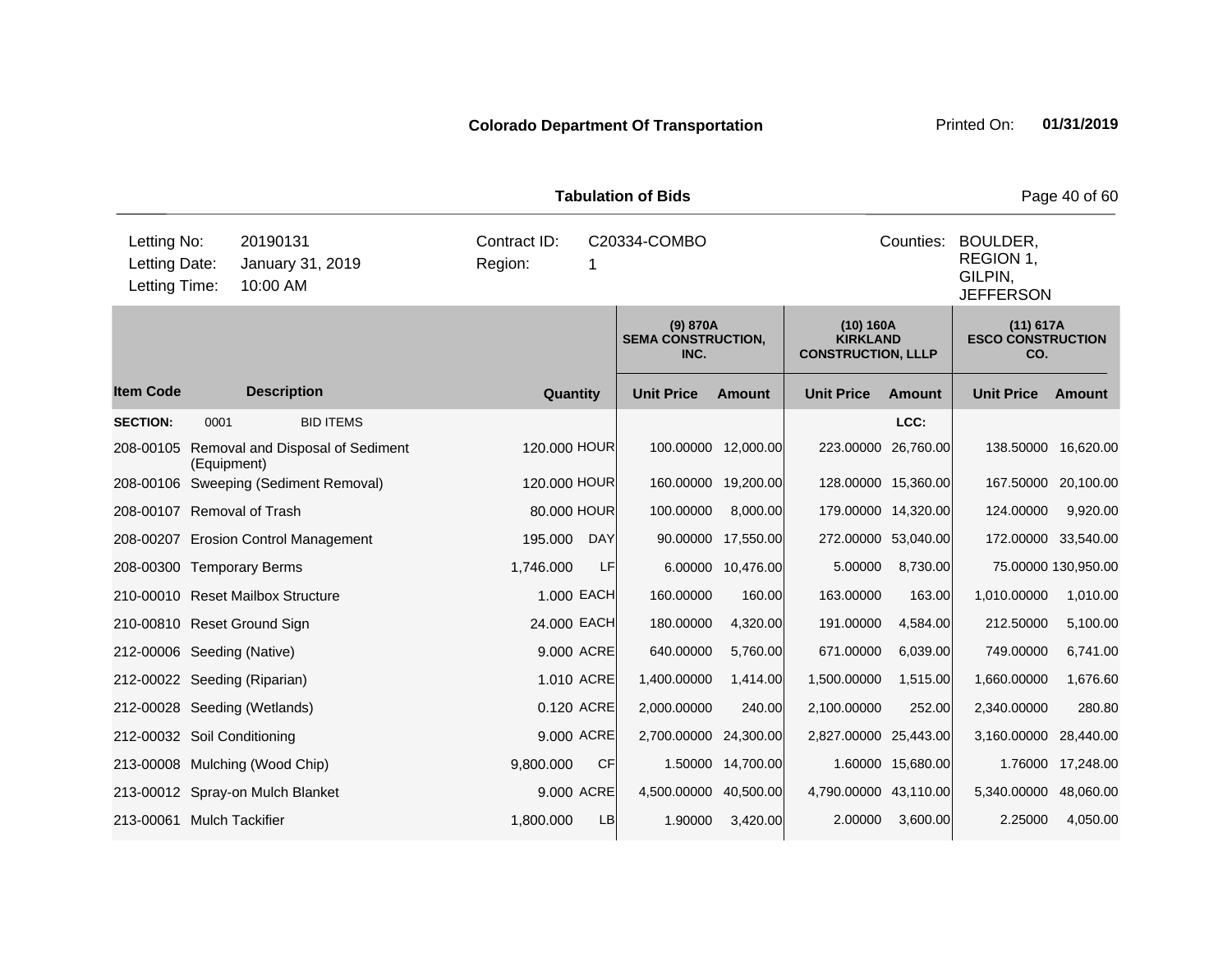|                                               |            | Page 41 of 60                                         |                         |           |                                               |                      |                                                           |                    |                                                      |                    |
|-----------------------------------------------|------------|-------------------------------------------------------|-------------------------|-----------|-----------------------------------------------|----------------------|-----------------------------------------------------------|--------------------|------------------------------------------------------|--------------------|
| Letting No:<br>Letting Date:<br>Letting Time: |            | 20190131<br>January 31, 2019<br>10:00 AM              | Contract ID:<br>Region: | 1         | C20334-COMBO                                  |                      |                                                           | Counties:          | BOULDER,<br>REGION 1,<br>GILPIN,<br><b>JEFFERSON</b> |                    |
|                                               |            |                                                       |                         |           | (9) 870A<br><b>SEMA CONSTRUCTION,</b><br>INC. |                      | (10) 160A<br><b>KIRKLAND</b><br><b>CONSTRUCTION, LLLP</b> |                    | (11) 617A<br><b>ESCO CONSTRUCTION</b><br>CO.         |                    |
| <b>Item Code</b>                              |            | <b>Description</b>                                    | Quantity                |           | <b>Unit Price</b>                             | <b>Amount</b>        | <b>Unit Price</b>                                         | Amount             | <b>Unit Price</b>                                    | Amount             |
| <b>SECTION:</b>                               | 0001       | <b>BID ITEMS</b>                                      |                         |           |                                               |                      |                                                           | LCC:               |                                                      |                    |
| 213-00700                                     |            | Landscape Boulder                                     | 529.000 EACH            |           |                                               | 360.00000 190,440.00 | 495.00000 261,855.00                                      |                    | 837.50000 443,037.50                                 |                    |
|                                               |            | 214-00000 Landscape Maintenance                       | 1.000                   | L S       | 40,000.00000 40,000.00                        |                      | 39,200.00000 39,200.00                                    |                    | 43,720.00000 43,720.00                               |                    |
|                                               |            | 214-00205 Deciduous Tree (5 Gallon Container)         | 140.000 EACH            |           |                                               | 93.00000 13,020.00   |                                                           | 98.00000 13,720.00 | 109.50000                                            | 15,330.00          |
|                                               |            | 214-00350 Deciduous Shrub (5 Gallon Container)        | 419.000 EACH            |           |                                               | 41.00000 17,179.00   |                                                           | 43.50000 18,226.50 |                                                      | 48.60000 20,363.40 |
|                                               |            | 214-00450 Evergreen Tree (5 Gallon Container)         | 23.000 EACH             |           | 120.00000                                     | 2,760.00             | 125.00000                                                 | 2,875.00           | 139.50000                                            | 3,208.50           |
| 214-01015 Willow Cuttings                     |            |                                                       | 2,904.000 EACH          |           | 5.00000                                       | 14,520.00            |                                                           | 5.25000 15,246.00  | 5.85000                                              | 16,988.40          |
|                                               |            | 214-01228 Riprap Planting Pocket                      | 183.000 EACH            |           |                                               | 170.00000 31,110.00  | 53.00000                                                  | 9,699.00           | 58.30000                                             | 10,668.90          |
| 216-00201                                     |            | Soil Retention Blanket (Straw-Coconut)                | 17,000.000              | SY        |                                               | 2.70000 45,900.00    |                                                           | 3.00000 51,000.00  | 3.20000                                              | 54,400.00          |
| 217-00020                                     |            | (Biodegradable Class 1)<br><b>Herbicide Treatment</b> | 48.000 HOUR             |           | 250.00000                                     | 12,000.00            | 261.00000 12,528.00                                       |                    | 291.50000                                            | 13,992.00          |
| 240-00000 Wildlife Biologist                  |            |                                                       | 92.000 HOUR             |           | 100.00000                                     | 9,200.00             | 148.00000 13,616.00                                       |                    | 124.50000                                            | 11,454.00          |
| 240-00010 Removal of Nests                    |            |                                                       | 80.000 HOUR             |           |                                               | 230.00000 18,400.00  | 107.00000                                                 | 8,560.00           | 93.70000                                             | 7,496.00           |
| 240-00020 Netting                             |            |                                                       | 114.000                 | <b>SY</b> | 20.00000                                      | 2,280.00             | 15.00000                                                  | 1,710.00           | 16.00000                                             | 1,824.00           |
|                                               | Management | 250-00010 Environmental Health and Safety             | 1.000                   | L S       | 4,000.00000                                   | 4,000.00             | 3,250.00000                                               | 3,250.00           | 3,580.00000                                          | 3,580.00           |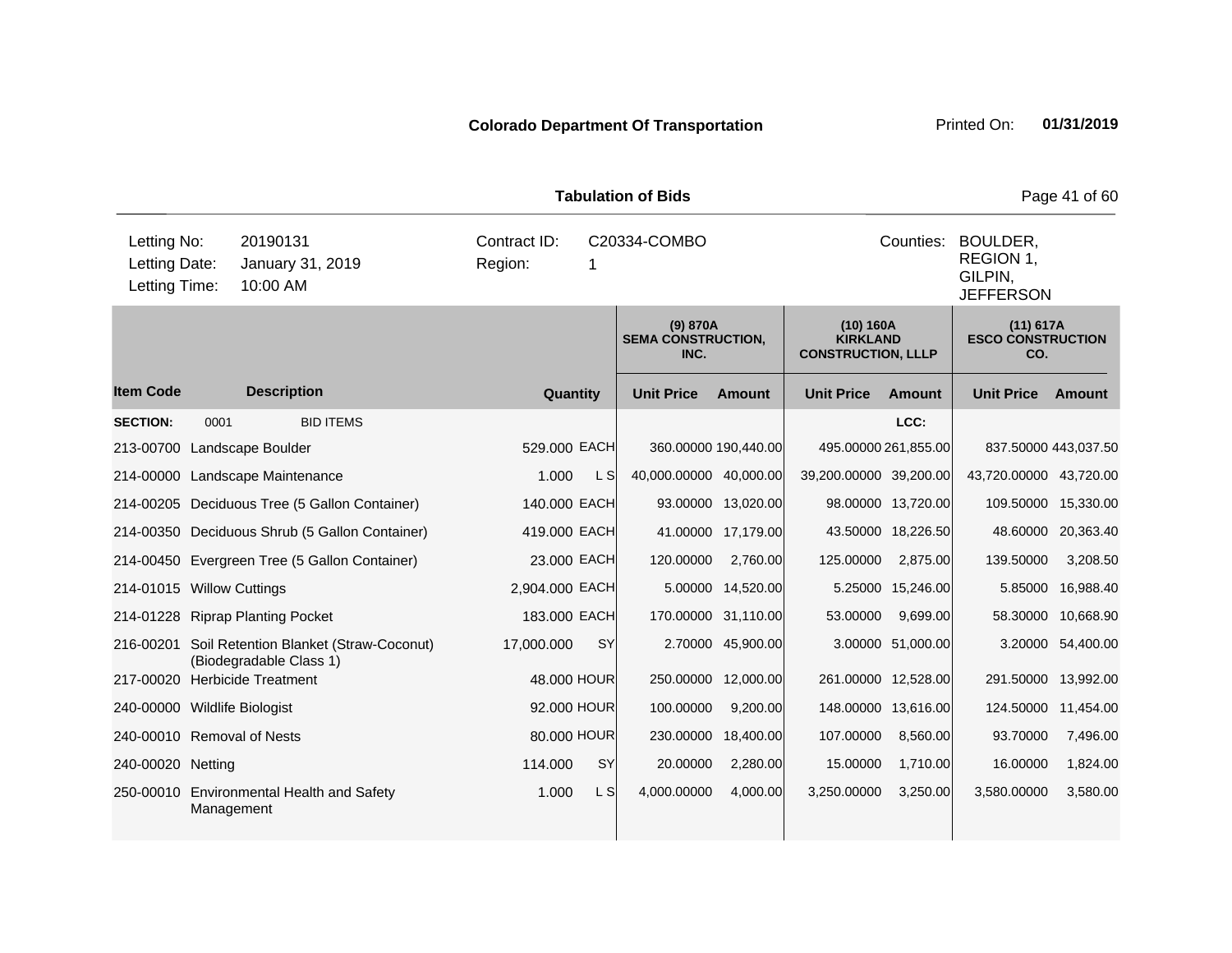|                                               |      | Page 42 of 60                                  |                         |                   |                                               |                            |                                                           |                      |                                              |                                                                   |  |  |  |
|-----------------------------------------------|------|------------------------------------------------|-------------------------|-------------------|-----------------------------------------------|----------------------------|-----------------------------------------------------------|----------------------|----------------------------------------------|-------------------------------------------------------------------|--|--|--|
| Letting No:<br>Letting Date:<br>Letting Time: |      | 20190131<br>January 31, 2019<br>10:00 AM       | Contract ID:<br>Region: | C20334-COMBO<br>1 |                                               |                            |                                                           |                      |                                              | Counties:<br>BOULDER,<br>REGION 1,<br>GILPIN,<br><b>JEFFERSON</b> |  |  |  |
|                                               |      |                                                |                         |                   | (9) 870A<br><b>SEMA CONSTRUCTION,</b><br>INC. |                            | (10) 160A<br><b>KIRKLAND</b><br><b>CONSTRUCTION, LLLP</b> |                      | (11) 617A<br><b>ESCO CONSTRUCTION</b><br>CO. |                                                                   |  |  |  |
| <b>Item Code</b>                              |      | <b>Description</b>                             | Quantity                |                   | <b>Unit Price</b>                             | <b>Amount</b>              | <b>Unit Price</b>                                         | Amount               | <b>Unit Price</b>                            | Amount                                                            |  |  |  |
| <b>SECTION:</b>                               | 0001 | <b>BID ITEMS</b>                               |                         |                   |                                               |                            |                                                           | LCC:                 |                                              |                                                                   |  |  |  |
| 250-00050                                     |      | Monitoring Technician                          | 43.000 HOUR             |                   | 85.00000                                      | 3,655.00                   | 87.00000                                                  | 3,741.00             | 95.70000                                     | 4,115.10                                                          |  |  |  |
|                                               |      | 250-00110 Health and Safety Officer            | 43.000 HOUR             |                   | 110.00000                                     | 4,730.00                   | 115.00000                                                 | 4,945.00             | 126.50000                                    | 5,439.50                                                          |  |  |  |
|                                               |      | 304-06007 Aggregate Base Course (Class 6)      | 59.000                  | CY                | 60.00000                                      | 3,540.00                   | 36.25000                                                  | 2,138.75             | 106.50000                                    | 6,283.50                                                          |  |  |  |
|                                               |      | 403-00720 Hot Mix Asphalt (Patching) (Asphalt) | 10,300.000              | <b>TON</b>        |                                               | 180.00000 1,854,000.<br>00 | 122.50000 1,261,750.                                      | 00                   | 195.50000 2,013,650.                         | 00                                                                |  |  |  |
|                                               |      | 411-10251 Emulsified Asphalt (CSS-1)           | 1,950.000               | GAL               | 3.70000                                       | 7,215.00                   | 3.50000                                                   | 6,825.00             | 8.20000                                      | 15,990.00                                                         |  |  |  |
|                                               |      | 420-00112 Geotextile (Drainage) (Class 1)      | 245.000                 | SY                | 5.50000                                       | 1,347.50                   | 2.75000                                                   | 673.75               | 7.90000                                      | 1,935.50                                                          |  |  |  |
| 506-00209 Riprap (9 Inch)                     |      |                                                | 243.000                 | <b>CY</b>         |                                               | 100.00000 24,300.00        |                                                           | 91.00000 22,113.00   | 104.50000 25,393.50                          |                                                                   |  |  |  |
| 506-00212 Riprap (12 Inch)                    |      |                                                | 118.000                 | CY                |                                               | 110.00000 12,980.00        |                                                           | 94.00000 11,092.00   |                                              | 107.50000 12,685.00                                               |  |  |  |
| 506-00218 Riprap (18 Inch)                    |      |                                                | 1,963.000               | <b>CY</b>         |                                               | 110.00000 215,930.00       |                                                           | 111.00000 217,893.00 |                                              | 95.40000 187,270.20                                               |  |  |  |
|                                               |      | 506-00418 Soil Riprap (18 Inch)                | 5,178.000               | <b>CY</b>         |                                               | 110.00000 569,580.00       |                                                           | 110.00000 569,580.00 |                                              | 77.90000 403,366.20                                               |  |  |  |
|                                               |      | 507-00000 Concrete Slope and Ditch Paving      | 3.300                   | <b>CY</b>         | 660.00000                                     | 2,178.00                   | 976.00000                                                 | 3,220.80             | 2,330.00000                                  | 7,689.00                                                          |  |  |  |
|                                               |      | 515-00120 Waterproofing (Membrane)             | 1,047.000               | <b>SY</b>         |                                               | 17.00000 17,799.00         |                                                           | 34.00000 35,598.00   | 27.50000                                     | 28,792.50                                                         |  |  |  |
| 518-00100 Waterstop                           |      |                                                | 36.000                  | LF                | 18.00000                                      | 648.00                     | 55.00000                                                  | 1,980.00             | 60.70000                                     | 2,185.20                                                          |  |  |  |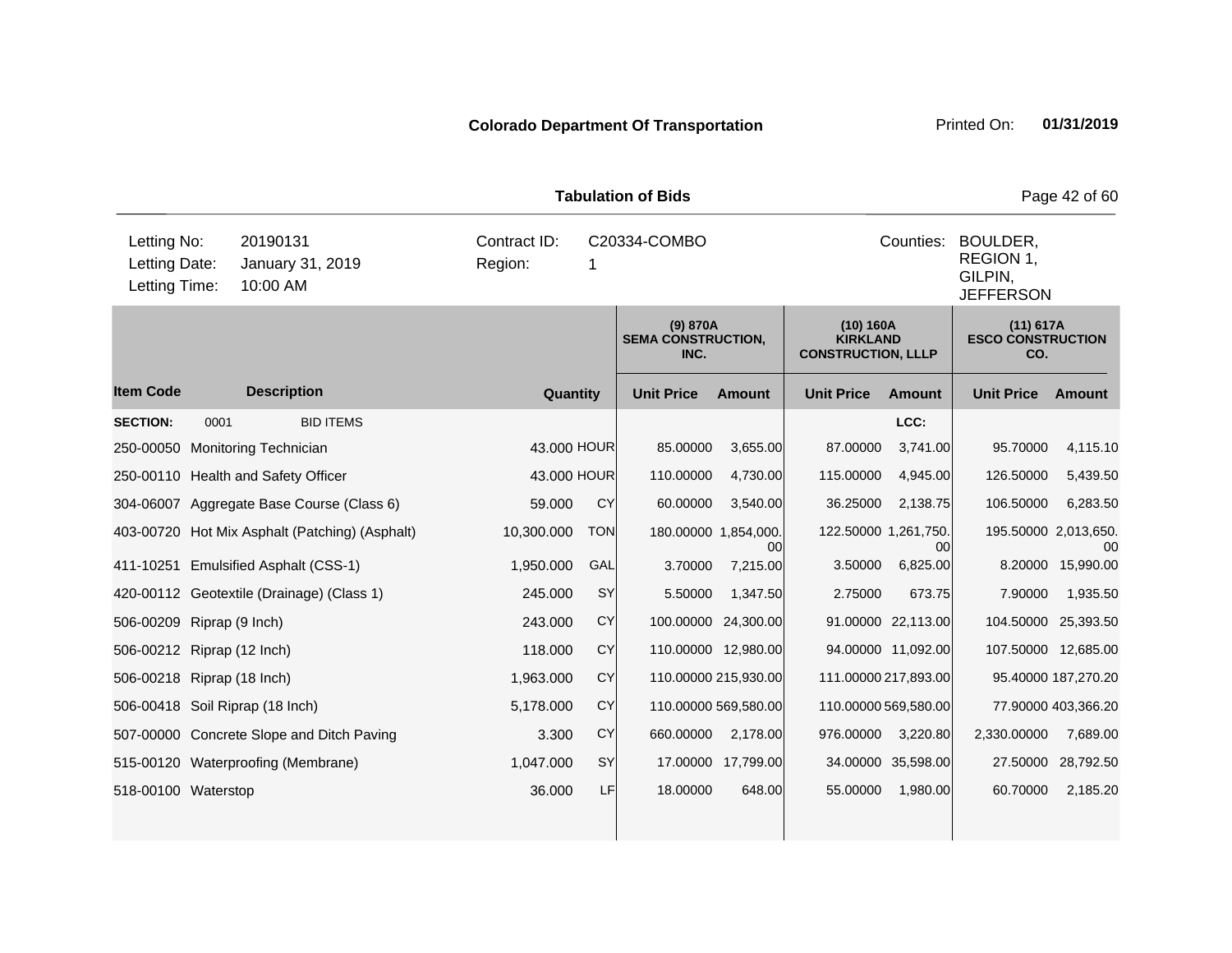| <b>Tabulation of Bids</b>                                                                 |      |                     |                                                   |                         |                    |                                               |                      |                                                           |                      |                                                                   | Page 43 of 60        |  |  |
|-------------------------------------------------------------------------------------------|------|---------------------|---------------------------------------------------|-------------------------|--------------------|-----------------------------------------------|----------------------|-----------------------------------------------------------|----------------------|-------------------------------------------------------------------|----------------------|--|--|
| Letting No:<br>20190131<br>Letting Date:<br>January 31, 2019<br>Letting Time:<br>10:00 AM |      |                     |                                                   | Contract ID:<br>Region: | C20334-COMBO<br>-1 |                                               |                      |                                                           |                      | Counties:<br>BOULDER,<br>REGION 1,<br>GILPIN,<br><b>JEFFERSON</b> |                      |  |  |
|                                                                                           |      |                     |                                                   |                         |                    | (9) 870A<br><b>SEMA CONSTRUCTION,</b><br>INC. |                      | (10) 160A<br><b>KIRKLAND</b><br><b>CONSTRUCTION, LLLP</b> |                      | (11) 617A<br><b>ESCO CONSTRUCTION</b><br>CO.                      |                      |  |  |
| <b>Item Code</b>                                                                          |      | <b>Description</b>  |                                                   |                         | Quantity           | <b>Unit Price</b>                             | Amount               | <b>Unit Price</b>                                         | <b>Amount</b>        | <b>Unit Price</b>                                                 | Amount               |  |  |
| <b>SECTION:</b>                                                                           | 0001 |                     | <b>BID ITEMS</b>                                  |                         |                    |                                               |                      |                                                           | LCC:                 |                                                                   |                      |  |  |
|                                                                                           |      |                     | 601-03030 Concrete Class D (Box Culvert)          | 1,500.000               | CY                 | 985.00000 1,477,500.                          | 00l                  |                                                           | 647.00000 970,500.00 | 722.50000 1,083,750.                                              | $00\,$               |  |  |
| 601-03050 Concrete Class D (Wall)                                                         |      |                     |                                                   | 152.000                 | <b>CY</b>          |                                               | 680.00000 103,360.00 |                                                           | 631.00000 95,912.00  | 722.50000 109,820.00                                              |                      |  |  |
| 601-10310 Fly Ash Slurry                                                                  |      |                     |                                                   | 40,000                  | <b>CY</b>          | 220.00000                                     | 8,800.00             |                                                           | 311.00000 12,440.00  | 223.00000                                                         | 8,920.00             |  |  |
| 602-00000 Reinforcing Steel                                                               |      |                     |                                                   | 15,128.000              | LB                 |                                               | 1.00000 15,128.00    |                                                           | 1.11000 16,792.08    |                                                                   | 1.21000 18,304.88    |  |  |
|                                                                                           |      |                     | 602-00020 Reinforcing Steel (Epoxy Coated)        | 350,682.000             | <b>LB</b>          |                                               | 1.15000 403,284.30   |                                                           | 1.28000 448,872.96   |                                                                   | 1.40000 490,954.80   |  |  |
|                                                                                           |      | (Complete In Place) | 603-01185 18 Inch Reinforced Concrete Pipe        | 239.000                 | LF                 |                                               | 135.00000 32,265.00  |                                                           | 273.00000 65,247.00  |                                                                   | 239.50000 57,240.50  |  |  |
|                                                                                           |      | (Complete In Place) | 603-01365 36 Inch Reinforced Concrete Pipe        | 910.000                 | LF                 |                                               | 150.00000 136,500.00 |                                                           | 466.00000 424,060.00 |                                                                   | 294.00000 267,540.00 |  |  |
|                                                                                           |      | (Complete In Place) | 603-01485 48 Inch Reinforced Concrete Pipe        | 154.000                 | LF                 |                                               | 225.00000 34,650.00  |                                                           | 600.00000 92,400.00  |                                                                   | 344.00000 52,976.00  |  |  |
|                                                                                           |      |                     | 603-05018 18 Inch Reinforced Concrete End Section |                         | 1.000 EACH         | 1,000.00000                                   | 1,000.00             | 5,500.00000                                               | 5,500.00             | 1,680.00000                                                       | 1,680.00             |  |  |
|                                                                                           |      |                     | 603-05036 36 Inch Reinforced Concrete End Section |                         | 19.000 EACH        | 1,700.00000                                   | 32,300.00            | 6,100.00000 115,900.00                                    |                      | 2,550.00000                                                       | 48,450.00            |  |  |
|                                                                                           |      |                     | 603-05048 48 Inch Reinforced Concrete End Section |                         | 3.000 EACH         | 2,200.00000                                   | 6,600.00             | 6,300.00000 18,900.00                                     |                      | 2,770.00000                                                       | 8,310.00             |  |  |
| 603-30024 24 Inch Steel End Section                                                       |      |                     |                                                   |                         | 1.000 EACH         | 730.00000                                     | 730.00               | 5,200.00000                                               | 5,200.00             | 1,860.00000                                                       | 1,860.00             |  |  |
| 604-00305 Inlet Type C (5 Foot)                                                           |      |                     |                                                   |                         | 1.000 EACH         | 5,000.00000                                   | 5,000.00             | 5,900.00000                                               | 5,900.00             | 4,120.00000                                                       | 4,120.00             |  |  |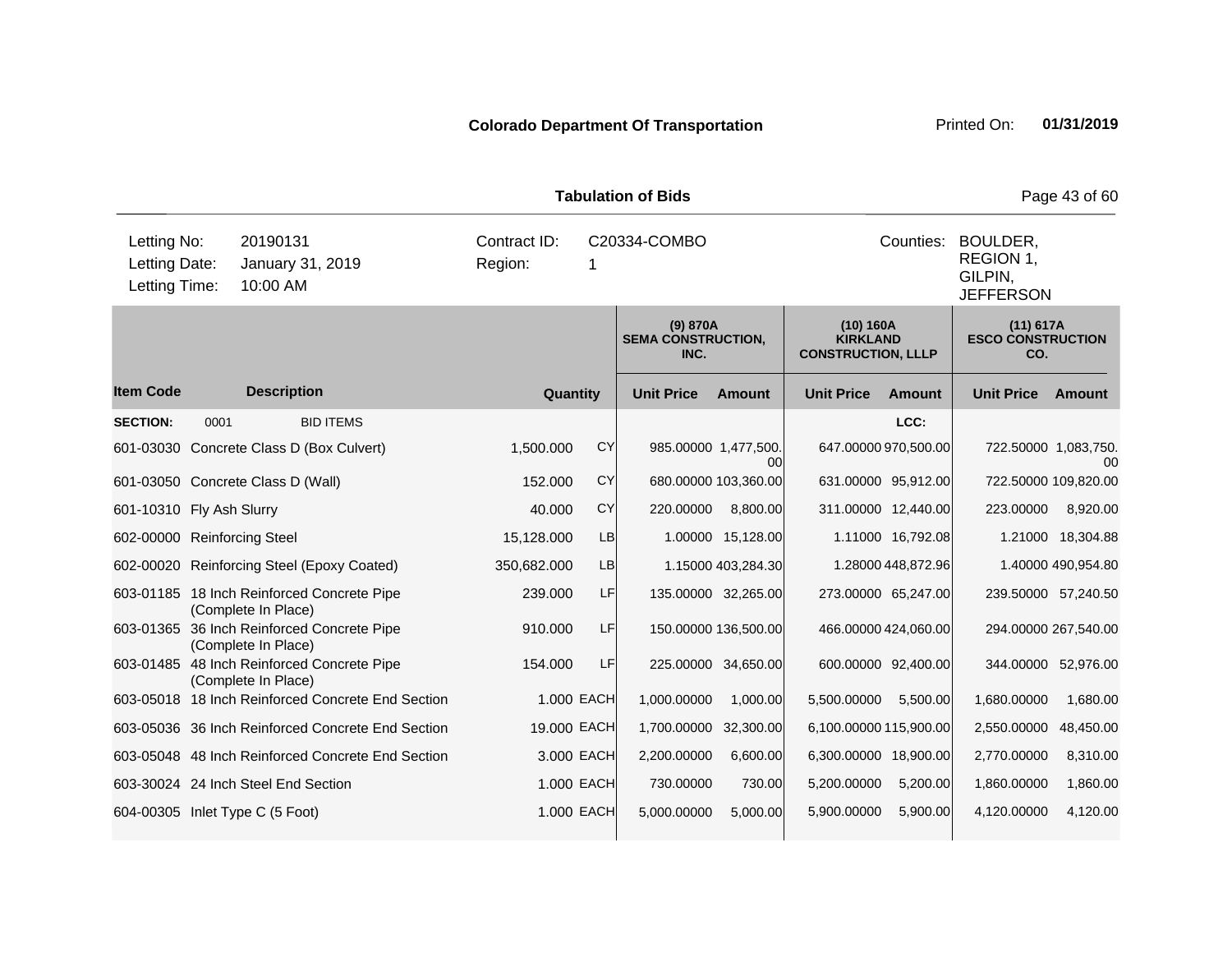|                                               |      | Page 44 of 60                                 |                         |                   |                                               |                      |                                                           |                      |                                              |                                                                   |  |  |
|-----------------------------------------------|------|-----------------------------------------------|-------------------------|-------------------|-----------------------------------------------|----------------------|-----------------------------------------------------------|----------------------|----------------------------------------------|-------------------------------------------------------------------|--|--|
| Letting No:<br>Letting Date:<br>Letting Time: |      | 20190131<br>January 31, 2019<br>10:00 AM      | Contract ID:<br>Region: | C20334-COMBO<br>1 |                                               |                      |                                                           |                      |                                              | Counties:<br>BOULDER,<br>REGION 1,<br>GILPIN,<br><b>JEFFERSON</b> |  |  |
|                                               |      |                                               |                         |                   | (9) 870A<br><b>SEMA CONSTRUCTION,</b><br>INC. |                      | (10) 160A<br><b>KIRKLAND</b><br><b>CONSTRUCTION, LLLP</b> |                      | (11) 617A<br><b>ESCO CONSTRUCTION</b><br>CO. |                                                                   |  |  |
| <b>Item Code</b>                              |      | <b>Description</b>                            | Quantity                |                   | <b>Unit Price</b>                             | <b>Amount</b>        | <b>Unit Price</b>                                         | Amount               | <b>Unit Price</b>                            | Amount                                                            |  |  |
| <b>SECTION:</b>                               | 0001 | <b>BID ITEMS</b>                              |                         |                   |                                               |                      |                                                           | LCC:                 |                                              |                                                                   |  |  |
|                                               |      | 604-00505 Inlet Type D (5 Foot)               | 14.000 EACH             |                   | 5,000.00000                                   | 70,000.00            | 6,900.00000 96,600.00                                     |                      | 5,360.00000 75,040.00                        |                                                                   |  |  |
|                                               |      | 604-00510 Inlet Type D (10 Foot)              |                         | 2.000 EACH        | 6,000.00000 12,000.00                         |                      | 8,200.00000 16,400.00                                     |                      | 5,750.00000 11,500.00                        |                                                                   |  |  |
| 604-00511                                     |      | Inlet Type D (Special) (10 Foot)              |                         | 1.000 EACH        | 9,000.00000                                   | 9,000.00             | 13,000.00000 13,000.00                                    |                      | 9,870.00000                                  | 9,870.00                                                          |  |  |
|                                               |      | 604-30005 Manhole Slab Base (5 Foot)          |                         | 2.000 EACH        | 3,500.00000                                   | 7,000.00             | 6,800.00000 13,600.00                                     |                      | 8,040.00000 16,080.00                        |                                                                   |  |  |
|                                               |      | 606-00301 Guardrail Type 3 (6-3 Post Spacing) | 7,337.500               | <b>LF</b>         |                                               | 45.00000 330,187.50  |                                                           | 47.00000 344,862.50  |                                              | 52.50000 385,218.75                                               |  |  |
|                                               |      | 606-01320 End Anchorage Type 3B               |                         | 2.000 EACH        | 5,000.00000                                   | 10,000.00            | 5,200.00000 10,400.00                                     |                      | 5,800.00000 11,600.00                        |                                                                   |  |  |
|                                               |      | 606-01340 End Anchorage Type 3D               |                         | 2.000 EACH        | 1,000.00000                                   | 2,000.00             | 1,100.00000                                               | 2,200.00             | 1,220.00000                                  | 2,440.00                                                          |  |  |
| 606-01385 Transition Type 3J                  |      |                                               |                         | 6.000 EACH        | 1,500.00000                                   | 9,000.00             | 1,600.00000                                               | 9,600.00             | 1,800.00000                                  | 10,800.00                                                         |  |  |
|                                               |      | 606-01390 End Anchorage Type 3K               |                         | 6.000 EACH        | 1,500.00000                                   | 9,000.00             | 1,600.00000                                               | 9,600.00             | 1,740.00000                                  | 10,440.00                                                         |  |  |
|                                               |      | 606-02003 End Anchorage (Nonflared)           | 13.000 EACH             |                   | 3,000.00000                                   | 39,000.00            | 3,400.00000 44,200.00                                     |                      | 3,750.00000 48,750.00                        |                                                                   |  |  |
|                                               |      | 606-02005 End Anchorage (Flared)              | 13.000 EACH             |                   | 3,500.00000                                   | 45,500.00            | 2,900.00000 37,700.00                                     |                      | 3,140.00000                                  | 40,820.00                                                         |  |  |
|                                               |      | 607-01000 Fence Barbed Wire with Metal Posts  | 85.000                  | <b>LF</b>         | 27.00000                                      | 2,295.00             | 5.50000                                                   | 467.50               | 31.50000                                     | 2,677.50                                                          |  |  |
|                                               |      | 607-01050 Fence Wire With Metal Posts         | 887.000                 | <b>LF</b>         |                                               | 150.00000 133,050.00 |                                                           | 149.00000 132,163.00 |                                              | 164.00000 145,468.00                                              |  |  |
| 607-11525 Fence (Plastic)                     |      |                                               | 300.000                 | LF                | 2.70000                                       | 810.00               | 6.00000                                                   | 1,800.00             | 6.00000                                      | 1,800.00                                                          |  |  |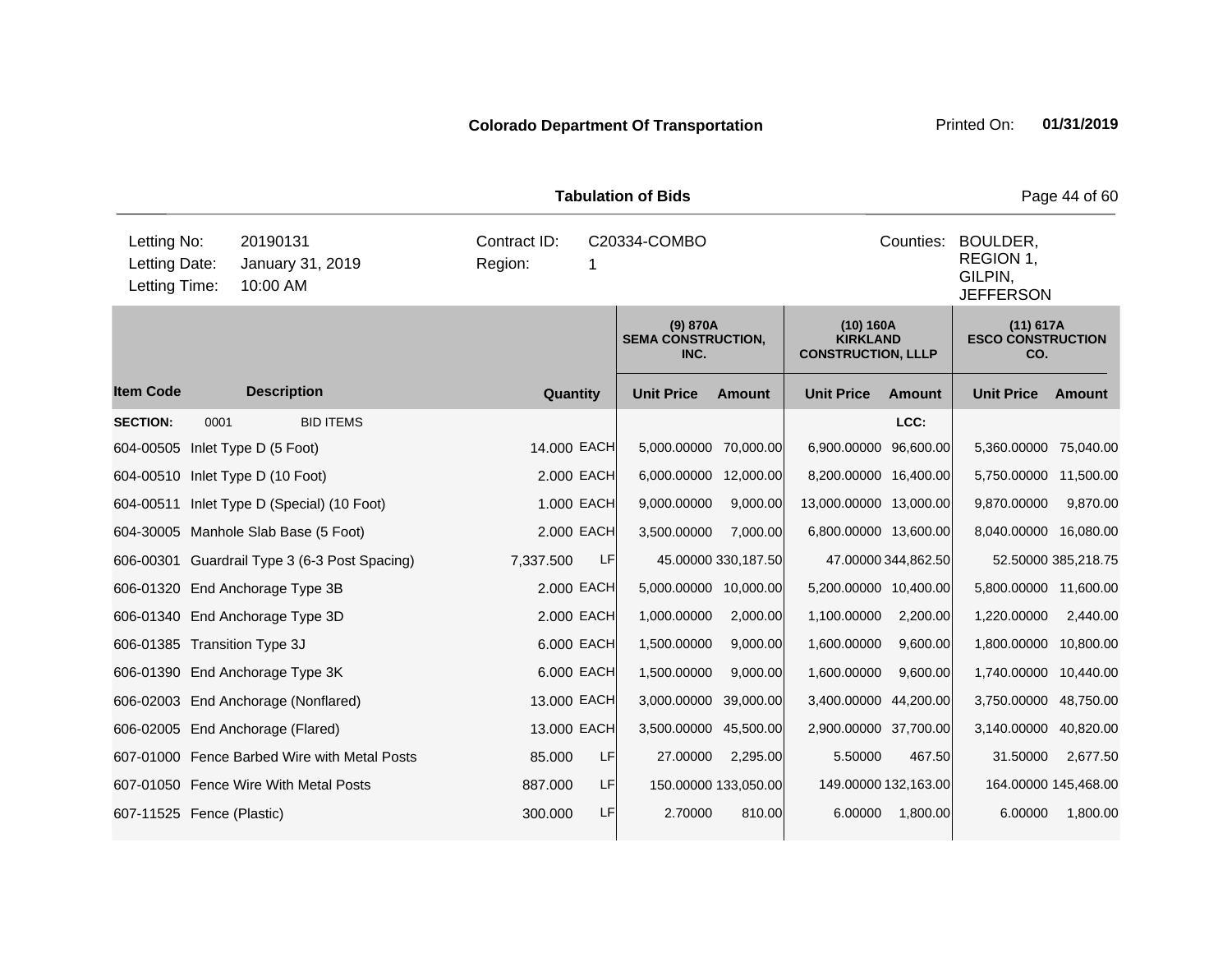| <b>Tabulation of Bids</b>                     |      |                                                                           |                         |              |                                                                   |                     |                                                           |                    |                                              |           |  |
|-----------------------------------------------|------|---------------------------------------------------------------------------|-------------------------|--------------|-------------------------------------------------------------------|---------------------|-----------------------------------------------------------|--------------------|----------------------------------------------|-----------|--|
| Letting No:<br>Letting Date:<br>Letting Time: |      | 20190131<br>January 31, 2019<br>10:00 AM                                  | Contract ID:<br>Region: | C20334-COMBO | Counties:<br>BOULDER,<br>REGION 1,<br>GILPIN,<br><b>JEFFERSON</b> |                     |                                                           |                    |                                              |           |  |
|                                               |      |                                                                           |                         |              | (9) 870A<br><b>SEMA CONSTRUCTION,</b><br>INC.                     |                     | (10) 160A<br><b>KIRKLAND</b><br><b>CONSTRUCTION, LLLP</b> |                    | (11) 617A<br><b>ESCO CONSTRUCTION</b><br>CO. |           |  |
| <b>Item Code</b>                              |      | <b>Description</b>                                                        | Quantity                |              | <b>Unit Price</b>                                                 | <b>Amount</b>       | <b>Unit Price</b>                                         | <b>Amount</b>      | <b>Unit Price</b>                            | Amount    |  |
| <b>SECTION:</b>                               | 0001 | <b>BID ITEMS</b>                                                          |                         |              |                                                                   |                     |                                                           | LCC:               |                                              |           |  |
| 609-21021                                     |      | Curb and Gutter Type 2 (Section II-M)                                     | 39.000                  | LF           | 32.00000                                                          | 1,248.00            | 97.00000                                                  | 3,783.00           | 108.50000                                    | 4,231.50  |  |
|                                               |      | 609-24010 Gutter Type 2 (10 Foot)                                         | 187.000                 | LF           |                                                                   | 63.00000 11,781.00  |                                                           | 90.00000 16,830.00 | 88.30000                                     | 16,512.10 |  |
| 609-60011                                     |      | Curb Type 6 (Section M)                                                   | 635.000                 | LF           | 21.00000                                                          | 13,335.00           |                                                           | 27.00000 17,145.00 | 43.10000                                     | 27,368.50 |  |
| 612-00001                                     |      | Delineator (Type I)                                                       | 15.000 EACH             |              | 51.00000                                                          | 765.00              | 55.00000                                                  | 825.00             | 59.80000                                     | 897.00    |  |
|                                               |      | 612-00003 Delineator (Type III)                                           | 55.000 EACH             |              | 56.00000                                                          | 3,080.00            | 60.00000                                                  | 3,300.00           | 59.80000                                     | 3,289.00  |  |
| 612-00021                                     |      | Delineator (Type I) (Barrier)                                             | 33.000 EACH             |              | 56.00000                                                          | 1,848.00            | 60.00000                                                  | 1,980.00           | 53.80000                                     | 1,775.40  |  |
|                                               |      | 614-00011 Sign Panel (Class I)                                            | 48.500                  | <b>SF</b>    | 24.00000                                                          | 1,164.00            | 26.00000                                                  | 1,261.00           | 29.10000                                     | 1,411.35  |  |
|                                               |      | 614-00035 Sign Panel (Special)                                            | 4.340                   | <b>SF</b>    | 36.00000                                                          | 156.24              | 38.00000                                                  | 164.92             | 42.50000                                     | 184.45    |  |
|                                               |      | 614-00200 Steel Sign Post (U-2)                                           | 7.000                   | LF           | 13.00000                                                          | 91.00               | 14.25000                                                  | 99.75              | 14.30000                                     | 100.10    |  |
|                                               |      | 614-01583 Steel Sign Support (2-1/2 In Round Sch 80)<br>(Post & Slipbase) | 27.000 EACH             |              |                                                                   | 460.00000 12,420.00 | 490.00000 13,230.00                                       |                    | 588.50000 15,889.50                          |           |  |
|                                               |      | 615-00050 Embankment Protector Type 5                                     |                         | 1.000 EACH   | 2,500.00000                                                       | 2,500.00            | 1,810.00000                                               | 1,810.00           | 24,580.00000                                 | 24,580.00 |  |
|                                               |      | 620-00002 Field Office (Class 2)                                          |                         | 1.000 EACH   | 50,000.00000                                                      | 50,000.00           | 35,300.00000 35,300.00                                    |                    | 30,090.00000                                 | 30,090.00 |  |
|                                               |      | 620-00012 Field Laboratory (Class 2)                                      |                         | 1.000 EACH   | 25,000.00000 25,000.00                                            |                     | 35,300.00000 35,300.00                                    |                    | 33,320.00000                                 | 33,320.00 |  |
| 620-00020 Sanitary Facility                   |      |                                                                           |                         | 2.000 EACH   | 1,500.00000                                                       | 3,000.00            | 7,400.00000 14,800.00                                     |                    | 970.00000                                    | 1,940.00  |  |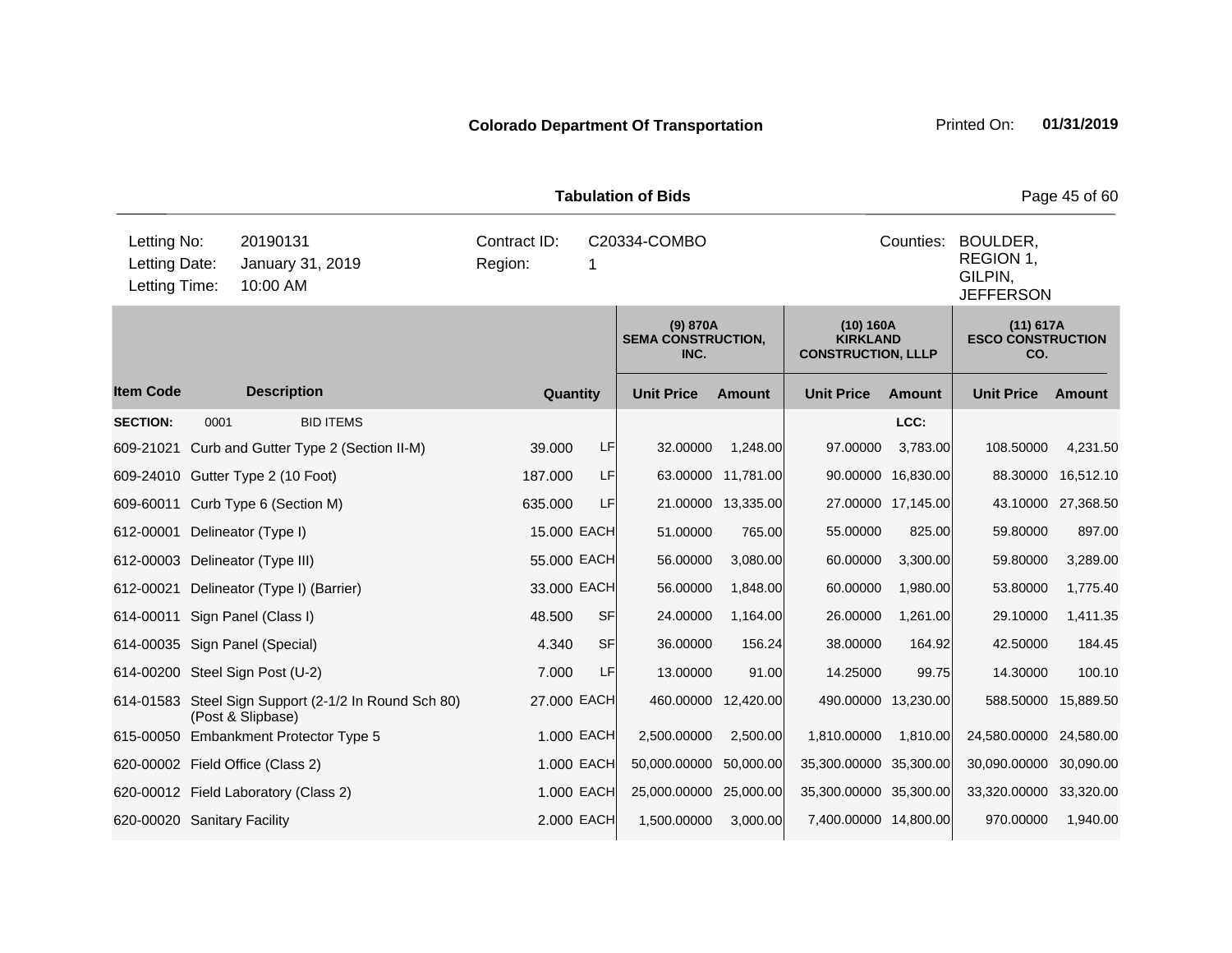|                                               |      |                                                    |                         |            | <b>Tabulation of Bids</b>                     |                              |                                                           |                             |                                                      | Page 46 of 60       |  |
|-----------------------------------------------|------|----------------------------------------------------|-------------------------|------------|-----------------------------------------------|------------------------------|-----------------------------------------------------------|-----------------------------|------------------------------------------------------|---------------------|--|
| Letting No:<br>Letting Date:<br>Letting Time: |      | 20190131<br>January 31, 2019<br>10:00 AM           | Contract ID:<br>Region: | 1          | C20334-COMBO                                  |                              |                                                           | Counties:                   | BOULDER,<br>REGION 1,<br>GILPIN,<br><b>JEFFERSON</b> |                     |  |
|                                               |      |                                                    |                         |            | (9) 870A<br><b>SEMA CONSTRUCTION,</b><br>INC. |                              | (10) 160A<br><b>KIRKLAND</b><br><b>CONSTRUCTION, LLLP</b> |                             | (11) 617A<br><b>ESCO CONSTRUCTION</b><br>CO.         |                     |  |
| <b>Item Code</b>                              |      | <b>Description</b>                                 | Quantity                |            | <b>Unit Price</b>                             | <b>Amount</b>                | <b>Unit Price</b>                                         | <b>Amount</b>               | <b>Unit Price</b>                                    | Amount              |  |
| <b>SECTION:</b>                               | 0001 | <b>BID ITEMS</b>                                   |                         |            |                                               |                              |                                                           | LCC:                        |                                                      |                     |  |
| 621-00450                                     |      | <b>Detour Pavement</b>                             | 1,370.000               | SY         |                                               | 90.00000 123,300.00          |                                                           | 155.00000 212,350.00        |                                                      | 68.70000 94,119.00  |  |
|                                               |      | 624-20301 Detour Drainage Pipe (Class 0)           | 1.000                   | L SI       | 175,000.00000 175,000.00                      |                              | 150,000.00000 150,000.00                                  |                             | 25,000.00000 25,000.00                               |                     |  |
|                                               |      | 625-00000 Construction Surveying                   | 1.000                   | L S        | 100,000.00000 100,000.00                      |                              | 80,000.00000 80,000.00                                    |                             | 92,100.00000 92,100.00                               |                     |  |
|                                               |      | 625-00001 Construction Surveying (Hourly)          | 200.000 HOUR            |            |                                               | 190.00000 38,000.00          |                                                           | 165.00000 33,000.00         | 221.50000 44,300.00                                  |                     |  |
| 626-00000 Mobilization                        |      |                                                    | 1.000                   | L S        | 00000                                         | 1,035,000. 1,035,000.<br>00l | 00000                                                     | 1,100,000. 1,100,000.<br>00 | 825,000.00000 825,000.00                             |                     |  |
|                                               |      | 626-01103 Public Information Services (Tier III)   | 1.000                   | L S        | 10,000.00000 10,000.00                        |                              | 10,400.00000 10,400.00                                    |                             | 24,200.00000 24,200.00                               |                     |  |
|                                               |      | 627-00013 Pavement Marking Paint (High Build)      | 428.000                 | GAL        | 43.00000                                      | 18,404.00                    |                                                           | 84.00000 35,952.00          |                                                      | 64.60000 27,648.80  |  |
|                                               |      | 627-00014 Pavement Marking Paint (Low Temperature) | 105.000                 | GAL        | 44.00000                                      | 4,620.00                     | 82.00000                                                  | 8,610.00                    | 64.60000                                             | 6,783.00            |  |
|                                               |      | 629-01001 Survey Monument (Type 1)                 | 20.000 EACH             |            | 310.00000                                     | 6,200.00                     | 272.00000                                                 | 5,440.00                    | 299.00000                                            | 5,980.00            |  |
|                                               |      | 629-01003 Survey Monument (Type 3)                 |                         | 3.000 EACH | 520.00000                                     | 1,560.00                     | 816.00000                                                 | 2,448.00                    | 299.00000                                            | 897.00              |  |
|                                               |      | 629-01005 Survey Monument (Type 5)                 | 40.000 EACH             |            | 100.00000                                     | 4,000.00                     | 245.00000                                                 | 9,800.00                    | 299.00000 11,960.00                                  |                     |  |
|                                               |      | 629-01031 Survey Monument (Type 3A)                |                         | 3.000 EACH | 670.00000                                     | 2,010.00                     | 970.00000                                                 | 2,910.00                    | 299.00000                                            | 897.00              |  |
| 630-00000 Flagging                            |      |                                                    | 6,700.000 HOUR          |            |                                               | 30.00000 201,000.00          |                                                           | 31.00000 207,700.00         |                                                      | 34.00000 227,800.00 |  |
|                                               |      | 630-00003 Uniformed Traffic Control                | 2,400.000 HOUR          |            |                                               | 105.00000 252,000.00         |                                                           | 109.00000 261,600.00        | 121.50000 291,600.00                                 |                     |  |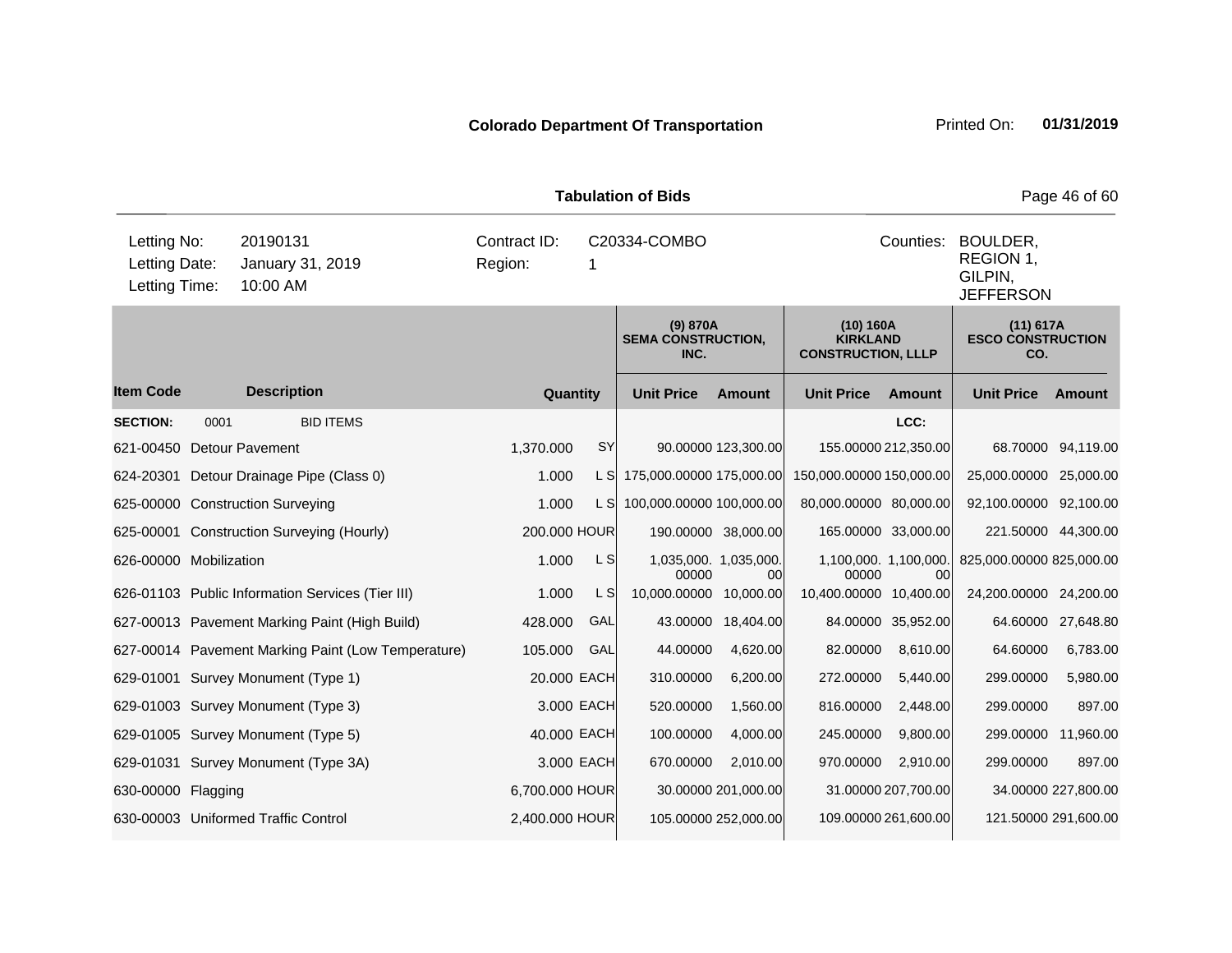|                                               |            |                                                    |                         |            | <b>Tabulation of Bids</b>                     |                      |                                                           |                      |                                                      | Page 47 of 60        |
|-----------------------------------------------|------------|----------------------------------------------------|-------------------------|------------|-----------------------------------------------|----------------------|-----------------------------------------------------------|----------------------|------------------------------------------------------|----------------------|
| Letting No:<br>Letting Date:<br>Letting Time: |            | 20190131<br>January 31, 2019<br>10:00 AM           | Contract ID:<br>Region: | 1          | C20334-COMBO                                  |                      |                                                           | Counties:            | BOULDER,<br>REGION 1,<br>GILPIN,<br><b>JEFFERSON</b> |                      |
|                                               |            |                                                    |                         |            | (9) 870A<br><b>SEMA CONSTRUCTION,</b><br>INC. |                      | (10) 160A<br><b>KIRKLAND</b><br><b>CONSTRUCTION, LLLP</b> |                      | (11) 617A<br><b>ESCO CONSTRUCTION</b><br>CO.         |                      |
| <b>Item Code</b>                              |            | <b>Description</b>                                 | Quantity                |            | <b>Unit Price</b>                             | <b>Amount</b>        | <b>Unit Price</b>                                         | Amount               | <b>Unit Price</b>                                    | Amount               |
| <b>SECTION:</b>                               | 0001       | <b>BID ITEMS</b>                                   |                         |            |                                               |                      |                                                           | LCC:                 |                                                      |                      |
|                                               |            | 630-00007 Traffic Control Inspection               | 120.000                 | <b>DAY</b> |                                               | 190.00000 22,800.00  |                                                           | 196.00000 23,520.00  | 218.50000 26,220.00                                  |                      |
|                                               |            | 630-00012 Traffic Control Management               | 240.000                 | <b>DAY</b> |                                               | 790.00000 189,600.00 | 816.00000 195,840.00                                      |                      | 910.50000 218,520.00                                 |                      |
|                                               |            | 630-80002 Flashing Beacon (Solar)                  |                         | 6.000 EACH | 790.00000                                     | 4,740.00             | 816.00000                                                 | 4,896.00             | 910.50000                                            | 5,463.00             |
|                                               |            | 630-80305 Flagging Station Light                   |                         | 6.000 EACH | 3,200.00000                                   | 19,200.00            | 3,300.00000                                               | 19,800.00            | 3,040.00000                                          | 18,240.00            |
|                                               |            | 630-80341 Construction Traffic Sign (Panel Size A) | 50.000 EACH             |            | 84.00000                                      | 4,200.00             | 87.00000                                                  | 4,350.00             | 97.20000                                             | 4,860.00             |
|                                               |            | 630-80342 Construction Traffic Sign (Panel Size B) | 70.000 EACH             |            | 105.00000                                     | 7,350.00             | 109.00000                                                 | 7,630.00             | 121.50000                                            | 8,505.00             |
|                                               |            | 630-80344 Construction Traffic Sign (Special)      | 320.000                 | <b>SF</b>  | 13.00000                                      | 4,160.00             | 13.00000                                                  | 4,160.00             | 14.60000                                             | 4,672.00             |
|                                               |            | 630-80355 Portable Message Sign Panel              |                         | 6.000 EACH | 7,400.00000                                   | 44,400.00            | 7,620.00000 45,720.00                                     |                      | 8,500.00000                                          | 51,000.00            |
|                                               | (Flashing) | 630-80363 Drum Channelizing Device (With Light)    | 45.000 EACH             |            | 110.00000                                     | 4,950.00             | 109.00000                                                 | 4,905.00             | 121.50000                                            | 5,467.50             |
|                                               |            | 630-80370 Concrete Barrier (Temporary)             | 2,040.000               | LF         |                                               | 35.00000 71,400.00   |                                                           | 43.00000 87,720.00   | 137.50000 280,500.00                                 |                      |
| 630-80380 Traffic Cone                        |            |                                                    | 45.000 EACH             |            | 15.00000                                      | 675.00               | 15.25000                                                  | 686.25               | 17.00000                                             | 765.00               |
| 630-85011                                     |            | Impact Attenuator (Temporary)                      | 1,180.000               | <b>DAY</b> |                                               | 70.00000 82,600.00   |                                                           | 71.00000 83,780.00   |                                                      | 66.90000 78,942.00   |
| 630-85041 Mobile Attenuator                   |            |                                                    | 210.000                 | <b>DAY</b> |                                               | 500.00000 105,000.00 |                                                           | 517.00000 108,570.00 |                                                      | 789.50000 165,795.00 |
|                                               |            | 630-86810 Traffic Signal (Temporary)               |                         | 3.000 EACH | 30,000.00000 90,000.00                        |                      | 33,500.00000 100,500.00                                   |                      | 36,960.00000 110,880.00                              |                      |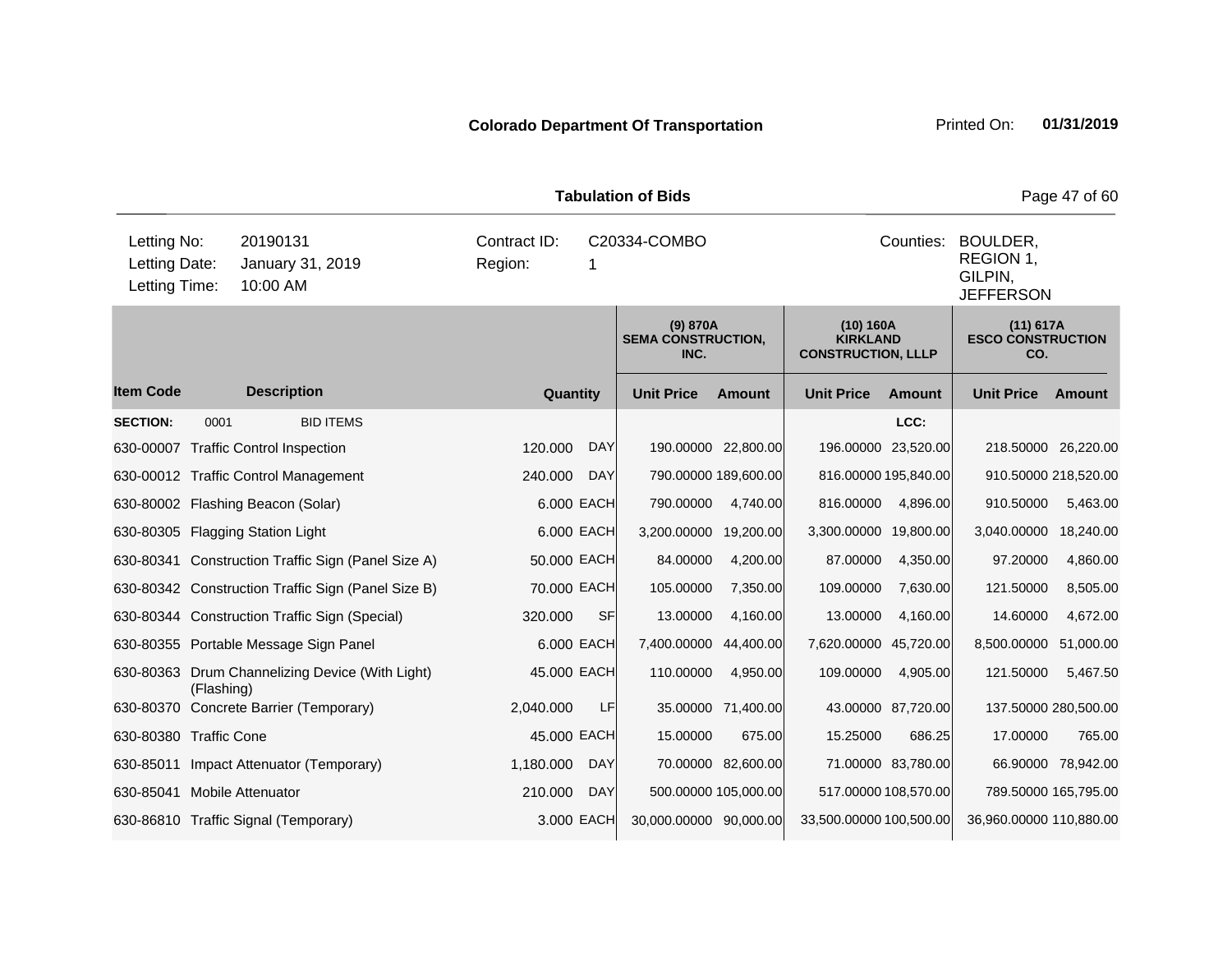|                                               |                                          |                         | <b>Tabulation of Bids</b>                     |                                                | Page 48 of 60                                        |
|-----------------------------------------------|------------------------------------------|-------------------------|-----------------------------------------------|------------------------------------------------|------------------------------------------------------|
| Letting No:<br>Letting Date:<br>Letting Time: | 20190131<br>January 31, 2019<br>10:00 AM | Contract ID:<br>Region: | C20334-COMBO                                  | Counties:                                      | BOULDER,<br>REGION 1,<br>GILPIN,<br><b>JEFFERSON</b> |
|                                               |                                          |                         | (9) 870A<br><b>SEMA CONSTRUCTION,</b><br>INC. | $(11)$ 617A<br><b>ESCO CONSTRUCTION</b><br>CO. |                                                      |
| <b>Item Code</b>                              | <b>Description</b>                       | <b>Quantity</b>         | <b>Unit Price</b><br>Amount                   | <b>Unit Price</b><br>Amount                    | <b>Unit Price</b><br>Amount                          |
| <b>Section Totals:</b>                        |                                          |                         | \$11,374,363.04                               | \$11,418,329.76                                | \$12,281,455.13                                      |
| <b>Contract Grand Totals</b>                  |                                          |                         | \$11,374,363.04                               | \$11,418,329.76<br>\$12,281,455.13             |                                                      |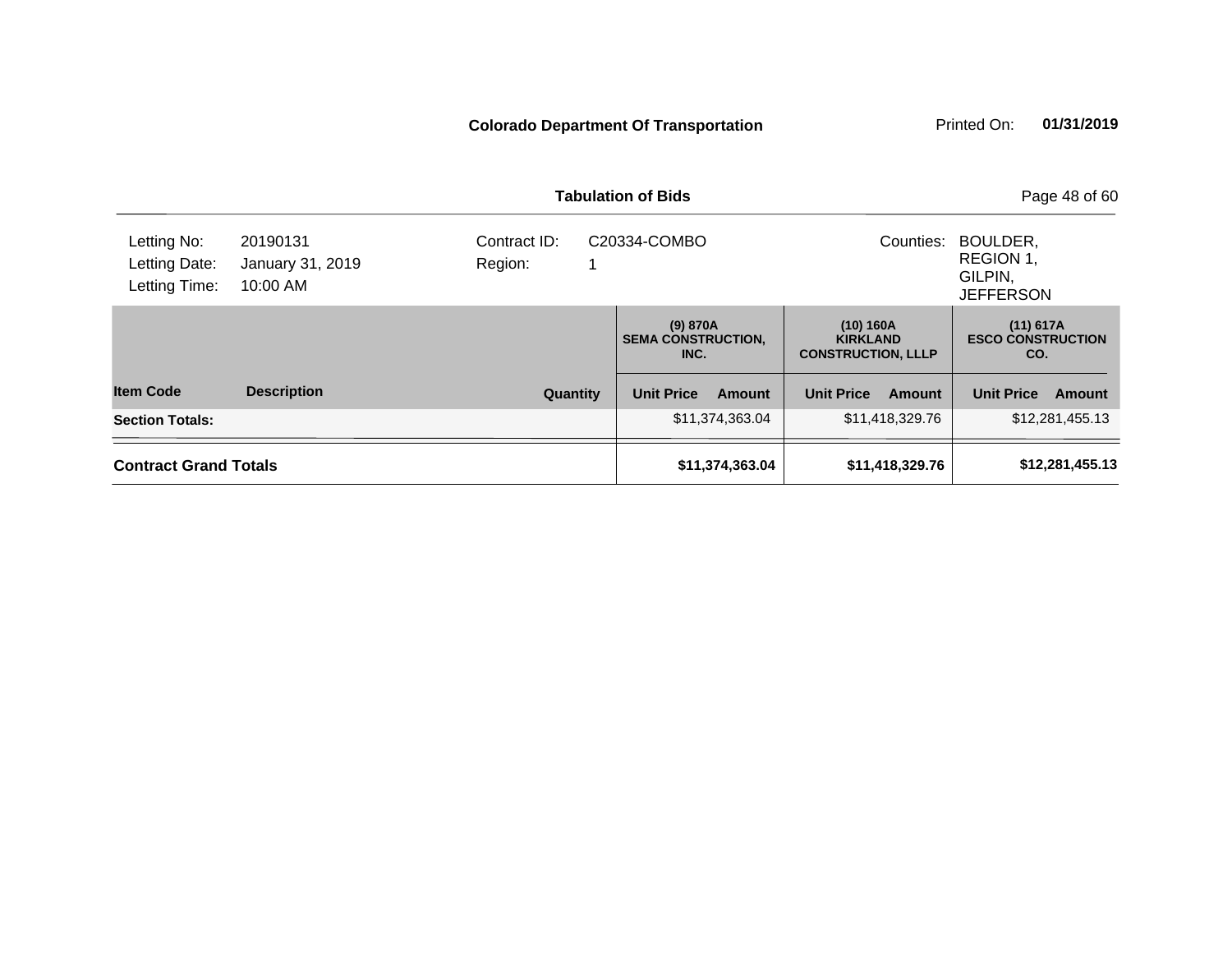| <b>Tabulation of Bids</b><br>Letting No:<br>20190131<br>Contract ID:<br>Counties:<br>BOULDER,<br>C20334-COMBO |      |                                           |         |             |                |                                                                |                     | Page 49 of 60     |               |                                          |        |
|---------------------------------------------------------------------------------------------------------------|------|-------------------------------------------|---------|-------------|----------------|----------------------------------------------------------------|---------------------|-------------------|---------------|------------------------------------------|--------|
| Letting Date:<br>Letting Time:                                                                                |      | January 31, 2019<br>10:00 AM              | Region: |             | 1              |                                                                |                     |                   |               | REGION 1,<br>GILPIN,<br><b>JEFFERSON</b> |        |
|                                                                                                               |      |                                           |         |             |                | (12) 1557A<br><b>Myers and Sons</b><br><b>Construction, LP</b> |                     |                   |               |                                          |        |
| <b>Item Code</b>                                                                                              |      | <b>Description</b>                        |         | Quantity    |                | <b>Unit Price</b>                                              | Amount              | <b>Unit Price</b> | <b>Amount</b> | <b>Unit Price</b>                        | Amount |
| <b>SECTION:</b>                                                                                               | 0001 | <b>BID ITEMS</b>                          |         |             |                |                                                                |                     |                   | LCC:          |                                          |        |
|                                                                                                               |      | 201-00000 Clearing and Grubbing           |         | 1.000       | L <sub>S</sub> | 65,000.00000 65,000.00                                         |                     |                   |               |                                          |        |
| 202-00010 Removal of Tree                                                                                     |      |                                           |         | 92.000 EACH |                |                                                                | 578.58000 53,229.36 |                   |               |                                          |        |
|                                                                                                               |      | 202-00015 Removal of Headwall             |         | 1.000 EACH  |                | 6,741.27000                                                    | 6,741.27            |                   |               |                                          |        |
| 202-00019 Removal of Inlet                                                                                    |      |                                           |         | 4.000 EACH  |                | 6,067.50000 24,270.00                                          |                     |                   |               |                                          |        |
|                                                                                                               |      | 202-00020 Removal of Concrete Box Culvert |         | 4.000 EACH  |                | 19,000.00000 76,000.00                                         |                     |                   |               |                                          |        |
| 202-00035 Removal of Pipe                                                                                     |      |                                           |         | 470.000     | LF             |                                                                | 135.00000 63,450.00 |                   |               |                                          |        |
|                                                                                                               |      | 202-00037 Removal of End Section          |         | 6.000 EACH  |                | 5,000.00000 30,000.00                                          |                     |                   |               |                                          |        |
|                                                                                                               |      | 202-00210 Removal of Concrete Pavement    |         | 118.000     | SY             |                                                                | 600.00000 70,800.00 |                   |               |                                          |        |
|                                                                                                               |      | 202-00220 Removal of Asphalt Mat          |         | 13,690.000  | <b>SY</b>      |                                                                | 12.00000 164,280.00 |                   |               |                                          |        |
|                                                                                                               |      | 202-00250 Removal of Pavement Marking     |         | 11,000.000  | <b>SF</b>      |                                                                | 1.65000 18,150.00   |                   |               |                                          |        |
|                                                                                                               |      | 202-00810 Removal of Ground Sign          |         | 8.000 EACH  |                | 100.00000                                                      | 800.00              |                   |               |                                          |        |
| 202-01000 Removal of Fence                                                                                    |      |                                           |         | 149.000     | LF             | 10.00000                                                       | 1,490.00            |                   |               |                                          |        |
|                                                                                                               |      | 202-01130 Removal of Guardrail Type 3     |         | 2,916.000   | LF             | 5.75000                                                        | 16,767.00           |                   |               |                                          |        |
|                                                                                                               |      | 202-01300 Removal of End Anchorage        |         | 17,000 EACH |                | 337.00000                                                      | 5,729.00            |                   |               |                                          |        |
|                                                                                                               |      |                                           |         |             |                |                                                                |                     |                   |               |                                          |        |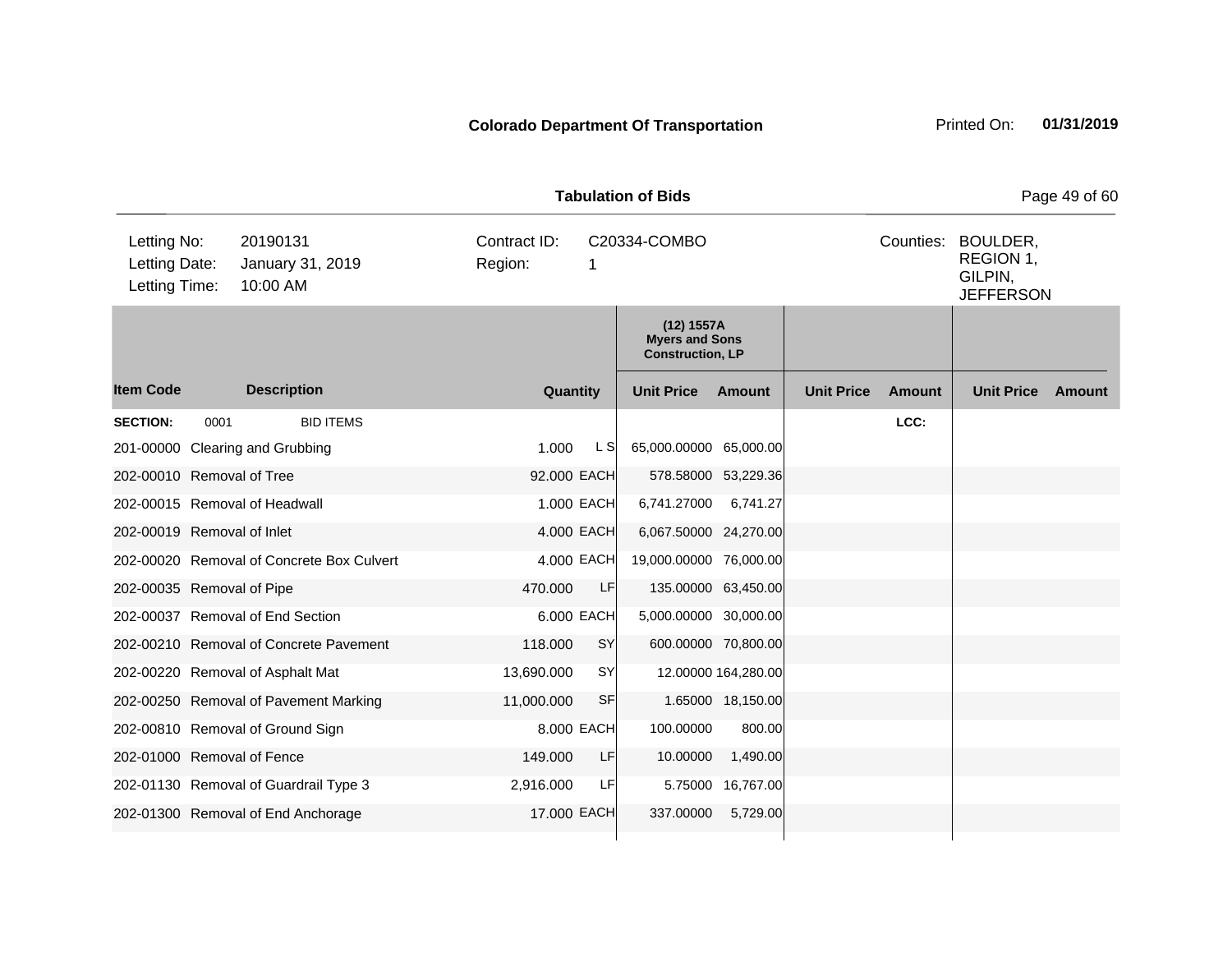|                                               |      |                                                       |                         |            | <b>Tabulation of Bids</b>                                      |                     |                   |               |                                                      | Page 50 of 60 |
|-----------------------------------------------|------|-------------------------------------------------------|-------------------------|------------|----------------------------------------------------------------|---------------------|-------------------|---------------|------------------------------------------------------|---------------|
| Letting No:<br>Letting Date:<br>Letting Time: |      | 20190131<br>January 31, 2019<br>10:00 AM              | Contract ID:<br>Region: | 1          | C20334-COMBO                                                   |                     |                   | Counties:     | BOULDER,<br>REGION 1,<br>GILPIN,<br><b>JEFFERSON</b> |               |
|                                               |      |                                                       |                         |            | (12) 1557A<br><b>Myers and Sons</b><br><b>Construction, LP</b> |                     |                   |               |                                                      |               |
| <b>Item Code</b>                              |      | <b>Description</b>                                    | Quantity                |            | <b>Unit Price</b>                                              | Amount              | <b>Unit Price</b> | <b>Amount</b> | <b>Unit Price</b>                                    | Amount        |
| <b>SECTION:</b>                               | 0001 | <b>BID ITEMS</b>                                      |                         |            |                                                                |                     |                   | LCC:          |                                                      |               |
| 202-04002 Clean Culvert                       |      |                                                       |                         | 2.000 EACH | 2,062.40000 4,124.80                                           |                     |                   |               |                                                      |               |
|                                               |      | 203-00010 Unclassified Excavation (Complete In Place) | 5,514.000               | <b>CY</b>  |                                                                | 54.75000 301,891.50 |                   |               |                                                      |               |
|                                               |      | 203-00050 Unsuitable Material                         | 500.000                 | <b>CY</b>  |                                                                | 40.37000 20,185.00  |                   |               |                                                      |               |
| 203-00400 Rock Excavation                     |      |                                                       | 451.000                 | <b>CY</b>  |                                                                | 101.34000 45,704.34 |                   |               |                                                      |               |
| 203-01500 Blading                             |      |                                                       | 200.000 HOUR            |            |                                                                | 137.00000 27,400.00 |                   |               |                                                      |               |
| 203-01510 Backhoe                             |      |                                                       | 200.000 HOUR            |            |                                                                | 101.00000 20,200.00 |                   |               |                                                      |               |
| 203-01550 Dozing                              |      |                                                       | 200.000 HOUR            |            |                                                                | 106.00000 21,200.00 |                   |               |                                                      |               |
|                                               |      | 203-01565 Hydraulic Excavator                         | 200.000 HOUR            |            |                                                                | 196.00000 39,200.00 |                   |               |                                                      |               |
| 203-01582 Truck (Dump)                        |      |                                                       | 200.000 HOUR            |            |                                                                | 174.00000 34,800.00 |                   |               |                                                      |               |
|                                               |      | 203-01594 Combination Loader                          | 200.000 HOUR            |            |                                                                | 148.00000 29,600.00 |                   |               |                                                      |               |
| 203-01597 Potholing                           |      |                                                       | 160.000 HOUR            |            |                                                                | 200.00000 32,000.00 |                   |               |                                                      |               |
| 203-02330 Laborer                             |      |                                                       | 80.000 HOUR             |            |                                                                | 31.00000 2,480.00   |                   |               |                                                      |               |
|                                               |      | 206-00000 Structure Excavation                        | 5,566.000               | <b>CY</b>  |                                                                | 52.20000 290,545.20 |                   |               |                                                      |               |
|                                               |      | 206-00100 Structure Backfill (Class 1)                | 2,110.000               | <b>CY</b>  |                                                                | 79.76000 168,293.60 |                   |               |                                                      |               |
|                                               |      |                                                       |                         |            |                                                                |                     |                   |               |                                                      |               |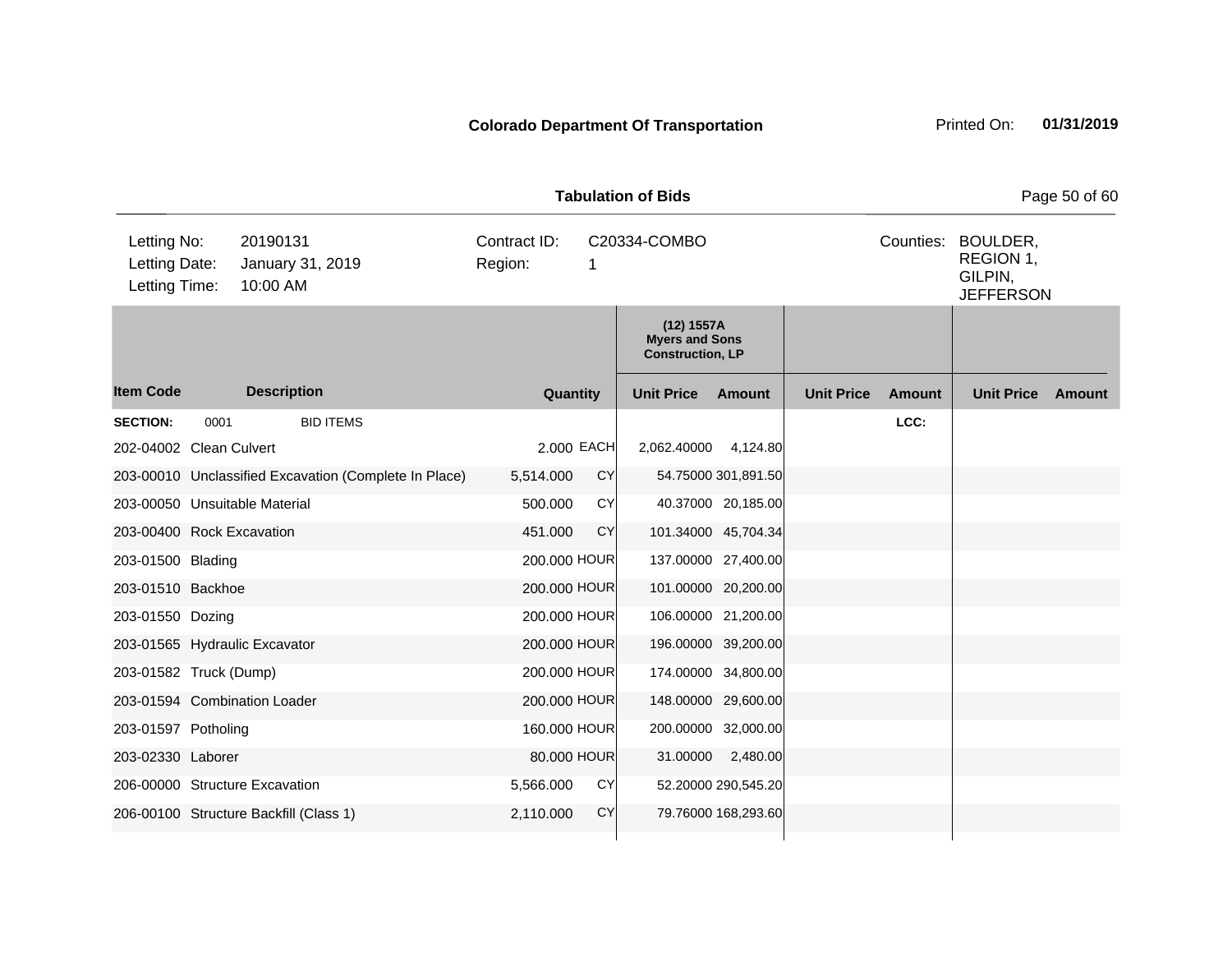| <b>Tabulation of Bids</b>                     |      |                      |                                                    |                         |           |              |                                                                |                     |                   |           |                                                      | Page 51 of 60 |
|-----------------------------------------------|------|----------------------|----------------------------------------------------|-------------------------|-----------|--------------|----------------------------------------------------------------|---------------------|-------------------|-----------|------------------------------------------------------|---------------|
| Letting No:<br>Letting Date:<br>Letting Time: |      | 20190131<br>10:00 AM | January 31, 2019                                   | Contract ID:<br>Region: |           | 1            | C20334-COMBO                                                   |                     |                   | Counties: | BOULDER,<br>REGION 1,<br>GILPIN,<br><b>JEFFERSON</b> |               |
|                                               |      |                      |                                                    |                         |           |              | (12) 1557A<br><b>Myers and Sons</b><br><b>Construction, LP</b> |                     |                   |           |                                                      |               |
| <b>Item Code</b>                              |      | <b>Description</b>   |                                                    |                         | Quantity  |              | <b>Unit Price</b>                                              | Amount              | <b>Unit Price</b> | Amount    | <b>Unit Price</b>                                    | Amount        |
| <b>SECTION:</b>                               | 0001 |                      | <b>BID ITEMS</b>                                   |                         |           |              |                                                                |                     |                   | LCC:      |                                                      |               |
| 206-00200 Structure Backfill (Class 2)        |      |                      |                                                    |                         | 332.000   | CY           | 217.85000 72,326.20                                            |                     |                   |           |                                                      |               |
| 206-00510 Filter Material (Class A)           |      |                      |                                                    |                         | 2,545.000 | <b>CY</b>    |                                                                | 96.91000 246,635.95 |                   |           |                                                      |               |
| 206-01781 Shoring (Area 1)                    |      |                      |                                                    |                         | 1.000     | L S          | 37,000.00000 37,000.00                                         |                     |                   |           |                                                      |               |
| 206-01782 Shoring (Area 2)                    |      |                      |                                                    |                         | 1.000     | L S          | 37,000.00000 37,000.00                                         |                     |                   |           |                                                      |               |
| 206-01783 Shoring (Area 3)                    |      |                      |                                                    |                         | 1.000     | L S          | 37,000.00000 37,000.00                                         |                     |                   |           |                                                      |               |
| 206-01784 Shoring (Area 4)                    |      |                      |                                                    |                         | 1.000     | L S          | 37,000.00000 37,000.00                                         |                     |                   |           |                                                      |               |
| 206-01785 Shoring (Area 5)                    |      |                      |                                                    |                         | 1.000     | L S          | 70,000.00000 70,000.00                                         |                     |                   |           |                                                      |               |
| 207-00205 Topsoil                             |      |                      |                                                    |                         | 4,840.000 | <b>CY</b>    |                                                                | 15.00000 72,600.00  |                   |           |                                                      |               |
|                                               |      |                      | 208-00002 Erosion Log Type 1 (12 Inch)             | 34,850.000              |           | LF           |                                                                | 5.00000 174,250.00  |                   |           |                                                      |               |
| 208-00045 Concrete Washout Structure          |      |                      |                                                    |                         |           | 8.000 EACH   | 1,700.00000 13,600.00                                          |                     |                   |           |                                                      |               |
| 208-00070 Vehicle Tracking Pad                |      |                      |                                                    |                         |           | 16.000 EACH  | 2,800.00000 44,800.00                                          |                     |                   |           |                                                      |               |
| 208-00071                                     | Pad) |                      | Maintenance Aggregate (Vehicle Tracking            |                         | 200.000   | <b>CY</b>    |                                                                | 73.00000 14,600.00  |                   |           |                                                      |               |
|                                               |      |                      | 208-00103 Removal and Disposal of Sediment (Labor) |                         |           | 120.000 HOUR | 60.00000                                                       | 7,200.00            |                   |           |                                                      |               |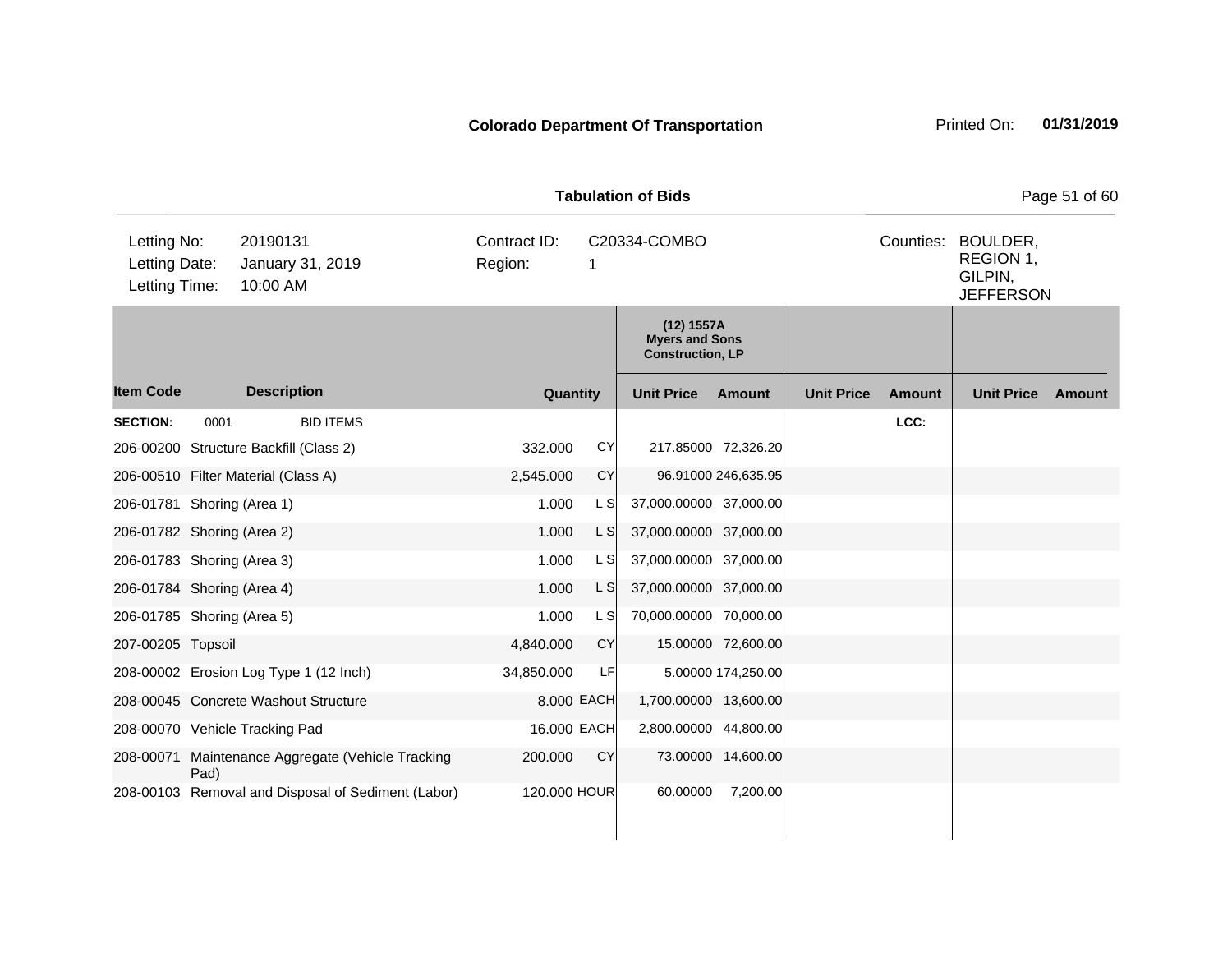| <b>Tabulation of Bids</b>                     |             |                                          |                         |              |            |                                                                |                    |                   |               |                                                      | Page 52 of 60 |
|-----------------------------------------------|-------------|------------------------------------------|-------------------------|--------------|------------|----------------------------------------------------------------|--------------------|-------------------|---------------|------------------------------------------------------|---------------|
| Letting No:<br>Letting Date:<br>Letting Time: |             | 20190131<br>January 31, 2019<br>10:00 AM | Contract ID:<br>Region: |              | 1          | C20334-COMBO                                                   |                    |                   | Counties:     | BOULDER,<br>REGION 1,<br>GILPIN,<br><b>JEFFERSON</b> |               |
|                                               |             |                                          |                         |              |            | (12) 1557A<br><b>Myers and Sons</b><br><b>Construction, LP</b> |                    |                   |               |                                                      |               |
| <b>Item Code</b>                              |             | <b>Description</b>                       |                         | Quantity     |            | <b>Unit Price</b>                                              | Amount             | <b>Unit Price</b> | <b>Amount</b> | <b>Unit Price</b>                                    | Amount        |
| <b>SECTION:</b>                               | 0001        | <b>BID ITEMS</b>                         |                         |              |            |                                                                |                    |                   | LCC:          |                                                      |               |
| 208-00105                                     | (Equipment) | Removal and Disposal of Sediment         |                         | 120.000 HOUR |            | 69.00000                                                       | 8,280.00           |                   |               |                                                      |               |
|                                               |             | 208-00106 Sweeping (Sediment Removal)    |                         | 120.000 HOUR |            | 120.00000 14,400.00                                            |                    |                   |               |                                                      |               |
| 208-00107 Removal of Trash                    |             |                                          |                         | 80.000 HOUR  |            | 92.00000                                                       | 7,360.00           |                   |               |                                                      |               |
|                                               |             | 208-00207 Erosion Control Management     |                         | 195.000      | <b>DAY</b> | 106.00000 20,670.00                                            |                    |                   |               |                                                      |               |
| 208-00300 Temporary Berms                     |             |                                          |                         | 1,746.000    | LF         |                                                                | 17.00000 29,682.00 |                   |               |                                                      |               |
|                                               |             | 210-00010 Reset Mailbox Structure        |                         | 1.000 EACH   |            | 360.00000                                                      | 360.00             |                   |               |                                                      |               |
|                                               |             | 210-00810 Reset Ground Sign              |                         | 24.000 EACH  |            | 250.00000                                                      | 6,000.00           |                   |               |                                                      |               |
| 212-00006 Seeding (Native)                    |             |                                          |                         | 9.000 ACRE   |            | 1,025.56000                                                    | 9,230.04           |                   |               |                                                      |               |
|                                               |             | 212-00022 Seeding (Riparian)             |                         | 1.010 ACRE   |            | 1,572.52000                                                    | 1,588.25           |                   |               |                                                      |               |
|                                               |             | 212-00028 Seeding (Wetlands)             |                         | 0.120 ACRE   |            | 14,357.83000                                                   | 1,722.94           |                   |               |                                                      |               |
| 212-00032 Soil Conditioning                   |             |                                          |                         | 9.000 ACRE   |            | 4,102.23000 36,920.07                                          |                    |                   |               |                                                      |               |
|                                               |             | 213-00008 Mulching (Wood Chip)           |                         | 9,800.000    | <b>CF</b>  |                                                                | 6.84000 67,032.00  |                   |               |                                                      |               |
|                                               |             | 213-00012 Spray-on Mulch Blanket         |                         | 9.000 ACRE   |            | 4,785.93000 43,073.37                                          |                    |                   |               |                                                      |               |
| 213-00061 Mulch Tackifier                     |             |                                          |                         | 1,800.000    | LB         | 3.42000                                                        | 6,156.00           |                   |               |                                                      |               |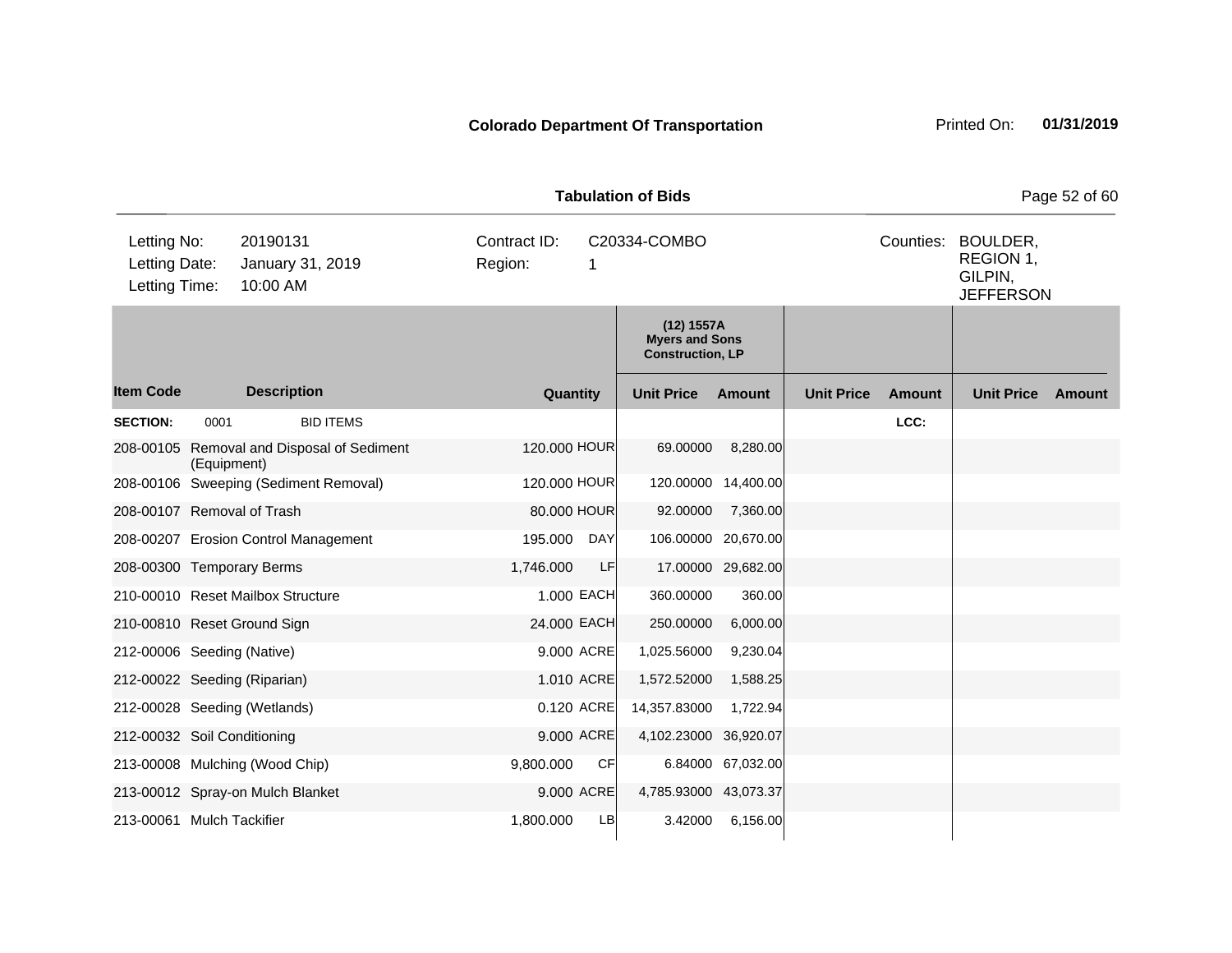| <b>Tabulation of Bids</b>                     |            |                                           |                                                  |                         |              |                                                                |                      |                   |           |                                                      | Page 53 of 60 |
|-----------------------------------------------|------------|-------------------------------------------|--------------------------------------------------|-------------------------|--------------|----------------------------------------------------------------|----------------------|-------------------|-----------|------------------------------------------------------|---------------|
| Letting No:<br>Letting Date:<br>Letting Time: |            | 20190131<br>January 31, 2019<br>10:00 AM  |                                                  | Contract ID:<br>Region: | 1            | C20334-COMBO                                                   |                      |                   | Counties: | BOULDER,<br>REGION 1,<br>GILPIN,<br><b>JEFFERSON</b> |               |
|                                               |            |                                           |                                                  |                         |              | (12) 1557A<br><b>Myers and Sons</b><br><b>Construction, LP</b> |                      |                   |           |                                                      |               |
| <b>Item Code</b>                              |            | <b>Description</b>                        |                                                  |                         | Quantity     | <b>Unit Price</b>                                              | Amount               | <b>Unit Price</b> | Amount    | <b>Unit Price</b>                                    | Amount        |
| <b>SECTION:</b>                               | 0001       |                                           | <b>BID ITEMS</b>                                 |                         |              |                                                                |                      |                   | LCC:      |                                                      |               |
|                                               |            | 213-00700 Landscape Boulder               |                                                  |                         | 529,000 EACH |                                                                | 300.00000 158,700.00 |                   |           |                                                      |               |
|                                               |            | 214-00000 Landscape Maintenance           |                                                  | 1.000                   | L S          | 24,000.00000 24,000.00                                         |                      |                   |           |                                                      |               |
|                                               |            |                                           | 214-00205 Deciduous Tree (5 Gallon Container)    |                         | 140.000 EACH | 65.64000                                                       | 9,189.60             |                   |           |                                                      |               |
|                                               |            |                                           | 214-00350 Deciduous Shrub (5 Gallon Container)   |                         | 419.000 EACH |                                                                | 68.37000 28,647.03   |                   |           |                                                      |               |
|                                               |            |                                           | 214-00450 Evergreen Tree (5 Gallon Container)    |                         | 23.000 EACH  | 307.67000                                                      | 7,076.41             |                   |           |                                                      |               |
| 214-01015 Willow Cuttings                     |            |                                           |                                                  | 2,904.000 EACH          |              |                                                                | 8.20000 23,812.80    |                   |           |                                                      |               |
|                                               |            | 214-01228 Riprap Planting Pocket          |                                                  |                         | 183.000 EACH |                                                                | 410.00000 75,030.00  |                   |           |                                                      |               |
|                                               |            | (Biodegradable Class 1)                   | 216-00201 Soil Retention Blanket (Straw-Coconut) | 17,000.000              | <b>SY</b>    |                                                                | 2.91000 49,470.00    |                   |           |                                                      |               |
|                                               |            | 217-00020 Herbicide Treatment             |                                                  |                         | 48.000 HOUR  | 206.00000                                                      | 9,888.00             |                   |           |                                                      |               |
| 240-00000 Wildlife Biologist                  |            |                                           |                                                  |                         | 92.000 HOUR  | 90.00000                                                       | 8,280.00             |                   |           |                                                      |               |
| 240-00010 Removal of Nests                    |            |                                           |                                                  |                         | 80.000 HOUR  | 139.00000                                                      | 11,120.00            |                   |           |                                                      |               |
| 240-00020 Netting                             |            |                                           |                                                  | 114.000                 | SY           | 15.00000                                                       | 1,710.00             |                   |           |                                                      |               |
|                                               | Management | 250-00010 Environmental Health and Safety |                                                  | 1.000                   | L S          | 8,500.00000                                                    | 8,500.00             |                   |           |                                                      |               |
|                                               |            |                                           |                                                  |                         |              |                                                                |                      |                   |           |                                                      |               |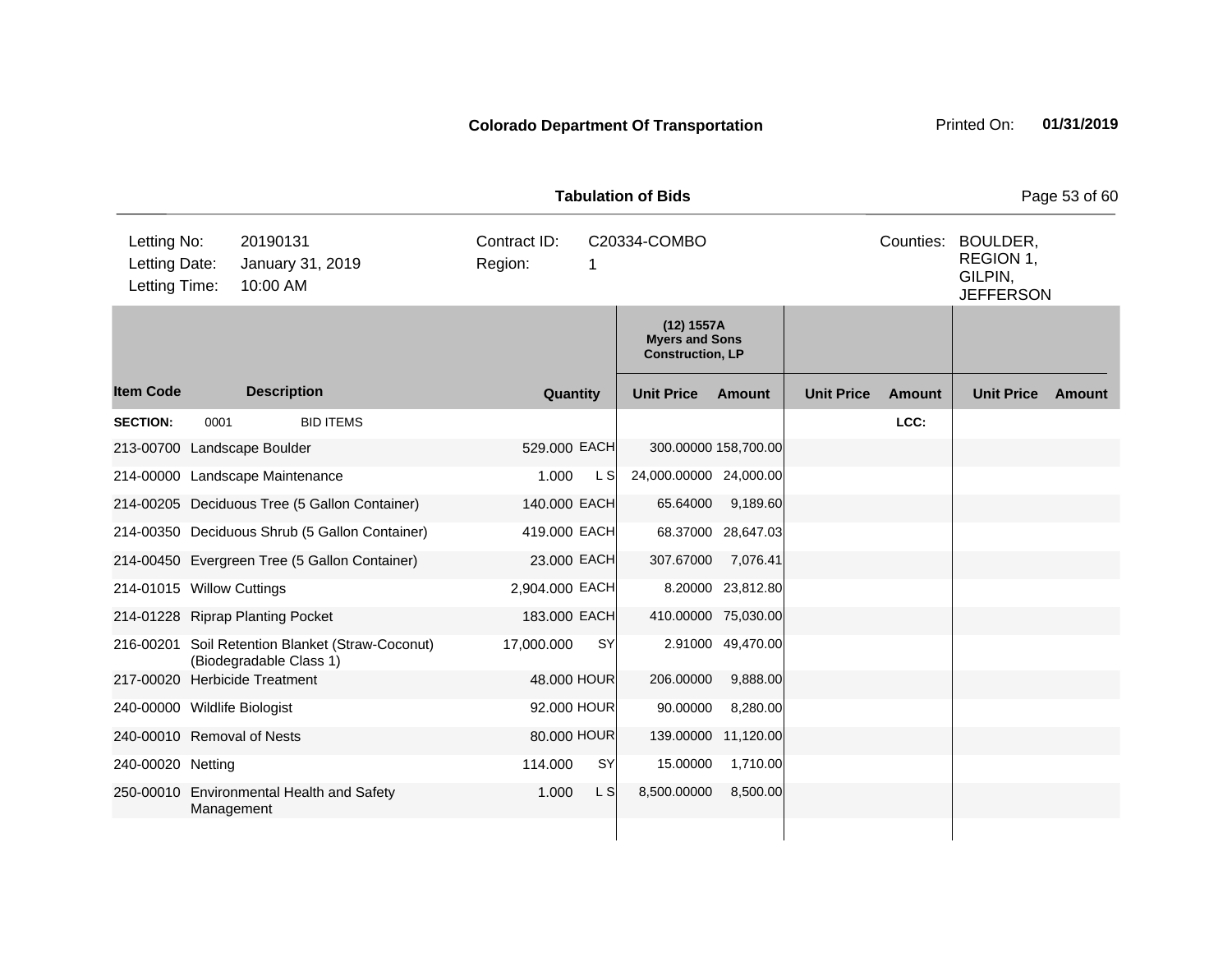| <b>Tabulation of Bids</b><br>BOULDER,         |                                                                                                                                              |                                                |            |             |                         |                      |                   |               |                   |                  |  |
|-----------------------------------------------|----------------------------------------------------------------------------------------------------------------------------------------------|------------------------------------------------|------------|-------------|-------------------------|----------------------|-------------------|---------------|-------------------|------------------|--|
| Letting No:<br>Letting Date:<br>Letting Time: | 20190131<br>Contract ID:<br>Counties:<br>C20334-COMBO<br>Region:<br>January 31, 2019<br>1<br>10:00 AM<br>(12) 1557A<br><b>Myers and Sons</b> |                                                |            |             |                         |                      |                   |               |                   | <b>JEFFERSON</b> |  |
|                                               |                                                                                                                                              |                                                |            |             | <b>Construction, LP</b> |                      |                   |               |                   |                  |  |
| <b>Item Code</b>                              |                                                                                                                                              | <b>Description</b>                             |            | Quantity    | <b>Unit Price</b>       | Amount               | <b>Unit Price</b> | <b>Amount</b> | <b>Unit Price</b> | Amount           |  |
| <b>SECTION:</b>                               | 0001                                                                                                                                         | <b>BID ITEMS</b>                               |            |             |                         |                      |                   | LCC:          |                   |                  |  |
|                                               |                                                                                                                                              | 250-00050 Monitoring Technician                |            | 43.000 HOUR | 115.00000               | 4,945.00             |                   |               |                   |                  |  |
|                                               |                                                                                                                                              | 250-00110 Health and Safety Officer            |            | 43.000 HOUR | 115.00000               | 4,945.00             |                   |               |                   |                  |  |
|                                               |                                                                                                                                              | 304-06007 Aggregate Base Course (Class 6)      | 59.000     | CY          | 175.00000 10,325.00     |                      |                   |               |                   |                  |  |
|                                               |                                                                                                                                              | 403-00720 Hot Mix Asphalt (Patching) (Asphalt) | 10,300.000 | <b>TON</b>  | 173.89000 1,791,067.    | 00                   |                   |               |                   |                  |  |
|                                               |                                                                                                                                              | 411-10251 Emulsified Asphalt (CSS-1)           | 1,950.000  | GAL         | 3.49000                 | 6,805.50             |                   |               |                   |                  |  |
|                                               |                                                                                                                                              | 420-00112 Geotextile (Drainage) (Class 1)      | 245.000    | SY          |                         | 44.67000 10,944.15   |                   |               |                   |                  |  |
| 506-00209 Riprap (9 Inch)                     |                                                                                                                                              |                                                | 243.000    | <b>CY</b>   |                         | 268.00000 65,124.00  |                   |               |                   |                  |  |
| 506-00212 Riprap (12 Inch)                    |                                                                                                                                              |                                                | 118.000    | CY          |                         | 282.00000 33,276.00  |                   |               |                   |                  |  |
| 506-00218 Riprap (18 Inch)                    |                                                                                                                                              |                                                | 1,963.000  | CY          |                         | 296.00000 581,048.00 |                   |               |                   |                  |  |
|                                               |                                                                                                                                              | 506-00418 Soil Riprap (18 Inch)                | 5,178.000  | CY          | 244.50000 1,266,021.    | $00 \,$              |                   |               |                   |                  |  |
|                                               |                                                                                                                                              | 507-00000 Concrete Slope and Ditch Paving      | 3.300      | <b>CY</b>   | 1,700.00000             | 5,610.00             |                   |               |                   |                  |  |
|                                               |                                                                                                                                              | 515-00120 Waterproofing (Membrane)             | 1,047.000  | SY          |                         | 17.00000 17,799.00   |                   |               |                   |                  |  |
| 518-00100 Waterstop                           |                                                                                                                                              |                                                | 36.000     | LF          | 28.00000                | 1,008.00             |                   |               |                   |                  |  |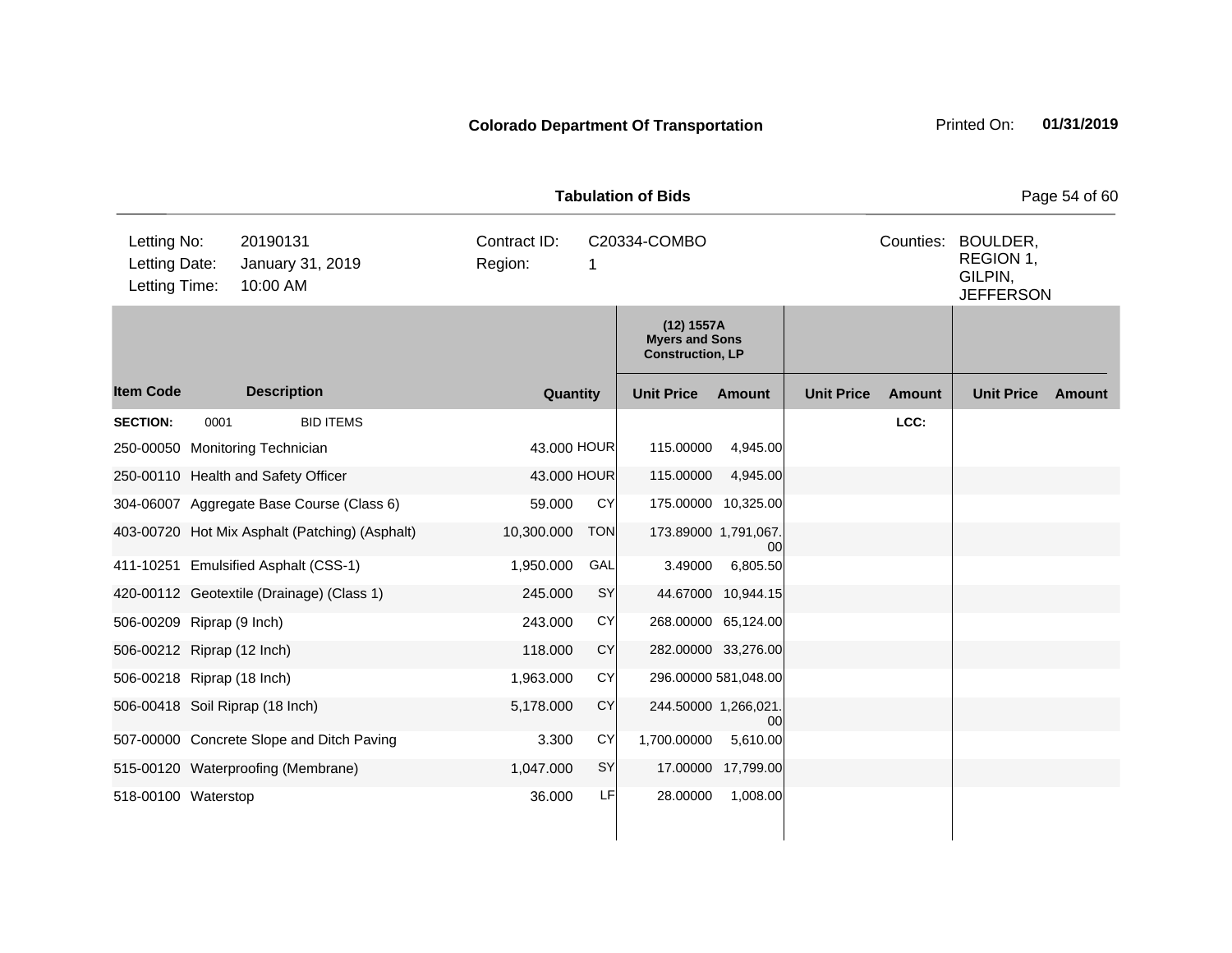| <b>Tabulation of Bids</b>                     |      |                      |                                                   |         |              |             |                                                                |                            |                   |        |                                                                | Page 55 of 60 |
|-----------------------------------------------|------|----------------------|---------------------------------------------------|---------|--------------|-------------|----------------------------------------------------------------|----------------------------|-------------------|--------|----------------------------------------------------------------|---------------|
| Letting No:<br>Letting Date:<br>Letting Time: |      | 20190131<br>10:00 AM | January 31, 2019                                  | Region: | Contract ID: | 1           | C20334-COMBO                                                   |                            |                   |        | Counties: BOULDER,<br>REGION 1,<br>GILPIN,<br><b>JEFFERSON</b> |               |
|                                               |      |                      |                                                   |         |              |             | (12) 1557A<br><b>Myers and Sons</b><br><b>Construction, LP</b> |                            |                   |        |                                                                |               |
| <b>Item Code</b>                              |      | <b>Description</b>   |                                                   |         | Quantity     |             | <b>Unit Price</b>                                              | Amount                     | <b>Unit Price</b> | Amount | <b>Unit Price</b>                                              | Amount        |
| <b>SECTION:</b>                               | 0001 |                      | <b>BID ITEMS</b>                                  |         |              |             |                                                                |                            |                   | LCC:   |                                                                |               |
|                                               |      |                      | 601-03030 Concrete Class D (Box Culvert)          |         | 1,500.000    | <b>CY</b>   |                                                                | 900.00000 1,350,000.<br>00 |                   |        |                                                                |               |
| 601-03050 Concrete Class D (Wall)             |      |                      |                                                   |         | 152.000      | CY          | 1,100.00000 167,200.00                                         |                            |                   |        |                                                                |               |
| 601-10310 Fly Ash Slurry                      |      |                      |                                                   |         | 40.000       | CY          |                                                                | 446.00000 17,840.00        |                   |        |                                                                |               |
| 602-00000 Reinforcing Steel                   |      |                      |                                                   |         | 15,128.000   | <b>LB</b>   |                                                                | 1.15000 17,397.20          |                   |        |                                                                |               |
|                                               |      |                      | 602-00020 Reinforcing Steel (Epoxy Coated)        |         | 350,682.000  | LB          |                                                                | 1.35000 473,420.70         |                   |        |                                                                |               |
|                                               |      | (Complete In Place)  | 603-01185 18 Inch Reinforced Concrete Pipe        |         | 239.000      | LF          |                                                                | 280.00000 66,920.00        |                   |        |                                                                |               |
|                                               |      | (Complete In Place)  | 603-01365 36 Inch Reinforced Concrete Pipe        |         | 910.000      | LF          |                                                                | 315.00000 286,650.00       |                   |        |                                                                |               |
|                                               |      | (Complete In Place)  | 603-01485 48 Inch Reinforced Concrete Pipe        |         | 154.000      | LF          |                                                                | 440.00000 67,760.00        |                   |        |                                                                |               |
|                                               |      |                      | 603-05018 18 Inch Reinforced Concrete End Section |         |              | 1.000 EACH  | 975.00000                                                      | 975.00                     |                   |        |                                                                |               |
|                                               |      |                      | 603-05036 36 Inch Reinforced Concrete End Section |         |              | 19.000 EACH | 1,300.00000 24,700.00                                          |                            |                   |        |                                                                |               |
|                                               |      |                      | 603-05048 48 Inch Reinforced Concrete End Section |         |              | 3.000 EACH  | 2,000.00000                                                    | 6,000.00                   |                   |        |                                                                |               |
| 603-30024 24 Inch Steel End Section           |      |                      |                                                   |         |              | 1.000 EACH  | 935.00000                                                      | 935.00                     |                   |        |                                                                |               |
| 604-00305 Inlet Type C (5 Foot)               |      |                      |                                                   |         |              | 1.000 EACH  | 5,500.00000                                                    | 5,500.00                   |                   |        |                                                                |               |
|                                               |      |                      |                                                   |         |              |             |                                                                |                            |                   |        |                                                                |               |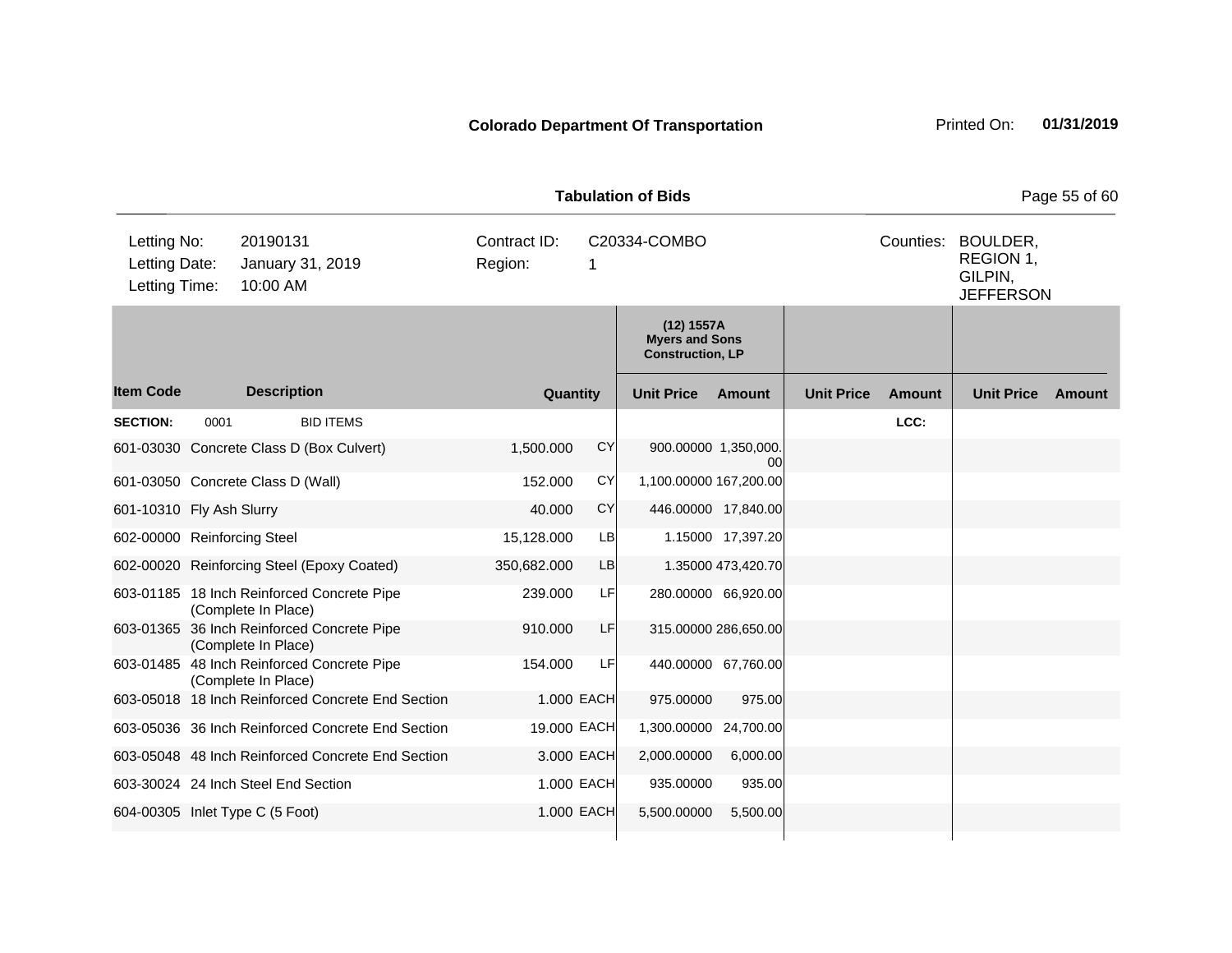| <b>Tabulation of Bids</b><br>Page 56 of 60    |      |                                               |  |                         |            |                                                                |                     |                   |           |                                                      |        |
|-----------------------------------------------|------|-----------------------------------------------|--|-------------------------|------------|----------------------------------------------------------------|---------------------|-------------------|-----------|------------------------------------------------------|--------|
| Letting No:<br>Letting Date:<br>Letting Time: |      | 20190131<br>January 31, 2019<br>10:00 AM      |  | Contract ID:<br>Region: | 1          | C20334-COMBO                                                   |                     |                   | Counties: | BOULDER,<br>REGION 1,<br>GILPIN,<br><b>JEFFERSON</b> |        |
|                                               |      |                                               |  |                         |            | (12) 1557A<br><b>Myers and Sons</b><br><b>Construction, LP</b> |                     |                   |           |                                                      |        |
| <b>Item Code</b>                              |      | <b>Description</b>                            |  | Quantity                |            | <b>Unit Price</b>                                              | <b>Amount</b>       | <b>Unit Price</b> | Amount    | <b>Unit Price</b>                                    | Amount |
| <b>SECTION:</b>                               | 0001 | <b>BID ITEMS</b>                              |  |                         |            |                                                                |                     |                   | LCC:      |                                                      |        |
|                                               |      | 604-00505 Inlet Type D (5 Foot)               |  | 14.000 EACH             |            | 4,267.56000 59,745.84                                          |                     |                   |           |                                                      |        |
|                                               |      | 604-00510 Inlet Type D (10 Foot)              |  |                         | 2.000 EACH | 8,726.24000 17,452.48                                          |                     |                   |           |                                                      |        |
|                                               |      | 604-00511 Inlet Type D (Special) (10 Foot)    |  |                         | 1.000 EACH | 10,091.87000 10,091.87                                         |                     |                   |           |                                                      |        |
|                                               |      | 604-30005 Manhole Slab Base (5 Foot)          |  |                         | 2.000 EACH | 4,608.98000                                                    | 9,217.96            |                   |           |                                                      |        |
|                                               |      | 606-00301 Guardrail Type 3 (6-3 Post Spacing) |  | 7,337.500               | LF         |                                                                | 43.20000 316,980.00 |                   |           |                                                      |        |
|                                               |      | 606-01320 End Anchorage Type 3B               |  |                         | 2.000 EACH | 4,775.00000                                                    | 9,550.00            |                   |           |                                                      |        |
|                                               |      | 606-01340 End Anchorage Type 3D               |  |                         | 2.000 EACH | 1,002.00000                                                    | 2,004.00            |                   |           |                                                      |        |
| 606-01385 Transition Type 3J                  |      |                                               |  |                         | 6.000 EACH | 1,485.00000                                                    | 8,910.00            |                   |           |                                                      |        |
|                                               |      | 606-01390 End Anchorage Type 3K               |  |                         | 6.000 EACH | 1,436.00000                                                    | 8,616.00            |                   |           |                                                      |        |
|                                               |      | 606-02003 End Anchorage (Nonflared)           |  | 13.000 EACH             |            | 3,085.00000 40,105.00                                          |                     |                   |           |                                                      |        |
|                                               |      | 606-02005 End Anchorage (Flared)              |  | 13.000 EACH             |            | 2,587.00000 33,631.00                                          |                     |                   |           |                                                      |        |
|                                               |      | 607-01000 Fence Barbed Wire with Metal Posts  |  | 85.000                  | LF         | 9.50000                                                        | 807.50              |                   |           |                                                      |        |
|                                               |      | 607-01050 Fence Wire With Metal Posts         |  | 887.000                 | LF         | 2.00000                                                        | 1,774.00            |                   |           |                                                      |        |
| 607-11525 Fence (Plastic)                     |      |                                               |  | 300.000                 | LF         | 3.50000                                                        | 1,050.00            |                   |           |                                                      |        |
|                                               |      |                                               |  |                         |            |                                                                |                     |                   |           |                                                      |        |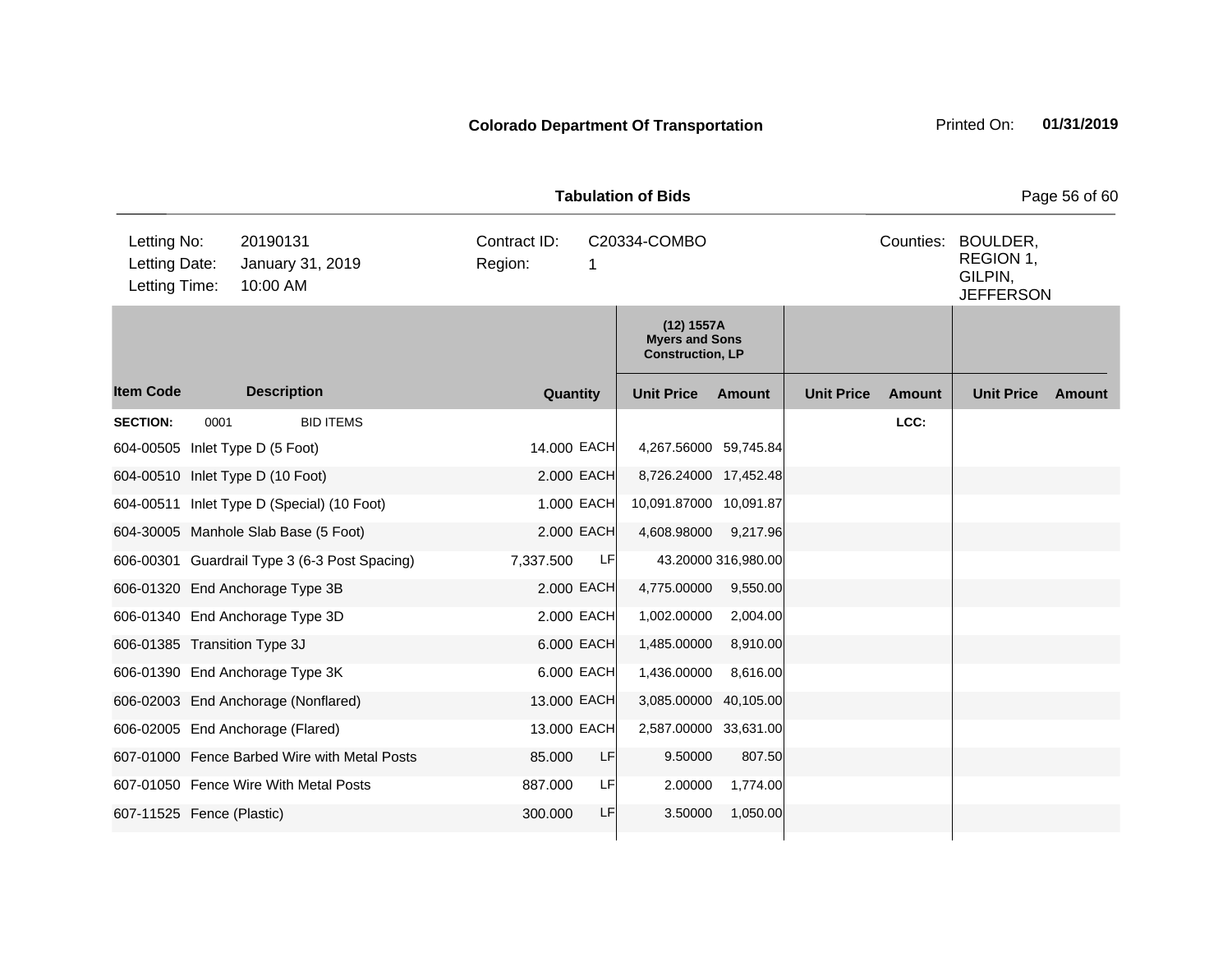|                                               |      |                                                                           |                         |            | <b>Tabulation of Bids</b>                                      |                     |                   |               |                                                      | Page 57 of 60 |
|-----------------------------------------------|------|---------------------------------------------------------------------------|-------------------------|------------|----------------------------------------------------------------|---------------------|-------------------|---------------|------------------------------------------------------|---------------|
| Letting No:<br>Letting Date:<br>Letting Time: |      | 20190131<br>January 31, 2019<br>10:00 AM                                  | Contract ID:<br>Region: | 1          | C20334-COMBO                                                   |                     |                   | Counties:     | BOULDER,<br>REGION 1,<br>GILPIN,<br><b>JEFFERSON</b> |               |
|                                               |      |                                                                           |                         |            | (12) 1557A<br><b>Myers and Sons</b><br><b>Construction, LP</b> |                     |                   |               |                                                      |               |
| <b>Item Code</b>                              |      | <b>Description</b>                                                        | Quantity                |            | <b>Unit Price</b>                                              | Amount              | <b>Unit Price</b> | <b>Amount</b> | <b>Unit Price</b>                                    | Amount        |
| <b>SECTION:</b>                               | 0001 | <b>BID ITEMS</b>                                                          |                         |            |                                                                |                     |                   | LCC:          |                                                      |               |
|                                               |      | 609-21021 Curb and Gutter Type 2 (Section II-M)                           | 39,000                  | LF.        | 40.00000                                                       | 1,560.00            |                   |               |                                                      |               |
|                                               |      | 609-24010 Gutter Type 2 (10 Foot)                                         | 187.000                 | LF         |                                                                | 185.00000 34,595.00 |                   |               |                                                      |               |
|                                               |      | 609-60011 Curb Type 6 (Section M)                                         | 635.000                 | LF         |                                                                | 20.00000 12,700.00  |                   |               |                                                      |               |
| 612-00001 Delineator (Type I)                 |      |                                                                           | 15.000 EACH             |            | 25.00000                                                       | 375.00              |                   |               |                                                      |               |
|                                               |      | 612-00003 Delineator (Type III)                                           | 55.000 EACH             |            | 26.00000                                                       | 1,430.00            |                   |               |                                                      |               |
|                                               |      | 612-00021 Delineator (Type I) (Barrier)                                   | 33.000 EACH             |            | 40.00000                                                       | 1,320.00            |                   |               |                                                      |               |
|                                               |      | 614-00011 Sign Panel (Class I)                                            | 48.500                  | <b>SF</b>  | 21.00000                                                       | 1,018.50            |                   |               |                                                      |               |
|                                               |      | 614-00035 Sign Panel (Special)                                            | 4.340                   | SF         | 50.00000                                                       | 217.00              |                   |               |                                                      |               |
|                                               |      | 614-00200 Steel Sign Post (U-2)                                           | 7.000                   | LF         | 14.00000                                                       | 98.00               |                   |               |                                                      |               |
|                                               |      | 614-01583 Steel Sign Support (2-1/2 In Round Sch 80)<br>(Post & Slipbase) | 27.000 EACH             |            |                                                                | 640.00000 17,280.00 |                   |               |                                                      |               |
|                                               |      | 615-00050 Embankment Protector Type 5                                     |                         | 1.000 EACH | 2,500.00000                                                    | 2,500.00            |                   |               |                                                      |               |
|                                               |      | 620-00002 Field Office (Class 2)                                          |                         | 1.000 EACH | 44,090.07000 44,090.07                                         |                     |                   |               |                                                      |               |
|                                               |      | 620-00012 Field Laboratory (Class 2)                                      |                         | 1.000 EACH | 22,912.70000 22,912.70                                         |                     |                   |               |                                                      |               |
| 620-00020 Sanitary Facility                   |      |                                                                           |                         | 2.000 EACH | 3,651.44000                                                    | 7,302.88            |                   |               |                                                      |               |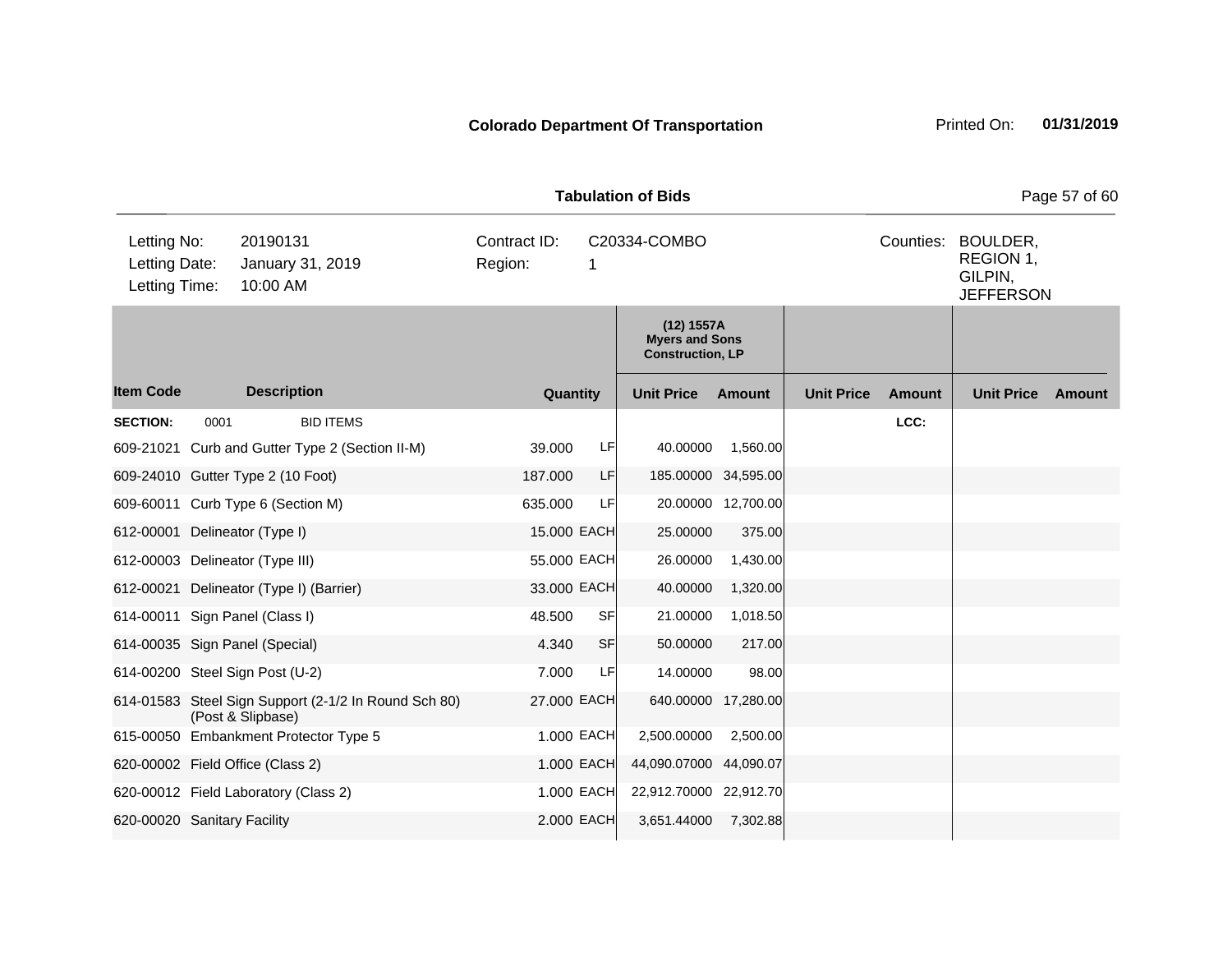| <b>Tabulation of Bids</b>                     |                                          |                                                  |                                                    |                         |            |                                                                |                      |                   |           |                                                      | Page 58 of 60 |
|-----------------------------------------------|------------------------------------------|--------------------------------------------------|----------------------------------------------------|-------------------------|------------|----------------------------------------------------------------|----------------------|-------------------|-----------|------------------------------------------------------|---------------|
| Letting No:<br>Letting Date:<br>Letting Time: | 20190131<br>January 31, 2019<br>10:00 AM |                                                  |                                                    | Contract ID:<br>Region: | 1          | C20334-COMBO                                                   |                      |                   | Counties: | BOULDER,<br>REGION 1,<br>GILPIN,<br><b>JEFFERSON</b> |               |
|                                               |                                          |                                                  |                                                    |                         |            | (12) 1557A<br><b>Myers and Sons</b><br><b>Construction, LP</b> |                      |                   |           |                                                      |               |
| <b>Item Code</b>                              |                                          | <b>Description</b>                               |                                                    | Quantity                |            | <b>Unit Price</b>                                              | Amount               | <b>Unit Price</b> | Amount    | <b>Unit Price</b>                                    | Amount        |
| <b>SECTION:</b>                               | 0001                                     |                                                  | <b>BID ITEMS</b>                                   |                         |            |                                                                |                      |                   | LCC:      |                                                      |               |
| 621-00450 Detour Pavement                     |                                          |                                                  |                                                    | 1,370.000               | SY         |                                                                | 50.30000 68,911.00   |                   |           |                                                      |               |
|                                               |                                          | 624-20301 Detour Drainage Pipe (Class 0)         |                                                    | 1.000                   |            | L S 350,000.00000 350,000.00                                   |                      |                   |           |                                                      |               |
|                                               |                                          | 625-00000 Construction Surveying                 |                                                    | 1.000                   | L SI       | 75,000.00000 75,000.00                                         |                      |                   |           |                                                      |               |
|                                               |                                          | 625-00001 Construction Surveying (Hourly)        |                                                    | 200.000 HOUR            |            |                                                                | 135.00000 27,000.00  |                   |           |                                                      |               |
| 626-00000 Mobilization                        |                                          |                                                  |                                                    | 1.000                   |            | L S 550,000.00000 550,000.00                                   |                      |                   |           |                                                      |               |
|                                               |                                          | 626-01103 Public Information Services (Tier III) |                                                    | 1.000                   | L S        | 20,300.00000 20,300.00                                         |                      |                   |           |                                                      |               |
|                                               |                                          | 627-00013 Pavement Marking Paint (High Build)    |                                                    | 428.000                 | GAL        |                                                                | 54.00000 23,112.00   |                   |           |                                                      |               |
|                                               |                                          |                                                  | 627-00014 Pavement Marking Paint (Low Temperature) | 105.000                 | GAL        | 54.00000                                                       | 5,670.00             |                   |           |                                                      |               |
|                                               |                                          | 629-01001 Survey Monument (Type 1)               |                                                    | 20.000 EACH             |            | 150.00000                                                      | 3,000.00             |                   |           |                                                      |               |
|                                               |                                          | 629-01003 Survey Monument (Type 3)               |                                                    |                         | 3.000 EACH | 200.00000                                                      | 600.00               |                   |           |                                                      |               |
|                                               |                                          | 629-01005 Survey Monument (Type 5)               |                                                    | 40.000 EACH             |            | 250.00000                                                      | 10,000.00            |                   |           |                                                      |               |
|                                               |                                          | 629-01031 Survey Monument (Type 3A)              |                                                    |                         | 3.000 EACH | 900.00000                                                      | 2,700.00             |                   |           |                                                      |               |
| 630-00000 Flagging                            |                                          |                                                  |                                                    | 6,700.000 HOUR          |            |                                                                | 28.87000 193,429.00  |                   |           |                                                      |               |
|                                               |                                          | 630-00003 Uniformed Traffic Control              |                                                    | 2,400.000 HOUR          |            |                                                                | 103.09000 247,416.00 |                   |           |                                                      |               |
|                                               |                                          |                                                  |                                                    |                         |            |                                                                |                      |                   |           |                                                      |               |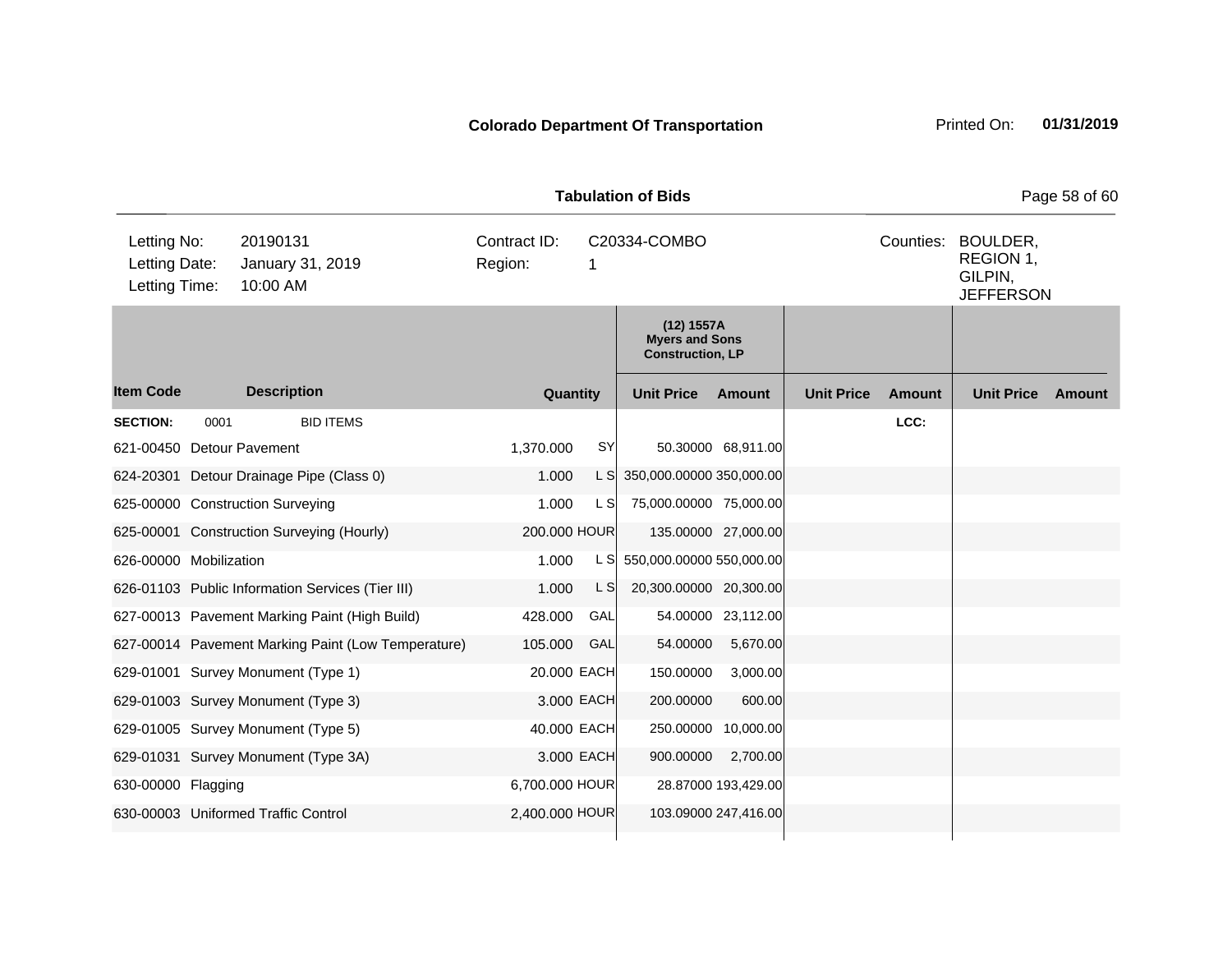| <b>Tabulation of Bids</b><br>Page 59 of 60    |            |                                                    |                         |            |                                                                |                      |                   |           |                                                      |        |
|-----------------------------------------------|------------|----------------------------------------------------|-------------------------|------------|----------------------------------------------------------------|----------------------|-------------------|-----------|------------------------------------------------------|--------|
| Letting No:<br>Letting Date:<br>Letting Time: |            | 20190131<br>January 31, 2019<br>10:00 AM           | Contract ID:<br>Region: | 1          | C20334-COMBO                                                   |                      |                   | Counties: | BOULDER,<br>REGION 1,<br>GILPIN,<br><b>JEFFERSON</b> |        |
|                                               |            |                                                    |                         |            | (12) 1557A<br><b>Myers and Sons</b><br><b>Construction, LP</b> |                      |                   |           |                                                      |        |
| <b>Item Code</b>                              |            | <b>Description</b>                                 | Quantity                |            | <b>Unit Price</b>                                              | <b>Amount</b>        | <b>Unit Price</b> | Amount    | <b>Unit Price</b>                                    | Amount |
| <b>SECTION:</b>                               | 0001       | <b>BID ITEMS</b>                                   |                         |            |                                                                |                      |                   | LCC:      |                                                      |        |
|                                               |            | 630-00007 Traffic Control Inspection               | 120.000                 | <b>DAY</b> |                                                                | 185.57000 22,268.40  |                   |           |                                                      |        |
|                                               |            | 630-00012 Traffic Control Management               | 240.000                 | <b>DAY</b> | 1,030.93000 247,423.20                                         |                      |                   |           |                                                      |        |
|                                               |            | 630-80002 Flashing Beacon (Solar)                  |                         | 6.000 EACH | 773.20000                                                      | 4,639.20             |                   |           |                                                      |        |
|                                               |            | 630-80305 Flagging Station Light                   |                         | 6.000 EACH | 3,092.78000 18,556.68                                          |                      |                   |           |                                                      |        |
|                                               |            | 630-80341 Construction Traffic Sign (Panel Size A) | 50.000 EACH             |            | 82.47000                                                       | 4,123.50             |                   |           |                                                      |        |
|                                               |            | 630-80342 Construction Traffic Sign (Panel Size B) | 70.000 EACH             |            | 103.09000                                                      | 7,216.30             |                   |           |                                                      |        |
|                                               |            | 630-80344 Construction Traffic Sign (Special)      | 320.000                 | SF         | 12.37000                                                       | 3,958.40             |                   |           |                                                      |        |
|                                               |            | 630-80355 Portable Message Sign Panel              |                         | 6.000 EACH | 7,216.50000 43,299.00                                          |                      |                   |           |                                                      |        |
|                                               | (Flashing) | 630-80363 Drum Channelizing Device (With Light)    | 45.000 EACH             |            | 103.09000                                                      | 4,639.05             |                   |           |                                                      |        |
|                                               |            | 630-80370 Concrete Barrier (Temporary)             | 2,040.000               | LF         |                                                                | 51.34000 104,733.60  |                   |           |                                                      |        |
| 630-80380 Traffic Cone                        |            |                                                    | 45.000 EACH             |            | 14.43000                                                       | 649.35               |                   |           |                                                      |        |
|                                               |            | 630-85011 Impact Attenuator (Temporary)            | 1,180.000               | <b>DAY</b> |                                                                | 67.01000 79,071.80   |                   |           |                                                      |        |
| 630-85041                                     |            | <b>Mobile Attenuator</b>                           | 210.000                 | DAY        |                                                                | 489.69000 102,834.90 |                   |           |                                                      |        |
|                                               |            | 630-86810 Traffic Signal (Temporary)               |                         | 3.000 EACH | 25,886.60000 77,659.80                                         |                      |                   |           |                                                      |        |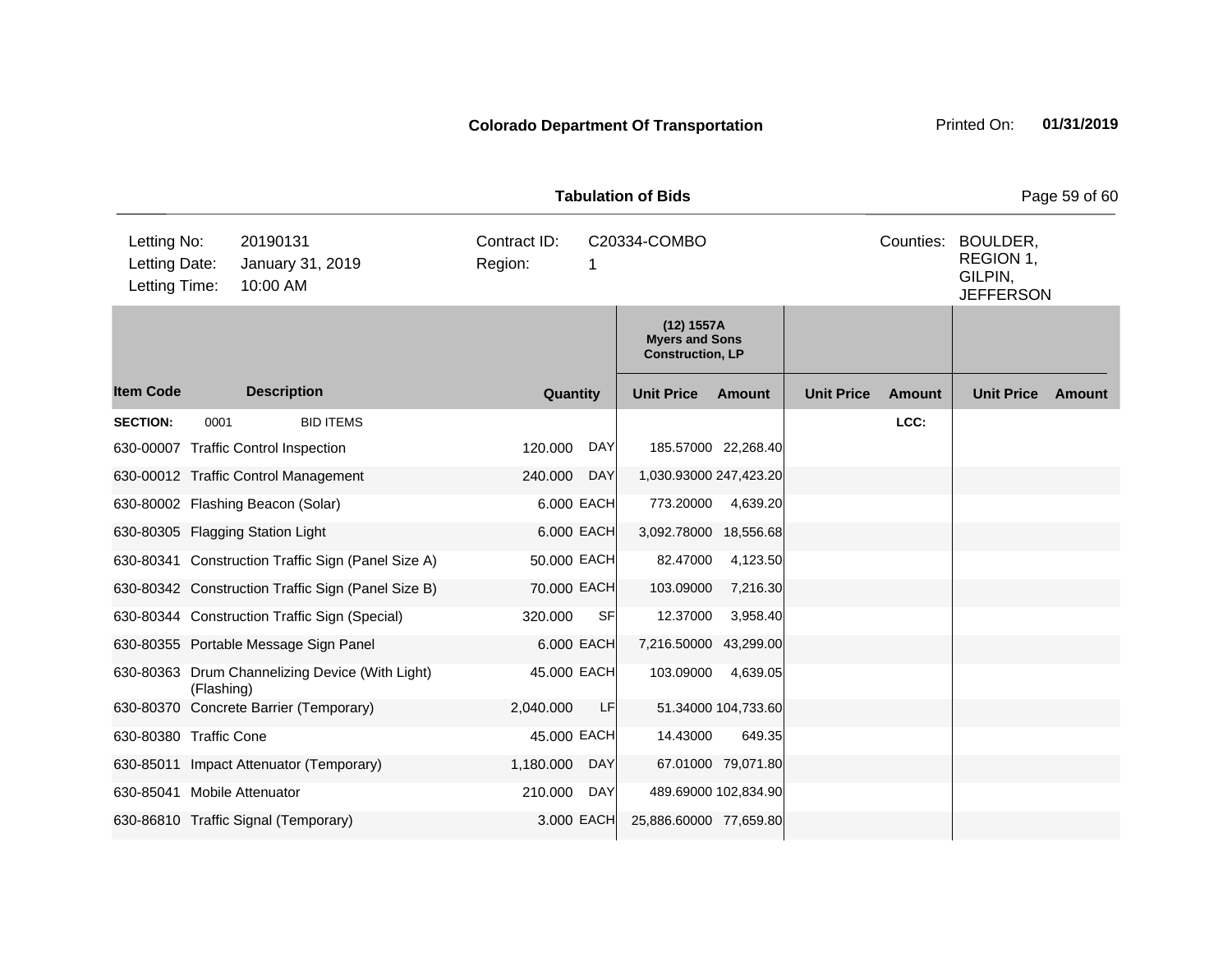### **Colorado Department Of Transportation**

| Printed On: | 01/31/2019 |
|-------------|------------|
|             |            |

|                                               |                                          | <b>Tabulation of Bids</b> | Page 60 of 60                                                  |                             |                                                                   |        |
|-----------------------------------------------|------------------------------------------|---------------------------|----------------------------------------------------------------|-----------------------------|-------------------------------------------------------------------|--------|
| Letting No:<br>Letting Date:<br>Letting Time: | 20190131<br>January 31, 2019<br>10:00 AM | Contract ID:<br>Region:   | C20334-COMBO                                                   |                             | BOULDER,<br>Counties:<br>REGION 1,<br>GILPIN,<br><b>JEFFERSON</b> |        |
|                                               |                                          |                           | (12) 1557A<br><b>Myers and Sons</b><br><b>Construction, LP</b> |                             |                                                                   |        |
| <b>Item Code</b>                              | <b>Description</b>                       | Quantity                  | <b>Unit Price</b><br>Amount                                    | <b>Unit Price</b><br>Amount | <b>Unit Price</b>                                                 | Amount |
| <b>Section Totals:</b>                        |                                          |                           | \$12,416,003.26                                                |                             |                                                                   |        |
| <b>Contract Grand Totals</b>                  |                                          |                           | \$12,416,003.26                                                |                             |                                                                   |        |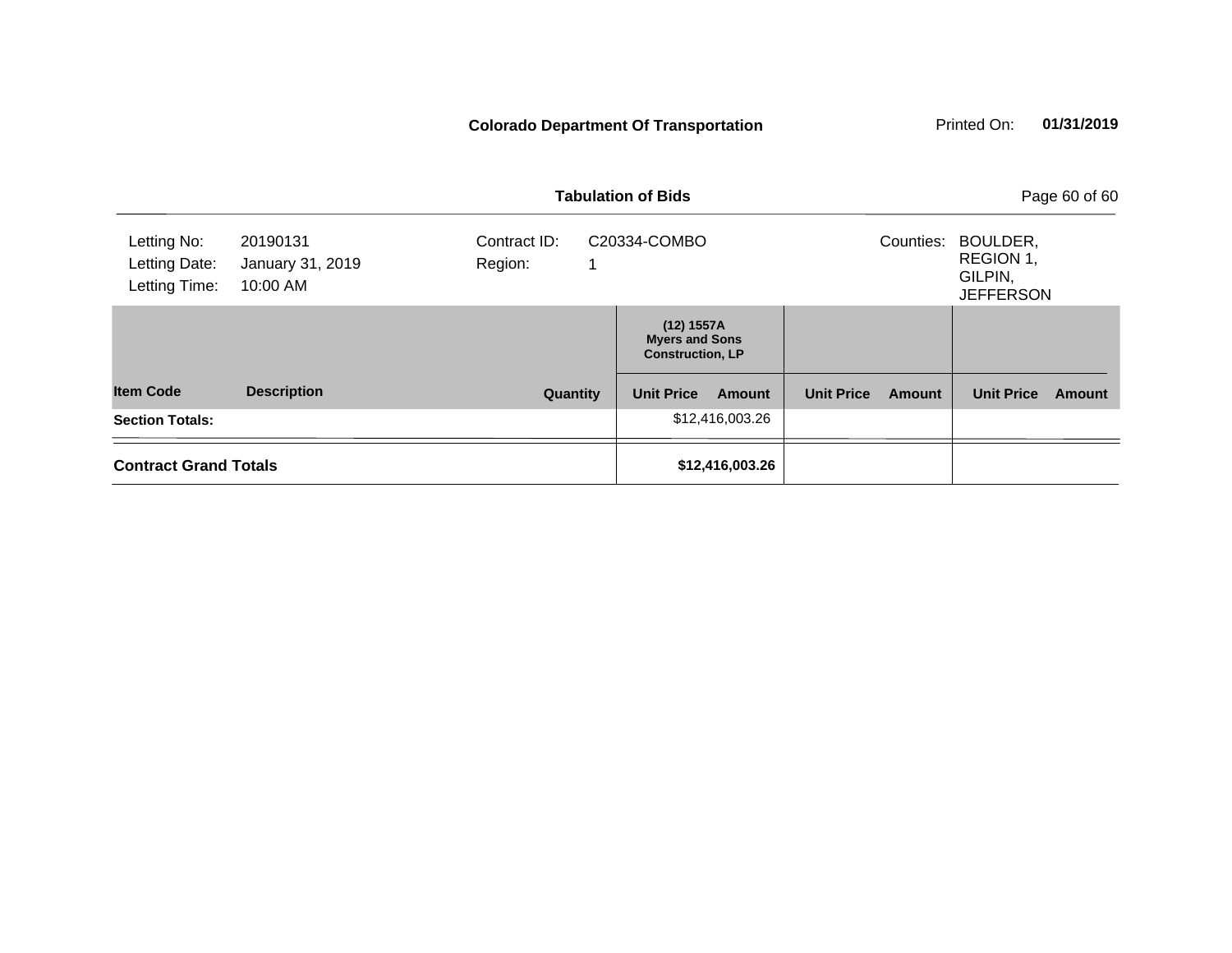|               |                  |              | <b>Colorado Department Of Transportation</b> |           | Printed On:                     | 01/31/2019   |
|---------------|------------------|--------------|----------------------------------------------|-----------|---------------------------------|--------------|
|               |                  |              | <b>Low Bid Item Analysis</b>                 |           |                                 | Page 1 of 19 |
| Letting No:   | 20190131         | Contract ID: | C20334-COMBO                                 | Counties: | BOULDER,                        |              |
| Letting Date: | January 31, 2019 | Region:      |                                              |           | REGION 1,                       |              |
| Letting Time: | 10:00 AM         |              | Contract Time: 195 WORKING DAYS              |           | Project(s): GILPIN<br>JEFFERSON |              |

| Line            | Item/<br>Description                             | Quantity                                 | <b>Estimated</b><br>Price | <b>Bid Price/</b><br>Units  | <b>Estimated</b><br>Amount | <b>Bid Amount</b> | <b>Bid Est</b><br>$\%$ | Overrun $(+)$<br>Underrun (-) |
|-----------------|--------------------------------------------------|------------------------------------------|---------------------------|-----------------------------|----------------------------|-------------------|------------------------|-------------------------------|
| <b>SECTION:</b> | 0001                                             | <b>BID ITEMS</b>                         |                           |                             |                            |                   |                        |                               |
| 0005            | 201-00000<br>Clearing and Grubbing               | 1.000                                    | 7,000.00000               | 20,000.00000<br>L S         | 7,000.00                   | 20,000.00         | 285.71%                | 13,000.00                     |
| 0010            | 202-00010<br><b>Removal of Tree</b>              | 92.000                                   | 350.00000                 | 230.00000<br><b>EACH</b>    | 32,200.00                  | 21,160.00         | 65.71%                 | $-11,040.00$                  |
| 0015            | 202-00015<br>Removal of Headwall                 | 1.000                                    | 2,500.00000               | 1,700.00000<br><b>EACH</b>  | 2,500.00                   | 1,700.00          | 68.00%                 | $-800.00$                     |
| 0020            | 202-00019<br>Removal of Inlet                    | 4.000                                    | 1,500.00000               | 1,700.00000<br><b>EACH</b>  | 6,000.00                   | 6,800.00          | 113.33%                | 800.00                        |
| 0025            | 202-00020                                        | 4.000<br>Removal of Concrete Box Culvert | 20,000.00000              | 14,000.00000<br><b>EACH</b> | 80,000.00                  | 56,000.00         | 70.00%                 | $-24,000.00$                  |
| 0030            | 202-00035<br>Removal of Pipe                     | 470.000                                  | 40.00000                  | 16.00000<br>LF              | 18,800.00                  | 7,520.00          | 40.00%                 | $-11,280.00$                  |
| 0035            | 202-00037<br><b>Removal of End Section</b>       | 6.000                                    | 550.00000                 | 125.00000<br><b>EACH</b>    | 3,300.00                   | 750.00            | 22.73%                 | $-2,550.00$                   |
| 0040            | 202-00210<br><b>Removal of Concrete Pavement</b> | 118.000                                  | 45.00000                  | 20.00000<br>SY              | 5,310.00                   | 2,360.00          | 44.44%                 | $-2,950.00$                   |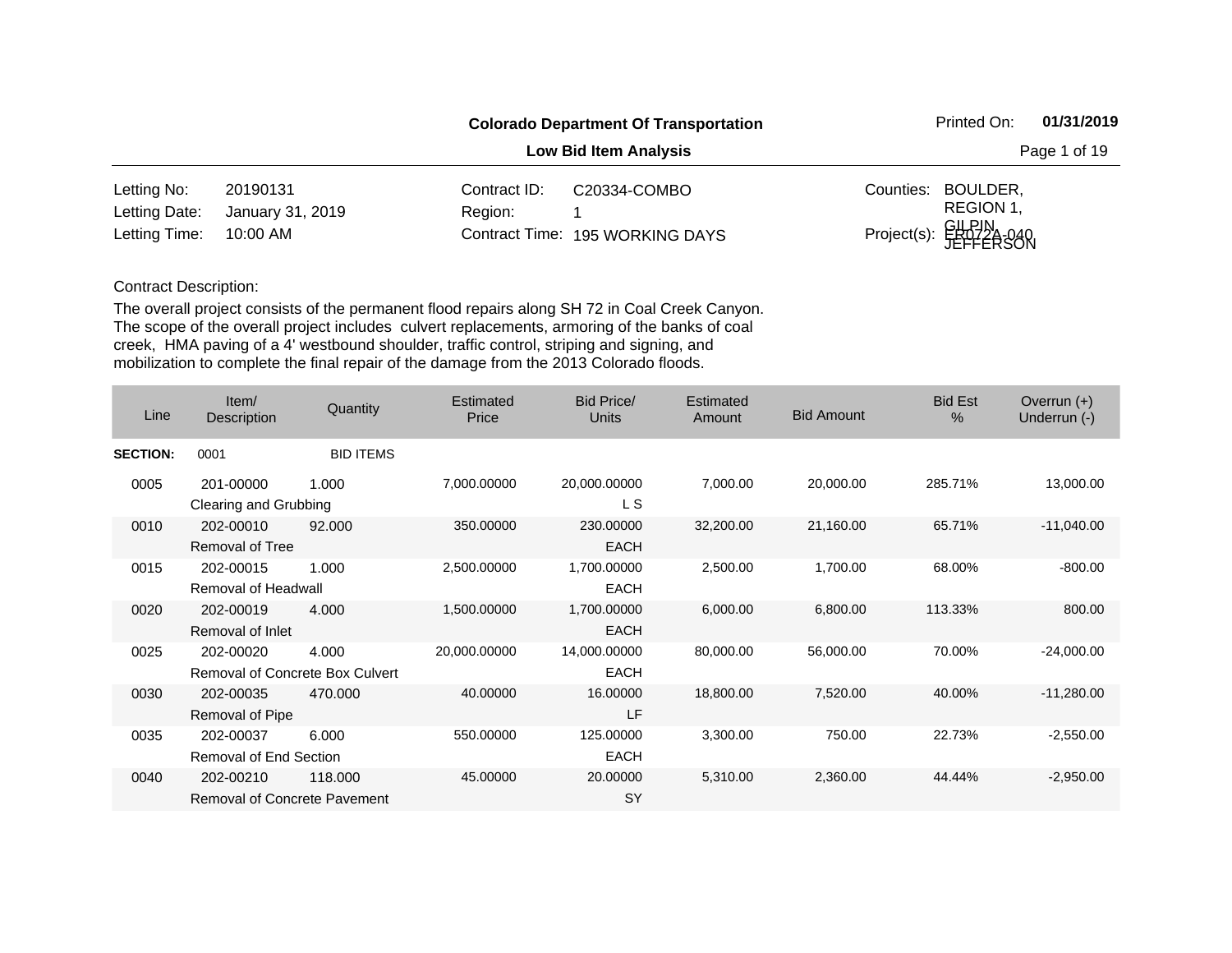|               |                  |              | <b>Colorado Department Of Transportation</b> |           | Printed On:                     | 01/31/2019   |
|---------------|------------------|--------------|----------------------------------------------|-----------|---------------------------------|--------------|
|               |                  |              | <b>Low Bid Item Analysis</b>                 |           |                                 | Page 2 of 19 |
| Letting No:   | 20190131         | Contract ID: | C20334-COMBO                                 | Counties: | BOULDER,                        |              |
| Letting Date: | January 31, 2019 | Region:      |                                              |           | REGION 1,                       |              |
| Letting Time: | 10:00 AM         |              | Contract Time: 195 WORKING DAYS              |           | Project(s): GILPIN<br>JEFFERSON |              |

| Line            | Item/<br>Description                     | Quantity                                                 | Estimated<br>Price | <b>Bid Price/</b><br><b>Units</b> | Estimated<br>Amount | <b>Bid Amount</b> | <b>Bid Est</b><br>$\frac{0}{0}$ | Overrun $(+)$<br>Underrun (-) |
|-----------------|------------------------------------------|----------------------------------------------------------|--------------------|-----------------------------------|---------------------|-------------------|---------------------------------|-------------------------------|
| <b>SECTION:</b> | 0001                                     | <b>BID ITEMS</b>                                         |                    |                                   |                     |                   |                                 |                               |
| 0045            | 202-00220<br>Removal of Asphalt Mat      | 13,690.000                                               | 14.00000           | 7.00000<br><b>SY</b>              | 191,660.00          | 95,830.00         | 50.00%                          | $-95,830.00$                  |
| 0050            | 202-00250<br>Removal of Pavement Marking | 11,000.000                                               | 1.00000            | 2.00000<br><b>SF</b>              | 11,000.00           | 22,000.00         | 200.00%                         | 11,000.00                     |
| 0055            | 202-00810<br>Removal of Ground Sign      | 8.000                                                    | 150.00000          | 57.00000<br><b>EACH</b>           | 1,200.00            | 456.00            | 38.00%                          | $-744.00$                     |
| 0060            | 202-01000<br><b>Removal of Fence</b>     | 149,000                                                  | 3.00000            | 6.00000<br>LF                     | 447.00              | 894.00            | 200.00%                         | 447.00                        |
| 0065            | 202-01130<br>Removal of Guardrail Type 3 | 2,916.000                                                | 4.00000            | 6.00000<br>LF                     | 11,664.00           | 17,496.00         | 150.00%                         | 5,832.00                      |
| 0070            | 202-01300<br>Removal of End Anchorage    | 17.000                                                   | 250.00000          | 375.00000<br><b>EACH</b>          | 4,250.00            | 6,375.00          | 150.00%                         | 2,125.00                      |
| 0075            | 202-04002<br>Clean Culvert               | 2.000                                                    | 2,500.00000        | 1,600.00000<br><b>EACH</b>        | 5,000.00            | 3,200.00          | 64.00%                          | $-1,800.00$                   |
| 0080            | 203-00010                                | 5,514.000<br>Unclassified Excavation (Complete In Place) | 20.00000           | 14.00000<br>CY                    | 110,280.00          | 77,196.00         | 70.00%                          | $-33,084.00$                  |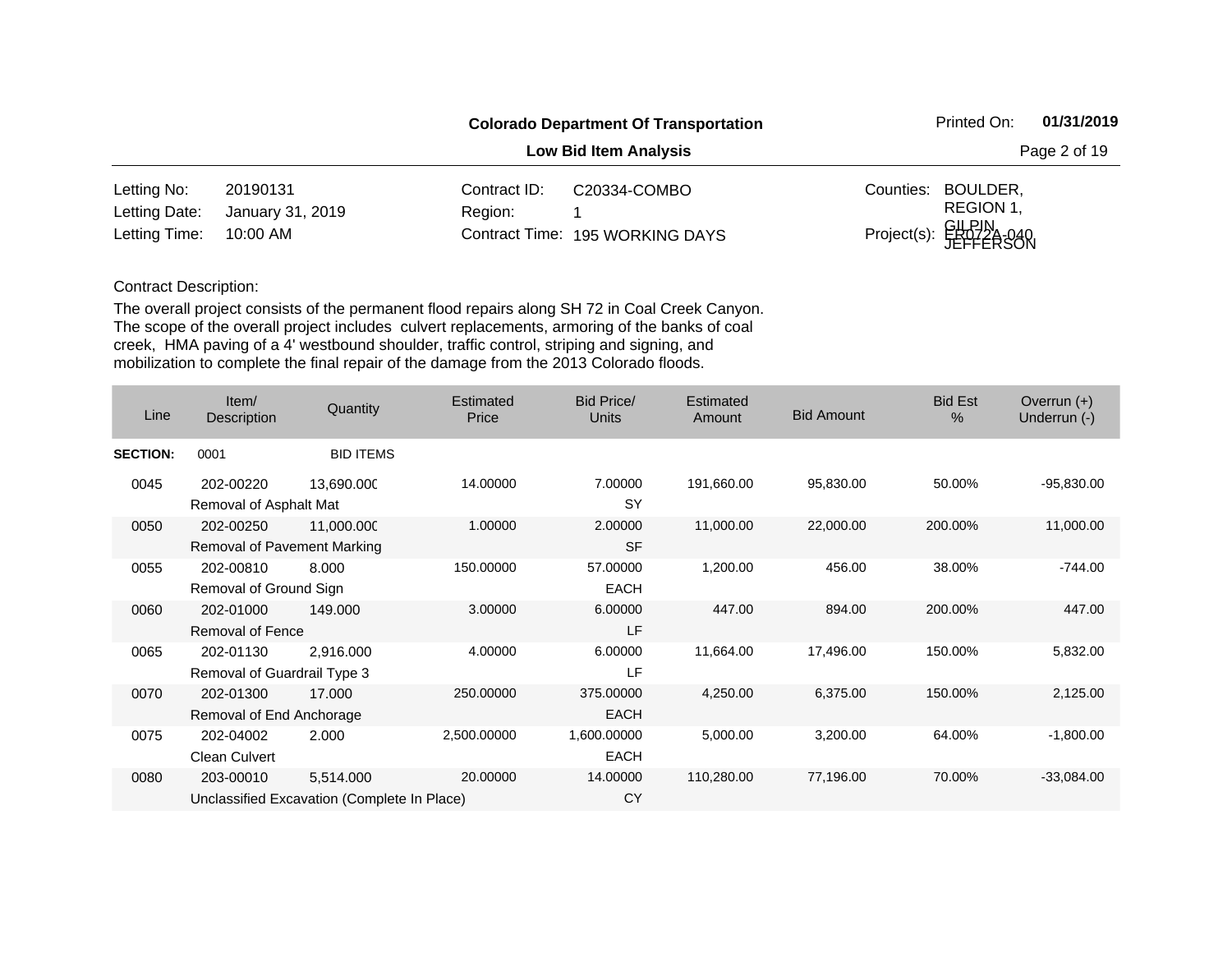|               |                  |              | <b>Colorado Department Of Transportation</b> |           | Printed On:                     | 01/31/2019 |
|---------------|------------------|--------------|----------------------------------------------|-----------|---------------------------------|------------|
|               |                  | Page 3 of 19 |                                              |           |                                 |            |
| Letting No:   | 20190131         | Contract ID: | C20334-COMBO                                 | Counties: | BOULDER,                        |            |
| Letting Date: | January 31, 2019 | Region:      |                                              |           | REGION 1,                       |            |
| Letting Time: | 10:00 AM         |              | Contract Time: 195 WORKING DAYS              |           | Project(s): GILPIN<br>JEFFERSON |            |

| Line            | Item/<br>Description                    | Quantity         | Estimated<br>Price | <b>Bid Price/</b><br>Units | Estimated<br>Amount | <b>Bid Amount</b> | <b>Bid Est</b><br>% | Overrun $(+)$<br>Underrun (-) |
|-----------------|-----------------------------------------|------------------|--------------------|----------------------------|---------------------|-------------------|---------------------|-------------------------------|
| <b>SECTION:</b> | 0001                                    | <b>BID ITEMS</b> |                    |                            |                     |                   |                     |                               |
| 0085            | 203-00050<br>Unsuitable Material        | 500.000          | 40.00000           | 35.00000<br>CY             | 20,000.00           | 17,500.00         | 87.50%              | $-2,500.00$                   |
| 0090            | 203-00400<br>Rock Excavation            | 451.000          | 45.00000           | 48.00000<br>CY             | 20,295.00           | 21,648.00         | 106.67%             | 1,353.00                      |
| 0095            | 203-01500<br><b>Blading</b>             | 200.000          | 180.00000          | 220.00000<br><b>HOUR</b>   | 36,000.00           | 44,000.00         | 122.22%             | 8,000.00                      |
| 0100            | 203-01510<br><b>Backhoe</b>             | 200,000          | 170.00000          | 88.00000<br><b>HOUR</b>    | 34,000.00           | 17,600.00         | 51.76%              | $-16,400.00$                  |
| 0105            | 203-01550<br>Dozing                     | 200.000          | 150.00000          | 130.00000<br><b>HOUR</b>   | 30,000.00           | 26,000.00         | 86.67%              | $-4,000.00$                   |
| 0110            | 203-01565<br><b>Hydraulic Excavator</b> | 200,000          | 135.00000          | 140.00000<br><b>HOUR</b>   | 27,000.00           | 28,000.00         | 103.70%             | 1,000.00                      |
| 0115            | 203-01582<br>Truck (Dump)               | 200.000          | 125.00000          | 160.00000<br><b>HOUR</b>   | 25,000.00           | 32,000.00         | 128.00%             | 7,000.00                      |
| 0120            | 203-01594<br><b>Combination Loader</b>  | 200,000          | 175.00000          | 190.00000<br><b>HOUR</b>   | 35,000.00           | 38,000.00         | 108.57%             | 3,000.00                      |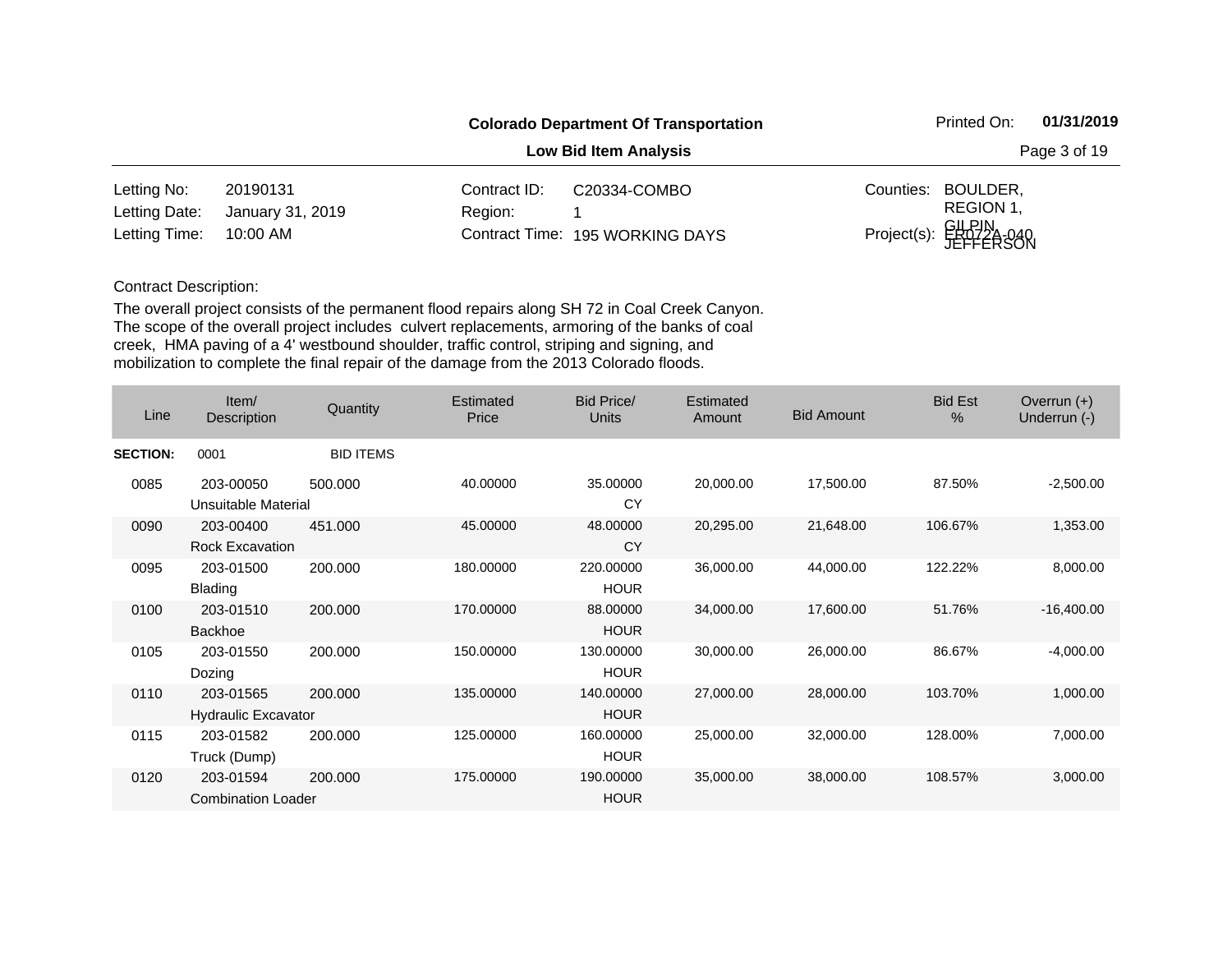|               |                  |              | <b>Colorado Department Of Transportation</b> |           | Printed On:                     | 01/31/2019   |
|---------------|------------------|--------------|----------------------------------------------|-----------|---------------------------------|--------------|
|               |                  |              | <b>Low Bid Item Analysis</b>                 |           |                                 | Page 4 of 19 |
| Letting No:   | 20190131         | Contract ID: | C20334-COMBO                                 | Counties: | BOULDER,                        |              |
| Letting Date: | January 31, 2019 | Region:      |                                              |           | REGION 1,                       |              |
| Letting Time: | 10:00 AM         |              | Contract Time: 195 WORKING DAYS              |           | Project(s): GILPIN<br>JEFFERSON |              |

| Line            | Item/<br>Description                      | Quantity         | Estimated<br>Price | Bid Price/<br><b>Units</b> | Estimated<br>Amount | <b>Bid Amount</b> | <b>Bid Est</b><br>$\frac{0}{0}$ | Overrun $(+)$<br>Underrun (-) |
|-----------------|-------------------------------------------|------------------|--------------------|----------------------------|---------------------|-------------------|---------------------------------|-------------------------------|
| <b>SECTION:</b> | 0001                                      | <b>BID ITEMS</b> |                    |                            |                     |                   |                                 |                               |
| 0125            | 203-01597<br>Potholing                    | 160.000          | 265.00000          | 255.00000<br><b>HOUR</b>   | 42,400.00           | 40,800.00         | 96.23%                          | $-1,600.00$                   |
| 0130            | 203-02330<br>Laborer                      | 80.000           | 75.00000           | 45.00000<br><b>HOUR</b>    | 6,000.00            | 3,600.00          | 60.00%                          | $-2,400.00$                   |
| 0135            | 206-00000<br><b>Structure Excavation</b>  | 5,566.000        | 17.00000           | 15.00000<br>CY             | 94,622.00           | 83,490.00         | 88.24%                          | $-11,132.00$                  |
| 0140            | 206-00100<br>Structure Backfill (Class 1) | 2,110.000        | 45.00000           | 34.00000<br>CY             | 94,950.00           | 71,740.00         | 75.56%                          | $-23,210.00$                  |
| 0145            | 206-00200<br>Structure Backfill (Class 2) | 332.000          | 20.00000           | 36.00000<br>CY             | 6,640.00            | 11,952.00         | 180.00%                         | 5,312.00                      |
| 0150            | 206-00510<br>Filter Material (Class A)    | 2,545.000        | 90.00000           | 68.00000<br>CY             | 229,050.00          | 173,060.00        | 75.56%                          | $-55,990.00$                  |
| 0155            | 206-01781<br>Shoring (Area 1)             | 1.000            | 56,000.00000       | 20,000.00000<br>L S        | 56,000.00           | 20,000.00         | 35.71%                          | $-36,000.00$                  |
| 0160            | 206-01782<br>Shoring (Area 2)             | 1.000            | 49,000.00000       | 67,000.00000<br>L S        | 49,000.00           | 67,000.00         | 136.73%                         | 18,000.00                     |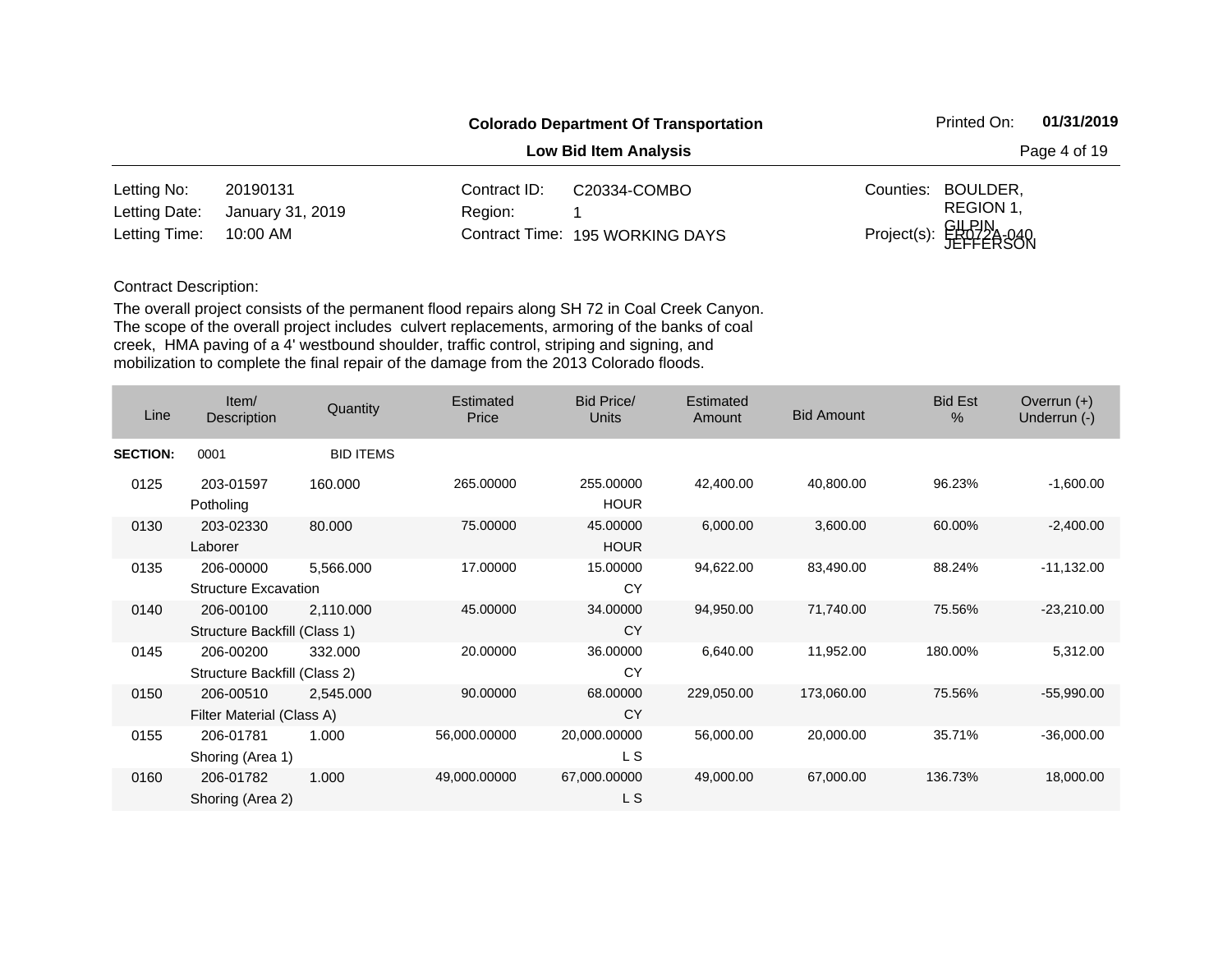|               |                  |              | <b>Colorado Department Of Transportation</b> |           | Printed On:                     | 01/31/2019   |
|---------------|------------------|--------------|----------------------------------------------|-----------|---------------------------------|--------------|
|               |                  |              | <b>Low Bid Item Analysis</b>                 |           |                                 | Page 5 of 19 |
| Letting No:   | 20190131         | Contract ID: | C20334-COMBO                                 | Counties: | BOULDER,                        |              |
| Letting Date: | January 31, 2019 | Region:      |                                              |           | REGION 1,                       |              |
| Letting Time: | 10:00 AM         |              | Contract Time: 195 WORKING DAYS              |           | Project(s): GILPIN<br>JEFFERSON |              |

| Line            | Item/<br>Description                                      | Quantity         | Estimated<br>Price | <b>Bid Price/</b><br>Units | Estimated<br>Amount | <b>Bid Amount</b> | <b>Bid Est</b><br>$\frac{0}{0}$ | Overrun $(+)$<br>Underrun (-) |
|-----------------|-----------------------------------------------------------|------------------|--------------------|----------------------------|---------------------|-------------------|---------------------------------|-------------------------------|
| <b>SECTION:</b> | 0001                                                      | <b>BID ITEMS</b> |                    |                            |                     |                   |                                 |                               |
| 0165            | 206-01783<br>Shoring (Area 3)                             | 1.000            | 58,500.00000       | 48,000.00000<br>L S        | 58,500.00           | 48,000.00         | 82.05%                          | $-10,500.00$                  |
| 0170            | 206-01784<br>Shoring (Area 4)                             | 1.000            | 45,500.00000       | 88,000.00000<br>L S        | 45,500.00           | 88,000.00         | 193.41%                         | 42,500.00                     |
| 0175            | 206-01785<br>Shoring (Area 5)                             | 1.000            | 10,000.00000       | 37,000.00000<br>L S        | 10,000.00           | 37,000.00         | 370.00%                         | 27,000.00                     |
| 0180            | 207-00205<br>Topsoil                                      | 4,840.000        | 30.00000           | 20.00000<br><b>CY</b>      | 145,200.00          | 96,800.00         | 66.67%                          | $-48,400.00$                  |
| 0185            | 208-00002<br>Erosion Log Type 1 (12 Inch)                 | 34,850.000       | 5.00000            | 4.00000<br>LF              | 174,250.00          | 139,400.00        | 80.00%                          | $-34,850.00$                  |
| 0190            | 208-00045<br><b>Concrete Washout Structure</b>            | 8.000            | 1,500.00000        | 1,000.00000<br><b>EACH</b> | 12,000.00           | 8,000.00          | 66.67%                          | $-4,000.00$                   |
| 0195            | 208-00070<br>Vehicle Tracking Pad                         | 16.000           | 2,200.00000        | 830.00000<br>EACH          | 35,200.00           | 13,280.00         | 37.73%                          | $-21,920.00$                  |
| 0200            | 208-00071<br>Maintenance Aggregate (Vehicle Tracking Pad) | 200.000          | 80.00000           | 53.00000<br><b>CY</b>      | 16,000.00           | 10,600.00         | 66.25%                          | $-5,400.00$                   |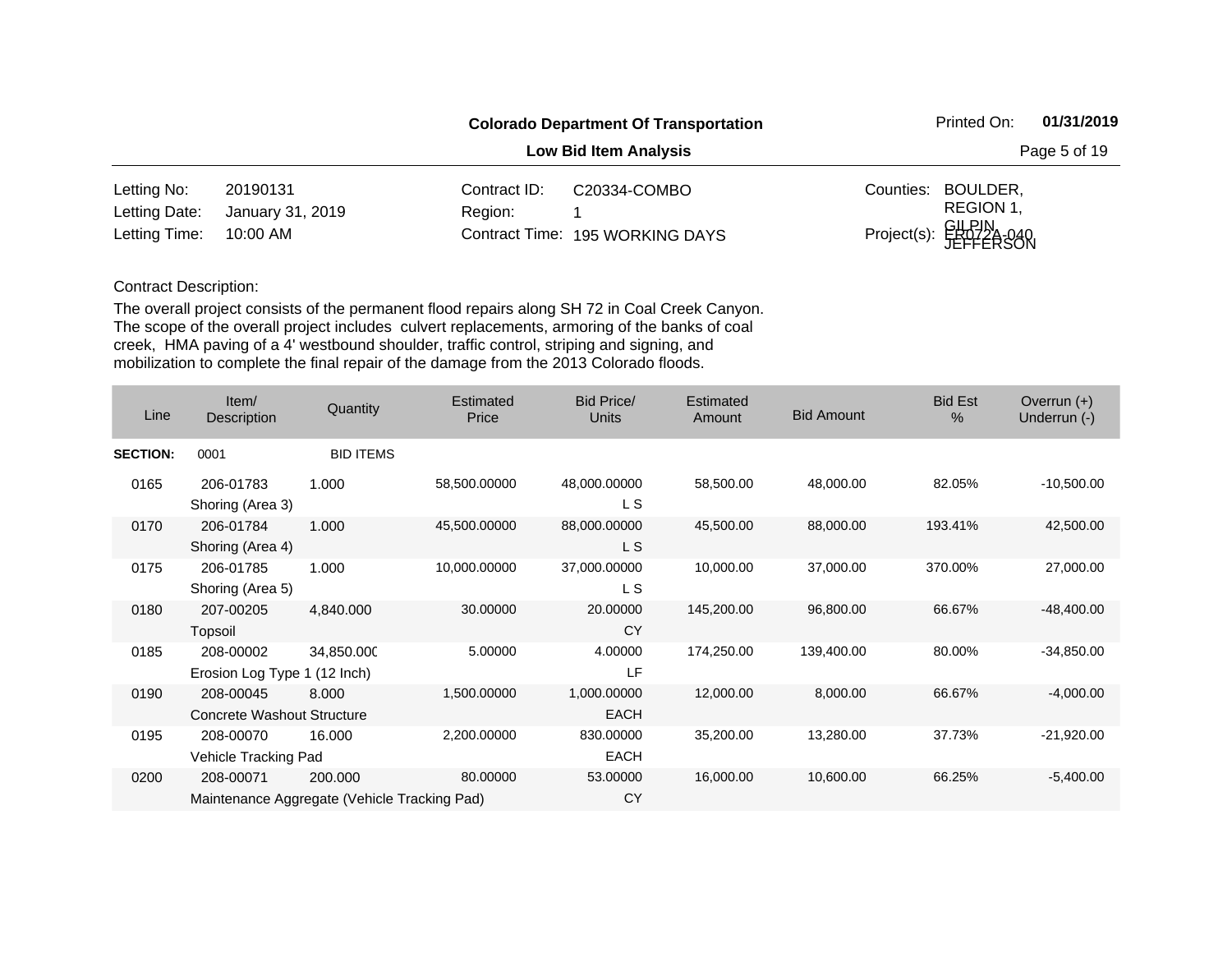|               |                  |              | <b>Colorado Department Of Transportation</b> |           | Printed On:                     | 01/31/2019   |
|---------------|------------------|--------------|----------------------------------------------|-----------|---------------------------------|--------------|
|               |                  |              | <b>Low Bid Item Analysis</b>                 |           |                                 | Page 6 of 19 |
| Letting No:   | 20190131         | Contract ID: | C20334-COMBO                                 | Counties: | BOULDER,                        |              |
| Letting Date: | January 31, 2019 | Region:      |                                              |           | REGION 1,                       |              |
| Letting Time: | 10:00 AM         |              | Contract Time: 195 WORKING DAYS              |           | Project(s): GILPIN<br>JEFFERSON |              |

| Line            | Item/<br>Description              | Quantity                                     | Estimated<br>Price | <b>Bid Price/</b><br><b>Units</b> | Estimated<br>Amount | <b>Bid Amount</b> | <b>Bid Est</b><br>$\%$ | Overrun $(+)$<br>Underrun (-) |
|-----------------|-----------------------------------|----------------------------------------------|--------------------|-----------------------------------|---------------------|-------------------|------------------------|-------------------------------|
| <b>SECTION:</b> | 0001                              | <b>BID ITEMS</b>                             |                    |                                   |                     |                   |                        |                               |
| 0205            | 208-00103                         | 120.000                                      | 100.00000          | 45.00000                          | 12,000.00           | 5,400.00          | 45.00%                 | $-6,600.00$                   |
|                 |                                   | Removal and Disposal of Sediment (Labor)     |                    | <b>HOUR</b>                       |                     |                   |                        |                               |
| 0210            | 208-00105                         | 120.000                                      | 165.00000          | 82.00000                          | 19,800.00           | 9,840.00          | 49.70%                 | $-9,960.00$                   |
|                 |                                   | Removal and Disposal of Sediment (Equipment) |                    | <b>HOUR</b>                       |                     |                   |                        |                               |
| 0215            | 208-00106                         | 120,000                                      | 155.00000          | 86.00000                          | 18,600.00           | 10,320.00         | 55.48%                 | $-8,280.00$                   |
|                 | Sweeping (Sediment Removal)       |                                              |                    | <b>HOUR</b>                       |                     |                   |                        |                               |
| 0220            | 208-00107                         | 80,000                                       | 120.00000          | 91.00000                          | 9,600.00            | 7,280.00          | 75.83%                 | $-2,320.00$                   |
|                 | Removal of Trash                  |                                              |                    | <b>HOUR</b>                       |                     |                   |                        |                               |
| 0225            | 208-00207                         | 195,000                                      | 300.00000          | 105.00000                         | 58,500.00           | 20,475.00         | 35.00%                 | $-38,025.00$                  |
|                 | <b>Erosion Control Management</b> |                                              |                    | <b>DAY</b>                        |                     |                   |                        |                               |
| 0230            | 208-00300                         | 1,746.000                                    | 3.00000            | 2.00000                           | 5,238.00            | 3,492.00          | 66.67%                 | $-1,746.00$                   |
|                 | <b>Temporary Berms</b>            |                                              |                    | LF                                |                     |                   |                        |                               |
| 0235            | 210-00010                         | 1.000                                        | 450.00000          | 400.00000                         | 450.00              | 400.00            | 88.89%                 | $-50.00$                      |
|                 | <b>Reset Mailbox Structure</b>    |                                              |                    | <b>EACH</b>                       |                     |                   |                        |                               |
| 0240            | 210-00810                         | 24.000                                       | 300.00000          | 400.00000                         | 7,200.00            | 9,600.00          | 133.33%                | 2,400.00                      |
|                 | Reset Ground Sign                 |                                              |                    | <b>EACH</b>                       |                     |                   |                        |                               |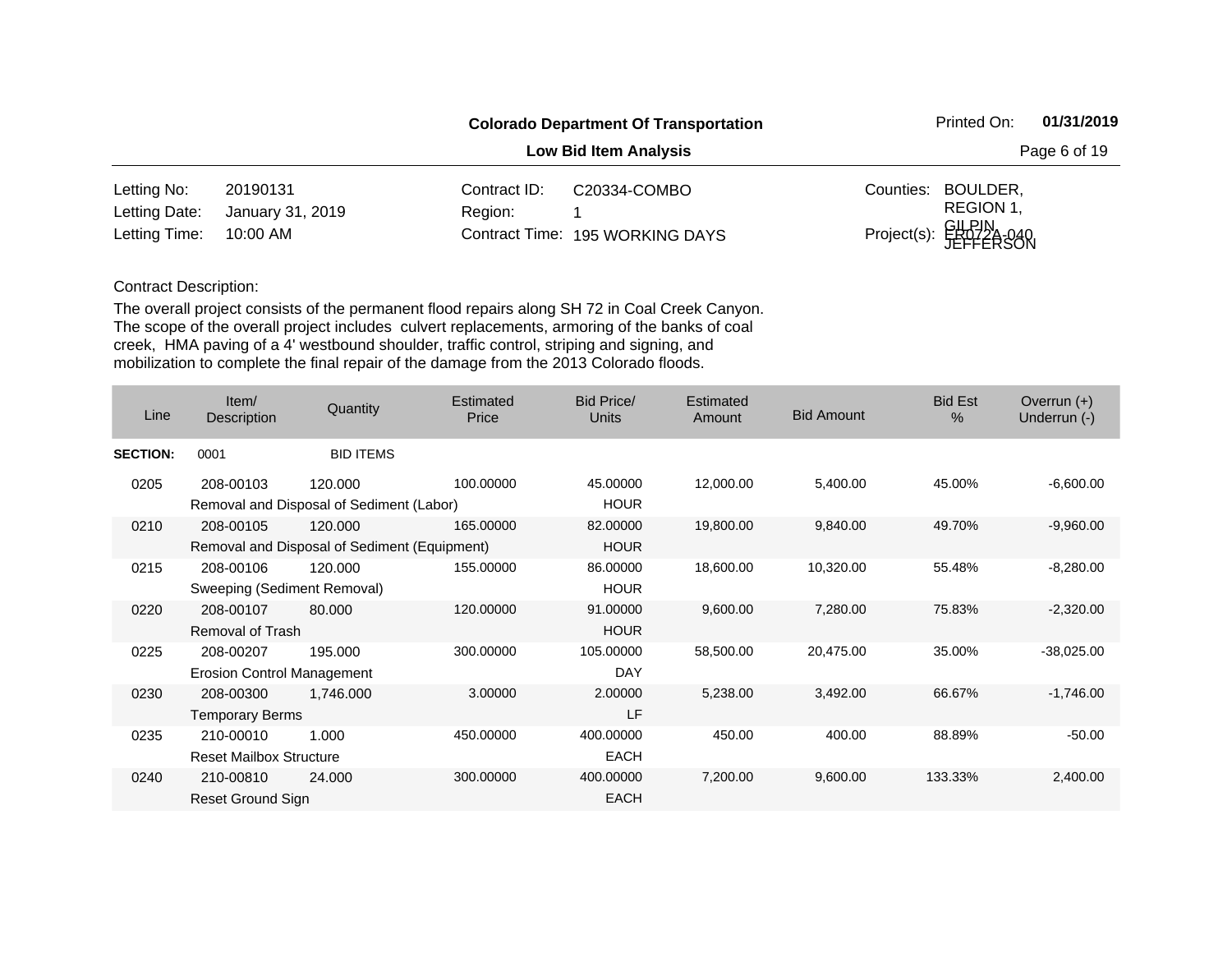|               |                  |              | <b>Colorado Department Of Transportation</b> |           | Printed On:                     | 01/31/2019   |
|---------------|------------------|--------------|----------------------------------------------|-----------|---------------------------------|--------------|
|               |                  |              | <b>Low Bid Item Analysis</b>                 |           |                                 | Page 7 of 19 |
| Letting No:   | 20190131         | Contract ID: | C20334-COMBO                                 | Counties: | BOULDER,                        |              |
| Letting Date: | January 31, 2019 | Region:      |                                              |           | REGION 1,                       |              |
| Letting Time: | 10:00 AM         |              | Contract Time: 195 WORKING DAYS              |           | Project(s): GILPIN<br>JEFFERSON |              |

| Line            | Item/<br>Description                | Quantity         | Estimated<br>Price | <b>Bid Price/</b><br><b>Units</b> | Estimated<br>Amount | <b>Bid Amount</b> | <b>Bid Est</b><br>$\%$ | Overrun $(+)$<br>Underrun (-) |
|-----------------|-------------------------------------|------------------|--------------------|-----------------------------------|---------------------|-------------------|------------------------|-------------------------------|
| <b>SECTION:</b> | 0001                                | <b>BID ITEMS</b> |                    |                                   |                     |                   |                        |                               |
| 0245            | 212-00006<br>Seeding (Native)       | 9.000            | 750.00000          | 575.00000<br><b>ACRE</b>          | 6,750.00            | 5,175.00          | 76.67%                 | $-1,575.00$                   |
| 0250            | 212-00022<br>Seeding (Riparian)     | 1.010            | 500.00000          | 1,100.00000<br><b>ACRE</b>        | 505.00              | 1,111.00          | 220.00%                | 606.00                        |
| 0255            | 212-00028<br>Seeding (Wetlands)     | 0.120            | 10,000.00000       | 1,800.00000<br><b>ACRE</b>        | 1,200.00            | 216.00            | 18.00%                 | $-984.00$                     |
| 0260            | 212-00032<br>Soil Conditioning      | 9.000            | 4,200.00000        | 2,900.00000<br><b>ACRE</b>        | 37,800.00           | 26,100.00         | 69.05%                 | $-11,700.00$                  |
| 0265            | 213-00008<br>Mulching (Wood Chip)   | 9,800.000        | 3.00000            | 0.35000<br><b>CF</b>              | 29,400.00           | 3,430.00          | 11.67%                 | $-25,970.00$                  |
| 0270            | 213-00012<br>Spray-on Mulch Blanket | 9.000            | 3,500.00000        | 3,300.00000<br><b>ACRE</b>        | 31,500.00           | 29,700.00         | 94.29%                 | $-1,800.00$                   |
| 0275            | 213-00061<br>Mulch Tackifier        | 1,800.000        | 3.00000            | 2.50000<br>LB                     | 5,400.00            | 4,500.00          | 83.33%                 | $-900.00$                     |
| 0280            | 213-00700<br>Landscape Boulder      | 529.000          | 250.00000          | 285.00000<br><b>EACH</b>          | 132,250.00          | 150,765.00        | 114.00%                | 18,515.00                     |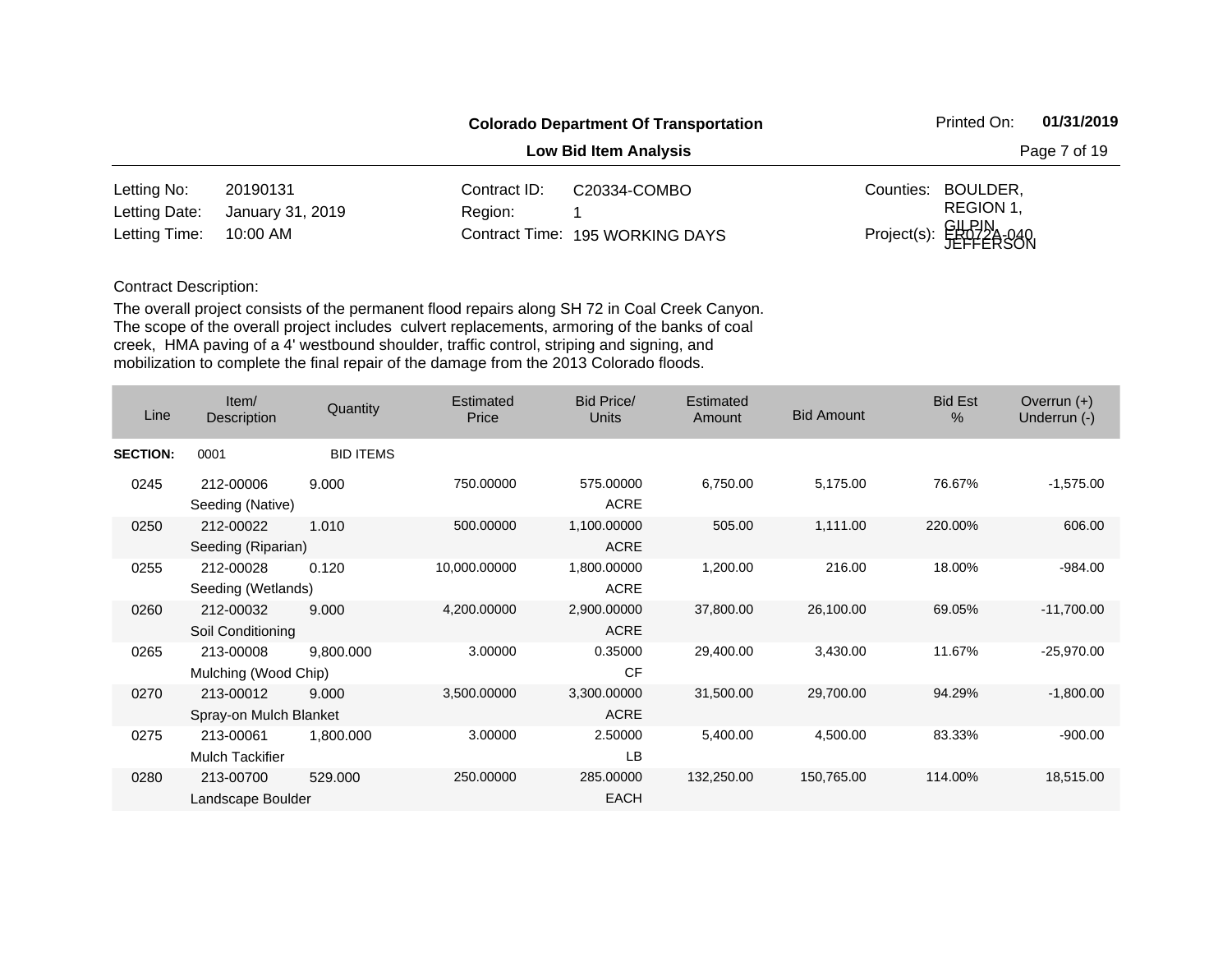|               |                  |              | <b>Colorado Department Of Transportation</b> |           | Printed On:                     | 01/31/2019   |
|---------------|------------------|--------------|----------------------------------------------|-----------|---------------------------------|--------------|
|               |                  |              | <b>Low Bid Item Analysis</b>                 |           |                                 | Page 8 of 19 |
| Letting No:   | 20190131         | Contract ID: | C20334-COMBO                                 | Counties: | BOULDER,                        |              |
| Letting Date: | January 31, 2019 | Region:      |                                              |           | REGION 1,                       |              |
| Letting Time: | 10:00 AM         |              | Contract Time: 195 WORKING DAYS              |           | Project(s): GILPIN<br>JEFFERSON |              |

| Line            | Item/<br><b>Description</b>                | Quantity                                             | <b>Estimated</b><br>Price | <b>Bid Price/</b><br>Units | <b>Estimated</b><br>Amount | <b>Bid Amount</b> | <b>Bid Est</b><br>$\frac{0}{0}$ | Overrun $(+)$<br>Underrun (-) |
|-----------------|--------------------------------------------|------------------------------------------------------|---------------------------|----------------------------|----------------------------|-------------------|---------------------------------|-------------------------------|
| <b>SECTION:</b> | 0001                                       | <b>BID ITEMS</b>                                     |                           |                            |                            |                   |                                 |                               |
| 0285            | 214-00000<br>Landscape Maintenance         | 1.000                                                | 75,000.00000              | 80,000.00000<br>L S        | 75,000.00                  | 80,000.00         | 106.67%                         | 5,000.00                      |
| 0290            | 214-00205                                  | 140.000<br>Deciduous Tree (5 Gallon Container)       | 85.00000                  | 59.00000<br><b>EACH</b>    | 11,900.00                  | 8,260.00          | 69.41%                          | $-3,640.00$                   |
| 0295            | 214-00350                                  | 419,000<br>Deciduous Shrub (5 Gallon Container)      | 86.00000                  | 35.00000<br><b>EACH</b>    | 36,034.00                  | 14,665.00         | 40.70%                          | $-21,369.00$                  |
| 0300            | 214-00450                                  | 23.000<br>Evergreen Tree (5 Gallon Container)        | 200.00000                 | 81.00000<br><b>EACH</b>    | 4,600.00                   | 1,863.00          | 40.50%                          | $-2,737.00$                   |
| 0305            | 214-01015<br><b>Willow Cuttings</b>        | 2,904.000                                            | 6.00000                   | 4.00000<br><b>EACH</b>     | 17,424.00                  | 11,616.00         | 66.67%                          | $-5,808.00$                   |
| 0310            | 214-01228<br><b>Riprap Planting Pocket</b> | 183.000                                              | 400.00000                 | 140.00000<br><b>EACH</b>   | 73,200.00                  | 25,620.00         | 35.00%                          | $-47,580.00$                  |
| 0315            | 216-00201<br>(Biodegradable Class 1)       | 17,000.000<br>Soil Retention Blanket (Straw-Coconut) | 3.00000                   | 3.00000<br>SY              | 51,000.00                  | 51,000.00         | 100.00%                         | 0.00                          |
| 0320            | 217-00020<br><b>Herbicide Treatment</b>    | 48,000                                               | 120.00000                 | 170.00000<br><b>HOUR</b>   | 5,760.00                   | 8,160.00          | 141.67%                         | 2,400.00                      |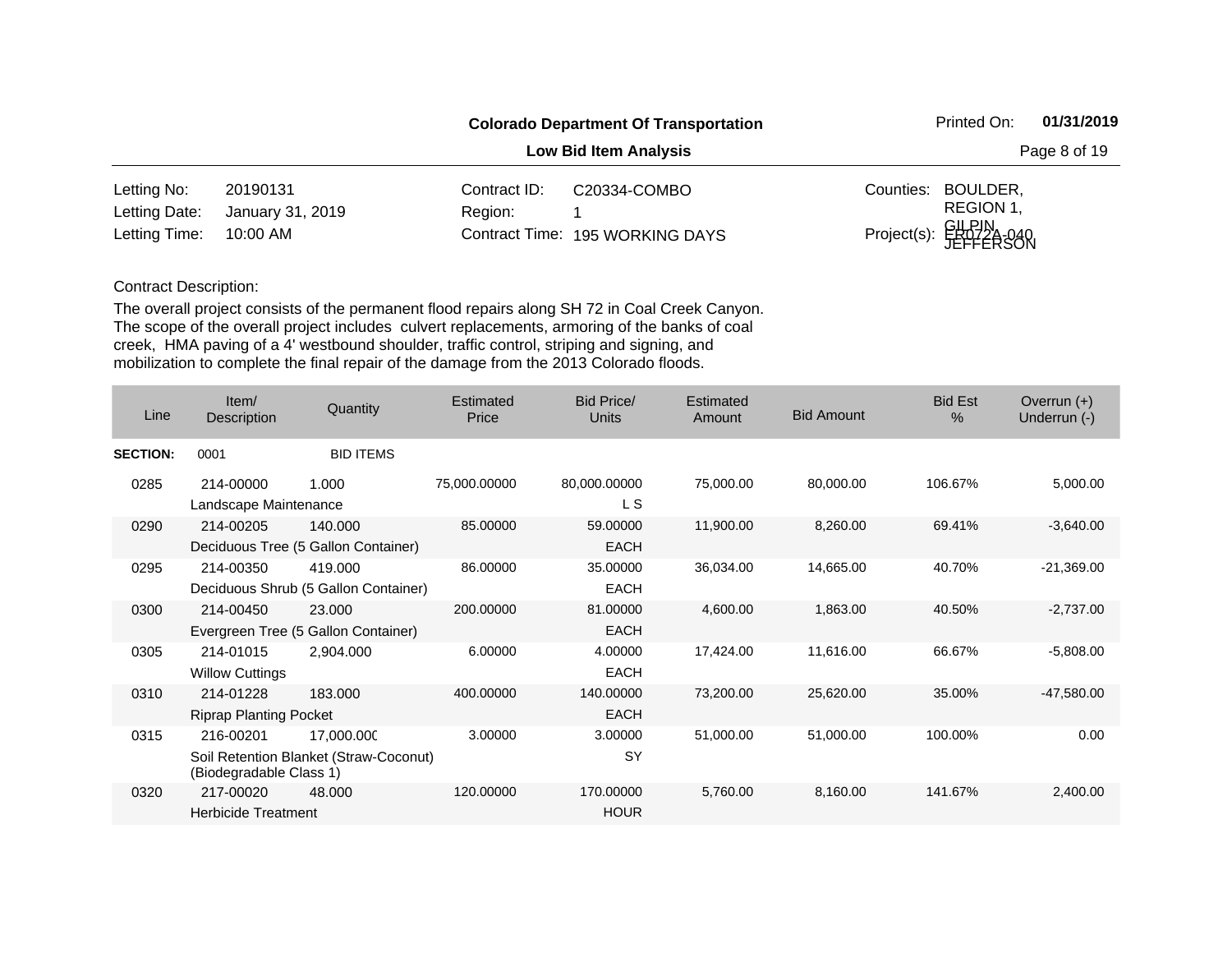|               |                  |              | <b>Colorado Department Of Transportation</b> |           | Printed On:                     | 01/31/2019   |
|---------------|------------------|--------------|----------------------------------------------|-----------|---------------------------------|--------------|
|               |                  |              | <b>Low Bid Item Analysis</b>                 |           |                                 | Page 9 of 19 |
| Letting No:   | 20190131         | Contract ID: | C20334-COMBO                                 | Counties: | BOULDER,                        |              |
| Letting Date: | January 31, 2019 | Region:      |                                              |           | REGION 1,                       |              |
| Letting Time: | 10:00 AM         |              | Contract Time: 195 WORKING DAYS              |           | Project(s): GILPIN<br>JEFFERSON |              |

| Line            | Item/<br>Description                         | Quantity                                            | Estimated<br>Price | Bid Price/<br>Units      | Estimated<br>Amount | <b>Bid Amount</b> | <b>Bid Est</b><br>$\%$ | Overrun $(+)$<br>Underrun (-) |
|-----------------|----------------------------------------------|-----------------------------------------------------|--------------------|--------------------------|---------------------|-------------------|------------------------|-------------------------------|
| <b>SECTION:</b> | 0001                                         | <b>BID ITEMS</b>                                    |                    |                          |                     |                   |                        |                               |
| 0325            | 240-00000<br>Wildlife Biologist              | 92.000                                              | 125.00000          | 135.00000<br><b>HOUR</b> | 11,500.00           | 12,420.00         | 108.00%                | 920.00                        |
| 0330            | 240-00010<br><b>Removal of Nests</b>         | 80.000                                              | 165.00000          | 135.00000<br><b>HOUR</b> | 13,200.00           | 10,800.00         | 81.82%                 | $-2,400.00$                   |
| 0335            | 240-00020<br>Netting                         | 114.000                                             | 20.00000           | 3.00000<br><b>SY</b>     | 2,280.00            | 342.00            | 15.00%                 | $-1,938.00$                   |
| 0340            | 250-00010                                    | 1.000<br>Environmental Health and Safety Management | 5,000.00000        | 8,100.00000<br>L S       | 5,000.00            | 8,100.00          | 162.00%                | 3,100.00                      |
| 0345            | 250-00050<br>Monitoring Technician           | 43.000                                              | 100.00000          | 120.00000<br><b>HOUR</b> | 4,300.00            | 5,160.00          | 120.00%                | 860.00                        |
| 0350            | 250-00110<br>Health and Safety Officer       | 43.000                                              | 100.00000          | 135.00000<br><b>HOUR</b> | 4,300.00            | 5,805.00          | 135.00%                | 1,505.00                      |
| 0355            | 304-06007<br>Aggregate Base Course (Class 6) | 59.000                                              | 45.00000           | 57.00000<br>CY           | 2,655.00            | 3,363.00          | 126.67%                | 708.00                        |
| 0360            | 403-00720                                    | 10,300.000<br>Hot Mix Asphalt (Patching) (Asphalt)  | 150.00000          | 105.00000<br><b>TON</b>  | 1,545,000.00        | 1,081,500.00      | 70.00%                 | -463,500.00                   |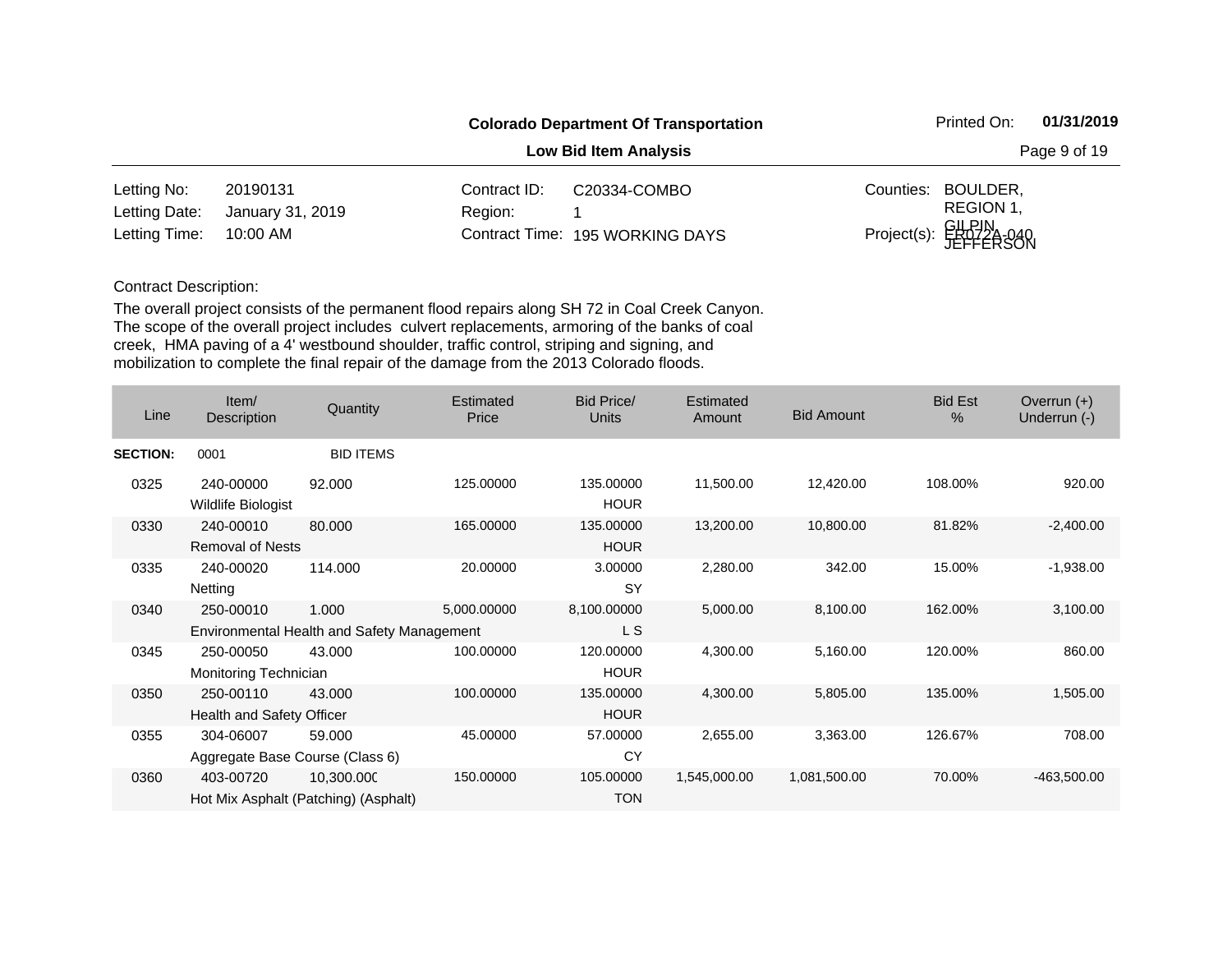|               |                  |              | <b>Colorado Department Of Transportation</b> |           | Printed On:                     | 01/31/2019 |
|---------------|------------------|--------------|----------------------------------------------|-----------|---------------------------------|------------|
|               |                  |              | Page 10 of 19                                |           |                                 |            |
| Letting No:   | 20190131         | Contract ID: | C20334-COMBO                                 | Counties: | BOULDER,                        |            |
| Letting Date: | January 31, 2019 | Region:      |                                              |           | REGION 1,                       |            |
| Letting Time: | 10:00 AM         |              | Contract Time: 195 WORKING DAYS              |           | Project(s): GILPIN<br>JEFFERSON |            |

| Line            | Item/<br><b>Description</b>                  | Quantity         | Estimated<br>Price | Bid Price/<br>Units   | Estimated<br>Amount | <b>Bid Amount</b> | <b>Bid Est</b><br>$\%$ | Overrun $(+)$<br>Underrun (-) |
|-----------------|----------------------------------------------|------------------|--------------------|-----------------------|---------------------|-------------------|------------------------|-------------------------------|
| <b>SECTION:</b> | 0001                                         | <b>BID ITEMS</b> |                    |                       |                     |                   |                        |                               |
| 0365            | 411-10251<br>Emulsified Asphalt (CSS-1)      | 1,950.000        | 3.50000            | 6.00000<br>GAL        | 6,825.00            | 11,700.00         | 171.43%                | 4,875.00                      |
| 0370            | 420-00112<br>Geotextile (Drainage) (Class 1) | 245.000          | 80.00000           | 3.00000<br><b>SY</b>  | 19,600.00           | 735.00            | 3.75%                  | $-18,865.00$                  |
| 0375            | 506-00209<br>Riprap (9 Inch)                 | 243,000          | 125.00000          | 68.00000<br>CY        | 30,375.00           | 16,524.00         | 54.40%                 | $-13,851.00$                  |
| 0380            | 506-00212<br>Riprap (12 Inch)                | 118,000          | 177.00000          | 68.00000<br><b>CY</b> | 20,886.00           | 8,024.00          | 38.42%                 | $-12,862.00$                  |
| 0385            | 506-00218<br>Riprap (18 Inch)                | 1,963.000        | 130.00000          | 72.00000<br>CY        | 255,190.00          | 141,336.00        | 55.38%                 | $-113,854.00$                 |
| 0390            | 506-00418<br>Soil Riprap (18 Inch)           | 5,178.000        | 110.00000          | 58.00000<br><b>CY</b> | 569,580.00          | 300,324.00        | 52.73%                 | $-269,256.00$                 |
| 0395            | 507-00000<br>Concrete Slope and Ditch Paving | 3.300            | 1,000.00000        | 770.00000<br>CY       | 3,300.00            | 2,541.00          | 77.00%                 | $-759.00$                     |
| 0400            | 515-00120<br>Waterproofing (Membrane)        | 1,047.000        | 20.00000           | 18.00000<br><b>SY</b> | 20,940.00           | 18,846.00         | 90.00%                 | $-2,094.00$                   |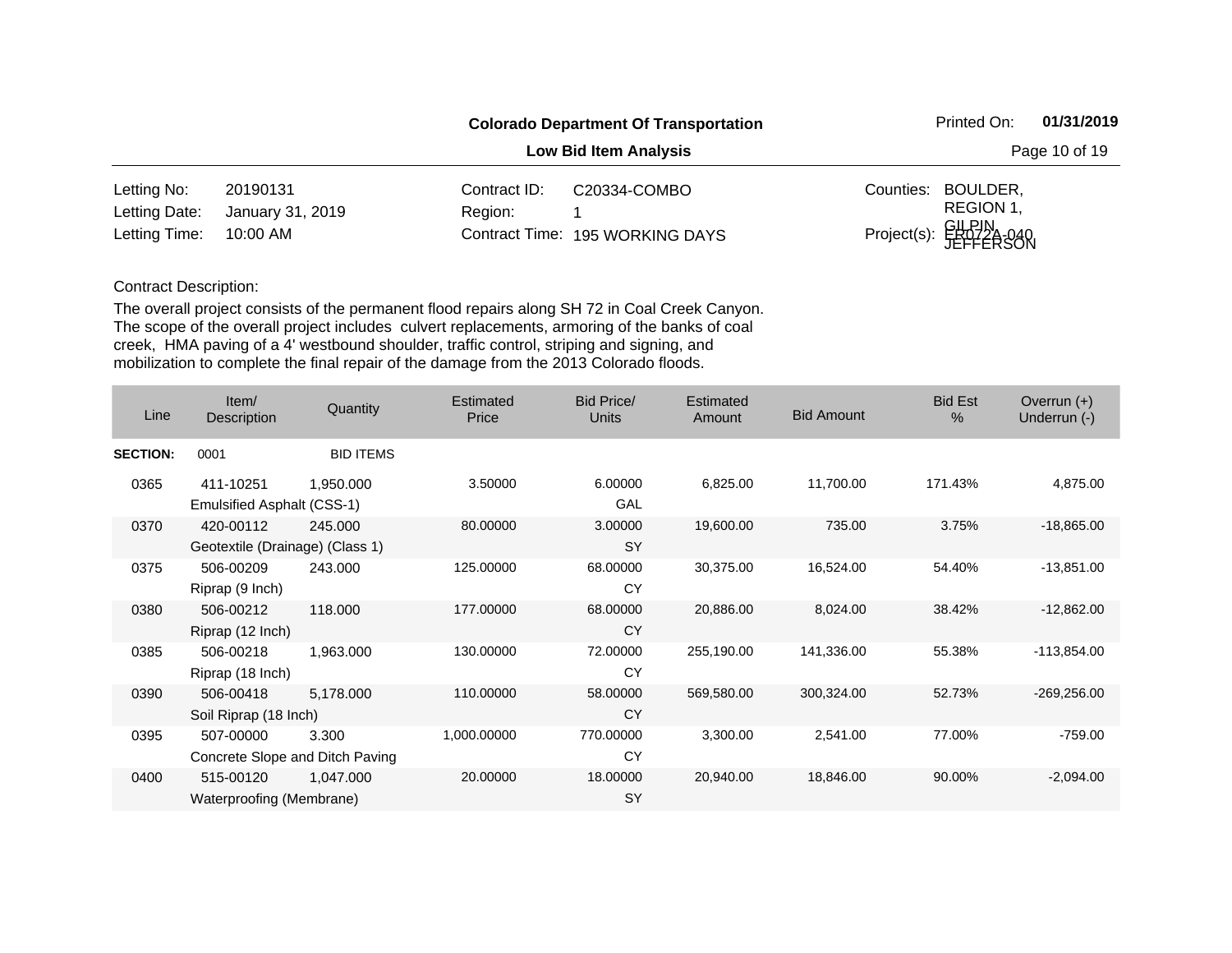|               |                  |               | <b>Colorado Department Of Transportation</b> | Printed On:                     | 01/31/2019 |
|---------------|------------------|---------------|----------------------------------------------|---------------------------------|------------|
|               |                  | Page 11 of 19 |                                              |                                 |            |
| Letting No:   | 20190131         | Contract ID:  | C20334-COMBO                                 | Counties: BOULDER,              |            |
| Letting Date: | January 31, 2019 | Region:       |                                              | REGION 1.                       |            |
| Letting Time: | 10:00 AM         |               | Contract Time: 195 WORKING DAYS              | Project(s): GILPIN<br>JEFFERSON |            |

| Line            | Item/<br>Description                          | Quantity                                                 | Estimated<br>Price | <b>Bid Price/</b><br><b>Units</b> | Estimated<br>Amount | <b>Bid Amount</b> | <b>Bid Est</b><br>% | Overrun $(+)$<br>Underrun (-) |
|-----------------|-----------------------------------------------|----------------------------------------------------------|--------------------|-----------------------------------|---------------------|-------------------|---------------------|-------------------------------|
| <b>SECTION:</b> | 0001                                          | <b>BID ITEMS</b>                                         |                    |                                   |                     |                   |                     |                               |
| 0405            | 518-00100<br>Waterstop                        | 36.000                                                   | 45.00000           | 7.00000<br>LF                     | 1,620.00            | 252.00            | 15.56%              | $-1,368.00$                   |
| 0410            | 601-03030<br>Concrete Class D (Box Culvert)   | 1,500.000                                                | 750.00000          | 840.00000<br><b>CY</b>            | 1,125,000.00        | 1,260,000.00      | 112.00%             | 135,000.00                    |
| 0415            | 601-03050<br>Concrete Class D (Wall)          | 152.000                                                  | 800.00000          | 805.00000<br>CY                   | 121,600.00          | 122,360.00        | 100.63%             | 760.00                        |
| 0420            | 601-10310<br>Fly Ash Slurry                   | 40.000                                                   | 300.00000          | 120.00000<br><b>CY</b>            | 12,000.00           | 4,800.00          | 40.00%              | $-7,200.00$                   |
| 0425            | 602-00000<br><b>Reinforcing Steel</b>         | 15,128.000                                               | 2.00000            | 1.60000<br>LB                     | 30,256.00           | 24,204.80         | 80.00%              | $-6,051.20$                   |
| 0430            | 602-00020<br>Reinforcing Steel (Epoxy Coated) | 350,682.00                                               | 2.50000            | 1.60000<br><b>LB</b>              | 876,705.00          | 561,091.20        | 64.00%              | $-315,613.80$                 |
| 0435            | 603-01185<br>Place)                           | 239.000<br>18 Inch Reinforced Concrete Pipe (Complete In | 95.00000           | 94.00000<br>LF                    | 22,705.00           | 22,466.00         | 98.95%              | $-239.00$                     |
| 0440            | 603-01365<br>Place)                           | 910.000<br>36 Inch Reinforced Concrete Pipe (Complete In | 135.00000          | 255.00000<br>LF                   | 122,850.00          | 232,050.00        | 188.89%             | 109,200.00                    |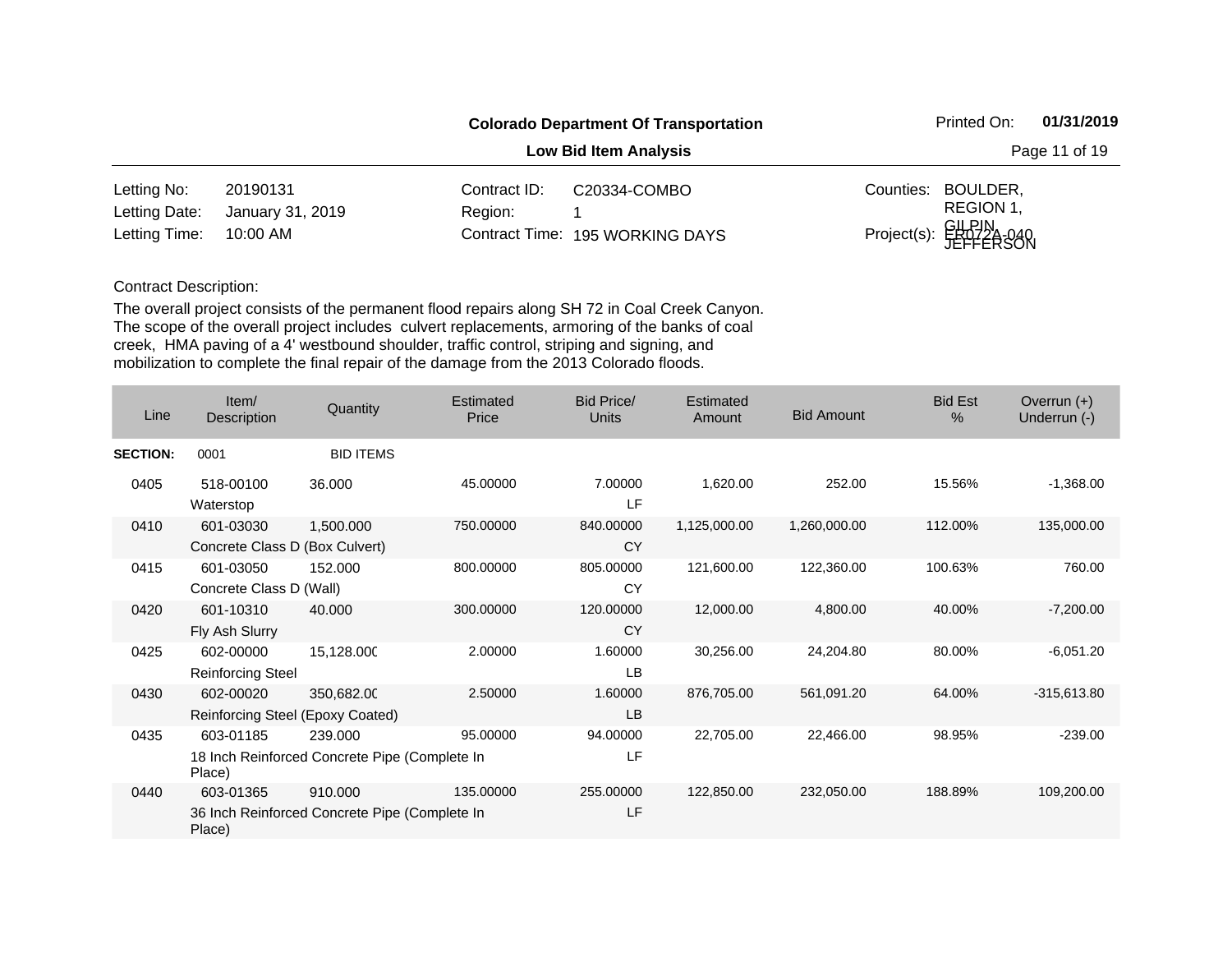|               |                  |              | <b>Colorado Department Of Transportation</b> |           | Printed On:                     | 01/31/2019 |
|---------------|------------------|--------------|----------------------------------------------|-----------|---------------------------------|------------|
|               |                  |              | Page 12 of 19                                |           |                                 |            |
| Letting No:   | 20190131         | Contract ID: | C20334-COMBO                                 | Counties: | BOULDER,                        |            |
| Letting Date: | January 31, 2019 | Region:      |                                              |           | REGION 1,                       |            |
| Letting Time: | 10:00 AM         |              | Contract Time: 195 WORKING DAYS              |           | Project(s): GILPIN<br>JEFFERSON |            |

| Line            | Item/<br>Description      | Quantity                                      | <b>Estimated</b><br>Price | Bid Price/<br><b>Units</b> | <b>Estimated</b><br>Amount | <b>Bid Amount</b> | <b>Bid Est</b><br>$\%$ | Overrun $(+)$<br>Underrun (-) |
|-----------------|---------------------------|-----------------------------------------------|---------------------------|----------------------------|----------------------------|-------------------|------------------------|-------------------------------|
| <b>SECTION:</b> | 0001                      | <b>BID ITEMS</b>                              |                           |                            |                            |                   |                        |                               |
| 0445            | 603-01485                 | 154.000                                       | 165.00000                 | 230.00000                  | 25,410.00                  | 35,420.00         | 139.39%                | 10,010.00                     |
|                 | Place)                    | 48 Inch Reinforced Concrete Pipe (Complete In |                           | LF                         |                            |                   |                        |                               |
| 0450            | 603-05018                 | 1.000                                         | 900.00000                 | 1,800.00000                | 900.00                     | 1,800.00          | 200.00%                | 900.00                        |
|                 |                           | 18 Inch Reinforced Concrete End Section       |                           | <b>EACH</b>                |                            |                   |                        |                               |
| 0455            | 603-05036                 | 19.000                                        | 2,100.00000               | 2,400.00000                | 39,900.00                  | 45,600.00         | 114.29%                | 5,700.00                      |
|                 |                           | 36 Inch Reinforced Concrete End Section       |                           | <b>EACH</b>                |                            |                   |                        |                               |
| 0460            | 603-05048                 | 3.000                                         | 2,300.00000               | 2,600.00000                | 6,900.00                   | 7,800.00          | 113.04%                | 900.00                        |
|                 |                           | 48 Inch Reinforced Concrete End Section       |                           | <b>EACH</b>                |                            |                   |                        |                               |
| 0465            | 603-30024                 | 1.000                                         | 500.00000                 | 2,010.00000                | 500.00                     | 2,010.00          | 402.00%                | 1,510.00                      |
|                 | 24 Inch Steel End Section |                                               |                           | <b>EACH</b>                |                            |                   |                        |                               |
| 0470            | 604-00305                 | 1.000                                         | 3,500.00000               | 8,500.00000                | 3,500.00                   | 8,500.00          | 242.86%                | 5,000.00                      |
|                 | Inlet Type C (5 Foot)     |                                               |                           | <b>EACH</b>                |                            |                   |                        |                               |
| 0475            | 604-00505                 | 14.000                                        | 4,500.00000               | 7,800.00000                | 63,000.00                  | 109,200.00        | 173.33%                | 46,200.00                     |
|                 | Inlet Type D (5 Foot)     |                                               |                           | <b>EACH</b>                |                            |                   |                        |                               |
| 0480            | 604-00510                 | 2.000                                         | 700.00000                 | 5,500.00000                | 1,400.00                   | 11,000.00         | 785.71%                | 9,600.00                      |
|                 | Inlet Type D (10 Foot)    |                                               |                           | <b>EACH</b>                |                            |                   |                        |                               |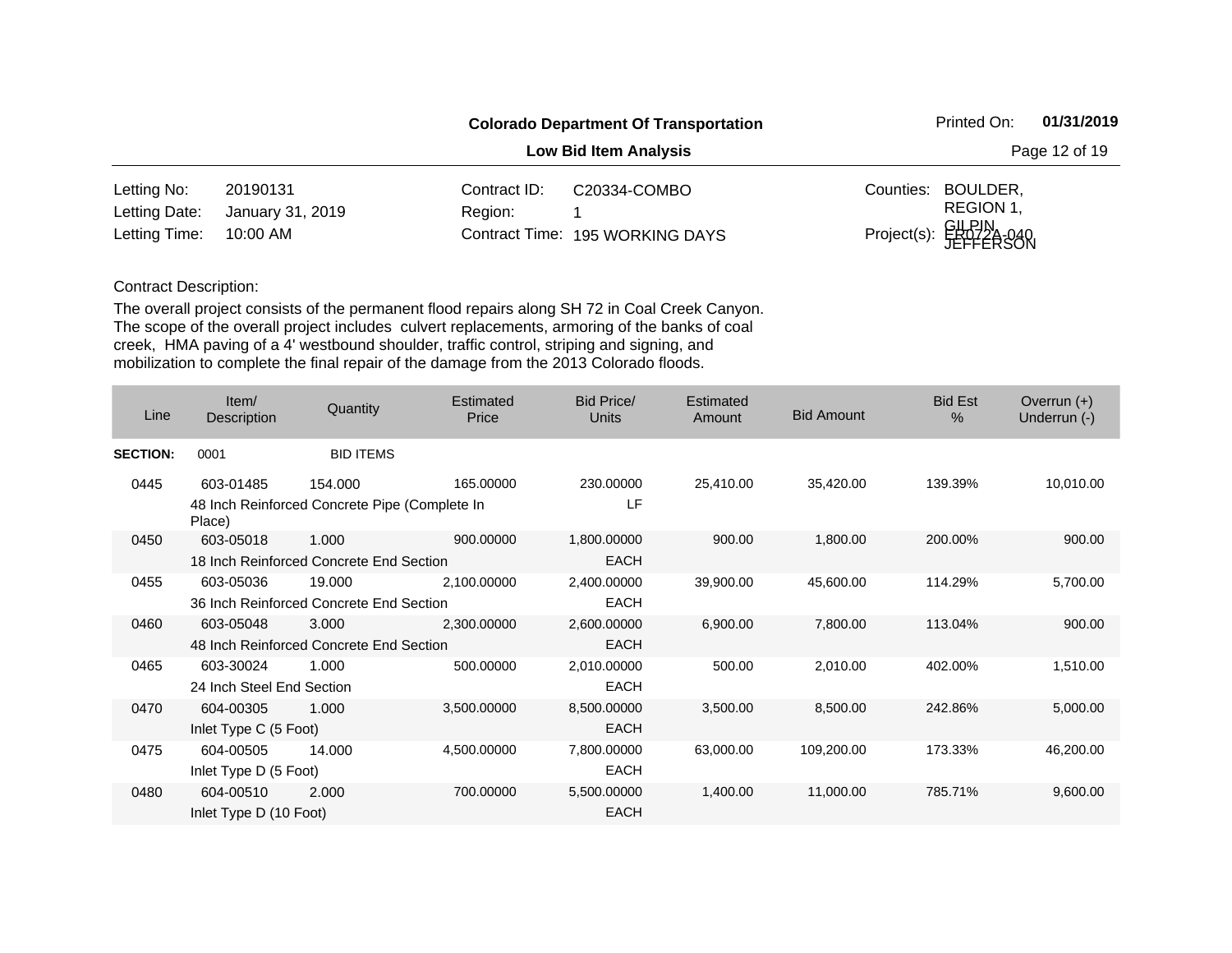|               |                  |                              | <b>Colorado Department Of Transportation</b> |           | Printed On:                     | 01/31/2019 |
|---------------|------------------|------------------------------|----------------------------------------------|-----------|---------------------------------|------------|
|               |                  | <b>Low Bid Item Analysis</b> |                                              |           |                                 |            |
| Letting No:   | 20190131         | Contract ID:                 | C20334-COMBO                                 | Counties: | BOULDER,                        |            |
| Letting Date: | January 31, 2019 | Region:                      |                                              |           | REGION 1,                       |            |
| Letting Time: | 10:00 AM         |                              | Contract Time: 195 WORKING DAYS              |           | Project(s): GILPIN<br>JEFFERSON |            |

| Line            | Item/<br><b>Description</b>                   | Quantity                                         | Estimated<br>Price | Bid Price/<br>Units        | Estimated<br>Amount | <b>Bid Amount</b> | <b>Bid Est</b><br>$\frac{0}{0}$ | Overrun $(+)$<br>Underrun (-) |
|-----------------|-----------------------------------------------|--------------------------------------------------|--------------------|----------------------------|---------------------|-------------------|---------------------------------|-------------------------------|
| <b>SECTION:</b> | 0001                                          | <b>BID ITEMS</b>                                 |                    |                            |                     |                   |                                 |                               |
| 0485            | 604-00511<br>Inlet Type D (Special) (10 Foot) | 1.000                                            | 5,000.00000        | 8,400.00000<br><b>EACH</b> | 5,000.00            | 8,400.00          | 168.00%                         | 3,400.00                      |
| 0490            | 604-30005<br>Manhole Slab Base (5 Foot)       | 2.000                                            | 4,000.00000        | 9,800.00000<br><b>EACH</b> | 8,000.00            | 19,600.00         | 245.00%                         | 11,600.00                     |
| 0495            | 606-00301                                     | 7,337.500<br>Guardrail Type 3 (6-3 Post Spacing) | 31.00000           | 48.00000<br>LF             | 227,462.50          | 352,200.00        | 154.84%                         | 124,737.50                    |
| 0500            | 606-01320<br>End Anchorage Type 3B            | 2.000                                            | 1,500.00000        | 5,300.00000<br><b>EACH</b> | 3,000.00            | 10,600.00         | 353.33%                         | 7,600.00                      |
| 0505            | 606-01340<br>End Anchorage Type 3D            | 2.000                                            | 1,500.00000        | 1,100.00000<br><b>EACH</b> | 3,000.00            | 2,200.00          | 73.33%                          | $-800.00$                     |
| 0510            | 606-01385<br>Transition Type 3J               | 6.000                                            | 1,500.00000        | 1,600.00000<br><b>EACH</b> | 9,000.00            | 9,600.00          | 106.67%                         | 600.00                        |
| 0515            | 606-01390<br>End Anchorage Type 3K            | 6.000                                            | 3,000.00000        | 1,600.00000<br>EACH        | 18,000.00           | 9,600.00          | 53.33%                          | $-8,400.00$                   |
| 0520            | 606-02003<br>End Anchorage (Nonflared)        | 13.000                                           | 4,500.00000        | 3,400.00000<br><b>EACH</b> | 58,500.00           | 44,200.00         | 75.56%                          | $-14,300.00$                  |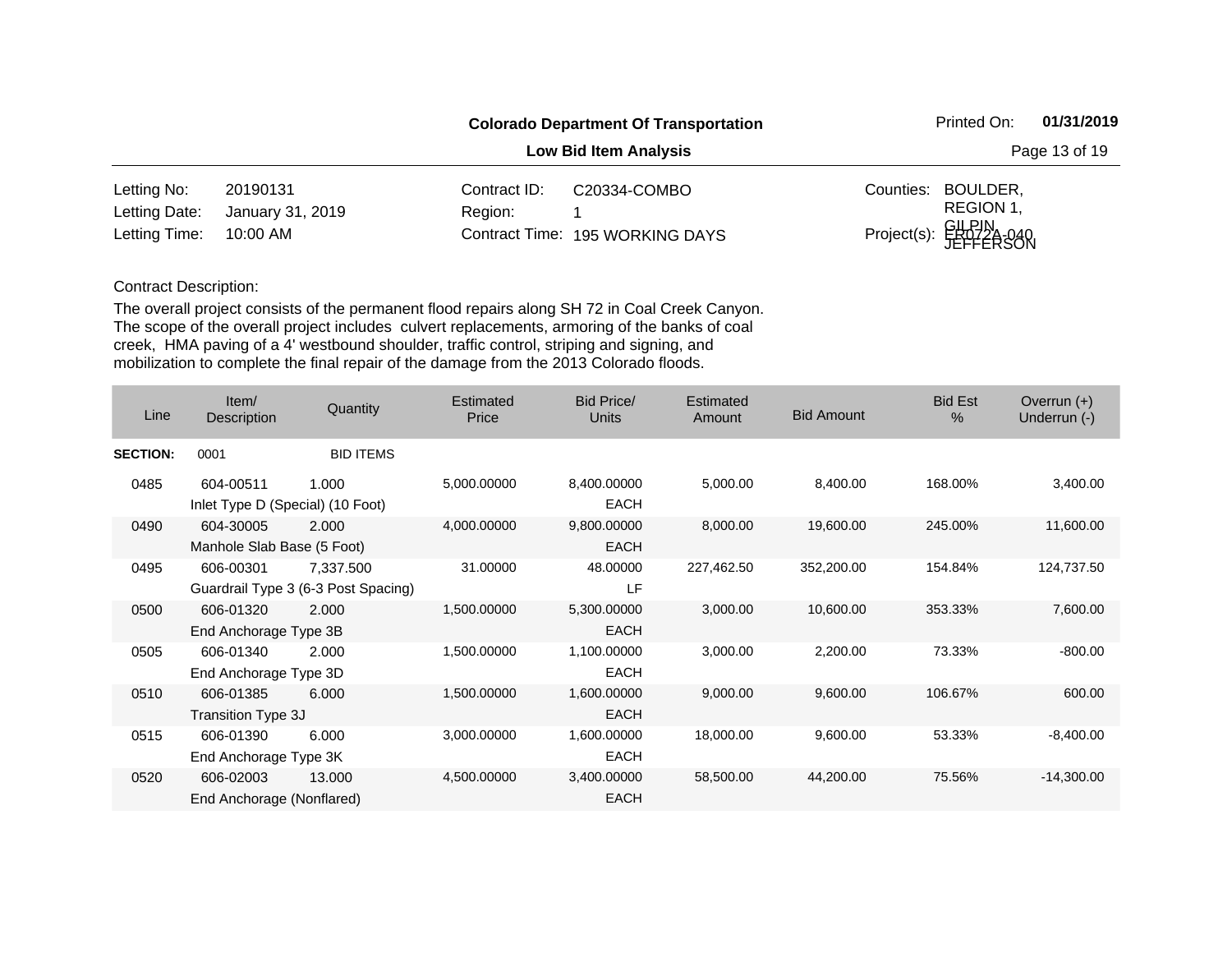|               |                  |                              | <b>Colorado Department Of Transportation</b> |           | Printed On:                     | 01/31/2019 |
|---------------|------------------|------------------------------|----------------------------------------------|-----------|---------------------------------|------------|
|               |                  | <b>Low Bid Item Analysis</b> |                                              |           |                                 |            |
| Letting No:   | 20190131         | Contract ID:                 | C20334-COMBO                                 | Counties: | BOULDER,                        |            |
| Letting Date: | January 31, 2019 | Region:                      |                                              |           | REGION 1,                       |            |
| Letting Time: | 10:00 AM         |                              | Contract Time: 195 WORKING DAYS              |           | Project(s): GILPIN<br>JEFFERSON |            |

| Line            | Item/<br><b>Description</b>              | Quantity                                        | Estimated<br>Price | Bid Price/<br>Units        | Estimated<br><b>Amount</b> | <b>Bid Amount</b> | <b>Bid Est</b><br>$\frac{0}{0}$ | Overrun $(+)$<br>Underrun (-) |
|-----------------|------------------------------------------|-------------------------------------------------|--------------------|----------------------------|----------------------------|-------------------|---------------------------------|-------------------------------|
| <b>SECTION:</b> | 0001                                     | <b>BID ITEMS</b>                                |                    |                            |                            |                   |                                 |                               |
| 0525            | 606-02005<br>End Anchorage (Flared)      | 13.000                                          | 4,000.00000        | 2,900.00000<br><b>EACH</b> | 52,000.00                  | 37,700.00         | 72.50%                          | $-14,300.00$                  |
| 0530            | 607-01000                                | 85.000<br>Fence Barbed Wire with Metal Posts    | 8.00000            | 45.00000<br>LF             | 680.00                     | 3,825.00          | 562.50%                         | 3,145.00                      |
| 0535            | 607-01050<br>Fence Wire With Metal Posts | 887.000                                         | 2.00000            | 12.00000<br>LF             | 1,774.00                   | 10,644.00         | 600.00%                         | 8,870.00                      |
| 0540            | 607-11525<br>Fence (Plastic)             | 300,000                                         | 5.00000            | 3.00000<br>LF              | 1,500.00                   | 900.00            | 60.00%                          | $-600.00$                     |
| 0545            | 609-21021                                | 39.000<br>Curb and Gutter Type 2 (Section II-M) | 35.00000           | 50.00000<br>LF             | 1,365.00                   | 1,950.00          | 142.86%                         | 585.00                        |
| 0550            | 609-24010<br>Gutter Type 2 (10 Foot)     | 187.000                                         | 20.00000           | 105.00000<br>LF            | 3,740.00                   | 19,635.00         | 525.00%                         | 15,895.00                     |
| 0555            | 609-60011<br>Curb Type 6 (Section M)     | 635,000                                         | 12.00000           | 19.00000<br>LF             | 7,620.00                   | 12,065.00         | 158.33%                         | 4,445.00                      |
| 0560            | 612-00001<br>Delineator (Type I)         | 15.000                                          | 25.00000           | 275.00000<br><b>EACH</b>   | 375.00                     | 4,125.00          | 1100.00%                        | 3,750.00                      |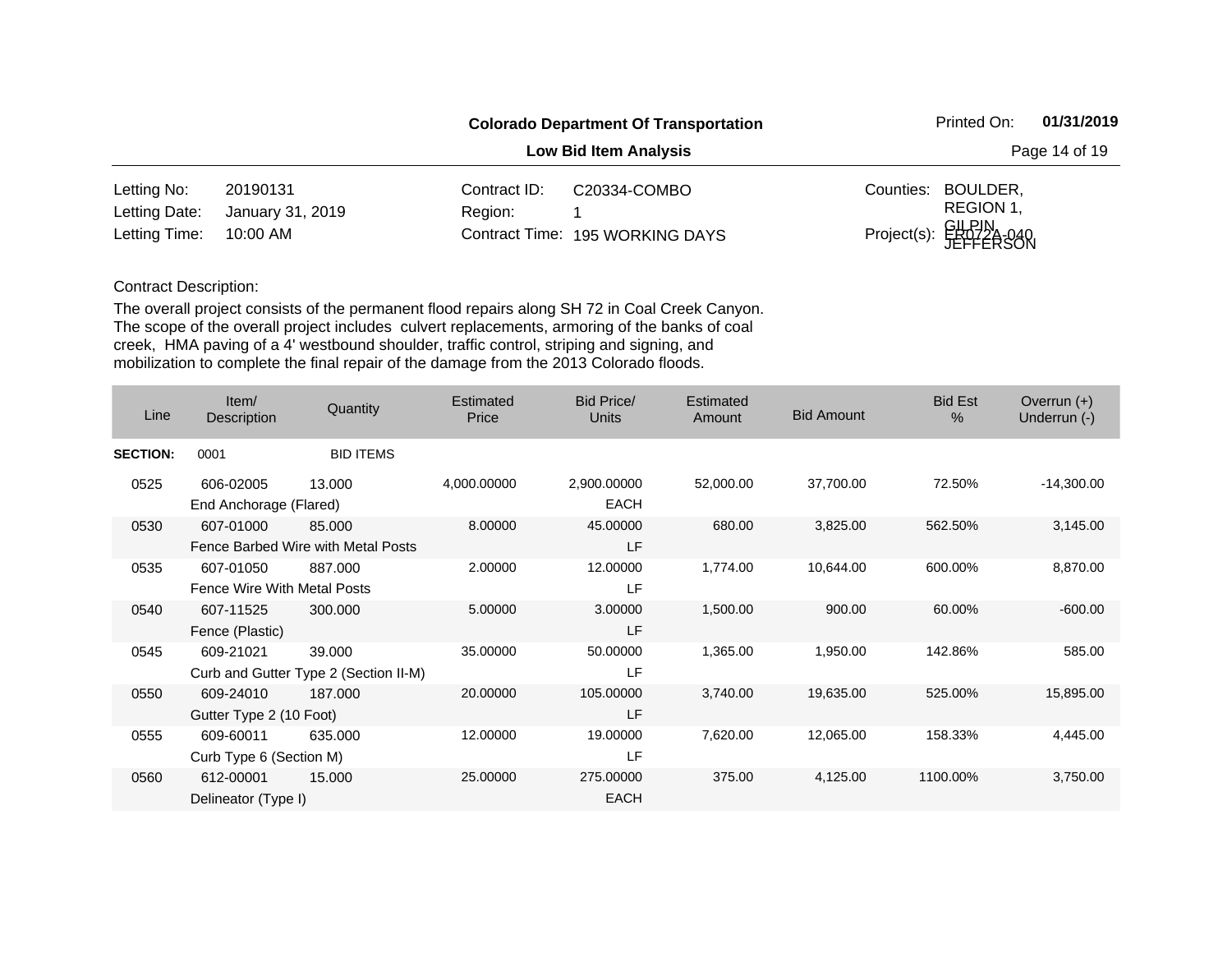|               |                  |              | <b>Colorado Department Of Transportation</b> |           | Printed On:                     | 01/31/2019 |
|---------------|------------------|--------------|----------------------------------------------|-----------|---------------------------------|------------|
|               |                  |              | Page 15 of 19                                |           |                                 |            |
| Letting No:   | 20190131         | Contract ID: | C20334-COMBO                                 | Counties: | BOULDER,                        |            |
| Letting Date: | January 31, 2019 | Region:      |                                              |           | REGION 1,                       |            |
| Letting Time: | 10:00 AM         |              | Contract Time: 195 WORKING DAYS              |           | Project(s): GILPIN<br>JEFFERSON |            |

| Line            | Item/<br>Description                       | Quantity                                             | <b>Estimated</b><br>Price | Bid Price/<br>Units         | <b>Estimated</b><br><b>Amount</b> | <b>Bid Amount</b> | <b>Bid Est</b><br>$\frac{0}{0}$ | Overrun $(+)$<br>Underrun (-) |
|-----------------|--------------------------------------------|------------------------------------------------------|---------------------------|-----------------------------|-----------------------------------|-------------------|---------------------------------|-------------------------------|
| <b>SECTION:</b> | 0001                                       | <b>BID ITEMS</b>                                     |                           |                             |                                   |                   |                                 |                               |
| 0565            | 612-00003<br>Delineator (Type III)         | 55,000                                               | 35.00000                  | 31.00000<br><b>EACH</b>     | 1,925.00                          | 1,705.00          | 88.57%                          | $-220.00$                     |
| 0570            | 612-00021<br>Delineator (Type I) (Barrier) | 33.000                                               | 40.00000                  | 75.00000<br><b>EACH</b>     | 1,320.00                          | 2,475.00          | 187.50%                         | 1,155.00                      |
| 0575            | 614-00011<br>Sign Panel (Class I)          | 48.500                                               | 30.00000                  | 21.00000<br><b>SF</b>       | 1,455.00                          | 1,018.50          | 70.00%                          | $-436.50$                     |
| 0580            | 614-00035<br>Sign Panel (Special)          | 4.340                                                | 30.00000                  | 38.00000<br><b>SF</b>       | 130.20                            | 164.92            | 126.67%                         | 34.72                         |
| 0585            | 614-00200<br>Steel Sign Post (U-2)         | 7.000                                                | 21.00000                  | 31.00000<br>LF              | 147.00                            | 217.00            | 147.62%                         | 70.00                         |
| 0590            | 614-01583<br>(Post & Slipbase)             | 27.000<br>Steel Sign Support (2-1/2 In Round Sch 80) | 500.00000                 | 450.00000<br><b>EACH</b>    | 13,500.00                         | 12,150.00         | 90.00%                          | $-1,350.00$                   |
| 0595            | 615-00050<br>Embankment Protector Type 5   | 1.000                                                | 4,000.00000               | 2,700.00000<br><b>EACH</b>  | 4,000.00                          | 2,700.00          | 67.50%                          | $-1,300.00$                   |
| 0600            | 620-00002<br>Field Office (Class 2)        | 1.000                                                | 100,000.00000             | 18,000.00000<br><b>EACH</b> | 100,000.00                        | 18,000.00         | 18.00%                          | $-82,000.00$                  |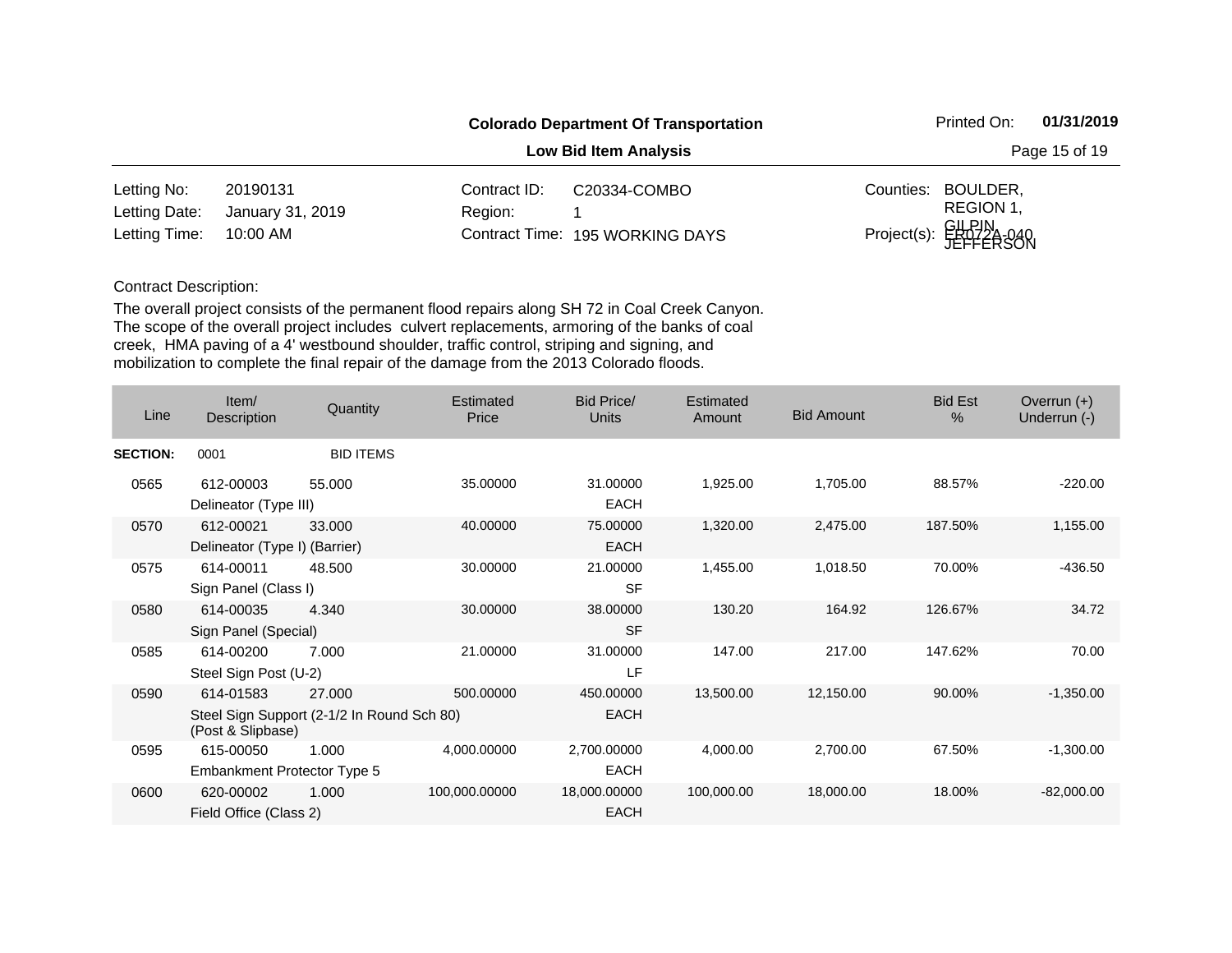|               |                              |              | <b>Colorado Department Of Transportation</b> |           | Printed On:                     | 01/31/2019 |  |
|---------------|------------------------------|--------------|----------------------------------------------|-----------|---------------------------------|------------|--|
|               | <b>Low Bid Item Analysis</b> |              |                                              |           | Page 16 of 19                   |            |  |
| Letting No:   | 20190131                     | Contract ID: | C20334-COMBO                                 | Counties: | BOULDER,                        |            |  |
| Letting Date: | January 31, 2019             | Region:      |                                              |           | REGION 1,                       |            |  |
| Letting Time: | 10:00 AM                     |              | Contract Time: 195 WORKING DAYS              |           | Project(s): GILPIN<br>JEFFERSON |            |  |

| Line            | Item/<br>Description                         | Quantity                                        | Estimated<br>Price | <b>Bid Price/</b><br>Units  | Estimated<br>Amount | <b>Bid Amount</b> | <b>Bid Est</b><br>$\frac{0}{0}$ | Overrun $(+)$<br>Underrun (-) |
|-----------------|----------------------------------------------|-------------------------------------------------|--------------------|-----------------------------|---------------------|-------------------|---------------------------------|-------------------------------|
| <b>SECTION:</b> | 0001                                         | <b>BID ITEMS</b>                                |                    |                             |                     |                   |                                 |                               |
| 0605            | 620-00012<br>Field Laboratory (Class 2)      | 1.000                                           | 35,000.00000       | 18,000.00000<br><b>EACH</b> | 35,000.00           | 18,000.00         | 51.43%                          | $-17,000.00$                  |
| 0610            | 620-00020<br><b>Sanitary Facility</b>        | 2.000                                           | 3,500.00000        | 1,000.00000<br><b>EACH</b>  | 7,000.00            | 2,000.00          | 28.57%                          | $-5,000.00$                   |
| 0615            | 621-00450<br>Detour Pavement                 | 1,370.000                                       | 125.00000          | 45.00000<br>SY              | 171,250.00          | 61,650.00         | 36.00%                          | $-109,600.00$                 |
| 0620            | 624-20301<br>Detour Drainage Pipe (Class 0)  | 1.000                                           | 16,000.00000       | 140,000.00000<br>L S        | 16,000.00           | 140,000.00        | 875.00%                         | 124,000.00                    |
| 0625            | 625-00000<br><b>Construction Surveying</b>   | 1.000                                           | 90,000.00000       | 99,000.00000<br>L S         | 90,000.00           | 99,000.00         | 110.00%                         | 9,000.00                      |
| 0630            | 625-00001<br>Construction Surveying (Hourly) | 200.000                                         | 200.00000          | 155.00000<br><b>HOUR</b>    | 40,000.00           | 31,000.00         | 77.50%                          | $-9,000.00$                   |
| 0635            | 626-00000<br>Mobilization                    | 1.000                                           | 840,000.00000      | 614,000.00000<br>L S        | 840,000.00          | 614,000.00        | 73.10%                          | $-226,000.00$                 |
| 0640            | 626-01103                                    | 1.000<br>Public Information Services (Tier III) | 35,000.00000       | 20,000.00000<br>L S         | 35,000.00           | 20,000.00         | 57.14%                          | $-15,000.00$                  |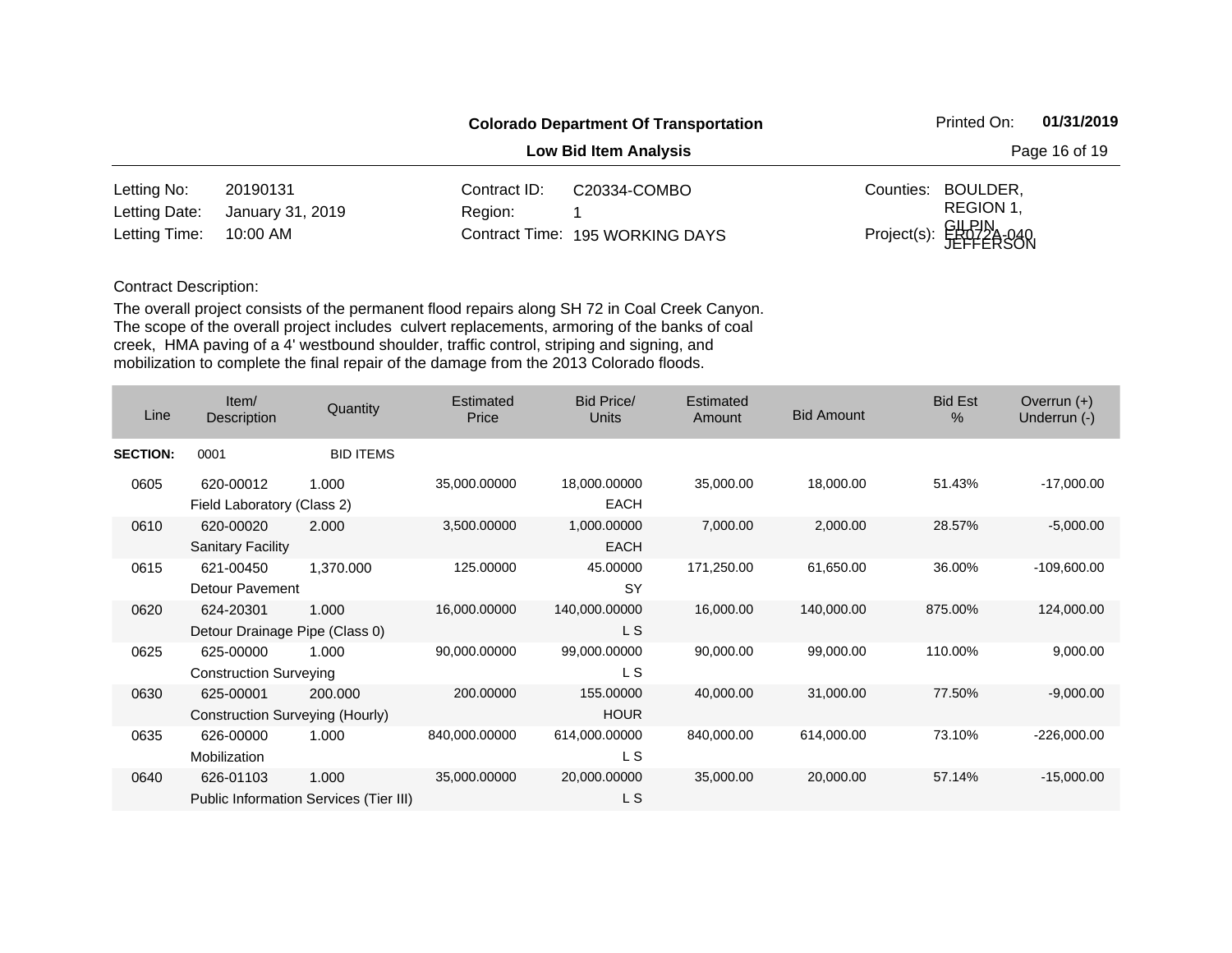|               |                              |              | <b>Colorado Department Of Transportation</b> |           | Printed On:                     | 01/31/2019 |  |
|---------------|------------------------------|--------------|----------------------------------------------|-----------|---------------------------------|------------|--|
|               | <b>Low Bid Item Analysis</b> |              |                                              |           | Page 17 of 19                   |            |  |
| Letting No:   | 20190131                     | Contract ID: | C20334-COMBO                                 | Counties: | BOULDER,                        |            |  |
| Letting Date: | January 31, 2019             | Region:      |                                              |           | REGION 1,                       |            |  |
| Letting Time: | 10:00 AM                     |              | Contract Time: 195 WORKING DAYS              |           | Project(s): GILPIN<br>JEFFERSON |            |  |

| Line            | Item/<br>Description                   | Quantity                                            | <b>Estimated</b><br>Price | Bid Price/<br><b>Units</b> | Estimated<br>Amount | <b>Bid Amount</b> | <b>Bid Est</b><br>$\%$ | Overrun $(+)$<br>Underrun (-) |
|-----------------|----------------------------------------|-----------------------------------------------------|---------------------------|----------------------------|---------------------|-------------------|------------------------|-------------------------------|
| <b>SECTION:</b> | 0001                                   | <b>BID ITEMS</b>                                    |                           |                            |                     |                   |                        |                               |
| 0645            | 627-00013                              | 428.000<br>Pavement Marking Paint (High Build)      | 67.00000                  | 46.00000<br>GAL            | 28,676.00           | 19,688.00         | 68.66%                 | $-8,988.00$                   |
| 0650            | 627-00014                              | 105.000<br>Pavement Marking Paint (Low Temperature) | 75.00000                  | 45.00000<br>GAL            | 7,875.00            | 4,725.00          | 60.00%                 | $-3,150.00$                   |
| 0655            | 629-01001<br>Survey Monument (Type 1)  | 20.000                                              | 155.00000                 | 240.00000<br><b>EACH</b>   | 3,100.00            | 4,800.00          | 154.84%                | 1,700.00                      |
| 0660            | 629-01003<br>Survey Monument (Type 3)  | 3.000                                               | 850.00000                 | 360.00000<br><b>EACH</b>   | 2,550.00            | 1,080.00          | 42.35%                 | $-1,470.00$                   |
| 0665            | 629-01005<br>Survey Monument (Type 5)  | 40.000                                              | 250.00000                 | 240.00000<br><b>EACH</b>   | 10,000.00           | 9,600.00          | 96.00%                 | $-400.00$                     |
| 0670            | 629-01031<br>Survey Monument (Type 3A) | 3.000                                               | 500.00000                 | 605.00000<br><b>EACH</b>   | 1,500.00            | 1,815.00          | 121.00%                | 315.00                        |
| 0675            | 630-00000<br>Flagging                  | 6,700.000                                           | 30.00000                  | 28.00000<br><b>HOUR</b>    | 201,000.00          | 187,600.00        | 93.33%                 | $-13,400.00$                  |
| 0680            | 630-00003<br>Uniformed Traffic Control | 2,400.000                                           | 110.00000                 | 125.00000<br><b>HOUR</b>   | 264,000.00          | 300,000.00        | 113.64%                | 36,000.00                     |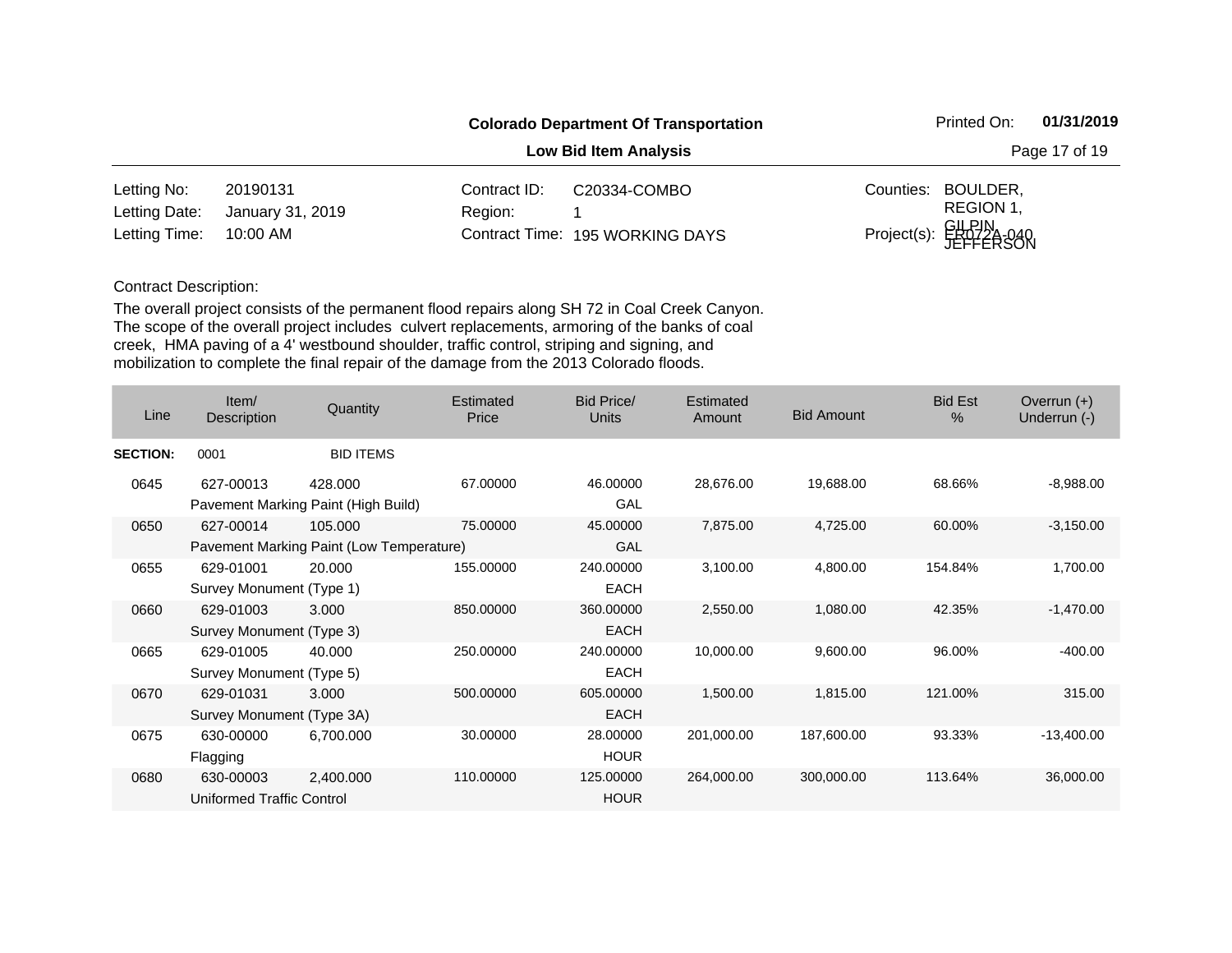|               |                              |              | <b>Colorado Department Of Transportation</b> |           | Printed On:                     | 01/31/2019 |  |
|---------------|------------------------------|--------------|----------------------------------------------|-----------|---------------------------------|------------|--|
|               | <b>Low Bid Item Analysis</b> |              |                                              |           | Page 18 of 19                   |            |  |
| Letting No:   | 20190131                     | Contract ID: | C20334-COMBO                                 | Counties: | BOULDER,                        |            |  |
| Letting Date: | January 31, 2019             | Region:      |                                              |           | REGION 1,                       |            |  |
| Letting Time: | 10:00 AM                     |              | Contract Time: 195 WORKING DAYS              |           | Project(s): GILPIN<br>JEFFERSON |            |  |

| Line            | Item/<br>Description              | Quantity                                   | <b>Estimated</b><br>Price | <b>Bid Price/</b><br>Units | <b>Estimated</b><br><b>Amount</b> | <b>Bid Amount</b> | <b>Bid Est</b><br>$\frac{0}{0}$ | Overrun $(+)$<br>Underrun (-) |
|-----------------|-----------------------------------|--------------------------------------------|---------------------------|----------------------------|-----------------------------------|-------------------|---------------------------------|-------------------------------|
| <b>SECTION:</b> | 0001                              | <b>BID ITEMS</b>                           |                           |                            |                                   |                   |                                 |                               |
| 0685            | 630-00007                         | 120,000                                    | 250.00000                 | 220.00000                  | 30,000.00                         | 26,400.00         | 88.00%                          | $-3,600.00$                   |
|                 | <b>Traffic Control Inspection</b> |                                            |                           | DAY                        |                                   |                   |                                 |                               |
| 0690            | 630-00012                         | 240.000                                    | 850.00000                 | 790,00000                  | 204,000.00                        | 189,600.00        | 92.94%                          | $-14,400.00$                  |
|                 | <b>Traffic Control Management</b> |                                            |                           | DAY                        |                                   |                   |                                 |                               |
| 0695            | 630-80002                         | 6.000                                      | 1,100.00000               | 1,100.00000                | 6,600.00                          | 6,600.00          | 100.00%                         | 0.00                          |
|                 | Flashing Beacon (Solar)           |                                            |                           | <b>EACH</b>                |                                   |                   |                                 |                               |
| 0700            | 630-80305                         | 6.000                                      | 1,500.00000               | 1,100.00000                | 9,000.00                          | 6,600.00          | 73.33%                          | $-2,400.00$                   |
|                 | <b>Flagging Station Light</b>     |                                            |                           | <b>EACH</b>                |                                   |                   |                                 |                               |
| 0705            | 630-80341                         | 50.000                                     | 65.00000                  | 60.70000                   | 3,250.00                          | 3,035.00          | 93.38%                          | $-215.00$                     |
|                 |                                   | Construction Traffic Sign (Panel Size A)   |                           | <b>EACH</b>                |                                   |                   |                                 |                               |
| 0710            | 630-80342                         | 70,000                                     | 100.00000                 | 225.00000                  | 7,000.00                          | 15,750.00         | 225.00%                         | 8,750.00                      |
|                 |                                   | Construction Traffic Sign (Panel Size B)   |                           | <b>EACH</b>                |                                   |                   |                                 |                               |
| 0715            | 630-80344                         | 320,000                                    | 30.00000                  | 22.10000                   | 9,600.00                          | 7,072.00          | 73.67%                          | $-2,528.00$                   |
|                 |                                   | <b>Construction Traffic Sign (Special)</b> |                           | <b>SF</b>                  |                                   |                   |                                 |                               |
| 0720            | 630-80355                         | 6.000                                      | 6,000.00000               | 11,000.00000               | 36,000.00                         | 66,000.00         | 183.33%                         | 30,000.00                     |
|                 | Portable Message Sign Panel       |                                            |                           | <b>EACH</b>                |                                   |                   |                                 |                               |